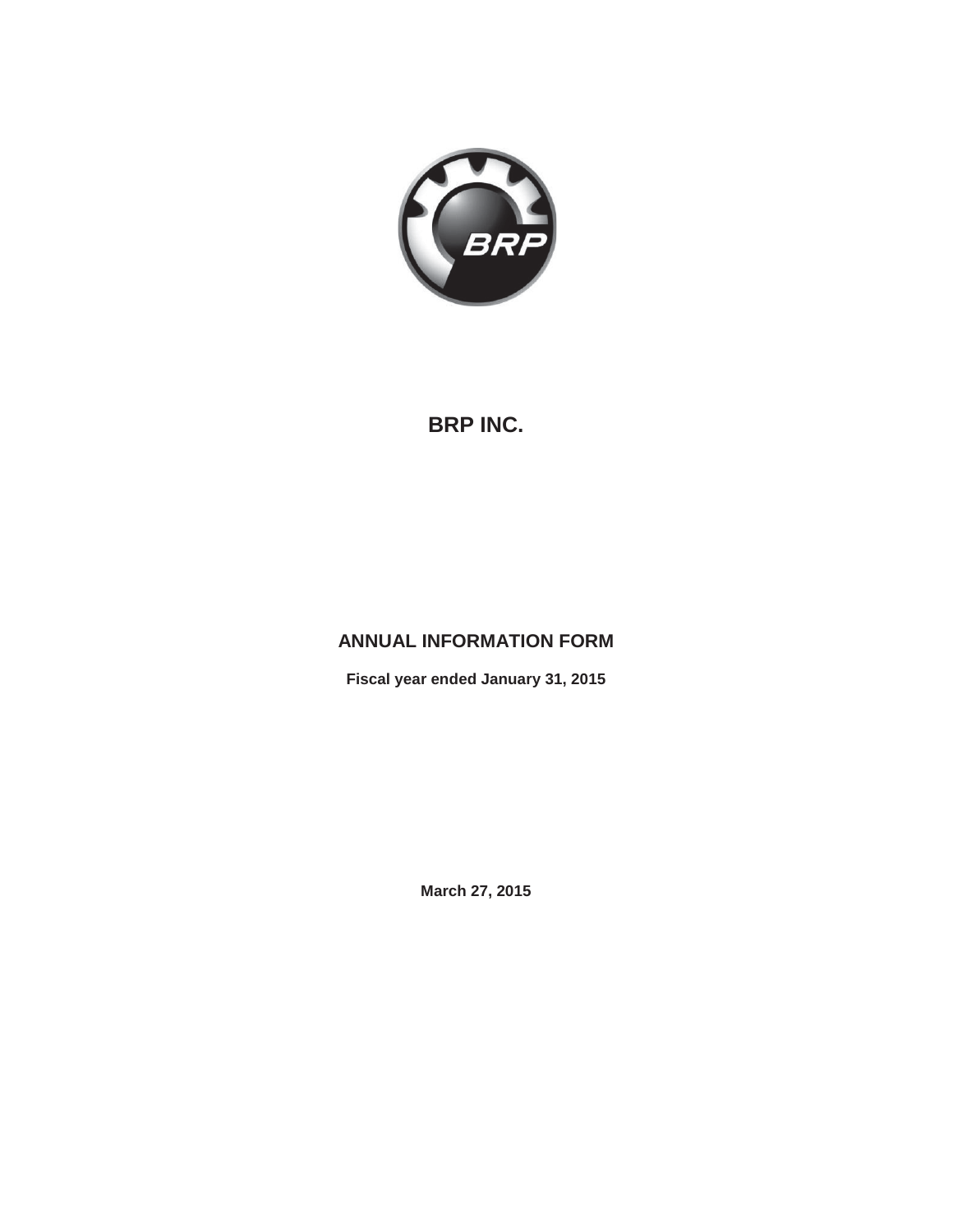## TABLE OF CONTENTS

| INTEREST OF MANAGEMENT AND OTHERS IN MATERIAL TRANSACTIONS 60 |
|---------------------------------------------------------------|
|                                                               |
|                                                               |
|                                                               |
|                                                               |
|                                                               |
|                                                               |
|                                                               |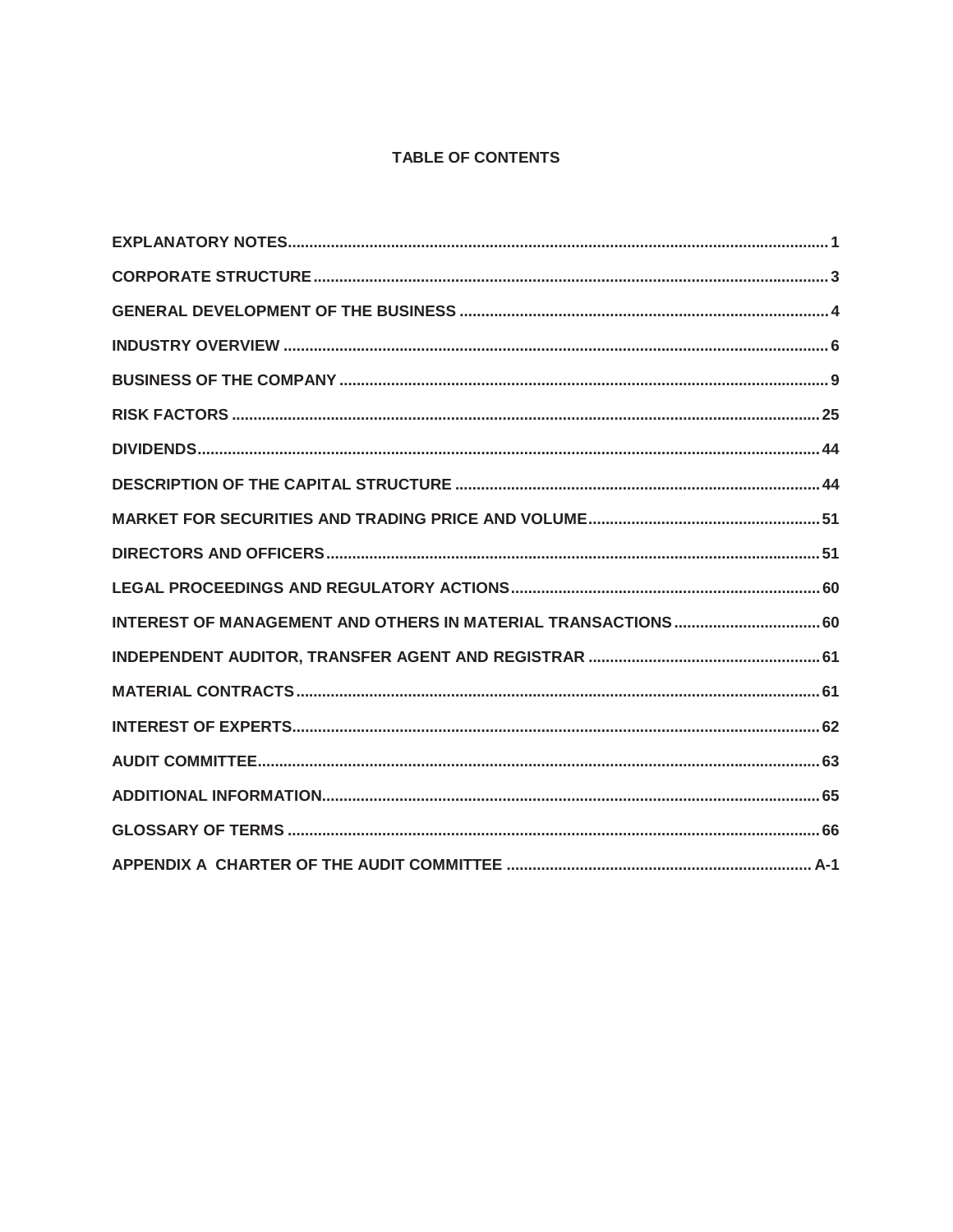## **EXPLANATORY NOTES**

The information in this annual information form (the "Annual Information Form") is stated as at January 31, 2015, unless otherwise indicated.

Unless otherwise noted or the context otherwise requires, the "Company" and "BRP" refer to BRP Inc. and its direct and indirect subsidiaries and predecessors or other entities controlled by them.

Unless otherwise indicated, all references to "\$" or "dollars" are to Canadian dollars and references to "U.S.\$" or "U.S. dollars" are to United States dollars. Amounts are stated in Canadian dollars unless otherwise indicated.

All references to "Fiscal 2015" are to the Company's fiscal year ending January 31, 2015, to "Fiscal 2014" are to the Company's fiscal year ended January 31, 2014 and to "Fiscal 2013" are to the Company's fiscal year ended January 31, 2013.

References to Company or market data for a season for all-terrain vehicles and side-by-side vehicles refer to the 12 months ended June 30 for Canada and the United States (collectively, "North America"), for motorcycles and *Spyder* roadsters refer to the 12 months ended October 31 for North America, for snowmobiles refer to the 12 months ended March 31 for North America and to the 12 months ended June 30 for Scandinavia, for personal watercraft refer to the 12 months ended September 30 for North America, for outboard engines refer to the 12 months ended June 30 for North America and for each other jurisdiction for one of these products or for each of the other products refer to the calendar year, in each case for the particular year indicated. Any references to seasonal data for multiple products refer to each product's respective season for the particular year indicated.

Certain capitalized terms and phrases used in this Annual Information Form are defined in the "Glossary of Terms" beginning on page 66.

#### **Forward-Looking Statements**

Certain statements in this Annual Information Form about the Company's current and future plans, expectations and intentions, results, levels of activity, performance, goals or achievements or any other future events or developments constitute forward-looking statements. The words "may", "will", "would", "should", "could", "expects", "plans", "intends", "trends", "indications", "anticipates", "believes", "estimates", "predicts", "likely" or "potential" or the negative or other variations of these words or other comparable words or phrases, are intended to identify forward-looking statements.

Forward-looking statements are based on estimates and assumptions made by the Company in light of its experience and perception of historical trends, current conditions and expected future developments, as well as other factors that the Company believes are appropriate and reasonable in the circumstances, but there can be no assurance that such estimates and assumptions will prove to be correct or that the Company's business guidance, objectives, plans and strategic priorities will be achieved.

Many factors could cause the Company's actual results, level of activity, performance or achievements or future events or developments to differ materially from those expressed or implied by the forward-looking statements, including, without limitation, the following factors, which are discussed in greater detail under the heading "Risk Factors" of this Annual Information Form: impact of adverse economic conditions on consumer spending; decline in social acceptability of the Company's products; fluctuations in foreign currency exchange rates; high levels of indebtedness; unavailability of additional capital; unfavourable weather conditions; seasonal sales fluctuations; the Company's ability to comply with product safety, health, environmental and noise pollution laws; dependence on dealers, distributors,

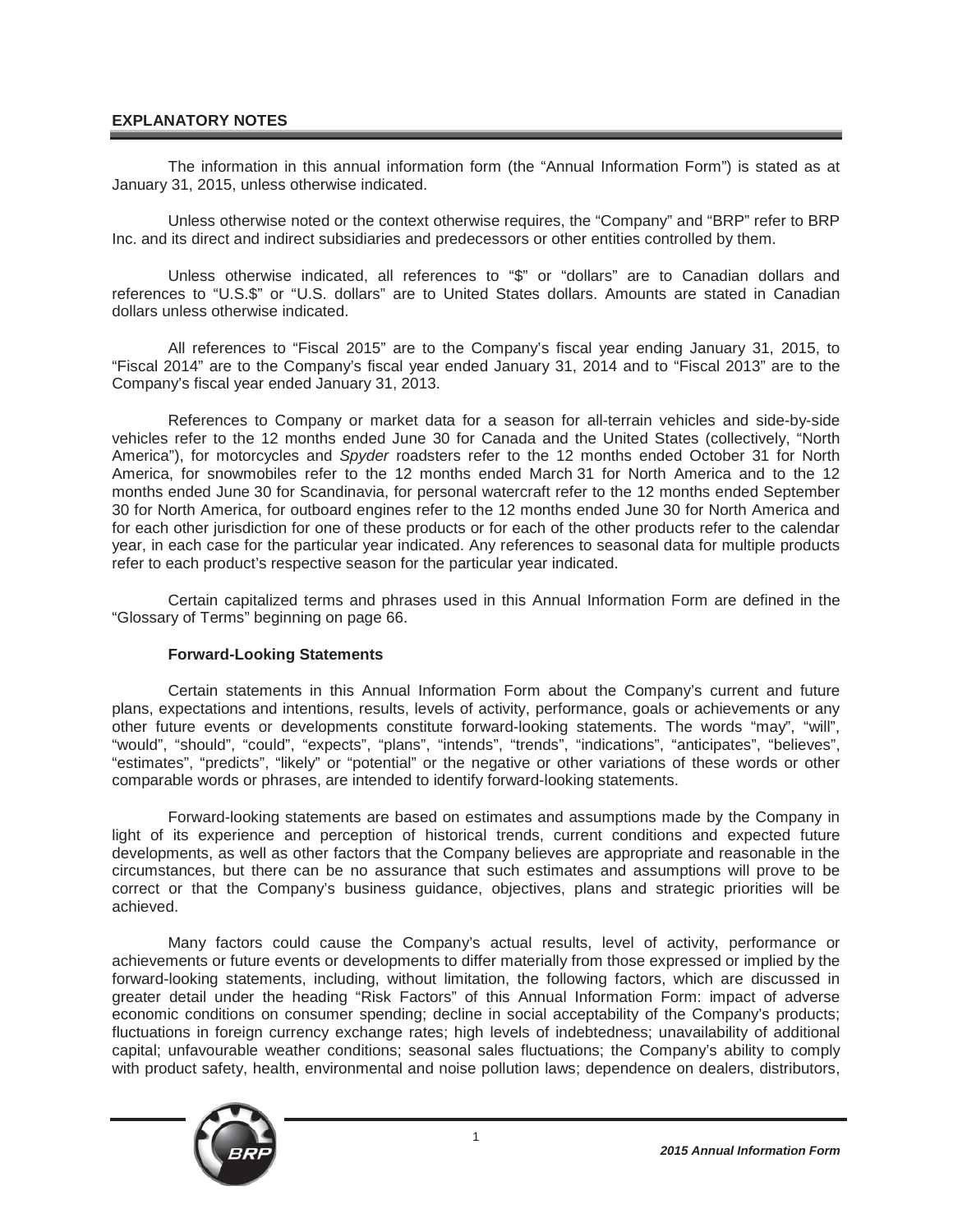suppliers, financing sources and other strategic partners who may be sensitive to economic conditions; large fixed cost base; inability of dealers and distributors to secure adequate access to capital; supply problems, termination or interruption of supply arrangements or increases in the cost of materials; covenants in the Company's financing and other material agreements; competition in product lines; loss of members of management team or employees who possess specialized market knowledge and technical skills; inability to maintain and enhance reputation and brands; adverse determination in any significant product liability claim against the Company; significant product repair and/or replacement due to product warranty claims or product recalls; reliance on a network of independent dealers and distributors to manage the retail distribution of its products; dependence on customer relationships for the sale of original equipment manufacturer products; unsuccessful management of inventory levels; risks associated with international operations; inability to enhance existing products and develop and market new products; protection of intellectual property; failure of information technology systems; declining prices for used versions of products and oversupply by competitors; unsuccessful execution of manufacturing strategy; changes in tax laws and unanticipated tax liabilities; higher fuel costs; deterioration in relationships with employees; pension plan liabilities; natural disasters; failure to carry proper insurance coverage; volatile market price for Subordinate Voting Shares; no current plans to pay dividends; conduct of business through subsidiaries; significant influence by Beaudier Group and Bain Capital; and future sales of Shares by Beaudier Group, Bain Capital, directors, officers or senior management of the Company. These factors are not intended to represent a complete list of the factors that could affect the Company; however, these factors should be considered carefully.

The purpose of the forward-looking statements is to provide the reader with a description of management's expectations regarding the Company's financial performance and may not be appropriate for other purposes; readers should not place undue reliance on forward-looking statements made herein. Furthermore, unless otherwise stated, the forward-looking statements contained in this Annual Information Form are made as of the date of this Annual Information Form, and the Company has no intention and undertakes no obligation to update or revise any forward-looking statements, whether as a result of new information, future events or otherwise, except as required by applicable securities regulations. The forward-looking statements contained in this Annual Information Form are expressly qualified by this cautionary statement.

## **IFRS and Non-IFRS Measures**

The Company's financial statements, available on SEDAR at www.sedar.com, have been prepared in accordance with International Financial Reporting Standards ("IFRS").

This Annual Information Form makes reference to certain non-IFRS measures. These measures are not recognized measures under IFRS, do not have a standardized meaning prescribed by IFRS and are therefore unlikely to be comparable to similar measures presented by other companies. Rather, these measures are provided as additional information to complement those IFRS measures by providing further understanding of the Company's results of operations from management's perspective. Accordingly, they should not be considered in isolation nor as a substitute for analysis of the Company's financial information reported under IFRS. The Company uses non-IFRS measures including Normalized EBITDA, Normalized Net Income, Normalized basic earnings per share and Normalized diluted earnings per share to provide investors with supplemental measures of the Company's operating performance. The Company believes non-IFRS measures are important supplemental measures of operating performance because they eliminate items that have less bearing on the Company's operating performance and thus highlight trends in its core business that may not otherwise be apparent when relying solely on IFRS measures. The Company also believes that securities analysts, investors and other interested parties frequently use non-IFRS measures in the evaluation of companies, many of which present similar metrics when reporting their results. Management also uses non-IFRS measures in order to facilitate operating performance comparisons from period to period, prepare annual operating budgets and assess the Company's ability to meet its future debt service, capital expenditure and working capital requirements. Because other companies may calculate these non-IFRS measures differently than the

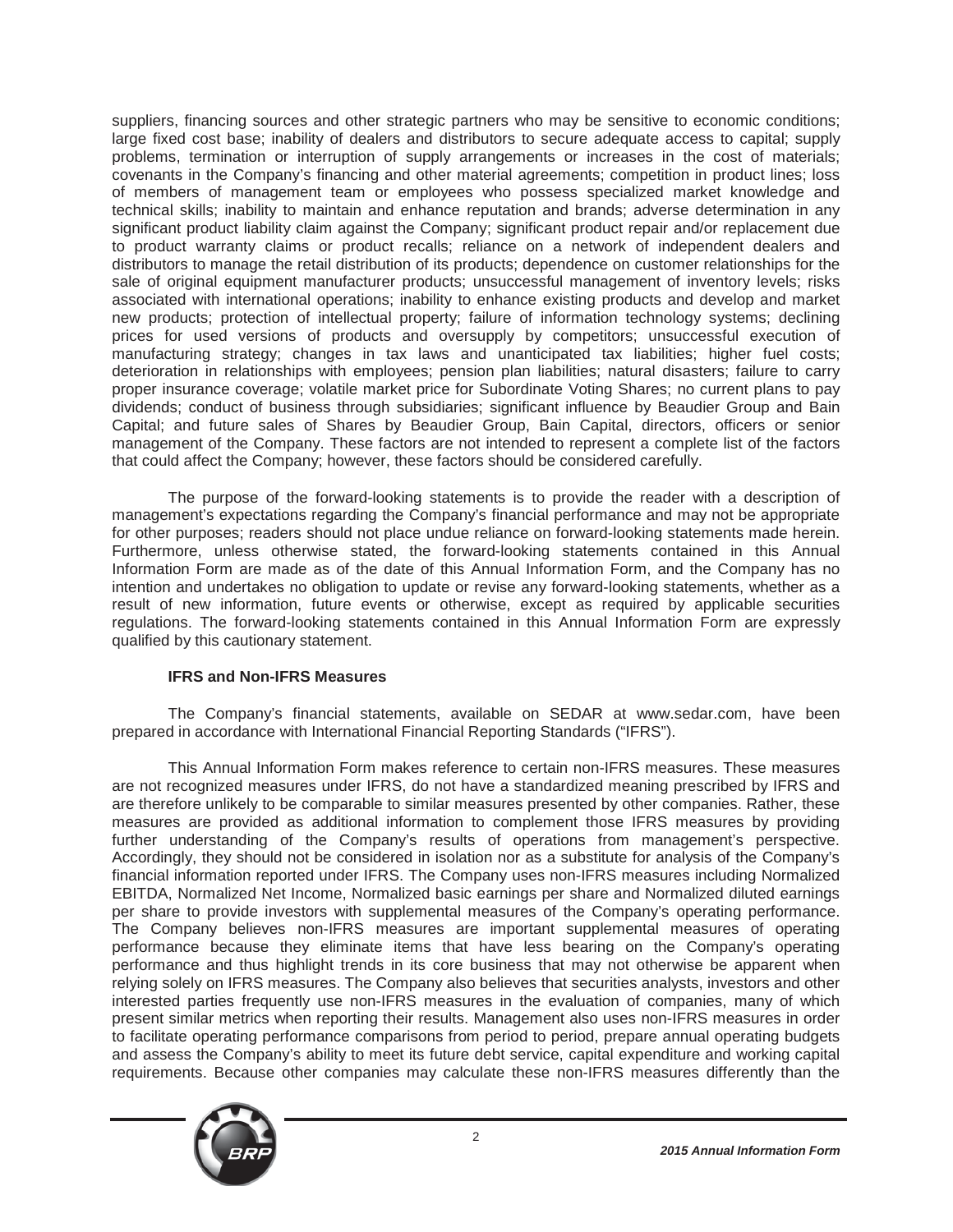Company does, these metrics are not comparable to similarly titled measures reported by other companies. Refer to the Company's management's discussion and analysis for the Fiscal 2015, available on SEDAR at www.sedar.com, for definitions and reconciliations of Normalized EBITDA and Normalized Net Income to the most directly comparable IFRS measure.

## **Market and Industry Data**

The Company has obtained the market and industry data presented in this Annual Information Form from a combination of internal surveys, third party information and the estimates of the Company's management. There are limited sources that report on the Company's markets and industries. As such, much of the market and industry data presented in this Annual Information Form is based on internallygenerated management estimates, including estimates based on extrapolations from third party surveys of the industries in which the Company competes. While the Company believes internal surveys, third party information and estimates of the Company's management are reliable, the Company has not verified them, nor have they been verified by any independent sources and the Company has no assurance that the information contained in third party websites is current and up-to-date. While the Company is not aware of any misstatements regarding the market and industry data presented in this Annual Information Form, such data involves risks and uncertainties and are subject to change based on various factors, including those factors discussed under "Forward-Looking Statements" and "Risk Factors".

## **Trademarks and Tradenames**

This Annual Information Form includes trademarks, such as *BRP*® , *Ski-Doo*® , *Sea-Doo*® , *Can-*Am<sup>®</sup>, *Evinrude*®, Lynx<sup>®</sup>, Rotax<sup>®</sup>, and Johnson<sup>®</sup>, which are protected under applicable intellectual property laws and are the property of the Company. Solely for convenience, the Company's trademarks and tradenames referred to in this Annual Information Form may appear without the <sup>®</sup> or ™ symbol, but such references are not intended to indicate, in any way, that the Company will not assert, to the fullest extent under applicable law, its rights to these trademarks and tradenames. All other trademarks used in this Annual Information Form are the property of their respective owners.

## **CORPORATE STRUCTURE**

## **Incorporation and Office**

The Company was incorporated under the *Canada Business Corporations Act* on May 1, 2003 under the name J.A. Bombardier (J.A.B.) Inc. On June 28, 2006, the Company was amalgamated with 4308042 Canada Inc., a wholly-owned subsidiary of the Company. On April 12, 2013, the Company filed articles of amendment to change its name to BRP Inc. Immediately prior to the closing of its initial public offering on May 29, 2013 (the "IPO"), the Company filed articles of amendment to reorganize its authorized and issued share capital as described under "Description of the Capital Structure".

The Company's head and registered office is located at 726 Saint-Joseph Street, Valcourt, Québec, J0E 2L0.

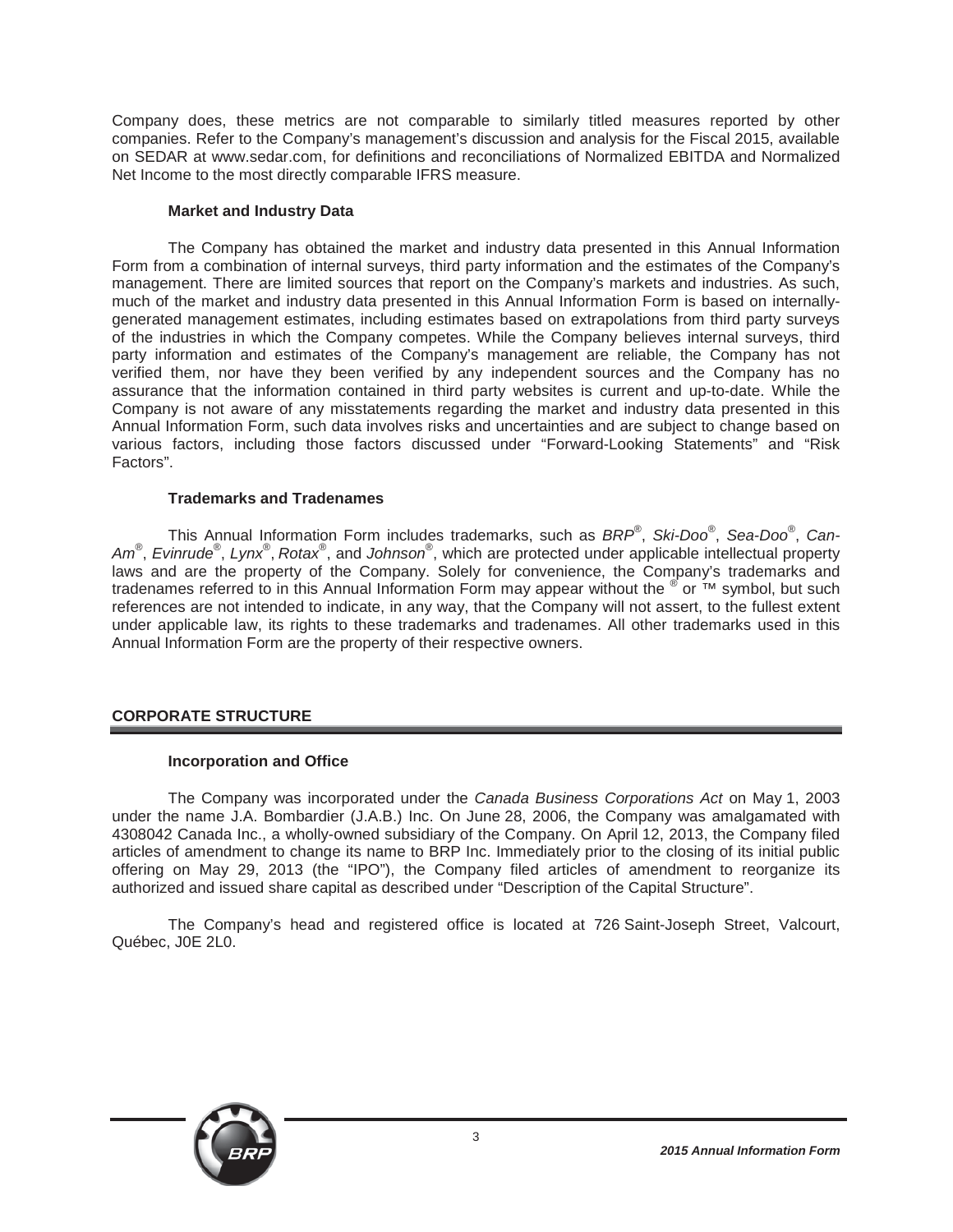## **Intercorporate Relationships**

The following organization chart indicates the inter-corporate relationships of the Company and its material subsidiary entities together with the jurisdiction of incorporation or constitution of each such entity as at the date hereof:



Certain subsidiaries of the Company, each of which represented not more than 10% of the consolidated assets and not more than 10% of the consolidated revenue of the Company, and all of which, in the aggregate, represented not more than 20% of the total consolidated assets and the total consolidated revenue of the Company as at the date hereof, have been omitted.

## **GENERAL DEVELOPMENT OF THE BUSINESS**

BRP's origins date back to 1937 when founder Joseph-Armand Bombardier obtained his first patent for a tracked vehicle used for travelling on snow. In 1942, l'Auto-Neige Bombardier Limitée was incorporated and started mass-producing these vehicles in 1947. In 1959, the Company gave birth to recreational snowmobile by introducing the first lightweight single track two-passenger snowmobile under the *Ski-Doo* brand.

The Company's name was changed to Bombardier Limited in 1967 and later became Bombardier Inc. In 1968, the Company launched the industry's first personal watercraft ("PWC") under the *Sea-Doo* brand and, in 1970, the Company acquired the maker of *Rotax* engines.

In 1989, the Company acquired the Finnish company Nordtrac Oy, the maker of the *Lynx* brand of snowmobiles. A decade later, the Company entered a new powersports category when it began selling

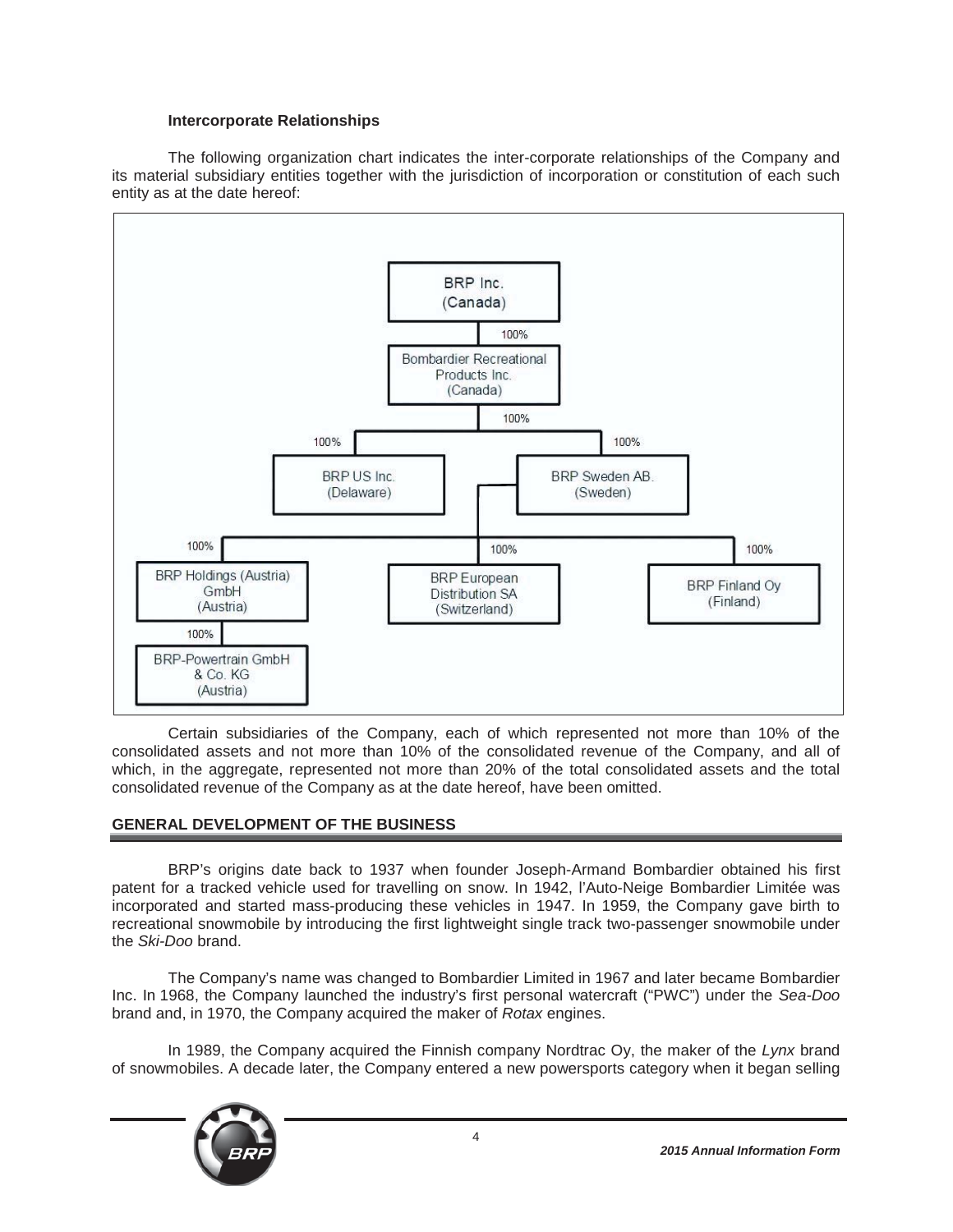all-terrain vehicles ("ATVs"), which are now branded *Can-Am*. In 2001, the Company acquired the outboard engine related assets of Outboard Marine Corporation (OMC), including the *Evinrude* and *Johnson* brands.

In 2003, while operating as a division of Bombardier Inc., the Company was sold by Bombardier Inc. to an investor group including Bain Capital Luxembourg Investments S.à r.l. ("Bain Capital"), members of the Bombardier and Beaudoin families and Caisse de dépôt et placement du Québec ("CDPQ").

In 2007, the Company entered the on-road market and created a new on-road product category with the introduction of the *Spyder* roadster. In 2010, the Company added another product to its portfolio with the introduction of its first recreational side-by-side vehicle ("SSV") under the *Can-Am* brand. In September 2012, BRP decided to cease the manufacturing of sport boats and announced that it would offer its jet boat propulsion technology to boat manufacturers.

On November 7, 2013, BRP inaugurated its new manufacturing facility in Querétaro (Mexico) where it assembles *Rotax* engines for its *Can-Am* off-road vehicles ("ORV") and *Spark* PWCs, assembles the *Sea-Doo Spark* personal watercraft and manufactures composite components for *Sea-Doo* personal watercraft. Management plans to have the entire *Sea-Doo* PWC line-up produced in the Querétaro facility by the end of 2015. On May 6, 2014, BRP announced the construction of a new manufacturing facility in Juarez, Mexico to expand its *Can-Am* product offering and meet future demand in the ORV product category.

On the transactional front, on May 29, 2013, the Company completed its IPO of 12,200,000 subordinate voting shares at a price of \$21.50 per share resulting in gross proceeds of \$262.3 million. The Company's subordinate voting shares (the "Subordinate Voting Shares") are listed on the Toronto Stock Exchange ("TSX") under the symbol "DOO". On June 27, 2013, in connection with the exercise of the over-allotment option granted to the underwriters in connection with the IPO, the Company received gross proceeds of \$39.3 million from the issuance of 1,830,000 additional Subordinate Voting Shares. On October 9, 2013, Bain Capital, CDPQ and other selling shareholders completed a bought deal secondary offering (the "October 2013 Secondary Offering") pursuant to which they sold an aggregate of 8,000,000 Subordinate Voting Shares at a price of \$27.85 per Subordinate Voting Share for aggregate gross proceeds of \$222.8 million to the selling shareholders. On January 31, 2014, Bain Capital, CDPQ and other selling shareholders completed another bought deal secondary offering (the "January 2014 Secondary Offering") pursuant to which they sold an aggregate of 10,000,000 Subordinate Voting Shares (1,300,000 Subordinate Voting Shares of which were sold through the exercise in full of the overallotment option) at a price of \$30.00 per Subordinate Voting Share for aggregate gross proceeds of \$300.0 million to the selling shareholders. The Company did not receive any of the proceeds from the October 2013 Secondary Offering and the January 2014 Secondary Offering. As at March 25, 2015, there were 39,352,736 Subordinate Voting Shares and 79,023,344 multiple voting shares of the Company (the "Multiple Voting Shares", and collectively with the Subordinate Voting Shares, the "Shares") issued and outstanding.

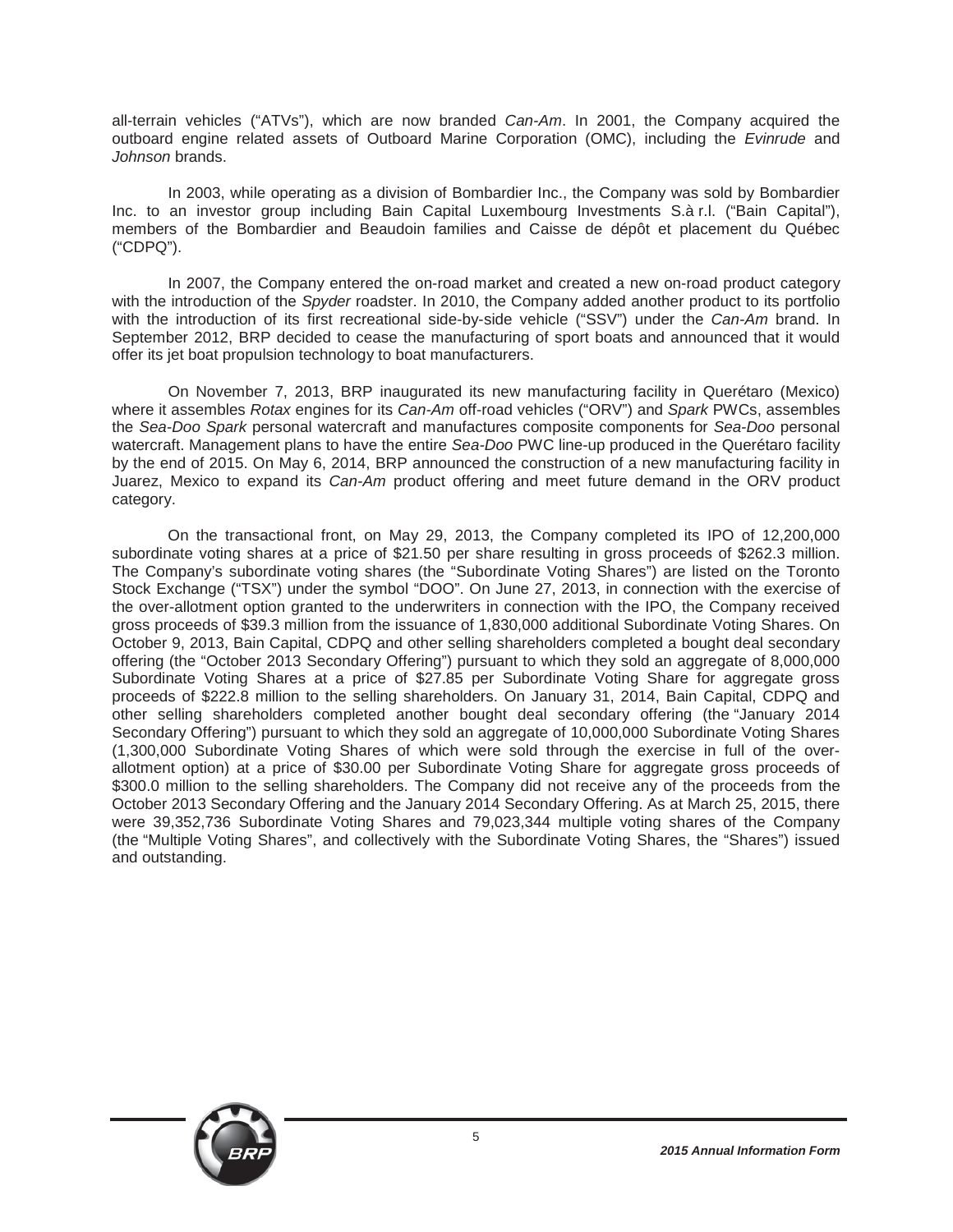## **INDUSTRY OVERVIEW**

BRP competes in certain categories of the powersports industry and in propulsion systems for motorized vehicles and boats.

#### **Powersports Industry**

The powersports industry is comprised of several product categories, including ORVs such as ATVs and SSVs, motorcycles, snowmobiles and PWCs. BRP competes directly in the ATV, SSV, snowmobile and PWC categories, and indirectly in a sub-segment of the motorcycle category (specifically the On-Road Motorcycles of 500cc+, as defined herein), with the *Can-Am Spyder*.

A majority of powersports products are used for recreational purposes. Certain products, primarily ORVs, are also used for utility purposes, such as for agriculture, construction, military and other commercial applications.

Powersports products are sold through networks of local dealers and distributors. Manufacturers generally either distribute their products in a country directly to an established network of largely independent dealers or through distributors who act as intermediaries with local dealers. Manufacturers typically provide dealers with marketing and after-sale service support as well as training for service technicians. Manufacturers or their distributors typically enter into agreements with dealers which authorize dealers to market specific product lines, require them to stock service parts and perform warranty and out-of-warranty repairs and other services. Most of these contracts do not require a dealer to market products on an exclusive basis.

Management believes consumer demand for powersports vehicles is mostly influenced by macroeconomic conditions, product life cycles, the introduction of new features, technologies and products, brand recognition and the maintenance of extensive and engaged distribution networks.

#### *ORVs*

The ORV category is comprised of ATVs and SSVs. ORVs are designed to be driven on a wide variety of unpaved surfaces, including trails, grass, dirt roads, swamps, snow and sand dunes.

## *ATVs*

ATVs are four-wheel, multi-purpose vehicles used in different environments in all four seasons of the year. ATVs are used primarily for recreational riding and utility purposes. Seats are designed to be straddled by the rider who steers using handlebars, much like a motorcycle. ATVs have low pressure tires providing added stability for more rugged terrain. ATVs can be broken down into four main segments: sport, recreational-sport, recreational-utility and youth. The primary manufacturers of ATVs include BRP, Arctic Cat, Honda, Kawasaki, Polaris, Suzuki and Yamaha. Certain Chinese and Taiwanese manufacturers also produce ATVs, but primarily focus on entry-level products which are not included in the industry data.

The first 3-wheel ATV was introduced in North America in 1971 by Honda, with other competitors entering the North American ATV market in the late 1970s and early 1980s. In the late 1980s, growth in the ATV market was driven by the introduction of the 4-wheel ATV which provided the consumer with a safer and more comfortable ride. As a result of the introduction of this new design, management estimates that the ATV market expanded progressively to its peak of 915,000 retail units sold in season 2005 in North America. Following this product life cycle peak, the industry has been declining. In recent years, some consumers have shifted from ATVs into the fast growing recreational SSV market.

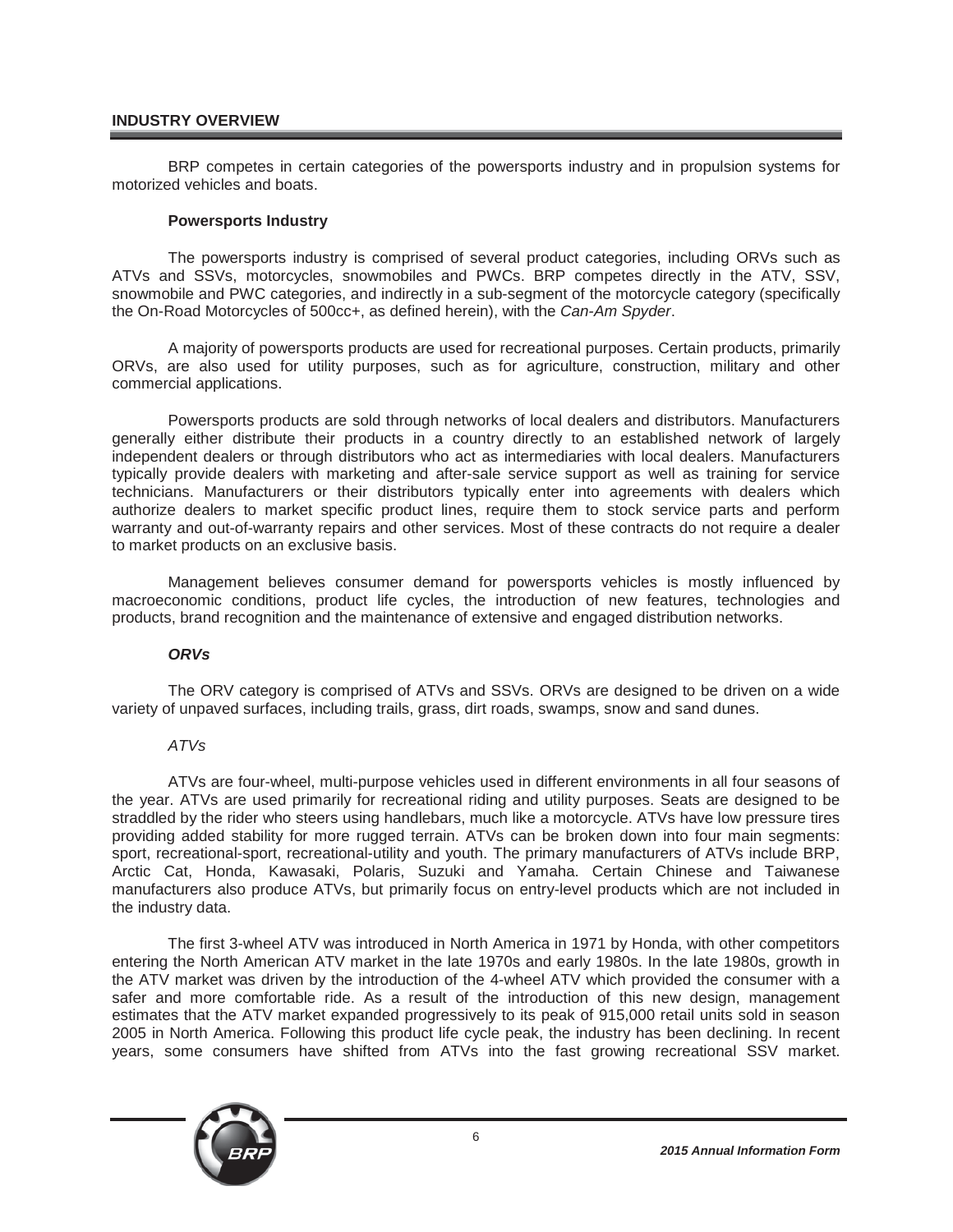Management estimates that the global ATV market represented approximately 394,000 units in season 2014, up approximately 4% from season 2013.

## *SSVs*

SSVs were introduced more than 20 years ago as utility vehicles. The utility segment of the SSV market remains strong, but in the last decade the SSV category has been transformed by the introduction of vehicles designed primarily for recreational purposes. An SSV is driven much like a car, using a steering wheel and pedals, is equipped with seat belts and rollover protection bars and sits the driver and passenger side-by-side. Certain models also include one or two rows of additional seats to accommodate up to six passengers. SSVs can be divided into two categories: (1) recreational SSVs, which can be subdivided into three main segments: sport, recreational-utility, utility-recreational; and (2) utility SSVs. Both existing and aspirational powersports consumers are drawn to recreational SSVs in large part by their enhanced functionality, innovation and differentiated riding experience. Many consumers have shifted from ATVs into SSVs.

The primary manufacturers of recreational SSVs are BRP, Arctic Cat, John Deere, Honda, Kawasaki, Polaris and Yamaha. Primary manufacturers of utility SSVs are Bobcat, John Deere, Kubota, Polaris and Toro. Management estimates that the global recreational SSV market represented approximately 260,000 units for season 2014, an increase of approximately 17% from season 2013.

## *Roadsters*

In 2007, BRP introduced its first on-road vehicle, the *Can-Am Spyder*. The *Spyder* is a nontraditional Y-shaped three-wheel vehicle (with two wheels in the front and one in the back) providing a riding experience combining elements of motorcycles and convertible sports cars, such as open-air riding, precise maneuverability and a performance engine with a lightweight chassis. The introduction of the *Spyder* created a new product category, and no other product currently competes directly with the *Spyder*.

Despite its uniqueness, the Motorcycle Industry Council classifies the *Spyder* in the on-highway motorcycle segment. While many jurisdictions apply the same licensing requirements for the *Spyder* as for traditional motorcycles, a number of jurisdictions have implemented distinct licensing requirements for the *Spyder* that are generally less expensive, demanding and lengthy to obtain. Certain jurisdictions require only an automobile driver's license. The main competitors of the *Spyder* within the on-highway motorcycle segment include Harley-Davidson, Honda, Kawasaki, Polaris and Yamaha. Management estimates that the market for On-Road Motorcycles of 500cc+ represented approximately 802,000 units in season 2014, up approximately 6% from season 2013.

#### *Snowmobiles*

The Company began mass-producing the first multi-passenger utility tracked vehicle used for travelling on snow in 1947. In 1959, the Company gave birth to the recreational snowmobile by introducing the first lightweight single track two-passenger snowmobile under the *Ski-Doo* brand. Originally intended for utility and work applications, the use of the product quickly grew into a new sport. Between the late 1950s and early 1970s, the industry expanded to reach a peak of over 100 manufacturers and nearly 495,000 retail units sold in North America in season 1971. Today, the primary manufacturers of snowmobiles are BRP, Arctic Cat, Polaris and Yamaha.

The global snowmobile market is highly concentrated in North America, Russia and Scandinavia, with North America accounting for an estimated 64% of global unit sales in season 2014. Management estimates that the global snowmobile market represented approximately 162,000 units for season 2014, up approximately 10% from season 2013.

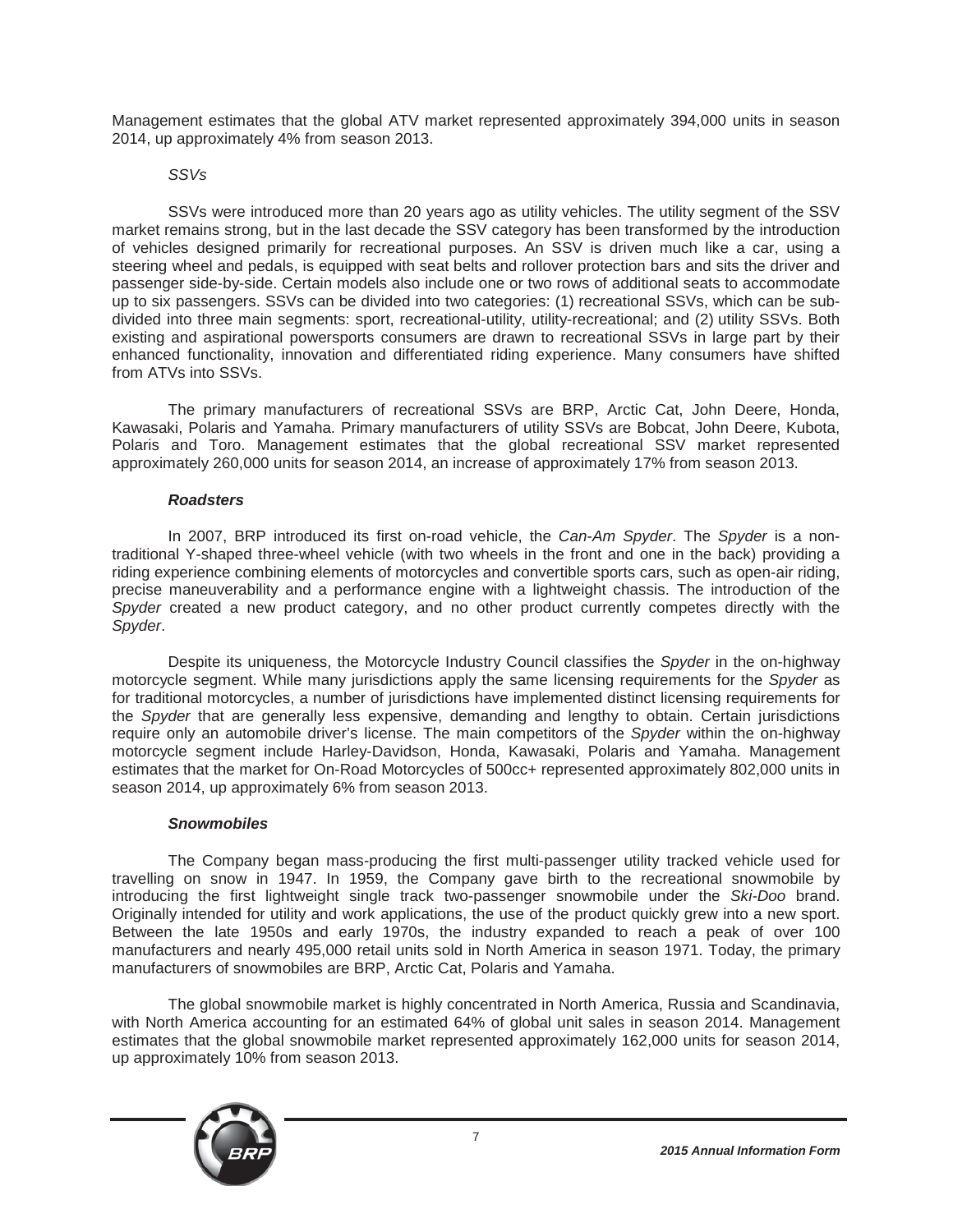#### *PWCs*

The Company marketed the industry's first PWC under the *Sea-Doo* brand in 1968. PWCs include sit-down and stand-up PWCs and are used on lakes, rivers or oceans. PWCs are designed to accommodate one to three riders and are used primarily for recreational purposes, with a small proportion being used for utility purposes such as marine patrol and rescue. PWCs can be divided into four primary segments: luxury, performance, sport and recreation. Today, the primary manufacturers of PWCs are BRP, Kawasaki and Yamaha.

Following several innovations in the industry, PWCs gained significant popularity in the mid-1990s. Management estimates that the North American PWC retail market peaked at approximately 210,000 units in season 1995. Thereafter, concerns around noise, pollution and safety led to increased public scrutiny and regulatory controls, resulting in a gradual decline in sales to approximately 50,000 units in season 2013 in North America.

In season 2014, the global PWC market represented approximately 83,000 units, up approximately 20% from season 2013. Management believes that the *Sea-Doo Spark*, a more accessible PWC product introduced by the Company during season 2014, has significantly contributed to the industry unit growth observed between season 2013 and season 2014.

#### **Marine Propulsion Systems**

Marine propulsion systems for recreational power boats are comprised of outboard engines, inboard sterndrive and other inboard engines such as jet propulsion engines. Marine propulsion systems are generally sold to independent boat builders and through a network of independent dealers and distributors. An outboard engine is a self-contained unit that includes an engine, gearbox and propeller. Outboard engines are designed to be affixed to the outside of a boat transom and tend to be lighter, less expensive and more easily replaceable than inboard engines. The outboard engine market can be segmented based on horsepower ("hp") and engine technology. Engines between 15hp and 300hp tend to be called "fixed", meaning that they are semi-permanently attached to the boat they are powering, while smaller and lighter engines below 10hp are often referred to as "portable" engines. Demand for outboard engines is tied to new boat sales and to the replacement of existing boat engines.

For season 2015, management estimates that the outboard engine industry represented approximately 322,000 retail units globally, an increase of approximately 9% from season 2014.

Following its decision to cease the manufacturing of sport boats in September 2012, the Company decided in 2013 to offer boat builders an alternative to traditional inboard sterndrives and other inboard engines for the powerboat market by supplying boat builders with its *Rotax* inboard jet propulsion systems. Management estimates that demand for inboard powerboats has remained relatively stable in recent years at approximately 20,000 units in the United States, down from a level of approximately 80,000 units in the mid-2000s.

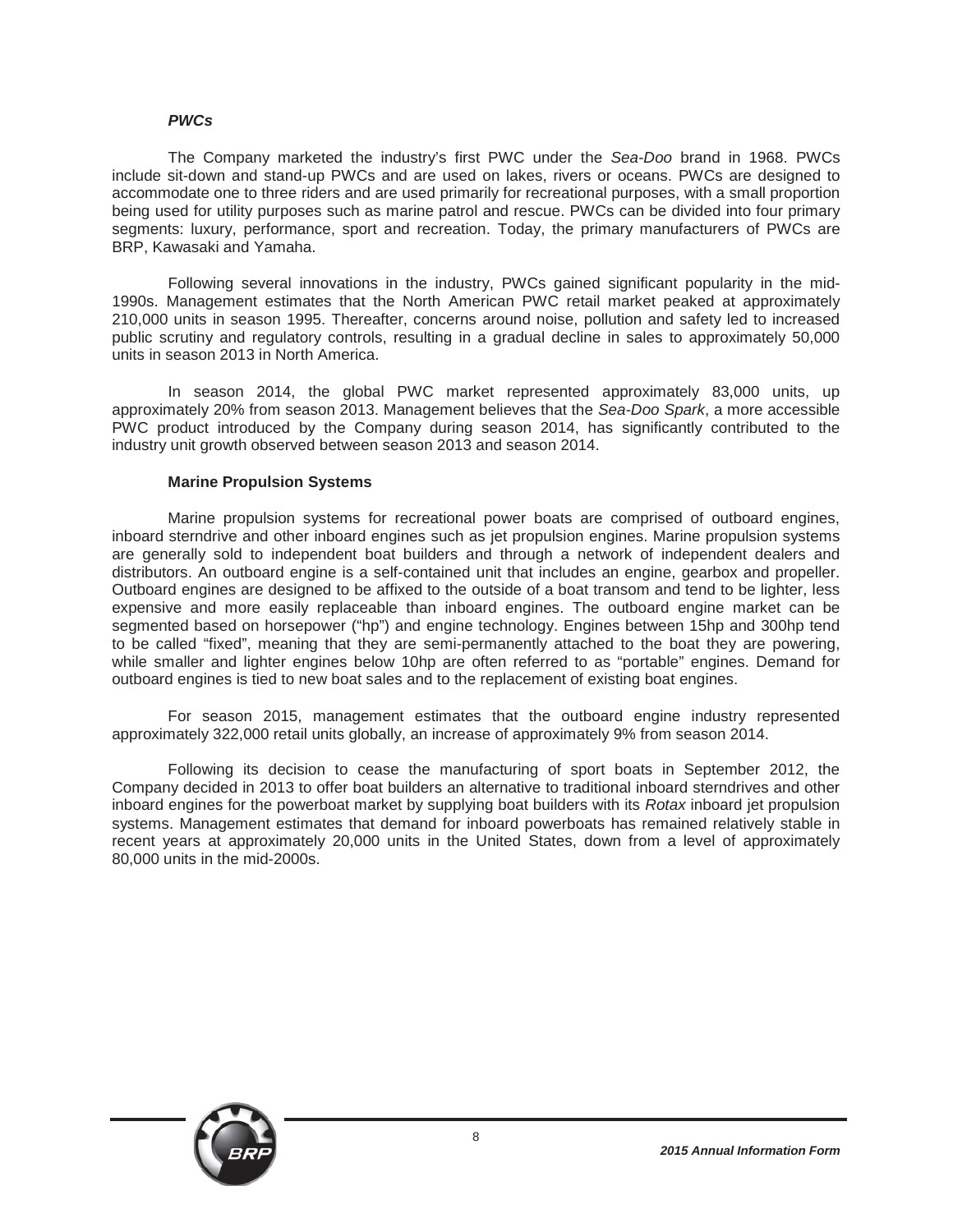## **BUSINESS OF THE COMPANY**

#### **Overview**

BRP is a global leader in the design, development, manufacturing, distribution and marketing of powersports vehicles and propulsion systems. The Company is one of the most diversified manufacturers of powersports vehicles and propulsion systems, providing enthusiasts with a variety of exhilarating, stylish and powerful products for year-round use on a variety of terrains. The Company's diversified portfolio of brands and products includes *Can-Am* ATVs, SSVs and roadsters, *Ski-Doo* and *Lynx* snowmobiles, *Sea-Doo* PWCs, and propulsion systems composed of *Evinrude* outboard marine engines and *Rotax* engines for jet boats, karts, motorcycles and recreational aircraft. Additionally, the Company supports its line of products with a dedicated parts, accessories and clothing ("PAC") business.

As of the date hereof, the Company employs approximately 7,600 people mainly in manufacturing and distribution sites in Canada, Mexico, Austria, United States and Finland. The Company sells its products in 107 countries. The products are sold directly through a network of approximately 3,280 dealers in 21 countries as well as through approximately 190 distributors serving approximately 930 additional dealers.

BRP's products are marked by stunning designs, powerful and efficient engines, and the incorporation of advanced technologies that drive industry-leading performance. A pioneer in the powersports industry, the Company was the first to commercialize the single-passenger snowmobile in 1959, followed by the first PWC in 1968. More recently, the Company launched the *Spyder*, creating a new product category. Within its existing product lines, BRP aims to continuously enhance the consumer experience through new features and models in a variety of ways, including enhancing rider ergonomics, adding safety features, enhancing engine performance and reducing environmental impact.

| <b>Overview of BRP's Key Product Categories</b> |               |          |                                |                           |                            |                         |  |  |  |  |
|-------------------------------------------------|---------------|----------|--------------------------------|---------------------------|----------------------------|-------------------------|--|--|--|--|
| <b>Year-Round</b>                               |               |          | <b>Seasonal</b>                | <b>Propulsion Systems</b> |                            |                         |  |  |  |  |
| Recreational<br><b>SSV</b>                      | <b>ATV</b>    | Roadster | Snowmobile                     | <b>PWC</b>                | Outboard<br><b>Engines</b> | Rotax<br><b>Engines</b> |  |  |  |  |
|                                                 |               |          |                                |                           |                            |                         |  |  |  |  |
|                                                 | <i>can-am</i> |          | ski-doo.<br><i><b>LYNX</b></i> | <b>SEN400</b>             | <b>EVINRUDE</b>            | <b>ROTAX</b>            |  |  |  |  |

Over its history, the Company has promoted a portfolio of globally recognized brands and products that achieved market leading positions, establishing the Company as a brand of choice for true powersports enthusiasts. *Ski-Doo* and *Sea-Doo*, through decades of sustained product innovation and development, have become synonymous with snowmobiles and PWCs. Over the years, the Company has successfully leveraged its market leading position and reputation to develop renowned brands such as *Can-Am*, *Evinrude*, *Rotax* and *Lynx*, which are also known for high quality and innovation. Moreover, management believes that the diversity of BRP's product offering reduces its exposure from changes in consumer behavior in any single category and provides the Company with multiple avenues for continued growth, while reducing the overall seasonality of the Company's sales as certain of its product lines are sold in offsetting seasons.

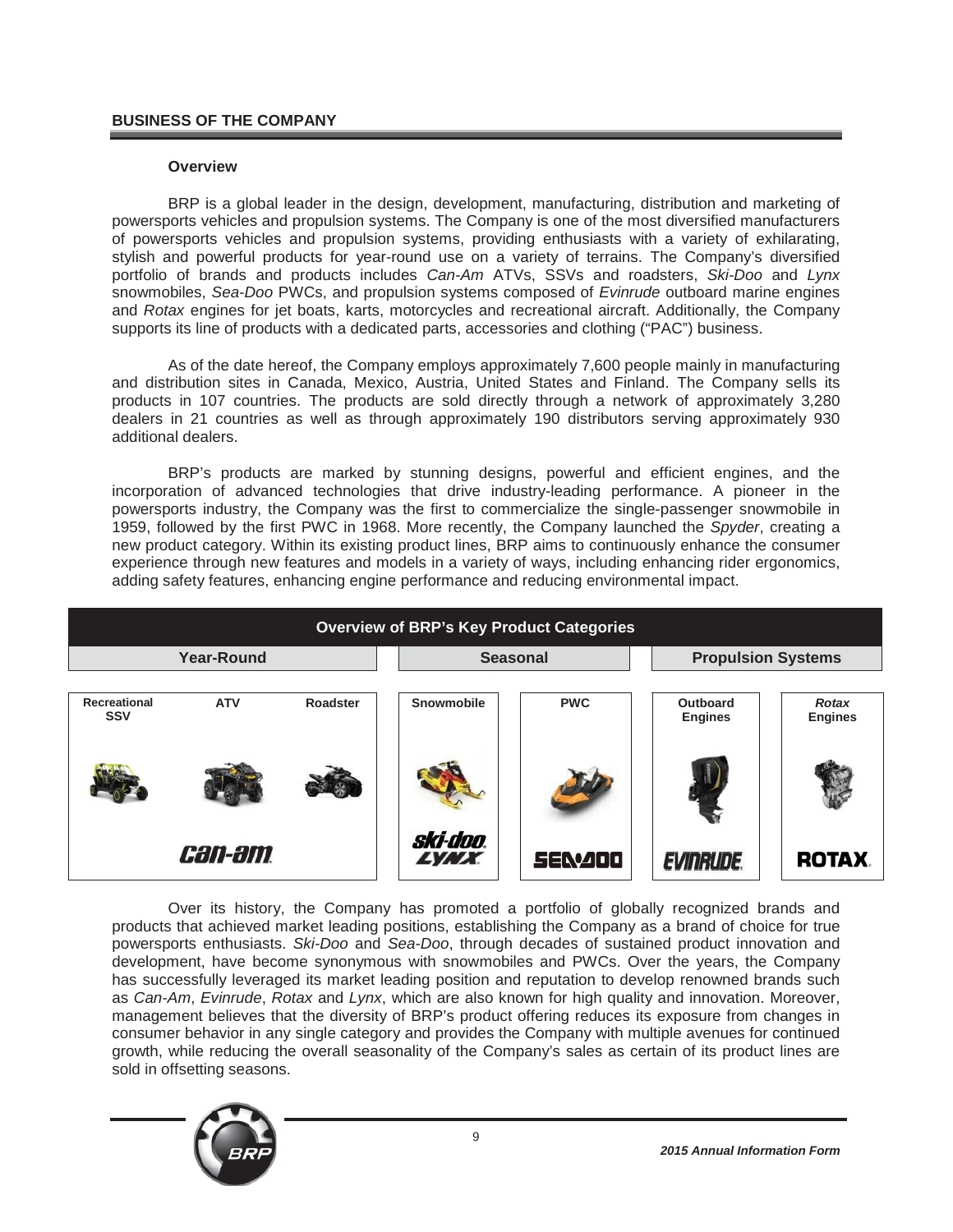## **Brands and Products**

BRP has four product categories: (i) year-round products consisting of *Can-Am* ATVs, recreational SSVs and *Spyder* roadsters (the "Year-Round Products"); (ii) seasonal products consisting of *Ski-Doo* and *Lynx* snowmobiles and *Sea-Doo* PWCs (the "Seasonal Products"); (iii) propulsion systems consisting of *Evinrude* outboard engines and *Rotax* engines (the "Propulsion Systems"), and (iv) PAC products supporting the Company's various product lines with replacement parts, additional product accessories and complementary clothing.



## *Year-Round Products*

Year-Round Products consist of BRP vehicles that are sold and used throughout the year in most climates and include the ATV, SSV and *Spyder* product lines. All products within the Year-Round Product category are sold under the *Can-Am* brand. Three key pillars drive the *Can-Am* lineup: performance, precision-engineered handling and rider-focused design. *Can-Am* ATVs, SSVs and *Spyder* all leverage BRP's *Rotax* engine technologies.

The Company's ATV and recreational SSV products are off-road vehicles designed to be driven on a wide-variety of surfaces, including trails, grass, unpaved roads, swamps, snow and sand dunes, in all four seasons of the year. In contrast, BRP's *Spyder* is a category-creator on-road vehicle, designed to be driven on paved roads and highways.

## *ATVs*

BRP introduced its first ATV model in 1998. Since 2006, BRP's ATVs are marketed under the *Can-Am* brand. The *Can-Am* ATV line-up targets a broad range of consumers within the recreational, recreational-sport and sport segments. In total, the Company offers a total of 48 models. The *Can-Am Renegade* and *DS* platforms, aimed at sport riders, are lightweight and offer powerful engines, precise handling and leading edge designs. The *Can-Am Outlander* platform also features powerful engines and precise handling, but with added functionalities that cater to the utilitarian and comfort needs of recreational-utility riders. Finally, BRP also offers a youth ATV.

Over the years, the Company has continued to introduce new model variants to each platform. For example, BRP introduced the "MAX" variants for its ATV platforms, which feature a longer wheelbase

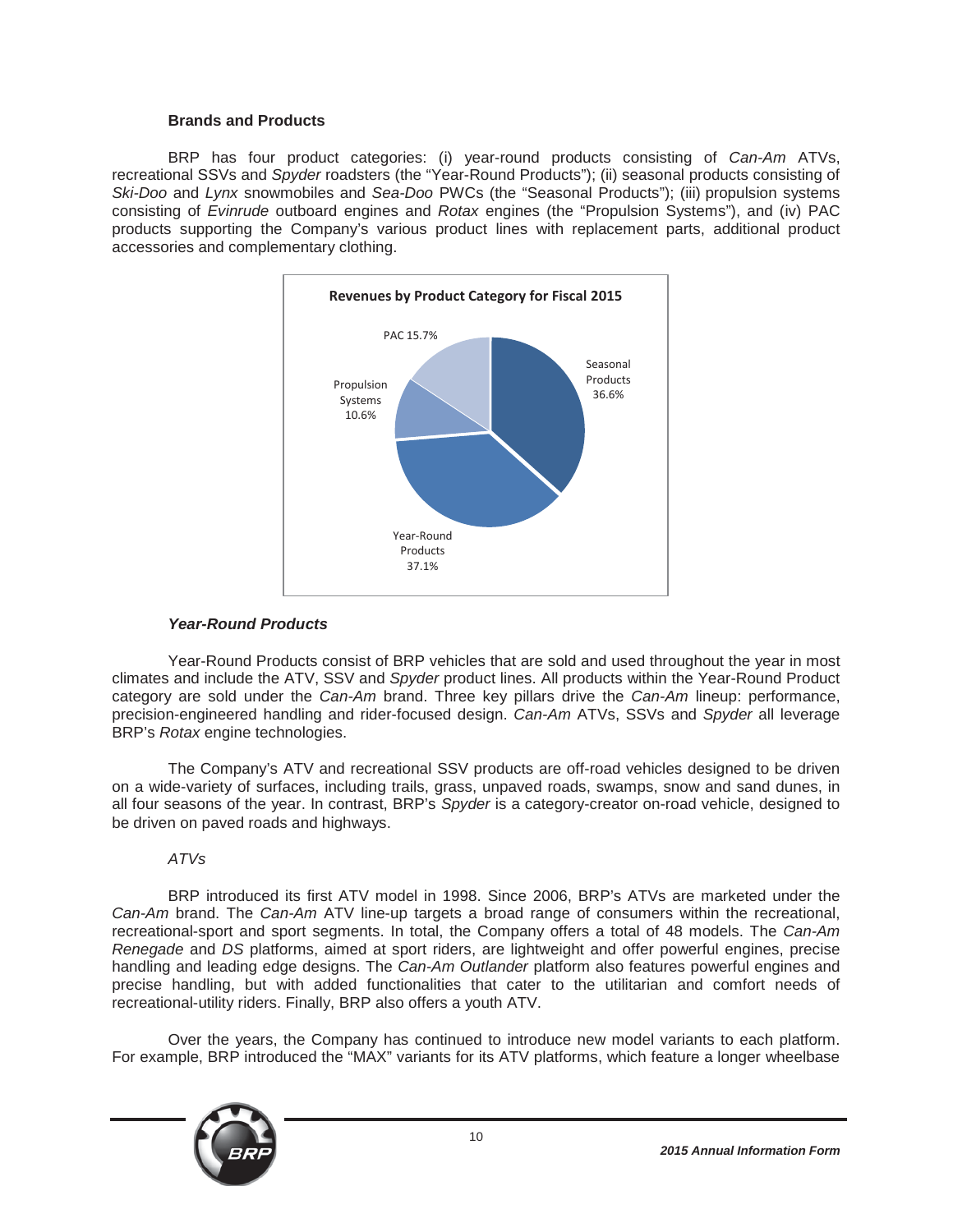specifically designed to allow two riders to sit one behind the other more comfortably. More recently, the Company has introduced the *Can-Am Outlander L* family, featuring smaller engine displacements, and the *Outlander 6x6 XT*, a six-wheel ATV.

For season 2015, suggested retail prices for the Company's ATV models (including youth models) range from approximately U.S.\$2,300 to U.S.\$16,050 in the United States.

## *SSVs*

BRP entered the SSV market in 2010 with a vehicle targeting high performance enthusiasts. Unlike conventional ATVs, SSVs are driven using a steering wheel and pedals, are equipped with seatbelts and rollover protection bars, and seat the driver and passenger side-by-side. Consistent with the brand positioning of *Can-Am*, BRP is currently focusing its efforts in the recreational-utility and sport segments of the SSV industry.

BRP's first SSV product, the *Can-Am Commander*, is positioned as a recreational SSV in terms of features, but with handling and performance more typically found in sport models. The *Commander* offers several features: a powerful engine, dual level cargo box, torsional trailing arm independent rear suspension, *iTC* and a 2-inch diameter rollover protection system. The *Commander* also features several safety-related features such as speed limitation if the driver's side seat-belt is not fastened.

In recent years, BRP introduced the *Can-Am Maverick* in the sport segment of the SSV category, featuring a powerful engine of 101hp, as well as, a new four-passenger SSV, the *Maverick MAX*. In September 2014, to complement the *Can-Am Maverick* family, BRP introduced the *Maverick X ds Turbo*, the first SSV with a factory-installed turbocharger, which features a powerful engine of 121hp.

The Company now produces a line of SSVs consisting of 26 models, including the "*MAX*" variants of the *Can-Am Commander* and *Can-Am Maverick*, which can seat up to four passengers.

For season 2015, suggested retail prices for the Company's SSV models range from approximately U.S.\$11,900 to U.S.\$25,100 in the United States.

## *Roadsters*

In 2007, BRP introduced its first on-road vehicle, the *Spyder*. The *Spyder* is a non-traditional Yshaped three-wheel vehicle with two wheels in the front and one in the back. It provides a riding experience combining elements of motorcycles, such as sit-on open-air riding, precise manoeuvrability and a performance engine with a lightweight chassis, and of convertible sport cars, such as stability, electronic assistance, automotive features, visibility and semi-automatic transmission. Management believes that, in addition to the traditional motorcycle consumer, the *Spyder*'s styling, performance and stability appeal to consumers that would not have considered buying a motorcycle. With its "Y-shape" architecture, vehicle stability system and semi-automatic transmission, management believes that the *Spyder* offers greater stability and overall ease of use for a broad range of riders of all skill levels.

While many jurisdictions apply the same licensing requirements for the *Spyder* as for traditional motorcycles, a number of jurisdictions have implemented distinct licensing requirements for the *Spyder* that are generally less expensive, demanding and lengthy to obtain. Certain jurisdictions require only an automobile driver's license to ride the *Spyder*.

BRP launched its first *Spyder* roadster, the *Spyder RS,* in 2007. Since then, the Company expanded its *Spyder* line-up into the touring and sport-touring segments with the introduction of the *Spyder RT and* the *Spyder ST*, respectively. In September 2014, the *Spyder* offering was further

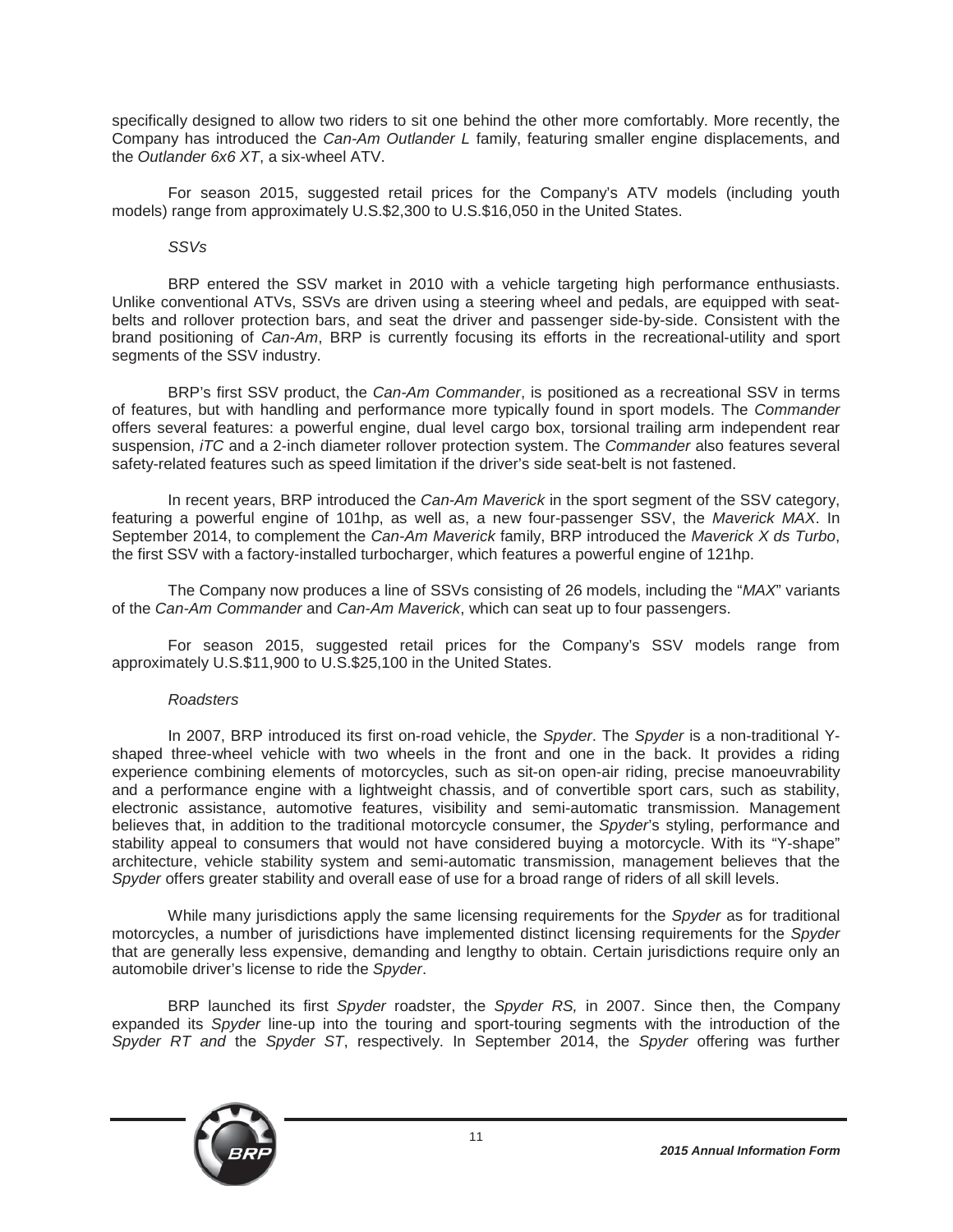extended with the introduction of the *Spyder F3* family, which caters to the cruiser segment of the industry. The *Spyder* line-up is comprised of 21 models.

For season 2015, suggested retail prices for the Company's *Spyder* models range from approximately U.S.\$15,000 to U.S.\$30,800 in the United States.

## *Seasonal Products*

Seasonal Products consist of BRP products that are mostly used in specific seasons. These products include snowmobiles, which are mainly used during the winter season with sales to dealers concentrated in the months of September to January, and PWCs, which are mainly used during the summer season with sales to dealers concentrated in the months of January to April.

## *Snowmobiles*

Snowmobiles are used in various snow-covered riding environments, including on-trail and offtrail for mountain, performance, touring and utility purposes. On-trail models are operated at high hp ranges, have high engine displacement and are generally used on groomed trails. Off-trail models such as cross-over and mountain snowmobiles are generally operated at high hp ranges and are known for their lighter weight and longer tracks. Utility snowmobiles are easier to handle and generally used for work-related purposes.

BRP has a rich heritage in the snowmobile category as it was the first company to mass produce snowmobiles in 1959. Today, BRP remains the industry leader and management believes its broad snowmobile product line-up addresses the needs of all consumer segments.

The Company produces 90 different key models of snowmobiles, categorized as (i) on-trail models (touring, sport, cross-country), (ii) on/off-trail models (cross-over) and (iii) off-trail models (mountain, utility). These models are grouped into 16 product families and marketed under two different brand names, *Ski-Doo* and *Lynx*. BRP snowmobiles are sold primarily in North America under the *Ski-Doo* brand and in Europe and Russia under the *Lynx* and *Ski-Doo* brands.

For season 2015, suggested retail prices for BRP snowmobiles range from approximately U.S.\$7,250 to U.S.\$15,450 in the United States.

BRP leverages its *Rotax E-TEC* and *ACE* engine technologies to produce snowmobiles that are recognized among the most fuel efficient snowmobiles in the market. Its snowmobiles also offer performance-enhancing features including: *tMotion* Rear Suspension and *Flex Edge* Track, which allows the rider to initiate mountain type carving turns more easily and allows for a smoother ride; and *rMotion*  Rear Suspension, which provides for more travel, performance, easier adjustability and controlled transfer.

## *PWCs*

Similarly to snowmobiles, BRP created a new powersports product category in 1968, when it first brought to market a sit-down PWC. BRP subsequently launched a completely redesigned version of the sit-down PWC in 1988 and has remained the industry leader ever since.

BRP was the first original equipment manufacturer ("OEM") to offer a 4-stroke engine for the PWC market, and BRP's PWC engine today leverages a closed-loop cooling system to avoid corrosion and clogging. In 2008, the Company launched its *iControl* technology platform, composed of its *iBR* (Intelligent Brake and Reverse), *iTC* (Intelligent Throttle Control) and *iS* (Intelligent Suspension) technologies. In September 2013, BRP introduced the *Sea-Doo Spark*, a lighter, more compact,

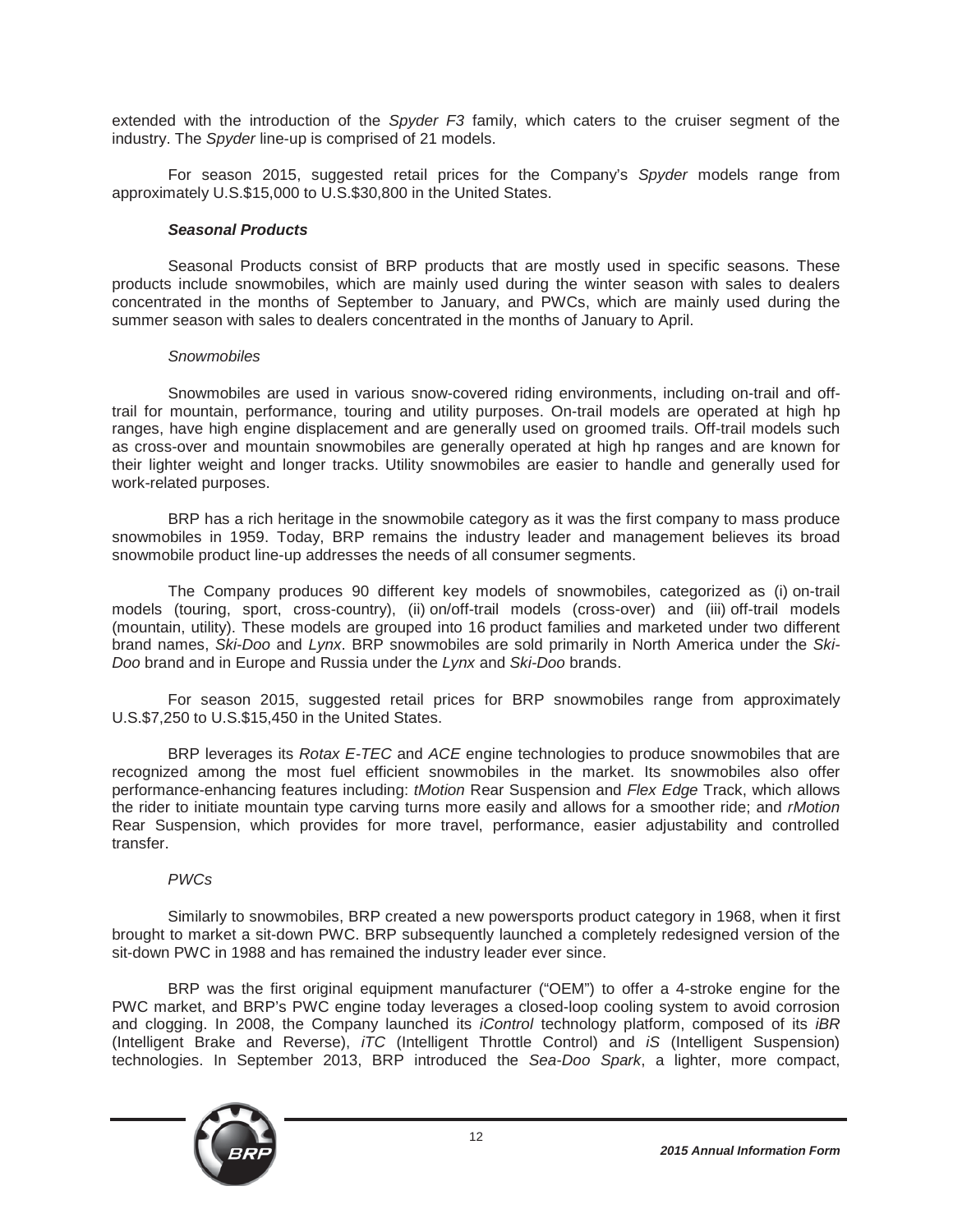customizable and easy to use PWC. With the material of its hull and deck being recyclable and its 4 stroke ACE engine, the *Spark* is a more eco-friendly PWC. In addition, the Spark is more affordable and fuel-efficient than any other new model in the industry.

The Company produces a full line of PWCs consisting of 19 models marketed globally under the *Sea-Doo* brand name. BRP's broad product offering allows it to compete in all of the PWC product segments and meet a broad range of consumer needs, including luxury, power, sport and recreation.

For season 2015, suggested retail prices for BRP's PWC models range from approximately U.S.\$5,000 to U.S.\$17,300 in the United States.

## *Propulsion Systems*

The Propulsion Systems product category consists of *Evinrude* outboard boat engines and *Rotax* engines.

## *Marine Propulsion Systems*

BRP offers two kinds of marine propulsion systems for recreational power boats: *Evinrude* outboard engines and *Rotax* inboard jet propulsion engines.

Outboard engines became part of BRP's business portfolio in 2001 when BRP acquired the outboard engine related assets of Outboard Marine Corporation. At the time, these assets included the *Johnson* and *Evinrude* brands, which had both been popular outboard engine brands since the early 1900s. Since the acquisition, BRP has focused its product development efforts on the *Evinrude E-TEC* 2 stroke direct injection technology. All *Evinrude E-TEC* engines from 15hp H.O. to 300hp now feature common product attributes, including the CARB "3-Star Ultra-Low Emission" certification, no scheduled dealer maintenance required for three to five years for recreational use and similar or lower weight than comparable 4-stroke engines. There are three predominant engine technologies in the outboard engine market: 2-stroke, 4-stroke and 2-stroke direct fuel injection engines. 2-stroke engines are generally lighter and easier to maintain and repair, but are generally noisier with more emissions and may be less reliable than 4-stroke engines. Advanced 2-stroke engines with direct fuel injection, such as BRP's *Evinrude E-TEC*, offer a 2-stroke engine that is more fuel efficient, cleaner, quieter, and easier to service than a traditional 2-stroke engine.

In June 2014, the Company introduced the *Evinrude E-TEC G2* engine family, with an offering currently ranging from 200hp "H.O." to 300hp. The *Evinrude E-TEC G2* features improved performance and a radically different design, allowing the possibility to customize the coloration of the engine to match the boat color.

The Company sells outboard engines through its network of dealers and distributors, as well as to boat manufacturers that in turn resell the engines and related rigging as part of the boat package.

For season 2015, suggested retail prices for the Company's *Evinrude E-TEC* engines range from approximately U.S.\$4,395 to U.S.\$28,505 in the United States.

Additionally, The Company offers to boat manufacturers a *Rotax* inboard jet propulsion engine based on 4-stroke *Rotax 4-TEC* technology.

#### *Rotax Engines*

With their recognized performance, fuel efficiency and emissions profile, *Rotax* engines are a core component of BRP's industry-leading product performance. While the large majority of *Rotax*

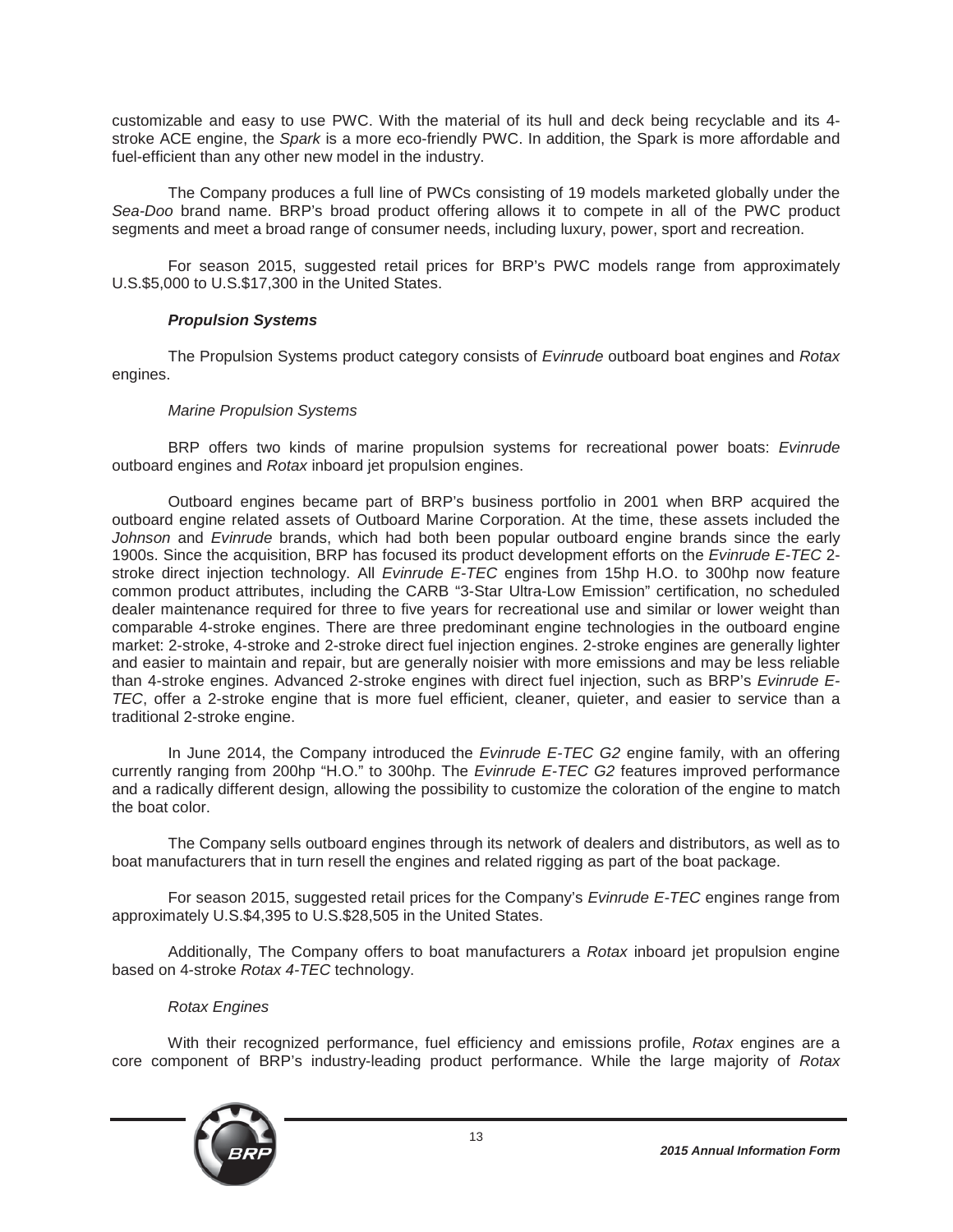engines are used internally to power BRP vehicles, *Rotax* engines are also sold to third parties. External customers mainly include OEMs that manufacture products which are not in direct competition with BRP products, such as karts, motorcycles and small recreational aircraft.

*Rotax* has developed a comprehensive line-up of compact engines spanning a wide range of applications. Its engines specifications vary from one to four cylinders, 2-stroke or 4-stroke.

## *Parts, Accessories and Clothing*

BRP sells a broad range of PAC to complement each of its product lines, providing a stable revenue stream with high profit margins, along with increased brand exposure. In addition to strengthening BRP's brands, PAC products enhance the overall consumer experience and lifestyle associated with powersports products.

The parts sold by BRP include consumables (e.g., oil, fuel additives, lubricants), wearable components (e.g., spark plugs and transmission belts) and replacement parts (e.g., pistons and windshields). Many of its parts are uniquely designed for BRP vehicles (e.g., gauges) and are not available from any other source. This broad range of parts is essential to ensure maximum long term-use and residual value for BRP vehicles.

The Company also sells several accessories across all its product lines to enhance or modify vehicle functionality and to allow riders to customize the vehicle based on their individual taste and specific needs (e.g., bumpers, windshields, rims, winches, second passenger seats, coloured covers and racks).

BRP also sells a range of clothing and apparel in several styles adapted to its various product lines, including jackets, coats, pants, gloves, helmets, gear bags and casual sportswear items such as sweatshirts, T-shirts and hats. The style, functionality and colours of this apparel are carefully chosen to match the related products, and this line-up is refreshed every season just like the vehicle line-up. The Company's clothing line-up prominently features its logos for brand enthusiasts seeking clothing which closely matches the colors and design of their vehicle and the associated lifestyle.

## **Manufacturing Facilities and Operations**

The Company manufactures its products at seven facilities located in Canada, Mexico, Austria, the United States and Finland. The Company's global manufacturing platform provides it with proximity to certain key retail markets, which management believes creates a competitive advantage for BRP. For example, the Company's facilities in Mexico reduce distribution lead-times to the North American market, while its Rovaniemi (Finland) snowmobile production facility provides it with a competitive distribution advantage in the Scandinavian and Russian markets. The Company's international manufacturing footprint also partially mitigates exposure to currency fluctuations from revenues denominated in foreign currencies.

The following table presents the location, size and products manufactured at the Company's current manufacturing facilities. All of the Company's facilities are owned by the Company, except for the Querétaro (Mexico) and Rovaniemi (Finland) facilities which are leased.

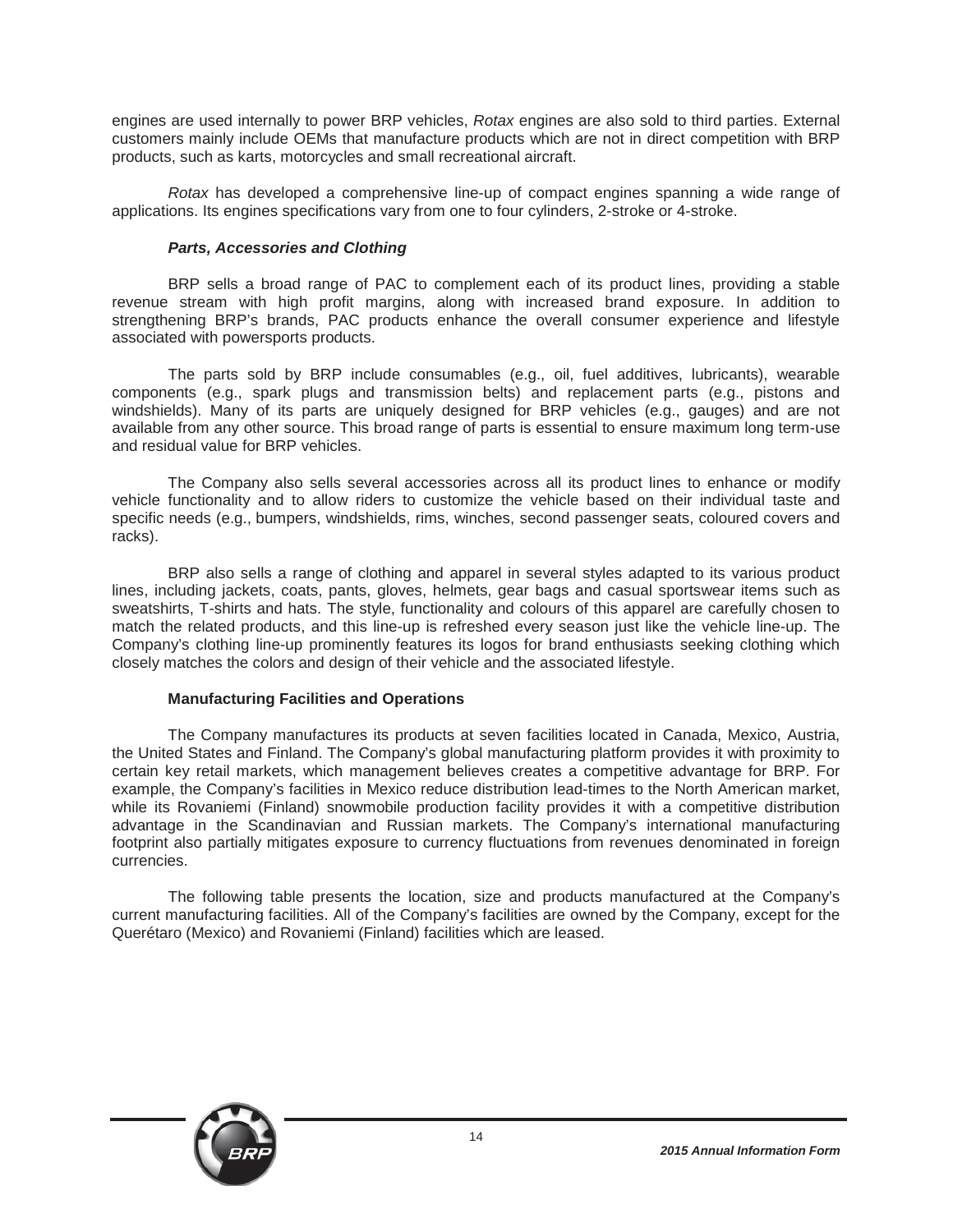| Location                   | Approx. Size (sq. ft.) | <b>Products Manufactured</b>               |
|----------------------------|------------------------|--------------------------------------------|
| Valcourt, Canada           | 800,000                | Snowmobiles, PWCs (until 2015) and Spyders |
| Gunskirchen, Austria       | 500,000                | Rotax engines                              |
| Querétaro, Mexico          | 500,000                | Rotax engines and PWCs                     |
| Sturtevant, United States  | 465,000                | Outboard engines                           |
|                            | 410.000                | ATVs and SSVs                              |
| Rovaniemi, Finland         | 215,000                | Snowmobiles and certain specialized ATVs   |
| Spruce Pine, United States | 100,000                | Components for engines                     |

On May 6, 2014, the Company announced its decision to invest in an additional facility in Juárez (Mexico) to expand its *Can-Am* product offering and meet future demand in the ORV product category. Operations, in the 400,000 square feet facility, are expected to start towards the end of the fiscal year ending January 31, 2016.

The Company plans to maintain its manufacturing operations and production capacity at relatively stable levels in Canada, Austria, the United States and Finland, while accommodating volume growth by increasing production levels and capacity as required in Mexico.

The Company's facility in Valcourt (Canada) assembles *Ski-Doo* snowmobiles, *Sea-Doo* PWCs and *Spyder* roadsters. Its flexible assembly line enables the Company to alternatively produce snowmobiles or PWCs, depending on the period of the year. The Company is gradually transferring the production of *Sea-Doo* PWCs from Canada to its new Querétaro (Mexico) facility. Production of PWCs in Valcourt is expected to end in 2015. The Company also manufactures components for its snowmobiles, PWCs and *Spyder* roadsters in Valcourt.

The Company's Gunskirchen (Austria) facility assembles *Rotax* engines for the Company's snowmobiles, PWCs and *Spyder* roadsters, as well as for third-party OEMs for use in karts, motorcycles, boats and recreational and small aircraft. This facility is strategically located in a region in which skilled labor in advanced propulsion systems is abundant due to the proximity of several automotive industry research centers and key suppliers.

The Company's facility in Querétaro (Mexico) assembles *Rotax* engines for *Can-Am* ORVs and *Spark* PWCs, assembles the *Sea-Doo Spark* PWCs and manufactures composite components for *Sea-Doo* PWCs. Management plans to have the entire *Sea-Doo* PWC line-up produced in the Querétaro facility by the end of 2015.

The Company's facility in Sturtevant (United States) manufactures outboard engines and related components under the *Evinrude* brand covering the 15hp H.O. to 300hp segment. It also produces components for *Rotax* engines.

The Company's facility in Juárez (Mexico) assembles ORVs and manufactures related components. In addition, the Juárez facility produces ATV and SSV accessories such as bumpers, racks, steering columns and brackets.

The Company's facility in Rovaniemi (Finland) assembles *Lynx* and *Ski-Doo* snowmobiles and completes the assembly of certain models of specialized ATVs. The Company also manufactures components for snowmobiles and ATVs in Rovaniemi.

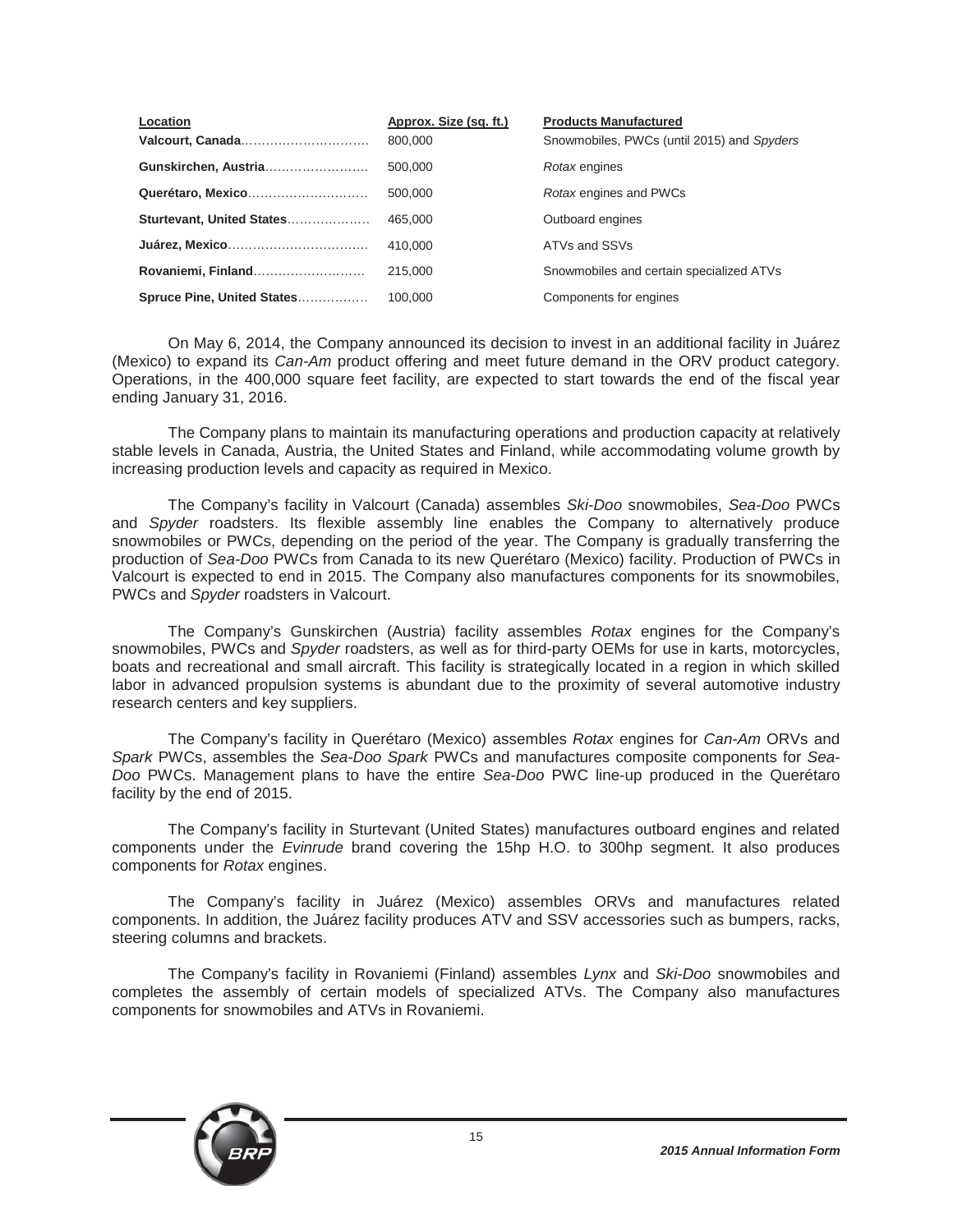The Company's facility in Spruce Pine (United States) provides lost foam aluminum casted parts for *Evinrude* and *Rotax* branded engines as well as other OEM customers serving the automotive and construction industries.

The Company is vertically integrated in respect of those manufacturing processes that represent its core competencies, such as surface treatment, painting, high precision machining and honing, aluminum forming, riveting and welding, steel forming and welding and engine component manufacturing. For other product components, the Company relies on external suppliers. The Company uses contract carriers to ship its products to its customers and maintains international distribution centers to allow for its products to be shipped to international customers with shorter lead-times.

## **Research and Development**

Research and development is a core part of BRP's business strategy as it enables the Company to sustain its reputation for high performance products, build strong consumer loyalty and reduce production costs. In Fiscal 2015, investments by the Company in research and development activities represented \$158.2 million, or approximately 4.5% of the Company's annual sales. BRP's significant research and development efforts have repeatedly materialized into several new design features, engine technologies (e.g., the *E-TEC* technology), ergonomic features (e.g., the *Ski-Doo REV* platform), safety features (e.g., the *Sea-Doo* speed limiting *Learning Key* or the *Sea-Doo iBR* intelligent brake and reverse system), as well as entirely new product lines (e.g., the *Spyder* family).

BRP's research and development activities are spread across its four research and development sites located in Canada, Austria, the United States and Finland. Research and development activities are organized around centers of excellence, with each facility focused primarily on a specific activity.

BRP is a member, with the *Université de Sherbrooke*, of the *Centre de technologies avancées BRP - Université de Sherbrooke*, which has the mandate of developing new innovative technologies for powersports vehicles, including more environmentally friendly technologies. BRP also established the *Laurent Beaudoin Design & Innovation Centre,* which serves as the home to BRP's design and advanced concept teams, working to create revolutionary products and develop new product lines and categories. In addition, BRP is a partner with the Austrian government in the *Regionales Innovations Centrum* in Austria, focusing on the design and development of efficient powertrain technologies.

## **Distribution, Sales and Marketing**

## *Distribution and Sales*

BRP has established an extensive global distribution network selling products, directly or indirectly, in 107 countries. As of the date hereof, BRP sells products directly to approximately 3,280 dealers in 21 countries. In certain geographic markets, the Company prefers to leverage a network of distributors acting as intermediaries with local dealers. Through its network of approximately 190 distributors, BRP indirectly sells products to approximately 930 additional dealers. In February 2015, the Company started operating a joint venture for products distribution in China. BRP has a majority ownership stake in the joint venture and the other owner is BRP's long-time distributor in China, Smooth Marine Equipment Ltd.

In Fiscal 2015, approximately 32% of the Company's revenues were generated outside of North America. In addition to reducing the Company's reliance on any single geographic market, management believes that the breadth of BRP's distribution network positions it favourably to capture future growth opportunities in emerging and high-growth powersports markets.

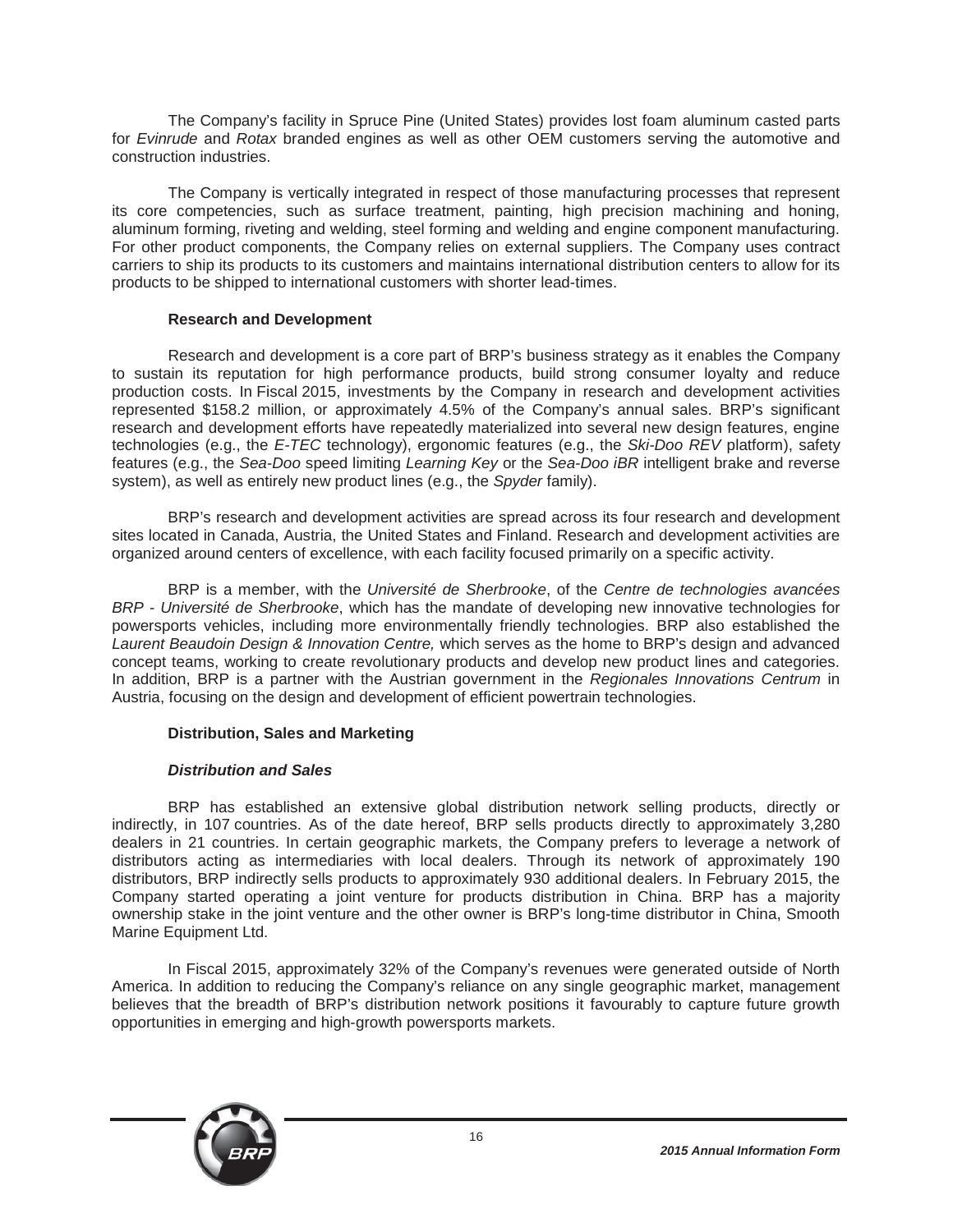



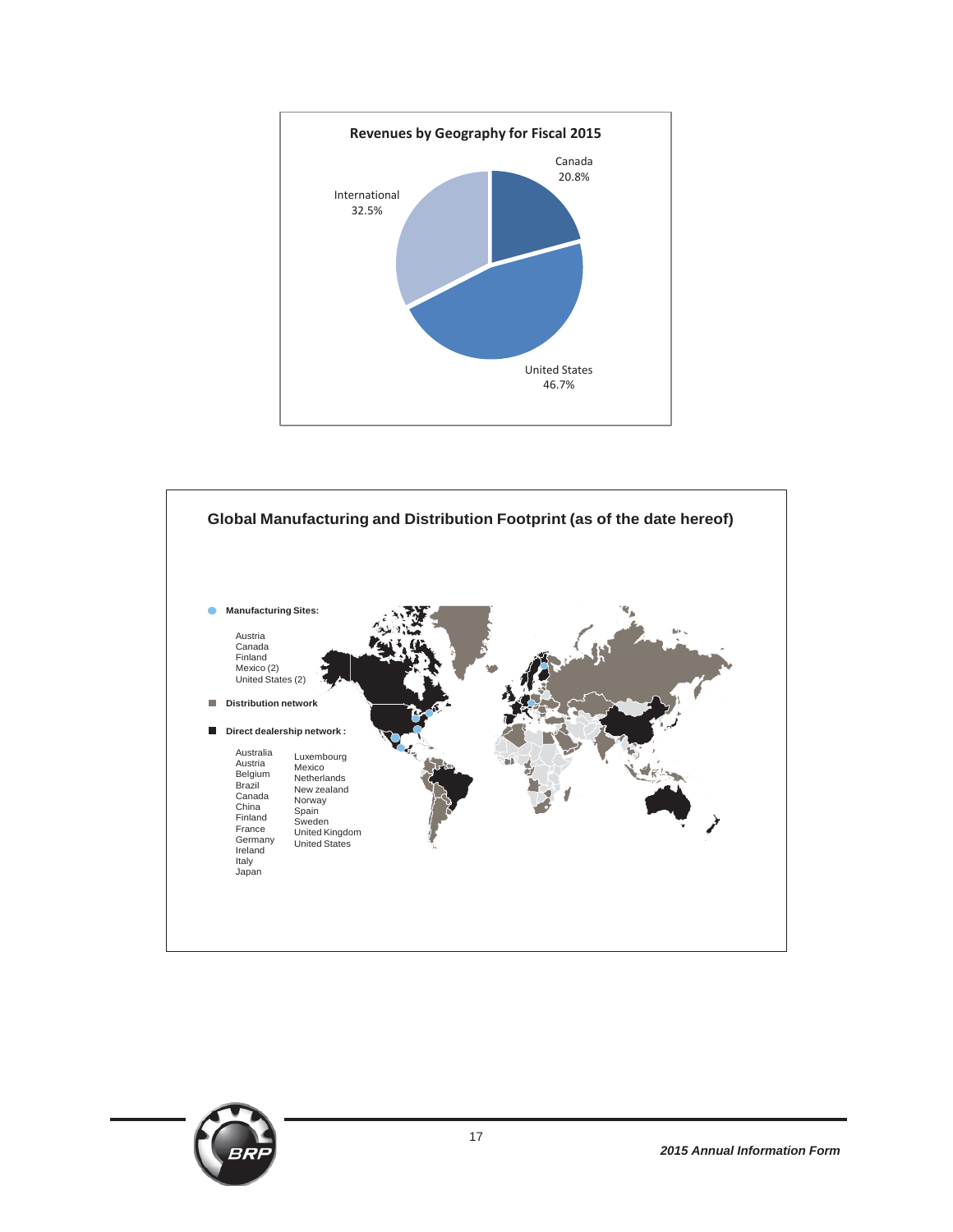The Company typically enters into agreements with dealers, pursuant to which the dealers are authorized to market specific product lines and are required to stock service parts and perform warranty and out-of-warranty repairs and other services. Most of these contracts do not require a dealer to market the Company's products on an exclusive basis. Based on various business criteria, dealers can become entitled to discounts, co-operative advertising subsidies and inventory financing. The Company also enters into distributor agreements covering specific territories.

The Company delivers its products to dealers and distributors either directly from distribution centers and warehouses strategically located, which are operated either by the Company itself or by thirdparty logistics providers. In 2014, a PAC distribution center located in Sherbrooke (Canada) was closed, while a new PAC distribution centre of 375,000 square foot was opened on the south shore of Montreal (Canada). This new distribution center is operated by a third-party logistics provider.

The Company operates a build-to-order process under which it manufactures products based on dealer and distributor orders. It also manages a sales and operations process through which it adjusts production schedules on a weekly or monthly basis to precisely tailor production to incoming orders and market conditions. The Company measures the success of its global production scheduling based on its order fill rate and finished product inventory. The Company produces its Seasonal Products, namely its snowmobiles and PWCs, before and early in their respective seasons of use, while it produces its other products, namely its ORVs, *Spyder* and outboard and *Rotax* engines, year-round. Due to the supply chain lead-time for Seasonal Products, flexibility in adjusting production volumes to meet changes in anticipated demand is limited.

The Company regularly holds dealer and distributor meetings to introduce new products and register pre-season orders. Dealers and distributors also have the opportunity to modify their orders during the season, either quarterly, monthly or on an ongoing basis, depending on the product line and the geography. The distribution network for Seasonal and Year-Round products is stable and consists of a majority of dealers and distributors with whom BRP has enjoyed a longstanding relationship. Outboard engines are distributed through two channels: (i) boat builders and (ii) independent marine dealers and distributors. The majority of new outboard-powered boats today are sold by boat builders to dealers as a package that includes the boat and the engine and BRP has entered into non-exclusive supply agreements for outboard engines with many independent boat builders.

## *Dealers' and Distributors' Inventory Financing Arrangements*

BRP has agreements with large financing companies in North America, Europe, Australia and New Zealand and Latin America to provide third party inventory financing to its dealers and distributors in order to facilitate their purchase of the Company's products. These agreements improve BRP's liquidity by financing dealer and distributor purchases of products without requiring substantial use of the Company's working capital. A significant percentage of BRP's sales are made under such arrangements. The total amount of financing provided under such financing agreements totaled approximately \$2,499.2 million for Fiscal 2015 compared to approximately \$2,193.8 million for Fiscal 2014. In the event of a dealer or distributor default, BRP may be required to purchase from the finance company new and unused products at the total unpaid balance of the dealer or distributor to the finance company. In North America, the obligation is capped at the greater of U.S.\$25 million or 10% of the last twelve month average amount of financing outstanding under the financing agreements whereas in Europe, the obligation is capped at the greater of U.S.\$10 million or 10% of the last twelve month average amount of financing outstanding under the financing agreement. In Australia and New Zealand, the obligation to repossess new and unused products is limited to the greater of AUD \$5.0 million (\$4.9 million) or 10% of the last twelve-month average amount of financing outstanding under the financing agreements.

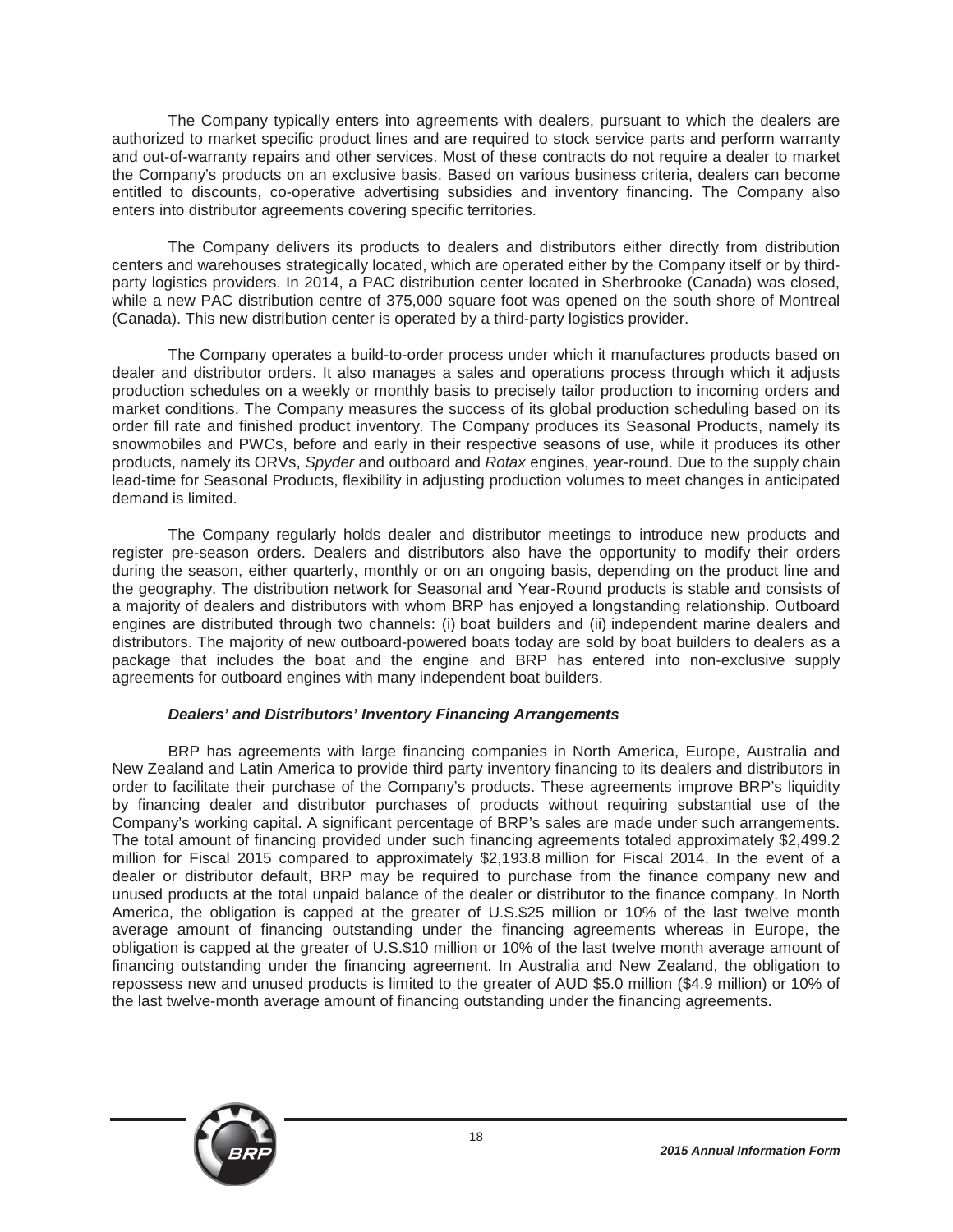#### *Marketing*

The Company's marketing efforts ensure the way it interacts and communicates with its dealers and consumers is consistent with its brand positioning and focuses on being passionate about delivering consumers "The Ultimate Powersports Experience". Given the diversity of BRP's product portfolio, its brand teams deploy key marketing initiatives that are tailored to each specific market opportunity, yet leverage common elements shared by the brands.

BRP seeks to drive consumer loyalty and ambassadorship through a focus on the consumer experience and collaboration with the dealers and distributors. The Company has implemented several initiatives to expose thousands of consumers each year to high-quality product trials. Comparative demo tours are organized, often with dealers' or distributors' cooperation, at multiple grass-root events or industry shows worldwide.

The Company's digital marketing leverages social media and several independent BRP enthusiasts' websites or blogs.

The Company holds meetings for dealers and distributors and as part of its value proposition, arranges for third-party inventory financing, makes available point-of-purchase promotional materials (including brochures, posters, and stands) and offers timely season rebate programs and other incentives.

The Company generally positions its brands and products by setting prices for its products at a slight premium above prices set by the Company's competitors.

The Company has built an expertise in raising awareness by developing its brands in high potential markets where there is low penetration. This was achieved through a combination of creating amateur races and championships for ATV/SSV owners, building owner communities through special events and social media and co-branding partnerships for mass public events.

#### **Suppliers**

BRP's primary purchases from its suppliers include raw materials, tooling, parts and systems, information technology ("IT") services, marketing services and transportation. Parts and components are subject to an extensive validation process in order to guarantee their reliability and durability. Raw materials or standard parts are generally readily available from multiple sources for the vehicles manufactured by BRP. Management anticipates no significant difficulties in obtaining substitute supply arrangements for most other raw materials or components for which BRP relies upon limited sources of supply. BRP strives to obtain the lowest total costs of supply and manufacturing. In doing so, BRP seeks alternative sources of supply and manufacturing capacity in existing and new markets.

The Company is vertically integrated in respect of core manufacturing processes. For product components, the Company generally establishes long-term relationships with external suppliers. The Company has implemented a certification process to evaluate the suitability of potential suppliers, which includes a review of suppliers' financial condition and their capacity to produce components in conformity with BRP's requirements and specifications as well as with applicable labour and environmental standards. Additionally, the Company performs both laboratory and field testing of components before using them in its products.

The manufacturing of the Company's youth ATVs, outboard engines of 15hp and below, as well as the production of most of its accessories and clothing is outsourced.

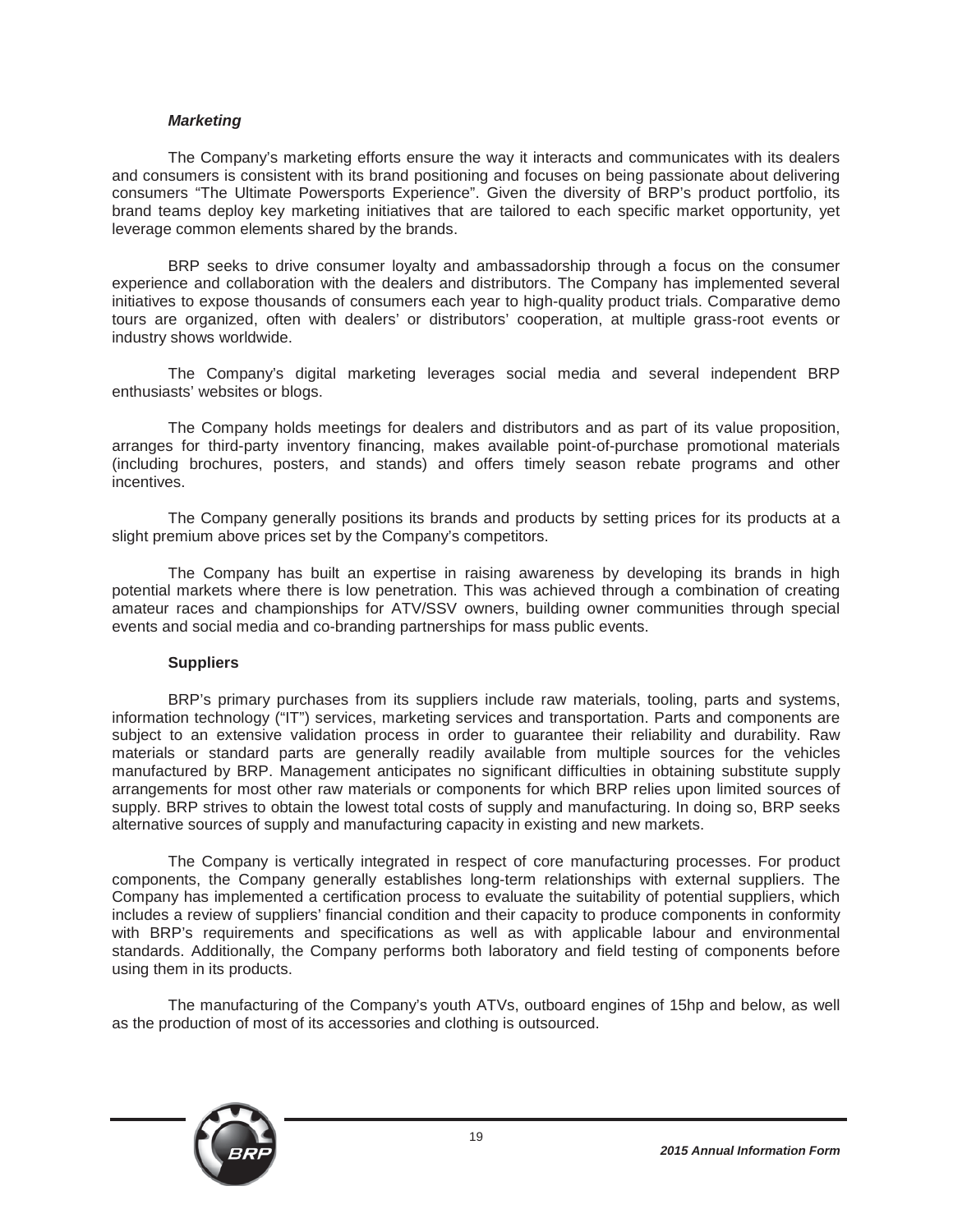## **Competition**

The markets for BRP's products are highly competitive based on a number of factors, including innovation, performance, price, technology, product features, styling, fit and finish, brand loyalty, quality, warranties and distribution. Management believes that BRP competes effectively with its competitors on all of these criteria. At the dealer/distributor level, competition is based on a number of factors, including sales and marketing support efforts such as dealer/distributor inventory financing arrangements, dealer/distributor training, store redesign initiatives, flexible ordering systems, advertising and diversity in product offerings. BRP's product offering covering all seasons and multiple terrain applications provides a compelling value proposition for its dealer network.

Due to the global nature of BRP's business, competition primarily comes from North American and Asian manufacturers. Management believes that BRP's ability to compete successfully depends on its strong brand positioning, constant innovation, high product performance, consistent high quality, competitive pricing, and highly attractive dealer/distributor value proposition.

Additional details on the Company's competitors for each of its product lines and categories follows.

#### *Year-Round Products*

*ATVs.* BRP has six major competitors in the ATV market: Arctic Cat, Honda, Kawasaki, Polaris, Suzuki and Yamaha. Management estimates that its global market share in season 2014 reflected a number four position.

*SSVs.* SSVs can be divided into two principal markets: recreational SSVs and utility SSVs. The recreational SSV market can be further divided into three main segments: sport, recreational-utility and utility-recreational. The Company's SSVs currently compete only in the sport and recreational-utility segments of the global recreational SSV market. The Company has six major competitors in the global recreational SSV market: Arctic Cat, Honda, John Deere, Kawasaki, Polaris and Yamaha. Despite the presence in only two of the three segments of the recreational SSV market, management estimates that the Company's share of the global recreational SSV market in season 2014 reflected a number four market position.

*Spyder.* BRP's *Spyder* has created a new category for the on-road rider to achieve the open air experience. While most similar to a large touring motorcycle, the *Spyder* provides a number of attributes that appeal to a broader demographic. Although there are no other direct competitors in this newly created category, BRP's products indirectly compete for consumers against traditional motorcycle manufacturers such as Harley Davidson, Honda, Kawasaki, Suzuki and Yamaha, as the *Spyder* is also used for open air recreational touring.

#### *Seasonal Products*

*Snowmobiles.* BRP has three major competitors in the snowmobile market: Arctic Cat, Polaris and Yamaha. Management estimates that the Company holds the leading market share position in the worldwide snowmobile market.

*PWCs.* BRP has two major competitors in the PWC market: Kawasaki and Yamaha. Management estimates that the Company holds the leading market share position in the worldwide PWC market.

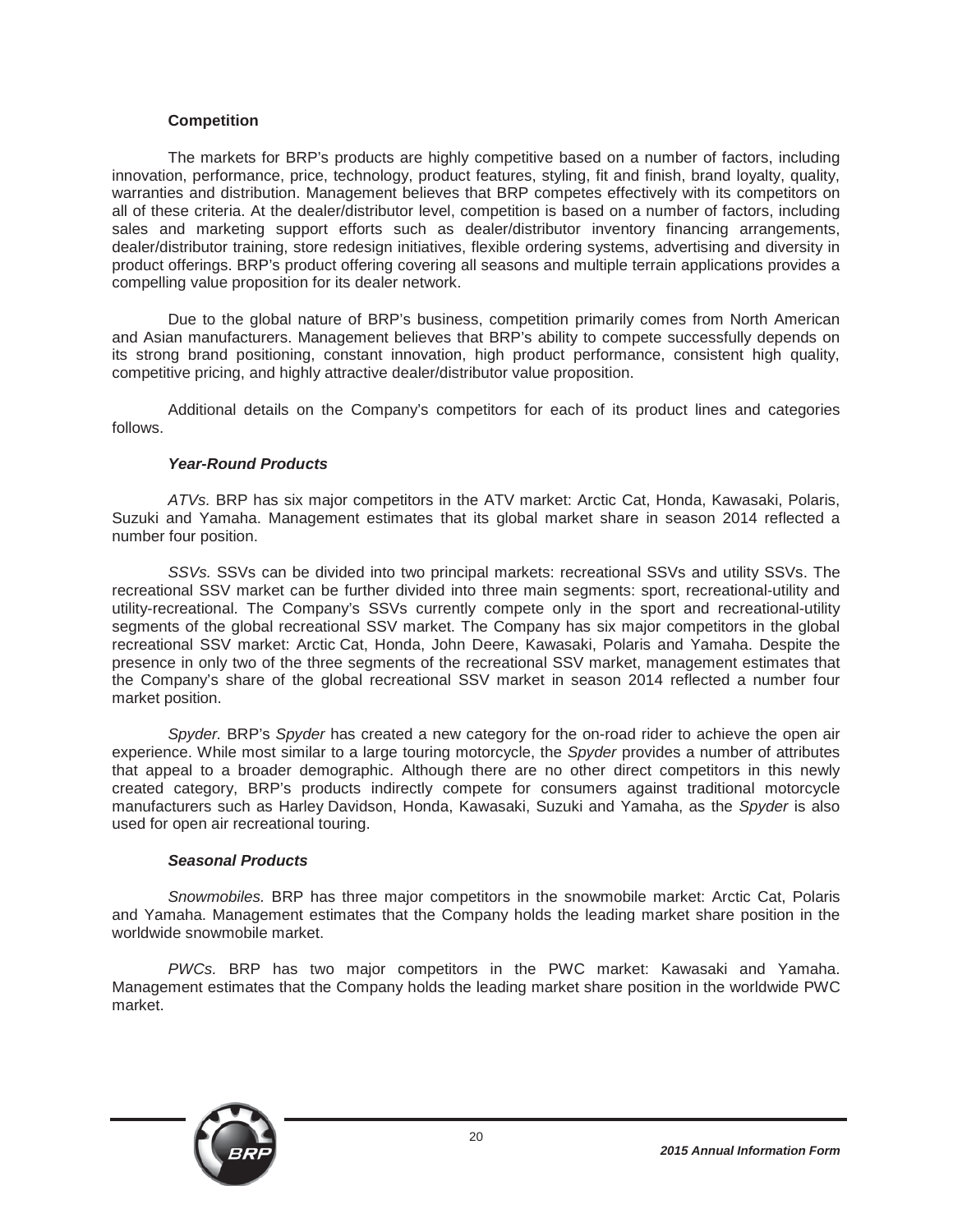## *Outboard Engines*

The outboard engine market is highly competitive, with major manufacturers competing on a global basis. BRP's main competitors in the outboard engine business are Brunswick, Honda, Suzuki and Yamaha. The key competitive trend over the past decade has been a continued focus on 4-stroke technology. All competitive brands have introduced new or improved 4-stroke platforms with reduced weights, better low-end torque and improved acceleration.The objective of these improved platforms has been to close the gap with 2-stroke direct fuel injection engines, such as the *Evinrude E-TEC* engine. Management believes that BRP has a number four position based on market share worldwide (for engines greater than 30hp), with its innovative *Evinrude E-TEC* 2-stroke engine.

## *Parts, Accessories and Clothing*

Many of the Company's parts and accessories are custom designed for BRP and are not available from any other sources. For most owners of BRP vehicles, the Company is the primary source for replacement parts and accessories; however after-market parts and accessories are sold by other manufacturers and distributors. These after-market parts and accessories are generally sold at lower prices for use on older vehicles and are generally acknowledged to be of lower quality than original BRP parts and accessories.

## **Seasonality**

Some of BRP's product lines, such as snowmobiles and PWCs, are seasonal. However, these products are sold during offsetting seasons, reducing the overall seasonal impact on the Company. Additionally, BRP's *Spyder*, propulsion systems, ATV and SSV products are less subject to seasonal weather patterns than snowmobiles and PWCs.

The following table reflects the seasonality of revenues for each of the quarters in the three most recent fiscal years.

| (in % of annual revenues) | <u>First</u><br>Quarter | Second<br>Quarter | Third<br>Quarter | <b>Fourth</b><br>Quarter |
|---------------------------|-------------------------|-------------------|------------------|--------------------------|
|                           | 21.5%                   | 22.1%             | 26.0%            | 30.4%                    |
|                           | 25.2%                   | 19.4%             | 27.1%            | 28.3%                    |
|                           | 26.3%                   | 21.0%             | 25.4%            | 27.3%                    |

## **Employees**

The Company employs approximately 7,600 employees of whom approximately 3,000 are covered by collective arrangements, either through an association, a joint company-employee relations committee or a certified union/works council.

In Valcourt (Canada), the Company has established employee relations committees in 1972 to ensure joint company-employee discussions addressing employee matters and business challenges in an open and transparent context. These employee relations committees also serve as a channel of communication between the Company and all related employees in order to foster a culture of collaboration and mutual trust. Employee relations committee meetings are held on a regular basis, including once a year to discuss and implement, as necessary, specific work conditions and other normative elements.

In the United States, employees are non unionized.

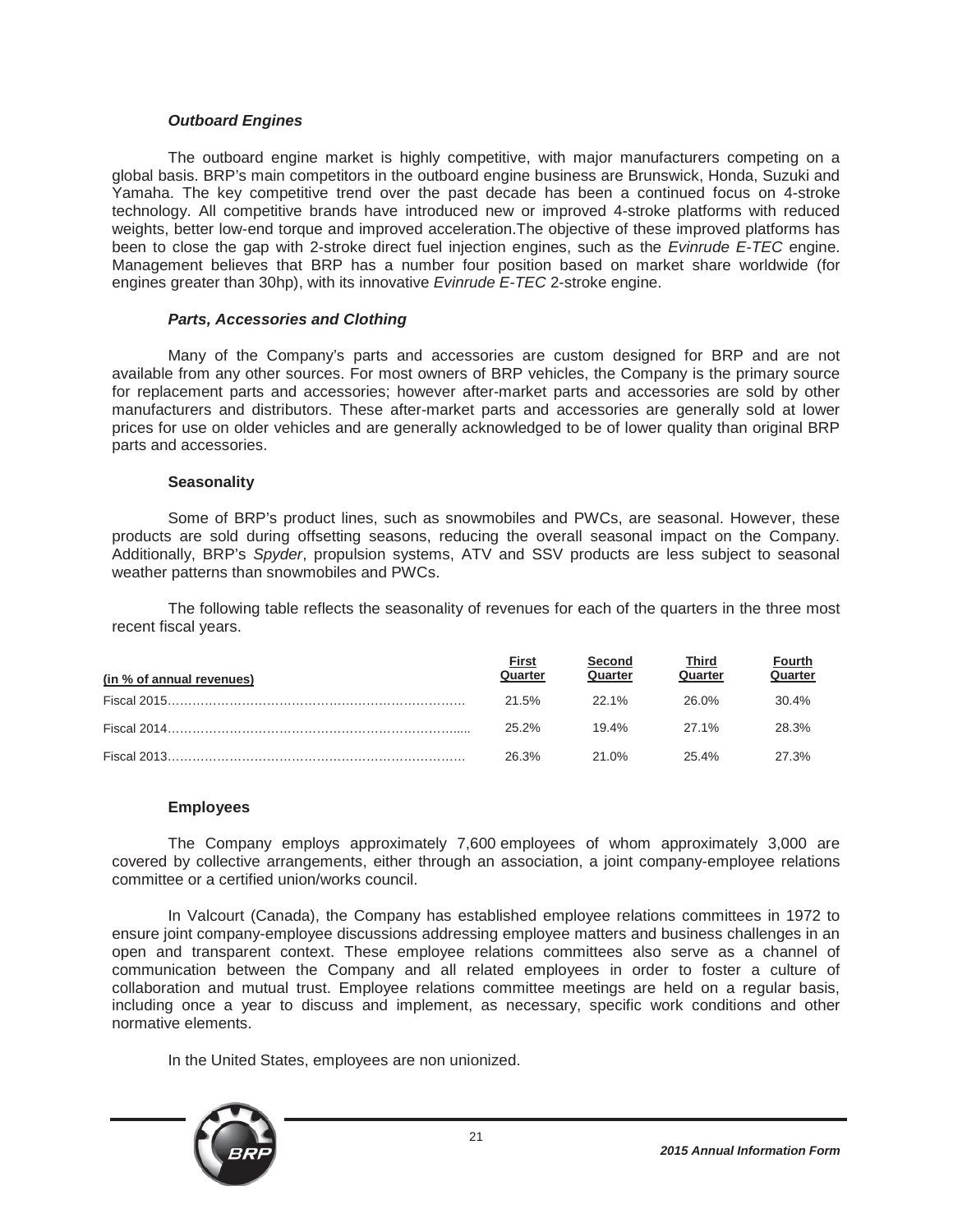Employees in Austria and Finland are represented by these countries' respective national works councils which supervise labour law compliance. The members of the respective local works councils meet with management on a regular basis and also participate in social, employment and, to a lesser extent, economic and financial decisions. In general, the Company representatives and works councils' members meet on a regular basis to discuss specific work conditions and other normative elements. The Company and local works councils also hold annual formal negotiations to discuss overall work conditions.

Employees in Juárez (Mexico) are not represented by any association. Employees in Querétaro (Mexico) are represented by a union; wages are agreed upon yearly, and other benefits every other year.

In addition, employees in non-manufacturing sites located in Belgium, Brazil, France, Italy, Norway and Sweden are represented by their respective local or national works councils.

## **Intellectual Property**

The Company has an extensive portfolio of intellectual property, including patents, trademarks, copyrights and trade secrets that protect its brands, products, designs and technologies.

## *Patents*

As at March 25, 2015, the Company held more than 1,500 issued patents and pending patent applications to protect its products, designs and technologies, in jurisdictions including the United States, the European Union, Canada, China and Russia, among others. The Company diligently seeks to protect its key innovations through patent filings. The Company determines jurisdictions in which it files patent applications based on strategic considerations and the availability of patent protection in such jurisdictions. As it continues to develop new products, manufacturing processes and technologies the Company plans to apply for patents to protect such innovations.

As an example, the Company's patent portfolio includes patents relating to its *REV*® snowmobile platform, *E-TEC*® technology and *Rotax*® engines and PWC *iBR*® brake system.

#### *Trademarks*

In addition to protecting its technical innovations, the Company relies on a combination of registered and unregistered trademarks to protect its position as a branded company with strong brand name recognition. It holds numerous registered trademarks in respect of its brands, including *BRP*® , *Can-Am*® , *Evinrude*® , *Lynx*® , *Rotax*® , *Sea-Doo*® and *Ski-Doo*® . It also holds registered trademarks in respect of its various model lines, including *Expedition*® , *GSX*® , *MX-Z*® , *Renegade*® , *RXP*® , *RXT*® , *Skandic*® , *Spark*® , *Spyder*® and *Summit*® and additional registered trademarks in respect of its technologies, including *4- TEC*® , *E-TEC*® , *iBR*® , *iCatch*® , *iControl*® , *iS*® , *Learning Key*® , *REV*® and *Y-Factor*® . The Company determines the jurisdictions in which it registers its trademarks based on strategic considerations and on the availability of trademark registration in such jurisdictions. As it continues to develop and introduce new brands, models and technologies, the Company plans to register new trademarks to protect its strong name recognition.

#### *Licenses*

In the ordinary course of business, the Company enters into license agreements for intellectual property held by suppliers, competitors and other third parties with respect to parts, components and other systems used in the Company's products.

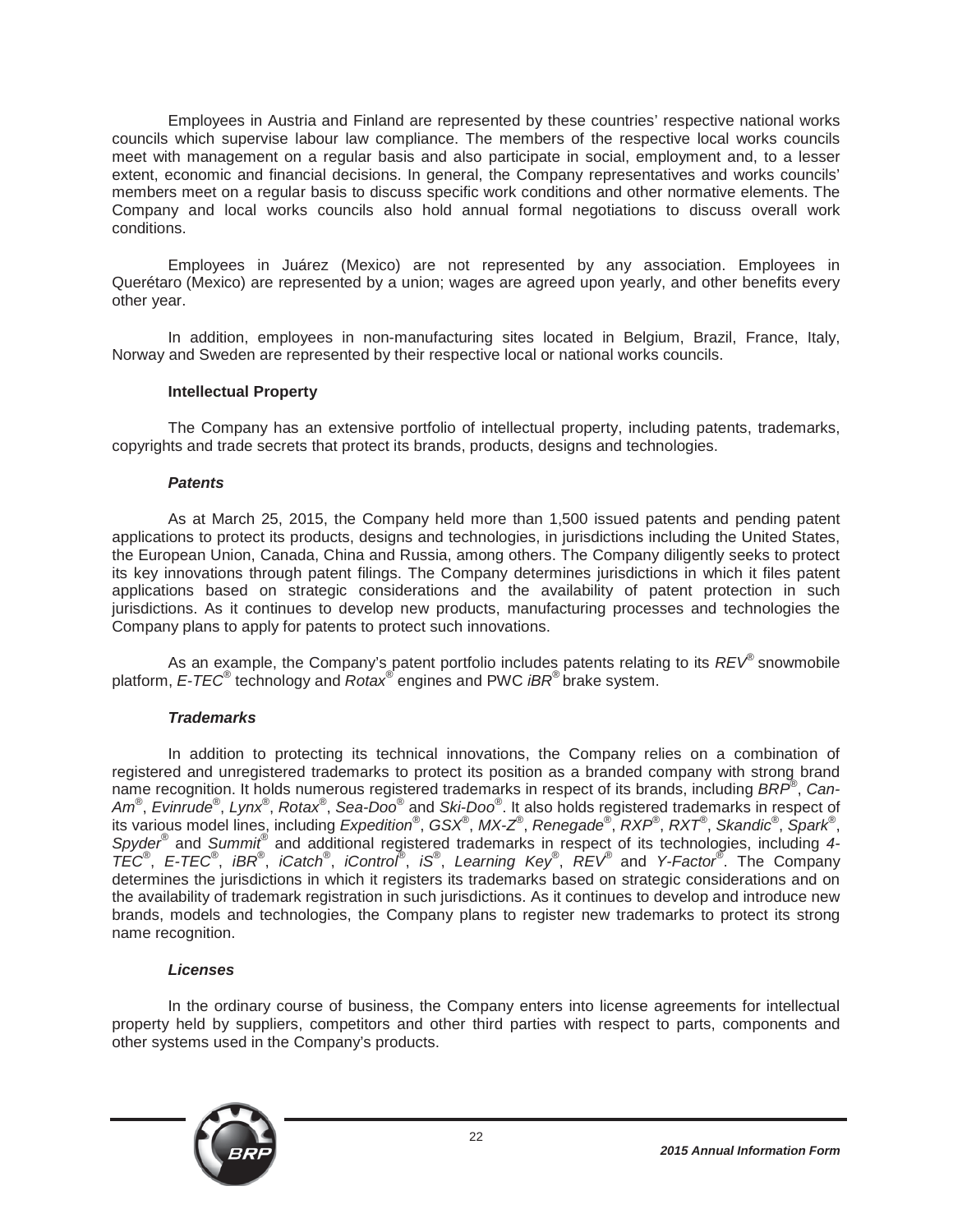## **Product Warranties**

The Company's manufacturer product warranties generally cover periods from six months to three years for most products. In certain circumstances, the Company provides extended warranty coverage as a result of sales programs, under certain commercial accounts, or as required by local regulations. During the warranty period, the Company reimburses dealers and distributors the entire cost of repair or replacement performed on the products (mainly composed of parts or accessories provided by the Company and labour costs incurred by dealers or distributors). In addition, the Company sells in the normal course of business and provides under certain sales programs, extended product warranties.

## **Information Technology**

The Company uses several IT systems in the operation of its business. The Company uses an SAP enterprise system to perform most of its accounting, human resources and operations functions, including manufacturing, logistics and sales. The Company uses SAP enterprise systems to gather, analyze, and assess information across its entire business and facilitates the organization and efficient conduct of operations. The Company also uses an online portal to interact with its dealers and distributors.

## **Regulatory Matters**

The Company is subject to extensive laws and regulations at many steps in its chain of conception, production and distribution of products. Above and beyond the laws and regulations applicable to any business, there are certain requirements applicable only to powersports vehicles or recreational products such as that of the Company. These regulations include standards related to safety, sound and gaseous emissions, and the sale and marketing of products, and have generally become stricter in recent years.

The Company is taking appropriate measures to ensure that its products will be compliant with anticipated more stringent regulations as they become effective from time to time, such as EU regulation 168/2013 adding new construction requirements to ORVs in Europe starting in 2016. Such measures include the development of new engines and vehicle design, as well as the development of new energyefficiency related technologies. While these efforts require substantial expenditures, it is impractical at this time to isolate these specific compliance costs from total project costs. See "Risk Factors".

## *Safety Regulation*

The Company's products are subject to extensive laws and regulations relating to product safety promulgated by the governments or regulatory authorities of Canada, individual Canadian provinces, the United States, individual American states or other countries. In Canada, Transport Canada has federal oversight over product safety issues related to ATVs, SSVs, snowmobiles, PWCs and roadsters. In the United States, the federal government is the primary regulator of product safety. The Consumer Product Safety Commission (the "CPSC") has federal oversight over product safety issues related to ATVs, snowmobiles and SSVs, the National Highway Transportation Safety Administration has federal oversight over product safety issues related to *Spyder* roadsters, and the U.S. Coast Guard's Boating Safety Division has federal oversight over product safety issues related to PWCs and outboard engines. The Company is subject to the product safety requirements of each of those regulatory authorities. These requirements pertain to the conception, production and distribution of BRP's products.

In addition, the Company is a member of several industry and trade associations in Canada, the United States, and other countries whose mandate is to promote safety in the manufacture and use of powersports products. Such trade associations promulgate voluntary industry product safety standards with which the Company complies.

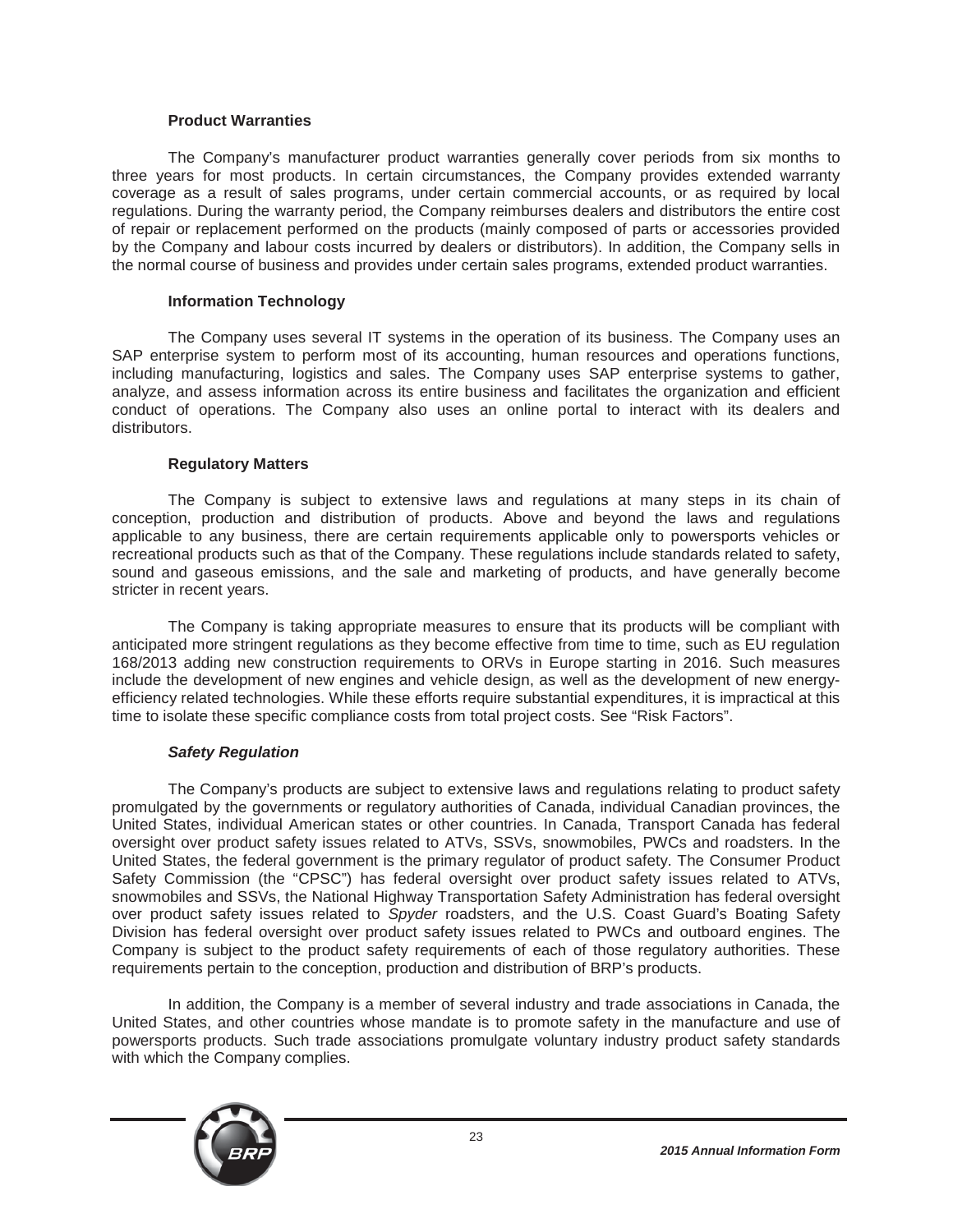One of the trade associations of which the Company is a member is the Recreational Off-Highway Vehicle Association ("ROHVA"), which promotes the safe and responsible use of SSVs. ROHVA began developing industrywide safety standards for SSVs in 2008, in consultation with regulatory authorities and other stakeholders. In 2009, the CPSC published an advance notice of proposed rulemaking regarding SSV safety regulations, in which it expressed concerns regarding the sufficiency of ROHVA's draft safety standards as they existed at that time. ROHVA held further consultations with the CPSC regarding their concerns and, in 2011, ROHVA published revised draft safety standards. The CPSC has not promulgated regulations regarding SSV safety and there is no certainty as to whether such regulations will be adopted. The Company cannot predict the consequences of any eventual regulations upon its manufacturing and sales of SSVs.

## *Use Regulation*

In Canada, the United States, and other countries, laws and regulations have been promulgated or are under consideration relating to the use of powersports vehicles. Some countries, provinces, states, municipalities and local regulatory bodies have adopted, or are considering the adoption of, legislation and local ordinances that restrict the use of snowmobiles, PWCs, ATVs, SSVs and outboard engines to specified hours and locations. The use of snowmobiles, PWCs, ATVs, SSVs and outboard engines has been restricted in some national parks and federal lands in Canada, the United States and other countries. In some instances, this restriction has consisted of a ban on the recreational use of these vehicles in specific locations.

## *Emissions Regulation*

The Company's products are subject to sound and gaseous emissions regulations promulgated by the governments and regulatory authorities of Canada, individual Canadian provinces, the United States, individual American states, the European Union or other jurisdictions. In Canada, Environment Canada, and in the United States, the federal Environmental Protection Agency and the California Air Resources Board, have adopted gaseous emissions regulations applicable to the Company's products. The European Union has also adopted similar regulations.

## *Environmental Regulation Applicable to Facilities*

The Company is also subject to environmental laws, rules and regulations pursuant to which, among other things, it may become liable for the costs of investigating, removing and monitoring any hazardous substances found in its manufacturing and other facilities.

#### **Insurance**

The Company carries various insurance coverage policies to protect against certain risks of loss consistent with the exposures associated with the nature and scope of its operations. The most significant insurance policies that the Company carries include:

- Ɣ commercial general liability insurance for liabilities to third parties for bodily injury and property damage resulting from its operations and its products;
- property insurance covering the replacement value of all real and personal property damage, including damages arising from earthquake, flood damage and business interruption;
- cargo insurance to protect against loss or damage to goods while in transit;
- Ɣ workers' compensation coverage in the United States to required statutory limits;

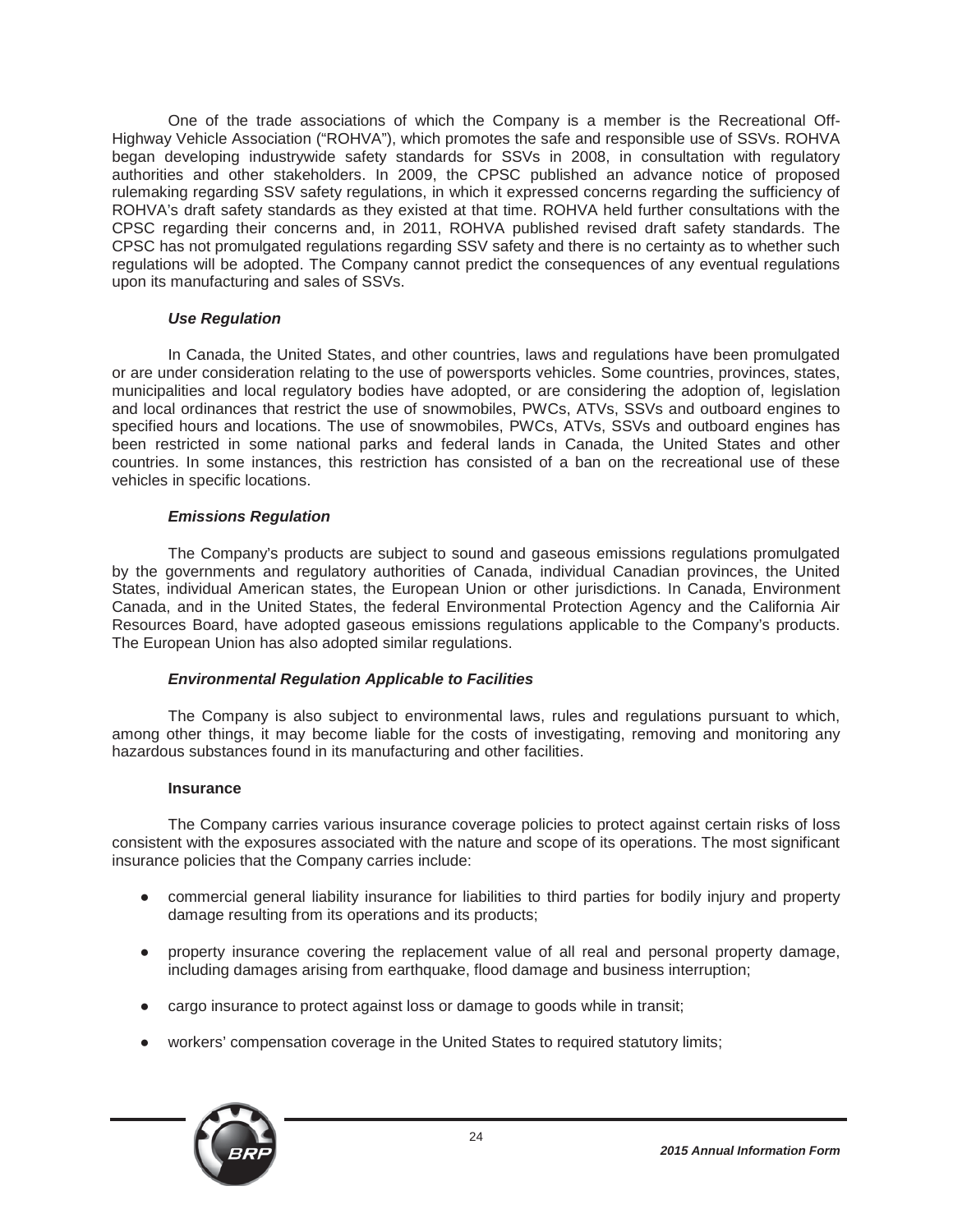- automobile liability insurance for all owned, non-owned and hired vehicles covering liabilities to third parties for bodily injury and property damage; and
- aviation insurance covering the risks related to the use of the Company's small recreational aircraft engines.

All policies are subject to certain deductibles, limits or sub-limits and policy terms and conditions.

## **RISK FACTORS**

The risks and uncertainties described in this Annual Information Form are those the Company currently believes to be material, but they are not the only ones it faces. If any of the following risks, or any other risks and uncertainties that the Company has not yet identified or that it currently considers not to be material, actually occur or become material risks, the Company's business, guidance, prospects, financial condition, results of operations and cash flows and consequently the price of the Subordinate Voting Shares could be materially and adversely affected.

*Economic conditions that impact consumer spending may have a material adverse effect on the Company's business, results of operations or financial condition*

The Company's business is cyclical in nature, and the Company's products compete with a variety of other recreational products and activities for consumers' discretionary income and leisure time. The Company's results of operations are therefore sensitive to changes in overall economic conditions, primarily in North America and Europe, that impact consumer spending and particularly discretionary spending. Weakening of, and fluctuations in, economic conditions affecting disposable consumer income such as personal income levels, the availability of consumer credit, employment levels, consumer confidence, business conditions, changes in housing market conditions, capital markets, tax rates, savings rates, interest rates, exchange rates, fuel and energy costs, tariffs, as well as the impacts of natural disasters, acts of terrorism or other similar events could reduce consumer spending generally or discretionary spending in particular. Such reductions could materially adversely affect the Company's business, results of operations or financial condition.

Demand for the Company's products has been significantly influenced by economic conditions and market volatility worldwide. Any deterioration in general economic conditions that further diminishes consumer confidence or discretionary income may further reduce the Company's sales and materially adversely affect its business, results of operations or financial condition. The Company cannot predict the timing or strength of economic recovery, either worldwide or in the specific markets where it competes.

Changes in economic conditions could result in a deterioration or increased volatility in the credit and lending markets, which could adversely impact the consumers who purchase the Company's products from dealers and rely upon financing for such purchases as well as the availability of financing arrangements for dealers and distributors to finance their inventory. If financing is not available to consumers or dealers and distributors on satisfactory terms, it is possible that the Company's business, results of operations or financial condition could be materially adversely affected.

*Any decline in the social acceptability of the Company's products or any increased restrictions on the access or the use of the Company's products in certain locations could materially adversely affect its business, results of operations or financial condition*

Demand for the Company's products depends in part on their social acceptability. Public concerns about the environmental impact of the Company's products or their perceived safety could result in diminished social acceptance. Circumstances outside the Company's control, such as social action to reduce the use of fossil fuels, could also negatively impact consumers' perceptions of its

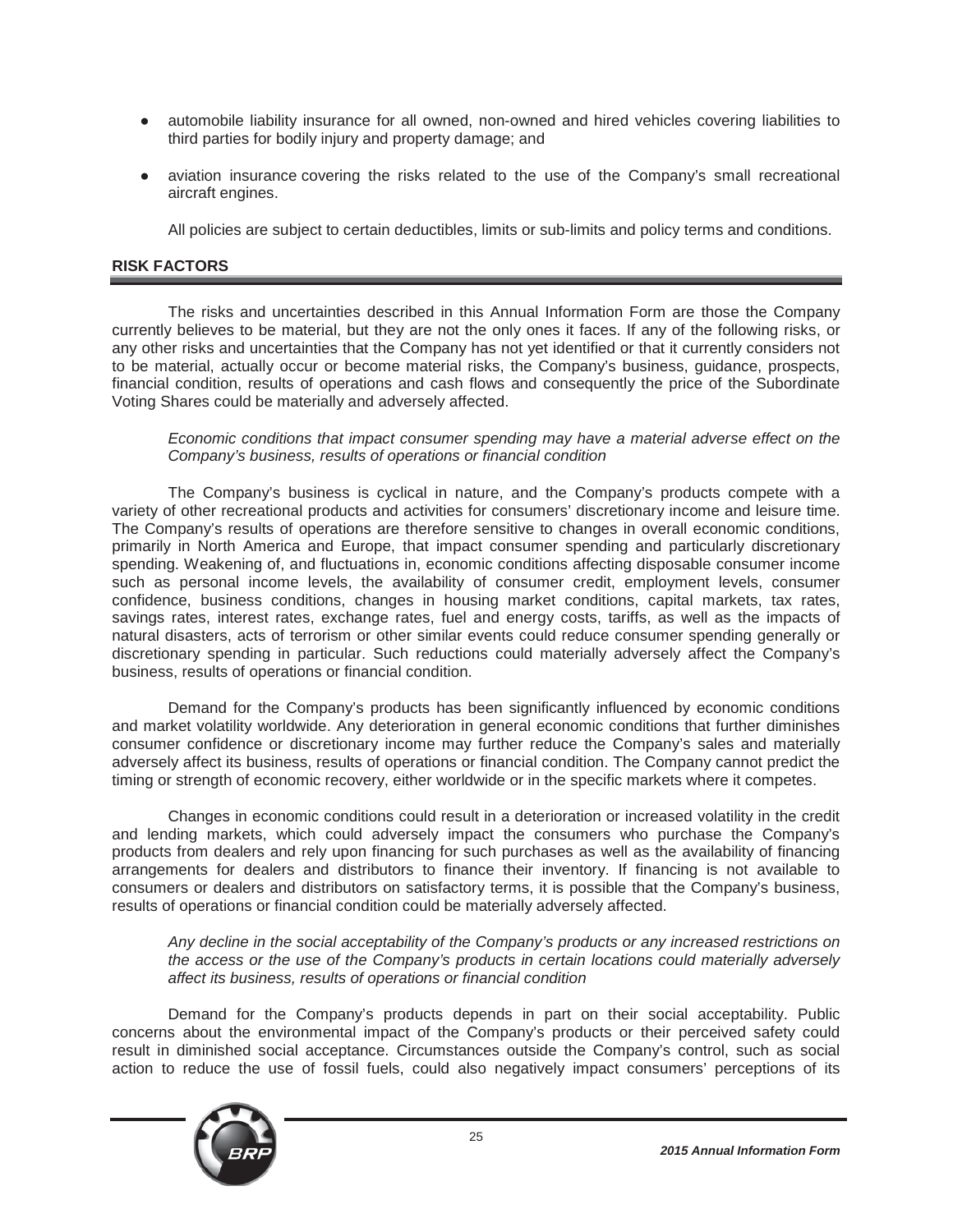products. Any decline in the social acceptability of the Company's products could negatively impact their sales or lead to changes in laws, rules and regulations that prevent their access to certain locations, including trails and lakes, or restrict their use or manner of use in certain areas or during certain times. Additionally, while the Company has implemented various initiatives to address these risks, including the improvement of the environmental footprint and safety of its products, there can be no assurance that the perceptions of the Company's customers will not change. Consumers' attitudes towards the Company's products and the activities in which they are used also affect demand. Any failure by the Company to maintain the social acceptability of its products could impact its ability to retain existing customers and attract new ones which, in turn, could have a material adverse effect on its business, results of operations or financial condition.

## *Fluctuations in foreign currency exchange rates could result in declines in reported sales and net earnings*

The Company reports its financial results in Canadian dollars and the majority of its sales and operating costs are realized in currencies other than the Canadian dollar, including the Australian dollar, the Brazilian real, the Euro, the Mexican peso, the Norwegian krone, the Swedish krona and the United States dollar. If the value of any currencies in which sales are realized depreciates relative to the Canadian dollar, the Company's foreign currency revenue will decrease when translated to Canadian dollar for reporting purposes. In addition, any depreciation in foreign currencies could result in higher local prices, which may negatively impact local demand and have a material adverse effect on the Company's business, results of operations or financial condition. Alternatively, if the value of any of the currencies in which operating costs are realized appreciates relative to the Canadian dollar, the Company's operating costs will increase when translated to Canadian dollar for reporting purposes. Although these risks may sometimes be naturally hedged by a match in the Company's sales and operating costs denominated in the same currency, fluctuations in foreign currency exchange rates could create discrepancies between the Company's sales and its operating costs in a given currency which could have a material adverse effect on its business, results of operations or financial condition. Fluctuations in foreign currency exchange rates could also have a material adverse effect on the relative competitive position of the Company's products in markets where they face competition from manufacturers who are less affected by such fluctuation in exchange rates.

In addition, the Company's indebtedness under the Term Credit Agreement (as defined herein) is denominated in U.S. dollars. As a result, any strengthening of the U.S. dollar versus the Canadian dollar or any revaluation of the denomination of the Term Credit Agreement into Canadian dollars at the end of each reporting period can result in significant fluctuations of net income, which could have a material adverse effect on the Company's business, results of operations or financial condition.

While the Company actively manages its exposure to foreign exchange rate fluctuations by entering into hedging contracts from time to time for certain of such exposures, these contracts hedge foreign currency denominated transactions and any change in the fair value of the contracts would be offset by changes in the underlying value of the transactions being hedged. Furthermore, the Company does not have foreign exchange hedging contracts in place with respect to all currencies in which it does business. As a result, there can be no assurance that the Company's hedging strategies, if any, will be effective in the future or that the Company will be able to enter into foreign exchange hedging contracts on satisfactory terms.

*The Company has, and is expected to continue to have and incur, a significant amount of indebtedness and there can be no assurance that it will be able to pay its indebtedness as it becomes due*

The Company has, and is expected to continue to have and incur, a significant amount of indebtedness, including substantial fixed obligations under the Term Facility (as defined herein) and the Revolving Credit Facilities (as defined herein), and as a result of challenging economic or other conditions

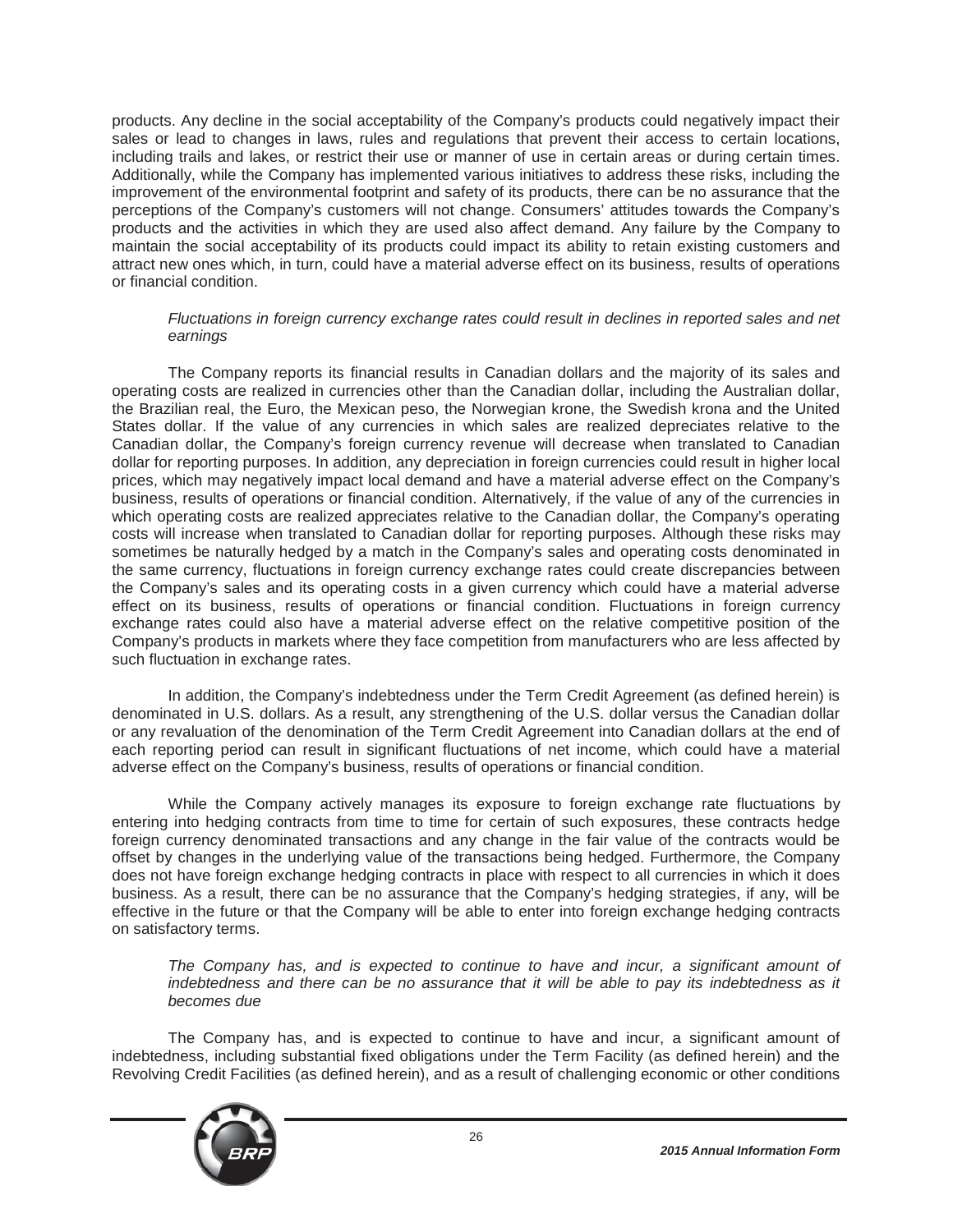affecting the Company, the Company may incur greater levels of indebtedness than currently exist. The amount of indebtedness that the Company currently has and which it may incur in the future could have a material adverse effect on its business, results of operations or financial condition, for example, by (i) limiting the Company's ability to obtain additional financing, (ii) requiring the Company to dedicate a substantial portion of its cash flow generated from operations to payments on its indebtedness or fixed cost, thereby reducing the funds available for other purposes, (iii) making the Company more vulnerable to economic downturns, and (iv) limiting the Company's flexibility in planning for, or reacting to, competitive pressures or changes in its business environment.

The ability of the Company to make scheduled payments under its indebtedness will depend on, among other things, its future operating performance and its ability to refinance its indebtedness, if necessary. In addition, as the Company incurs indebtedness which bears interest at fluctuating interest rates and, in certain cases, is denominated in U.S. dollars, to the extent that interest rates increase or the U.S. dollar appreciates relative to the Canadian dollar, its interest expense will increase. There can be no assurance that the Company will be able to generate sufficient cash from its operations to pay its debts and other financing obligations. Each of these factors is, to a large extent, subject to economic, financial, competitive, regulatory, operational and other factors, many of which are beyond the Company's control.

## *The Company uses cash generated from its operating activities to fund its business and execute its growth strategy and may require additional capital which may not be available to the Company*

The Company relies on net cash generated from its operating activities as its primary source of liquidity. To support the Company's business and execute its growth strategy as planned, the Company will need to continue to generate significant amounts of cash from operations, including funds to pay personnel, invest further in its infrastructure and facilities, invest in research and development, and pay for the increased costs associated with operating as a public company. If the Company's business does not generate cash flow from operating activities sufficient to fund these activities, and if sufficient funds are not otherwise available to it from its credit facilities, the Company may need to seek additional capital, through debt or equity financings, to fund its business or execute its strategy growth. Conditions in the credit markets (such as availability of finance and fluctuations in interest rates) may make it difficult for the Company to obtain such financing on attractive terms or even at all. Additional debt financing that the Company may undertake may be expensive and might impose on it covenants that restrict the Company's operations and strategic initiatives, including limitations on its ability to incur liens or additional debt, pay dividends, repurchase its capital stock, make investments and engage in merger, consolidation and asset sale transactions. Equity financings may be on terms that are dilutive or potentially dilutive to the Company's shareholders, and the prices at which new investors would be willing to purchase its equity securities may be lower than the price per share of its Subordinate Voting Shares. If new sources of financing are required, but are unattractive, insufficient or unavailable, then the Company could be required to modify its business plans or growth strategy based on available funding, if any, which could have a material adverse effect on the Company's business, results of operations or financial condition.

## *Unfavourable weather conditions may reduce demand and negatively impact sales and production of certain of the Company's products*

The sales of the Company's products are affected by unfavourable weather conditions. Unfavourable weather in any particular geographic region may have a material adverse effect on sales of the Company's products in that region. In particular, lack of snowfall during winter may materially adversely affect snowmobile sales, while excessive rain before and during spring and summer may materially adversely affect sales of off-road vehicles, roadsters, PWCs and marine propulsion systems. To the extent that unfavourable weather conditions are exacerbated by global climate change or otherwise, the Company's sales may be affected to a greater degree than previously experienced. There is no assurance that unfavourable weather conditions could not affect the Company's sales for any of its products, which, in turn, could have a material adverse effect on the Company's business, results of operations or financial condition.

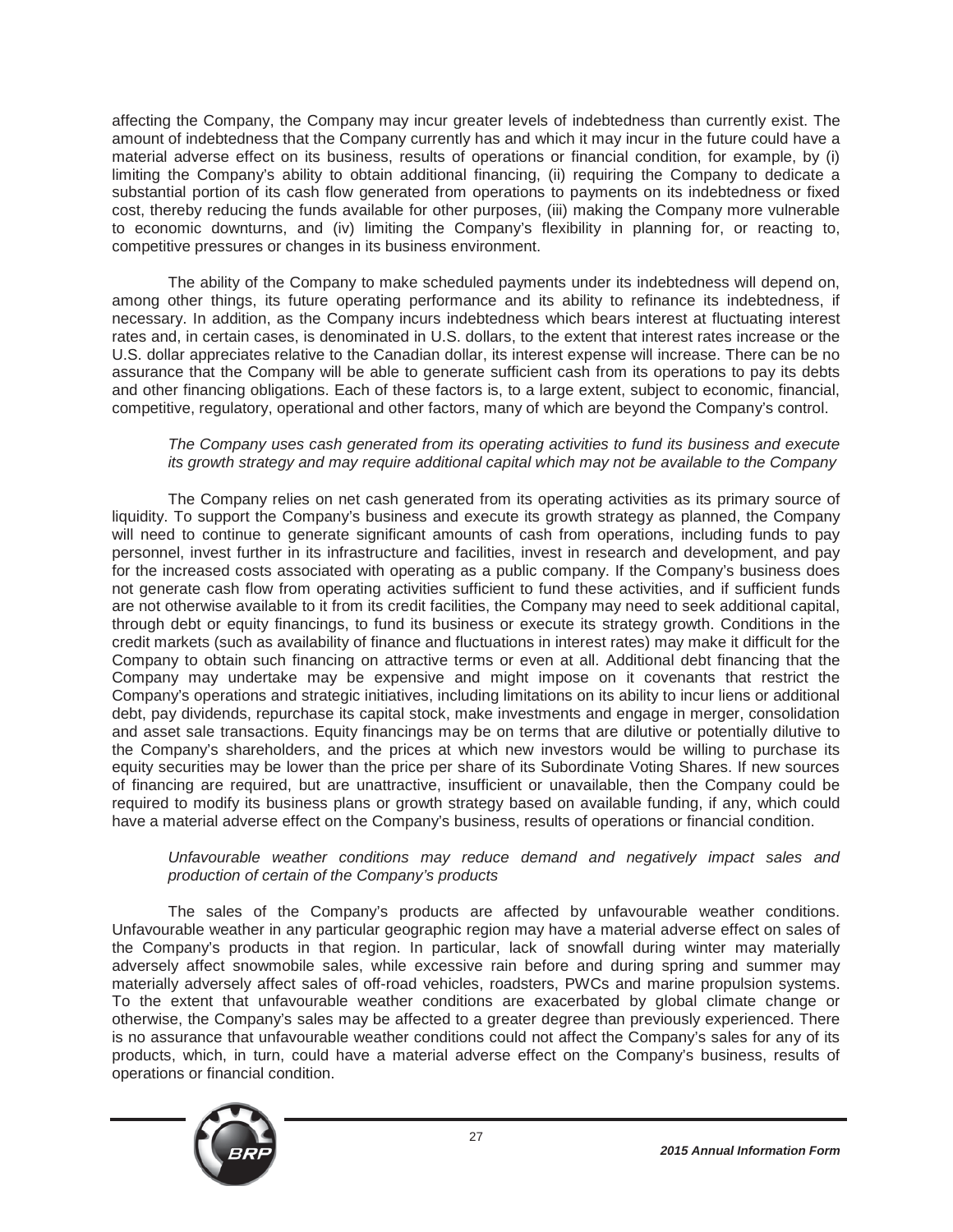#### *The Company's sales and operating results fluctuate from quarter to quarter and from year to year as they are affected, among other things, by the seasonal nature of its business*

The Company's sales and operating results experience substantial fluctuations from quarter to quarter and year to year. In general, retail sales of the Company's products are highest in the period immediately preceding and during their particular season of use. For example, retail sales for snowmobiles will be highest in fall and winter while retail sales for PWCs will be highest in spring and summer. Revenues in the first half of the fiscal year have generally been lower than those in the second half. However, the mix of product sales may vary considerably from time to time as a result of changes in seasonal and geographic demand, the introduction of new products and models and production scheduling for particular types of products. In addition, the Company's dealers and distributors may modify orders, change delivery schedules or change the mix of products ordered. The Company may also make strategic decisions to deliver and invoice products at certain dates in order to lower costs or improve supply chain efficiencies. As a result, the Company may not be able to accurately predict its quarterly sales and the Company's results of operations are likely to fluctuate significantly from period to period. In addition, the Company incurs significant additional expenses in the period leading up to the introduction of new products which may also result in fluctuations in the Company's results of operations. This seasonality in revenues and expenses, along with other factors that are beyond the Company's control, including general economic conditions, changes in consumer preferences, weather conditions, tariffs, the cost or availability of raw materials or labour, discretionary spending habits and currency exchange rate fluctuations, could materially adversely affect the Company's business, results of operations or financial condition.

The Company's annual and quarterly gross profit margins are also sensitive to a number of factors, including those that are beyond its control, as well as shifts in product sales mix, geographic sales trends, and currency exchange rate fluctuations, all of which the Company expects will continue. Results of operations in any period should not be considered indicative of the results to be expected for any future period.

*The Company is subject to laws, rules and regulations regarding product safety, health, environmental, noise pollution and other issues, and compliance with such laws, rules and regulations could cause the Company to incur fines or penalties, or increase its capital or operating costs*

The Company is subject to federal, provincial/state and local/municipal laws, rules and regulations in Canada, the United States and other countries regarding product safety, health, environmental, noise pollution and other issues. While the Company believes that it is in material compliance with all such laws, rules and regulations, a failure to comply with, or compliance with, these requirements, or the adoption of new laws, rules and regulations, could cause the Company to incur fines or penalties or increase the Company's capital or operating costs, all of which could have a material adverse effect on the Company's business, results of operations or financial condition. The Company's products are subject to laws, rules and regulations relating to product safety. A failure to comply with, or compliance with, any such requirements or any new requirements, including new requirements resulting from the on-going rule-making procedure of the U.S. CPSC with respect to SSVs as described under "Business of the Company – Regulatory Matters – Safety Regulation", could result in increased expenses to modify the Company's products, or harm to its reputation, which could have a material adverse effect on the Company's business, results of operations or financial condition. Certain jurisdictions require or are considering requiring a license to operate the Company's products. While such licensing requirements are not expected to be unduly restrictive, they may deter potential customers, thereby reducing the Company's sales. The Company's products are also subject to laws, rules and regulations imposing environmental, noise emission, zoning and permitting restrictions, which laws, rules and regulations are subject to change and may limit the locations where the Company's products may be used or restrict their use during certain times.

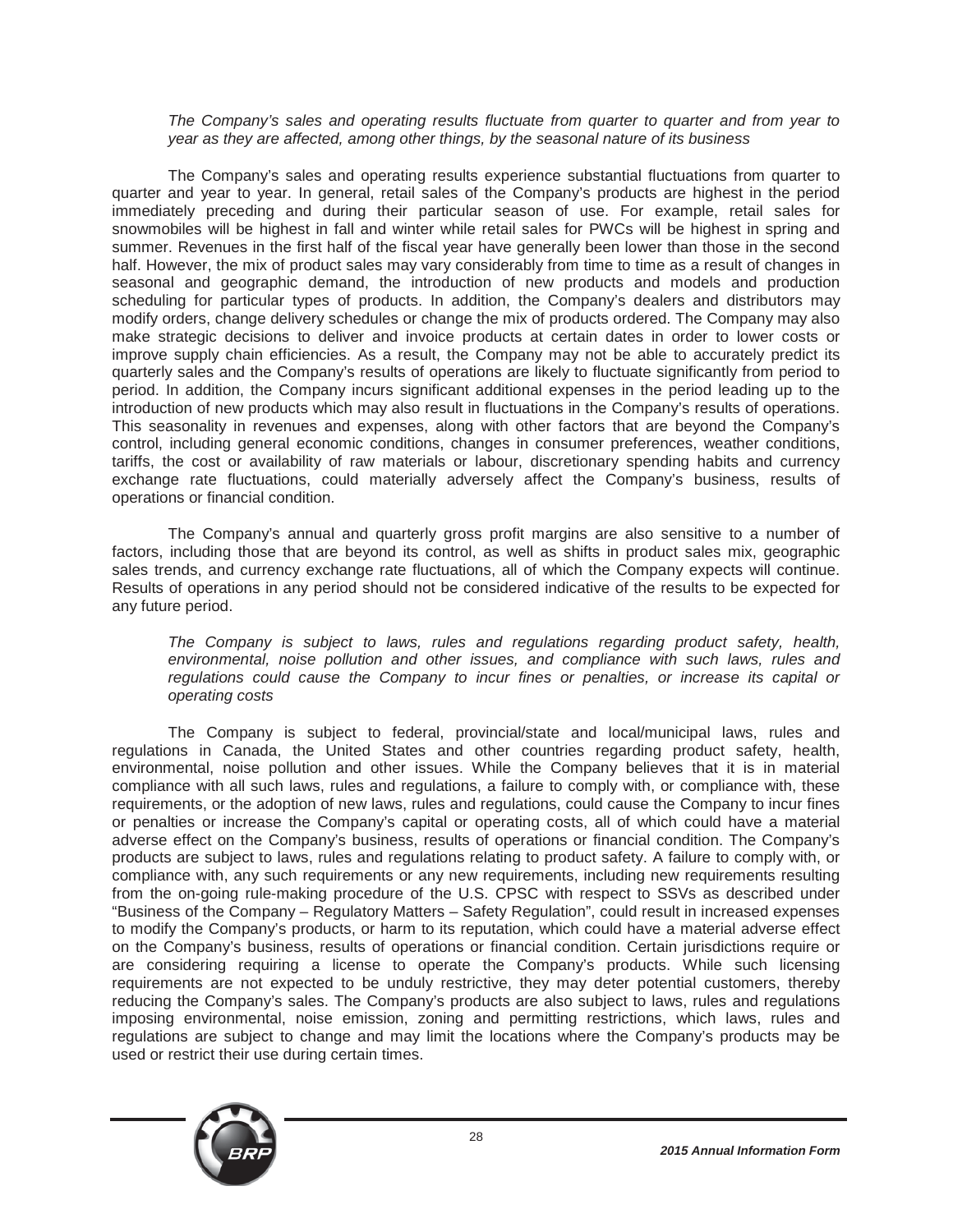Climate change is receiving increasing attention worldwide. Many scientists, legislators and others attribute climate change to increased levels of greenhouse gases, including carbon dioxide, which has led to significant legislative and regulatory efforts to limit greenhouse gas emissions. Greenhouse gas regulation, in particular registration and reduction programs, could increase the price of the electricity the Company purchases, require the Company to purchase allowances to offset the Company's own emissions or result in an overall increase in costs of raw materials, any of which could increase the Company's costs, reduce competitiveness in a global economy or otherwise have a material adverse effect on the Company's business, results of operations or financial condition. Many of the Company's suppliers face similar circumstances. Moreover, the Company may face greater regulatory or customer pressure to develop products that generate less emissions. This may require the Company to spend additional funds on research and development and implementation and subject the Company to the risk that the Company's competitors may respond to these pressures in a manner that gives them a competitive advantage. While additional regulation of emissions in the future appears likely, it is too early to predict whether this regulation could ultimately have a material adverse effect on the Company's business, results of operations or financial condition. The Company is also subject to environmental laws, rules and regulations pursuant to which, among other things, current or previous owners or occupants of property may become liable for the contamination of such property and, as a result, may be liable for the costs of investigating, removing and monitoring any hazardous substances found on the property. Given the nature of the Company's manufacturing activities and the fact that certain of its facilities have been in operation for many years, the Company and the prior owners or occupants of its property may have generated and disposed of materials that are or may be considered hazardous. The Company is aware of certain current environmental liabilities in relation to certain of its property and it is possible that additional environmental liabilities may arise in the future as a result of any prior or future generation or disposal of hazardous materials. From time to time, the Company has incurred and continues to incur material costs and obligations related to environmental compliance and remediation matters. While the Company believes that it has taken all appropriate measures and that it is, except as previously mentioned, currently in material compliance with all applicable environmental laws, rules and regulations, any failure to comply with, or the compliance with, any such laws, rules and regulations or the adoption of any new such laws, rules or regulations could have a material adverse effect on the Company's business, results of operations or financial condition.

*The Company depends on dealers, distributors, suppliers, financing sources and other strategic partners who may be sensitive to economic conditions that could affect their businesses, results of operations or financial condition in a manner that materially adversely affects their relationship with the Company*

The Company: (i) distributes its products through numerous dealers and distributors; (ii) sources component parts and raw materials through numerous suppliers; (iii) relies on important third-party providers for the warehousing and distribution of PAC and for information technology services; and (iv) has relationships with a limited number of sources of product financing for its dealers, distributors and consumers. The Company's business, results of operations or financial condition could be materially adversely affected if a deterioration of economic or business conditions results in a weakening of the financial condition of a material number of the Company's dealers and distributors, suppliers or financing sources or if uncertainty about the economy or the demand for the Company's products causes these business partners to voluntarily or involuntarily reduce or terminate their relationship with the Company.

## *The Company has a relatively large fixed cost base that can affect its profitability in a declining sales environment*

The fixed costs involved in owning and operating the Company's manufacturing facilities can reduce the Company's gross profit margins when sales and production decline. The Company's profitability is dependent, in part, on its ability to spread fixed costs over an increasing number of products sold and shipped, and if the Company is required to reduce its rate of production, gross profit margins could be negatively affected. Consequently, decreased demand or the need to reduce inventories can

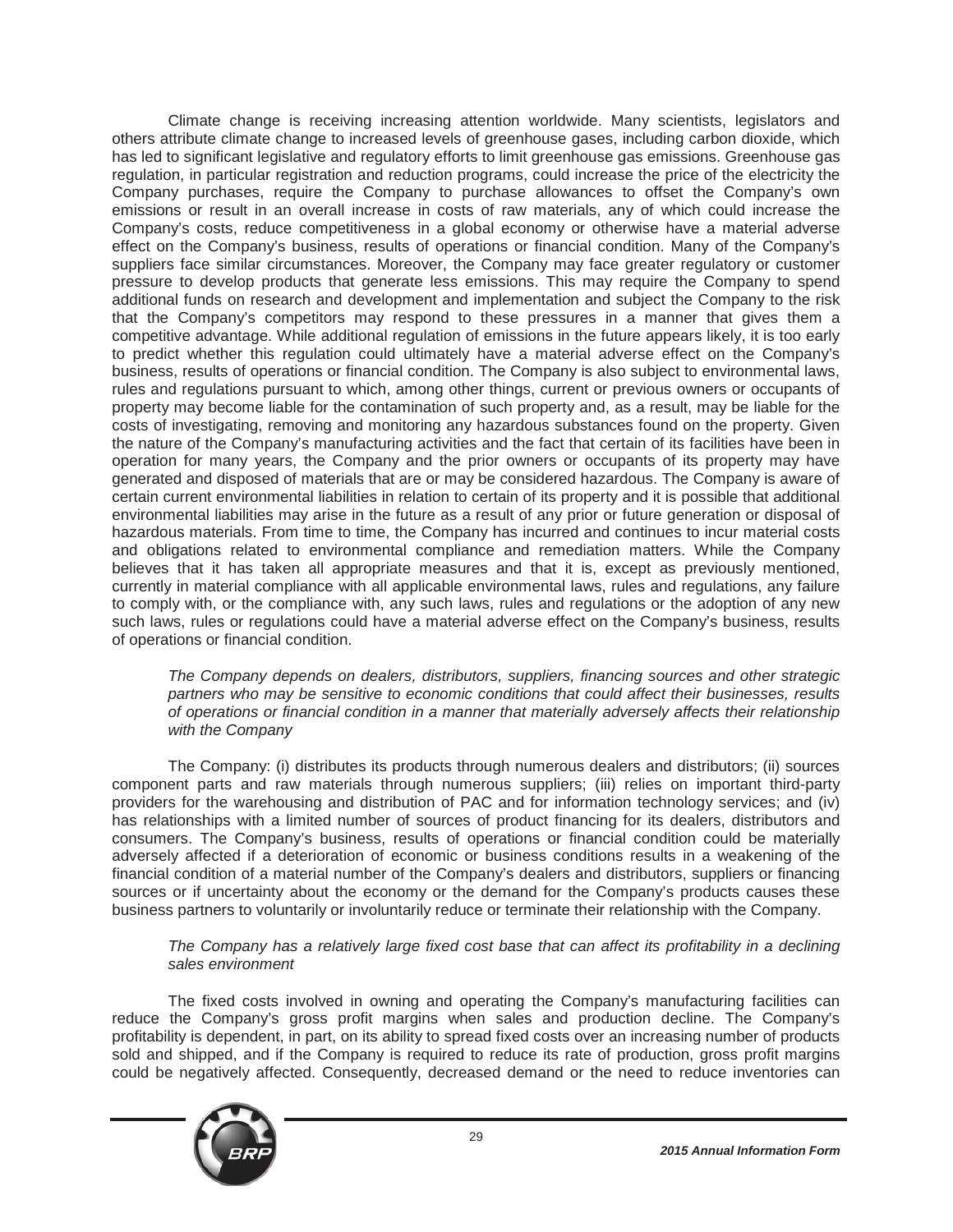lower the Company's ability to absorb fixed costs, which could have a material adverse effect on its business, results of operations or financial condition.

*The inability of the Company's dealers and distributors to secure adequate access to capital could materially adversely affect the Company's business, results of operations or financial condition*

The Company's dealers and distributors require adequate liquidity to finance their operations and to purchase the Company's products. Dealers and distributors are subject to numerous risks and uncertainties that could unfavourably affect their liquidity positions, including, among other things, continued access to adequate financing sources on a timely basis and on reasonable terms. The Company has agreements with large financing companies to provide inventory financing to its dealers and distributors to facilitate their purchase of the Company's products. These sources of financing are instrumental to the Company's ability to sell products through the Company's distribution network, as a significant percentage of the Company's sales are done under such arrangements. See "Business of the Company — Distribution, Sales and Marketing — Dealers' and Distributors' Inventory Financing Arrangements".

The availability and terms of inventory financing offered to the Company's dealers and distributors by financing companies will continue to be influenced by the following factors: their ability to access certain capital markets, including the securitization and the commercial paper markets, and to fund their operations in a cost effective manner; the performance of their overall credit portfolios; their willingness to accept the risks associated with lending to the Company's dealers and distributors; and the overall creditworthiness of those dealers and distributors. The Company's business, results of operations or financial condition could be materially adversely affected if further declines in financing availability to the Company's dealers and distributors occur, or if financing terms change unfavourably. This could require the Company to find alternative sources of financing, including the Company providing this financing directly to dealers and distributors, which could require additional capital to fund the associated receivables.

In the event of a dealer or distributor default, the Company may be required to purchase, from financing companies providing inventory financing to the Company's dealers and distributors, new and unused products at the total unpaid principal balance to the finance company, subject to certain caps as described under "Business of the Company – Distribution, Sales and Marketing". Any requirement of the Company to purchase the inventory of several of its dealers or distributors could result in a material adverse effect on the Company's business, results of operations and financial condition.

*Supply problems, termination or interruption of supply arrangements or increases in the cost of materials could have a material adverse effect on the Company's business, results of operations or financial condition*

The primary raw materials used in manufacturing the Company's products are aluminum, steel, plastic, resins, stainless steel, copper, rubber and certain rare earth metals. In addition, outside suppliers provide the Company with certain product parts and components. The Company cannot be certain that it will not experience supply problems, such as the untimely delivery of, or defects or variations in, raw materials, parts or components. As well, the Company obtains certain of the raw materials, parts and components it uses from either sole suppliers or a limited number of suppliers. If these supply arrangements were terminated or interrupted for reasons such as supplied goods not meeting the Company's quality or safety standards or suppliers' operations being disrupted as a result of a variety of internal or external risks, the Company could have difficulty establishing substitute supply arrangements on satisfactory terms. Problems with the Company's supplies or supply arrangements could have a material adverse effect on the Company's business, results of operations or financial condition. This situation could be further aggravated in the event that the Company were overly dependent on a few key suppliers.

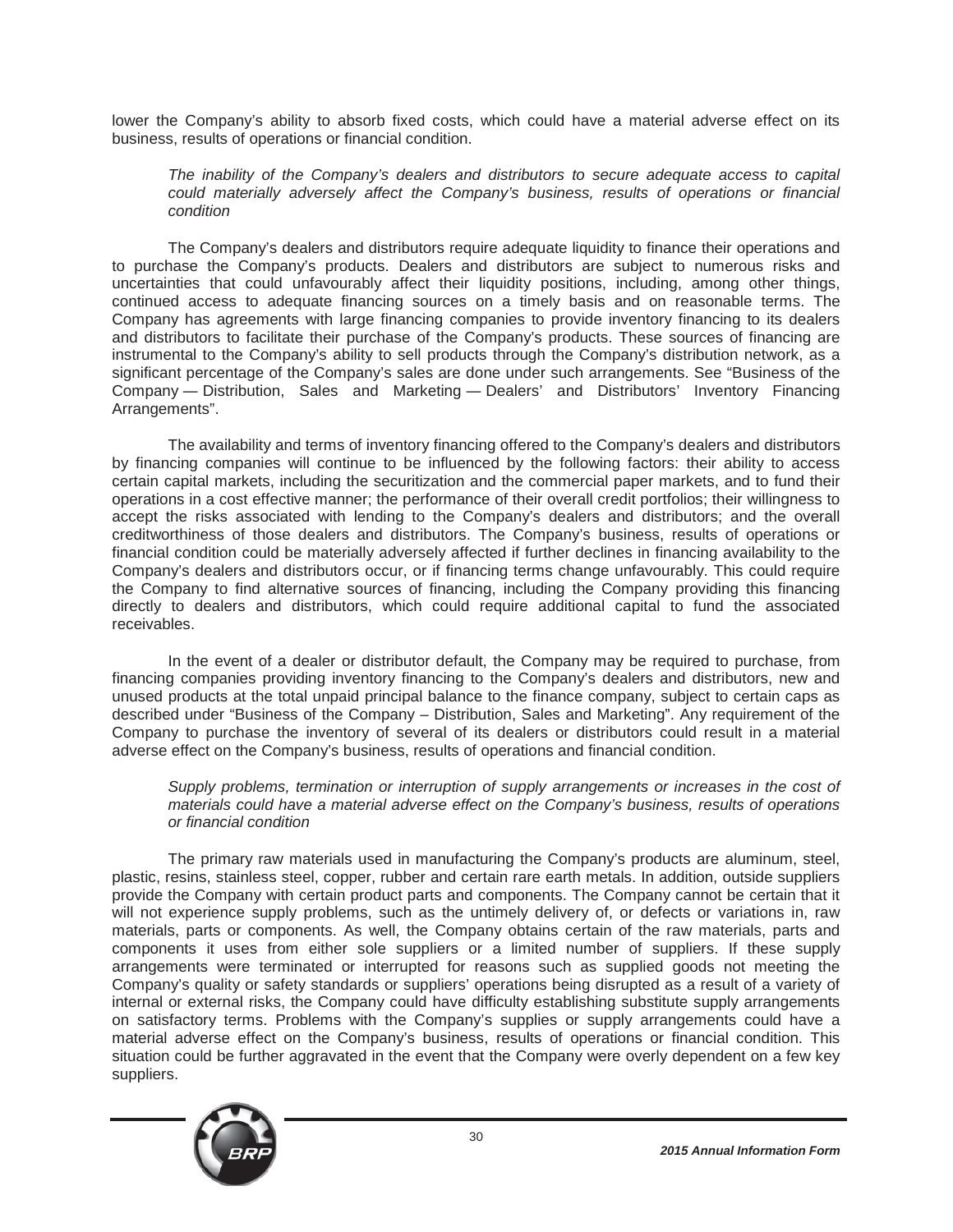Moreover, the Company's profitability is affected by significant fluctuations in the prices of the raw materials, parts and components it uses. The Company may not be able to pass along price increases in raw materials, parts or components to its customers. As a result, an increase in the cost of the raw materials, parts and components used in the manufacturing of the Company's products could reduce its profitability and have a material adverse effect on its business, results of operations or financial condition.

## *Covenants contained in agreements to which the Company is a party affect and, in some cases, significantly limit or prohibit the manner in which the Company operates its business*

Some of the financing and other major agreements to which the Company is a party, including the Term Credit Agreement and the Revolving Credit Agreement (as defined herein), contain certain covenants which affect and, in some cases, significantly limit, among other things, the activities in which the Company may engage, the ability of the Company to incur debt, issue preferred stock, grant liens over its assets, engage in lines of business different from its own, consummate asset sales, pay dividends or make other distributions, redeem or otherwise retire capital stock or make other restricted payments, make loans, advances and other investments, and merge consolidate or amalgamate with another person. Under the Revolving Credit Agreement, the Company is bound by a fixed charge coverage ratio applicable in certain conditions.

A failure by the Company to comply with such contractual obligations or to pay amounts due under financing and other major agreements could result in an acceleration of the debt incurred under such agreements, a termination of the commitments made thereunder, as well as an exercise of remedies provided therein by the creditors of the Company (including foreclosure over substantially all of the assets of the Company). In such a situation, the Company may not be able to repay the accelerated indebtedness, fulfill its obligations under certain contracts or otherwise cover its fixed costs, which could result in a material adverse effect on the Company's business, results of operations or financial condition.

*The Company faces intense competition in all product lines, including from some competitors that have greater financial and marketing resources. Failure to compete effectively against competitors could materially adversely impact the Company's business, results of operations or financial condition*

The powersports industry is highly competitive. Competition in such industry is based upon a number of factors, including price, quality, reliability, styling, product features and warranties. At the dealer and distributor level, competition is based on a number of factors including sales and marketing support programs (such as financing joint advertising programs and cooperative advertising). Certain of the Company's competitors are more diversified and have financial and marketing resources which are substantially greater than the Company's, which allow these competitors to invest more heavily in intellectual property, product development, and sales and marketing support. If the Company is not able to compete with new products, product features or models of its competitors, or attract new dealers and distributors, the Company's business, results of operations or financial condition could be materially adversely affected.

The Company is subject to competitive pricing. Such pricing pressure may limit the Company's ability to maintain prices or to increase prices for its products in response to raw material, component and other cost increases and so negatively affect the Company's profit margins.

*If the Company loses the services of members of its management team or employees who possess specialized market knowledge and technical skills, the Company's ability to compete, to manage its operations effectively, or to develop new products could be reduced*

Many members of the Company's senior management team have extensive experience in the Company's industry and with its business, products and customers. The loss of the technical knowledge,

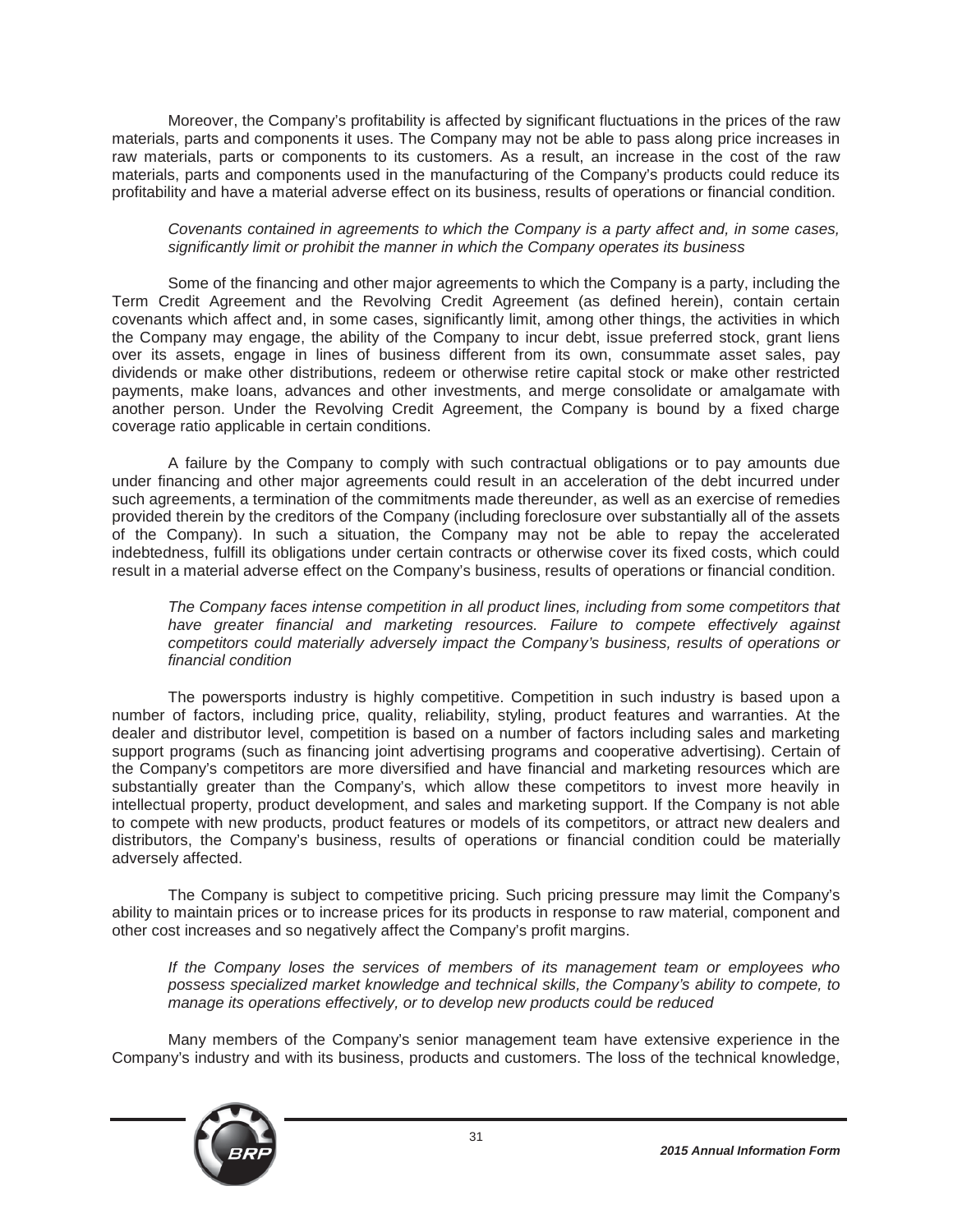management expertise and knowledge of the Company's operations of one or more members of the core management team could result in a diversion of management resources, as the remaining members of management would need to cover the duties of any senior executive who leaves the Company and would need to spend time usually reserved for managing the Company's business to search for, hire and train new members of management. The loss of some or all of the Company's senior executives could negatively affect the Company's ability to develop and pursue its business strategy, which could materially adversely affect the Company's business, results of operations or financial condition.

In addition, the Company's success depends to a large extent upon its ability to retain skilled employees. There is intense competition for qualified and skilled employees, and the Company's failure to recruit, train and retain such employees could have a material adverse effect on its business, results of operations or financial condition. In addition, to implement and manage the Company's business and operating strategies effectively, the Company must maintain a high level of efficiency, performance and content quality, continue to enhance its operational and management systems and continue to effectively attract, train, motivate and manage its employees. If the Company is not successful in doing so, it may have a material adverse effect on its business, results of operations and financial condition.

## *The Company's success depends upon the continued strength of its reputation and brands*

The Company's well-established brands include *Ski-Doo* and *Lynx* snowmobiles, *Sea-Doo* PWCs, *Rotax* engines and *Evinrude* outboard engines. Also, in 2006, the Company rebranded its ATVs under the *Can-Am* brand and, in 2007, introduced the *Spyder*, which formed a new segment within the on-road product category under the *Can-Am* brand. The Company believes that its reputation and brands are significant contributors to the success of its business. Any negative publicity about the Company's products could diminish customer trust, do significant damage to the Company's reputation and brands and could negatively impact sales. As the Company expands into new geographical markets, maintaining and enhancing its brands may become increasingly difficult and expensive, as consumers in these markets may not accept its brand image. Failure to maintain and enhance the Company's brands in any of its markets may materially adversely affect the Company's business, results of operations or financial condition.

The Company's brands and branded products could also be adversely affected by incidents that reflect negatively on the Company. Moreover, the negative impacts of these events may be aggravated as the perceptions of consumers and others are formed based on modern communication and social media tools over which the Company has no control. The increasing use of social media has especially heightened the need for reputational risk management. Any actions the Company takes that cause negative public opinion have the potential to negatively impact the Company's reputation, which may materially adversely affect its business, results of operations or financial condition.

#### *An adverse determination in any significant product liability claim against the Company could materially adversely affect its business, results of operations or financial condition*

The development, manufacturing, sale and usage of the Company's products expose the Company to significant risks associated with product liability claims. If the Company's products are defective or used incorrectly by its consumers, it may result in bodily injury, property damage or other injury, including death, which could give rise to product liability claims against the Company. Changes to the Company's manufacturing processes and the production of new products could result in product quality issues, thereby increasing the risk of litigation and potential liability. Any losses that the Company may suffer from any liability claims and the effect that any product liability litigation may have upon the brand image, reputation and marketability of the Company's products could have a material adverse impact on its business, results of operations or financial condition.

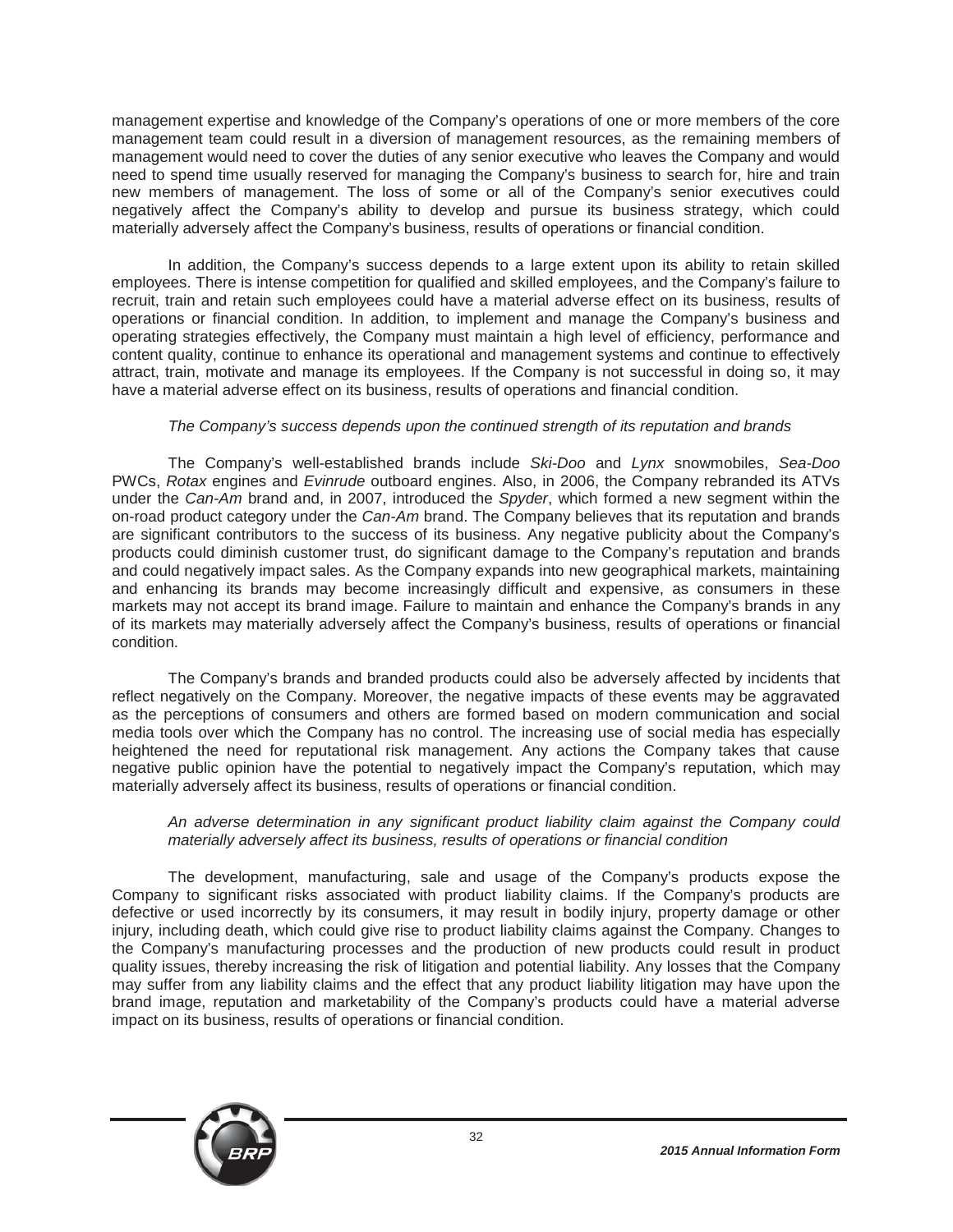As at March 25, 2015, the Company had approximately 170 pending litigation cases. The Company does not believe the outcome of any pending product liability litigation would have a material adverse effect on its business, results of operations or financial condition, and the Company has insurance with respect to any future claims in amounts it believes to be appropriate. However, no assurance can be given that the Company's historical claims record will not change, that material product liability claims will not be made in the future against the Company, or that claims will not arise in the future in excess of the Company's indemnities and insurance coverage. The Company records provisions for known potential liabilities, but there is the possibility that actual losses may exceed these provisions and therefore negatively impact earnings. Also, the Company may not be able in the future to obtain adequate product liability insurance or the cost of doing so may be prohibitive. Adverse determinations of material product liability claims made against the Company could also harm the Company's reputation and cause it to lose customers and could have a material adverse effect on its business, results of operations or financial condition.

*Significant product repair and/or replacement due to product warranty claims or product recalls could have a material adverse impact on the Company's business, results of operations or financial condition*

The Company provides a limited warranty against defects for all of its products for a period generally varying from six months to three years. The Company may provide extended warranty coverage related to certain promotional programs, as well as extended warranty coverage in certain geographical markets as determined by local laws, rules or regulations and market conditions. The Company also provides a limited emissions warranty for certain emissions related parts in its products as required by the United States Environmental Protection Agency and the California Air Resources Board. Although the Company employs quality control procedures, sometimes a product is distributed that needs repair or replacement, or that needs to be recalled. The Company's standard warranties require the dealers to repair or replace defective products during such warranty periods at no cost to the consumer. The Company records provisions based on an estimate of product warranty claims, but there is the possibility that actual claims may exceed these provisions and therefore negatively impact earnings. The Company could make major product recalls or could be held liable should the Company's products not meet safety standards or statutory requirements on product safety or consumer protection. In addition, the risks associated with product recalls may be aggravated if production volumes increase significantly, supplied goods do not meet the Company's standards or the Company fails to perform its risk analysis systematically or product-related decisions are not fully documented. Historically, product recalls have been administered through the Company's dealers and distributors. The repair and replacement costs that the Company could incur in connection with a recall could have a material adverse effect on the Company's business, results of operations or financial condition. Product recalls could also harm the Company's reputation and cause it to lose customers, particularly if recalls cause consumers to question the safety or reliability of the Company's products, which could have a material adverse effect on the Company's business, results of operations or financial condition.

#### *The Company relies on a network of independent dealers and distributors to manage the retail distribution of its products*

The Company depends on the capability of its independent dealers and distributors to develop and implement effective retail sales plans to create demand among retail purchasers for its products. If the Company's independent dealers and distributors are not successful in these endeavours, then the Company will be unable to maintain or grow its sales. Further, independent dealers and distributors may experience difficulty in funding their day-to-day cash flow needs and paying their obligations resulting from adverse business conditions, including weakened consumer spending or tightened credit. Inability to fund operations can force dealers and distributors to cease business, and the Company may not be able to obtain alternate distribution in the vacated market, which could negatively impact the Company's sales through reduced market presence or inadequate market coverage. In the event of a dealer or distributor default under any financing arrangements, the Company may also be required to repurchase such

33

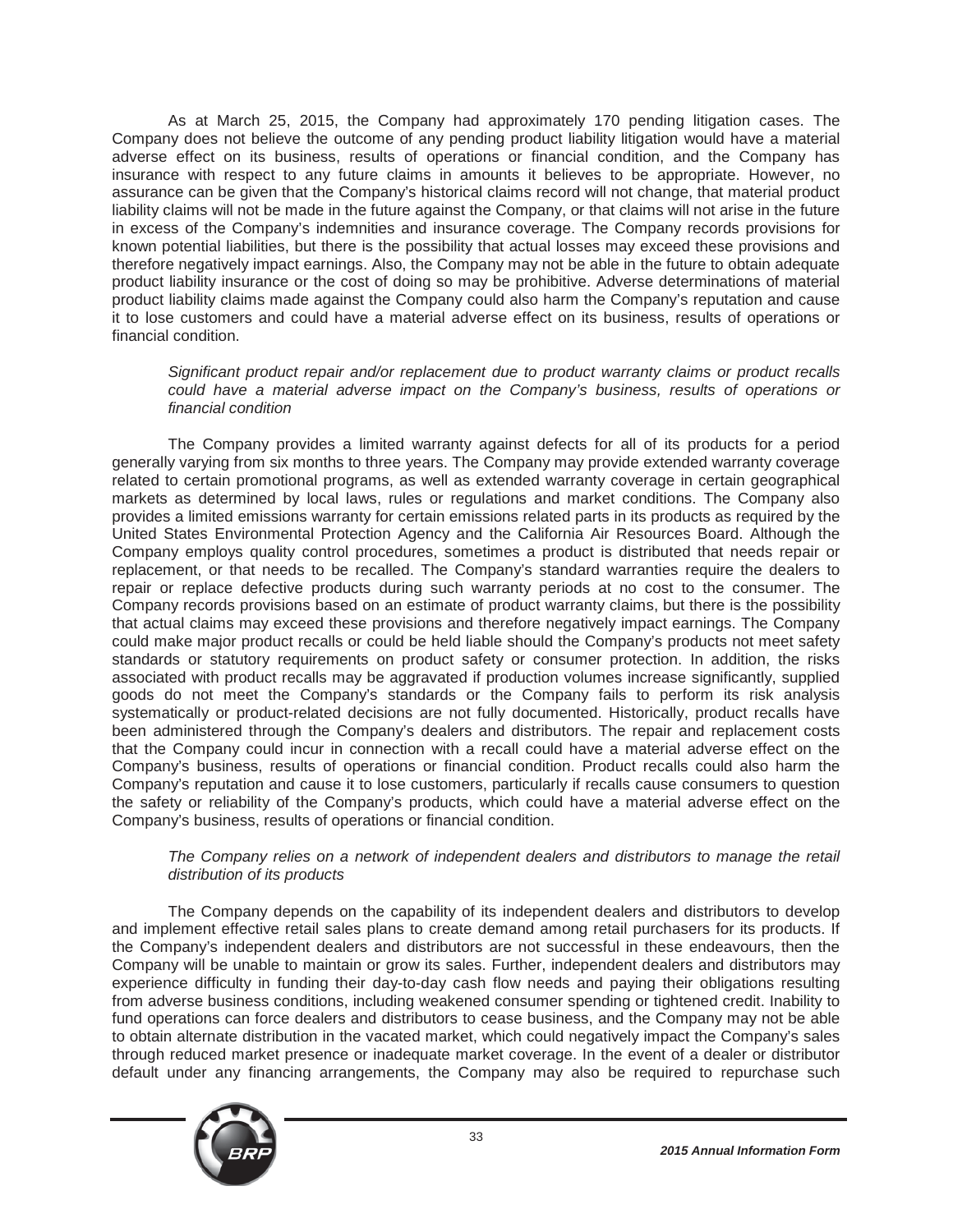dealer's or distributor's inventory from the financing company. See "Risk Factors — The inability of the Company's dealers and distributors to secure adequate access to capital could materially adversely affect the Company's business, results of operations or financial condition". In addition to dealers or distributors ceasing business, in some cases, the Company may seek to terminate relationships with certain dealers or distributors leading to a reduction in the number of its dealers or distributors. Being forced to liquidate a former dealer's or distributor's inventory of the Company's products could add downward pressure on such products' prices. Further, the unplanned loss of any of the Company's independent dealers or distributors may create negative impressions of the Company with its retail customers and have a material adverse impact on the Company's ability to collect wholesale receivables that are associated with that dealer or distributor. Also, if the Company's dealer and distributor base were to consolidate, competition for the business of fewer dealers and distributors would intensify. If the Company does not provide product offerings and pricing that meet the needs of its dealers and distributors, or if the Company loses a substantial amount of its dealer and distributor base, its business, results of operations or financial condition could be materially adversely affected. Additionally, if the Company is unable to optimize or expand its dealer network in North America, part of its growth strategy will be negatively impacted, which could have a material adverse effect on the Company's business, results of operations or financial condition.

The Company sells a majority of its products through dealer and distributor agreements. In general, distributors are contractually obligated to offer the Company's products on an exclusive basis. On the other hand, many of the dealers through which the Company sells its products also carry competing product offerings and most dealers who sell the Company's products exclusively are not contractually obligated to continue to do so and may choose to sell competing products at any time, which may lower the Company's sales. The Company also relies on its dealers and distributors to service and repair its products. There can be no assurance that its dealers and distributors will provide high quality repair services to the Company's customers. If dealers or distributors fail to provide quality service during either trial, delivery or after-sales service to the Company's customers, the Company's brand identity and reputation may be damaged, which could have a material adverse effect on the Company's business, results of operations or financial condition.

## *The Company depends on its relationships with OEM customers for its outboard engine and Rotax engine businesses*

The Company depends on relationships with customers which incorporate outboard engines and *Rotax* engines into their own product offerings. If the Company's OEM customer base were to begin using competitors for their OEM needs, or if any of these customers were acquired by the Company's competitors, OEM outboard engine and *Rotax* engine sales could be adversely affected, which could have a material adverse effect on the Company's business, results of operations or financial position.

*The Company depends upon the successful management of the inventory levels, both at the Company's and the dealers' and distributors' levels, and any failure to successfully manage*  inventory levels could have a material adverse effect on the Company's business, results of *operations or financial condition*

The Company must maintain sufficient inventory levels to operate its business successfully. However, the Company must also guard against accumulating excess inventory as it seeks to minimize lost sales.

The nature of the Company's product lines require the Company to purchase supplies and manufacture products well in advance of the time these products will be offered for sale. As a result, the Company may experience difficulty in responding to a changing retail environment, which may lead to excess inventory or to inventory shortages if supply does not meet demand. In addition, sales for certain product lines are managed through longer-term purchase commitments and the Company plans annual production levels and long-term product development and introduction based on anticipated demand, as

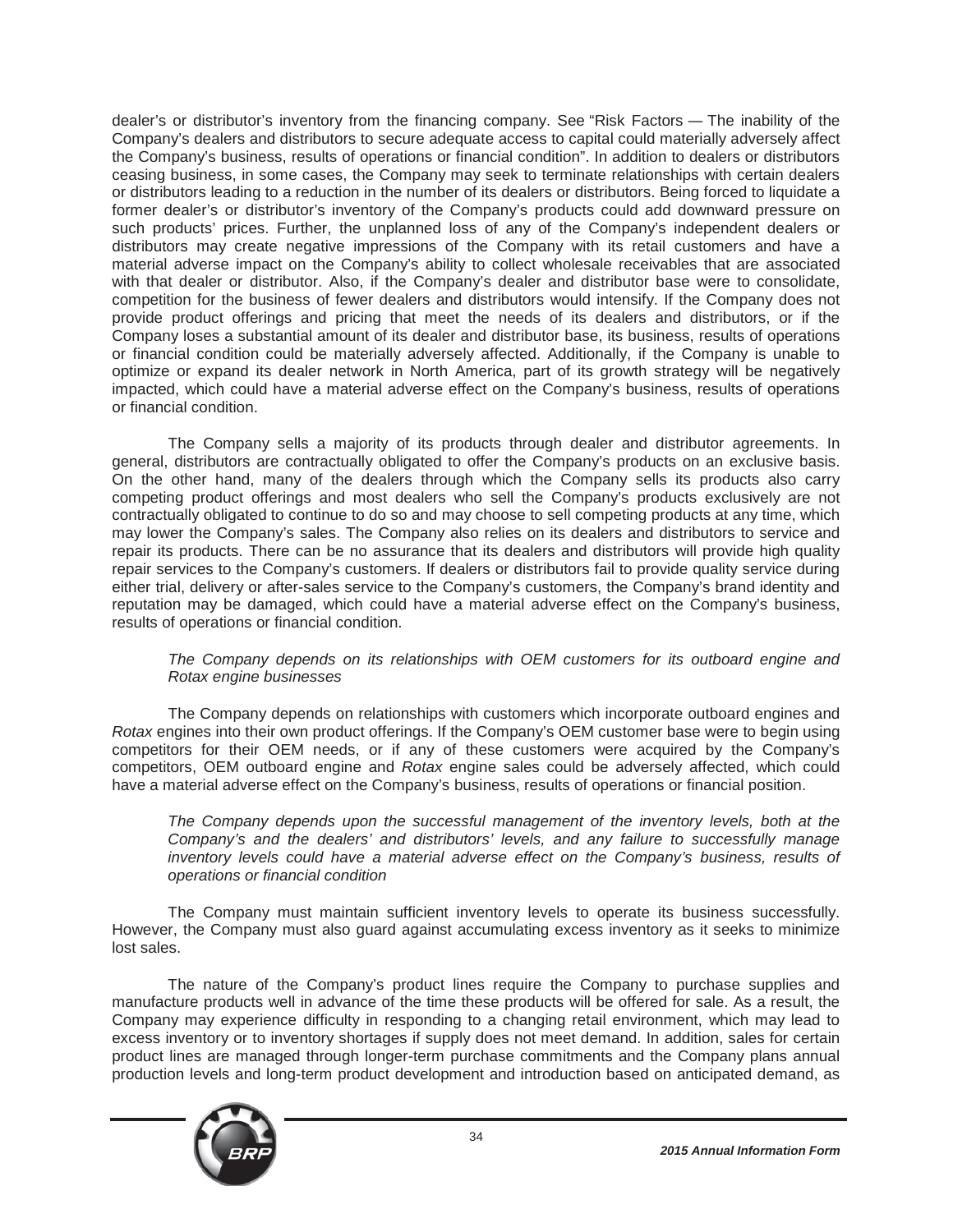determined by the Company in reliance on its own market assessment and regular communication with its dealers, distributors and other customers to anticipate the future volumes of purchase orders. If the Company does not accurately anticipate the future demand for a particular product or the time it will take to obtain new inventory, its inventory levels will not be appropriate and its results of operations may be negatively impacted, including through lower gross profit margins due to greater than anticipated discounts and markdowns that might be necessary to reduce inventory levels.

On the other hand, the sales of certain other product lines are managed through shorter-term purchase commitments, and the Company has introduced a flexible order management system for certain of its products. Any failure by the Company to maintain adequate inventory levels for such products could result in undesirable delivery delays for its customers or result in the loss of certain sales, which could, in turn, have a material adverse effect on the Company's business, results of operations or financial condition.

Additionally, the Company's dealers and distributors could decide to reduce the number of units of the Company's products they hold. Such a decision would likely require the Company to reduce its production levels, thus resulting in lower rates of absorption of fixed costs in the Company's manufacturing facilities and lower gross profit margins. If the Company's dealers and distributors then placed additional orders for the Company's products, this could impair the Company's ability to respond rapidly to these demands and adequately manage its inventory levels, which could materially adversely affect its business, results of operations or financial condition.

*The Company's international sales and operations subject it to additional risks, which risks may differ in each country in which the Company operates and which could have a material adverse effect on its business, results of operations and financial condition*

The Company manufactures its products in Canada, Mexico, the United States, Finland and Austria. The Company maintains sales and administration facilities in approximately 15 countries. The Company's primary distribution facilities distribute the Company's products to its North American dealers and it has various other locations around the world that distribute its products to its international dealers and distributors. The Company's total sales outside Canada and the United States represented 32.5% of the Company's total sales for Fiscal 2015 and the Company intends to continue to expand its international operations. Growth opportunities include international markets such as China, Russia, Brazil and Australia, where the Company is building strategic relationships to facilitate the growth of its industries or is already investing in developing its dealer network and promoting the Company's brands and products. International markets have been, and will continue to be, a focus for sales growth. Several factors, including weakened international economic conditions, could adversely affect such growth. Additionally, the expansion of the Company's existing international operations and entry into additional international markets require significant management attention and financial resources. Some of the countries in which the Company sells its products, or otherwise has an international presence, are to some degree subject to political, economic and/or social instability. The Company's international sales and operations expose the Company and its representatives, agents and distributors to risks inherent in operating in foreign jurisdictions. These risks include:

- increased costs of adapting products for foreign countries;
- difficulties in managing and staffing international operations and increases in infrastructure costs, including legal, tax, tariffs, customs and duties, accounting, and information technology;
- the imposition of additional Canadian and foreign governmental controls or regulations; new or enhanced trade restrictions and restrictions on the activities of foreign agents, representatives, and distributors; and the imposition of increases in costly and lengthy import and export licensing

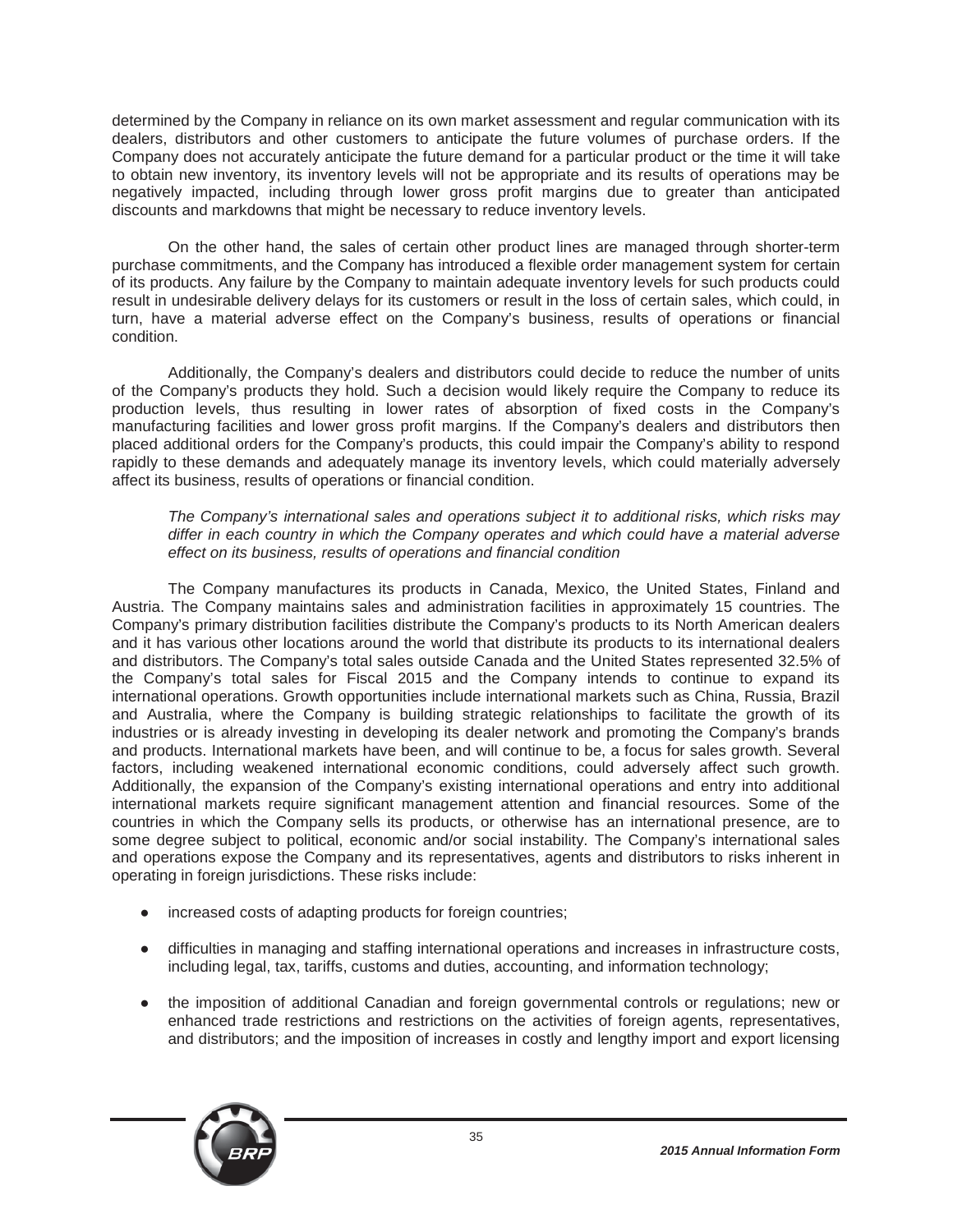and other compliance requirements, customs duties and tariffs, license obligations, and other non-tariff barriers to trade;

- the imposition of Canadian and/or international sanctions against a country, company, person, or entity with whom the Company does business that would restrict or prohibit the Company's continued business with the sanctioned country, company, person, or entity;
- international pricing pressures;
- laws and business practices favouring local companies;
- Ɣ governmental expropriation;
- adverse currency exchange rate fluctuations;
- longer payment cycles and difficulties in enforcing agreements and collecting receivables through certain foreign legal systems;
- difficulties in enforcing or defending intellectual property rights; and
- multiple, changing, and often inconsistent enforcement of laws, rules, and regulations, including rules relating to environmental, health, and safety matters.

Certain of the Company's manufacturing facilities are located in Mexico and are subject to this country's changes in economic, social and political conditions. In the past, Mexico has been subject to political instability, changes and uncertainties which could cause future changes to its existing economic, social and political conditions. The occurrence and the impact of any such potential changes are beyond the Company's control and they cannot be accurately predicted. There can be no assurance that any mitigating actions by the Company would be effective. As a result, the Company's business, results of operations or financial condition could be materially adversely affected by any significant change in existing economic, social and political conditions in Mexico.

In addition, the Company's international operations may not produce desired levels of sales. This or one or more of the factors listed above may harm the Company's business, results of operations or financial condition. Any material decrease in the Company's international sales or profitability could also materially adversely impact the Company's business, results of operations or financial condition.

Furthermore, some of the Company's operations and sales are conducted in parts of the world that experience corruption to some degree. Although the Company has policies and procedures in place that are designed to promote legal and regulatory compliance, the Company's employees, distributors, consultants or independent dealers could take actions that violate applicable anti-corruption laws or regulations. Violations of these laws, or allegations or such violations, could have a material adverse effect on the Company's business, results of operations or financial position.

### *The Company may be unable to continue to enhance existing products and develop and market new products that respond to customer needs and preferences and achieve market acceptance*

Notwithstanding its investments in research and development and emerging product lines, the Company may not be able to compete as effectively with its competitors, and ultimately satisfy the needs and preferences of its customers, unless it can continue to successfully enhance existing products, develop new innovative products and distinguish its products from its competitors' products through innovation and design. Product development requires significant financial, technological, and other resources. While the Company expended \$158.2 million for research and development efforts in Fiscal

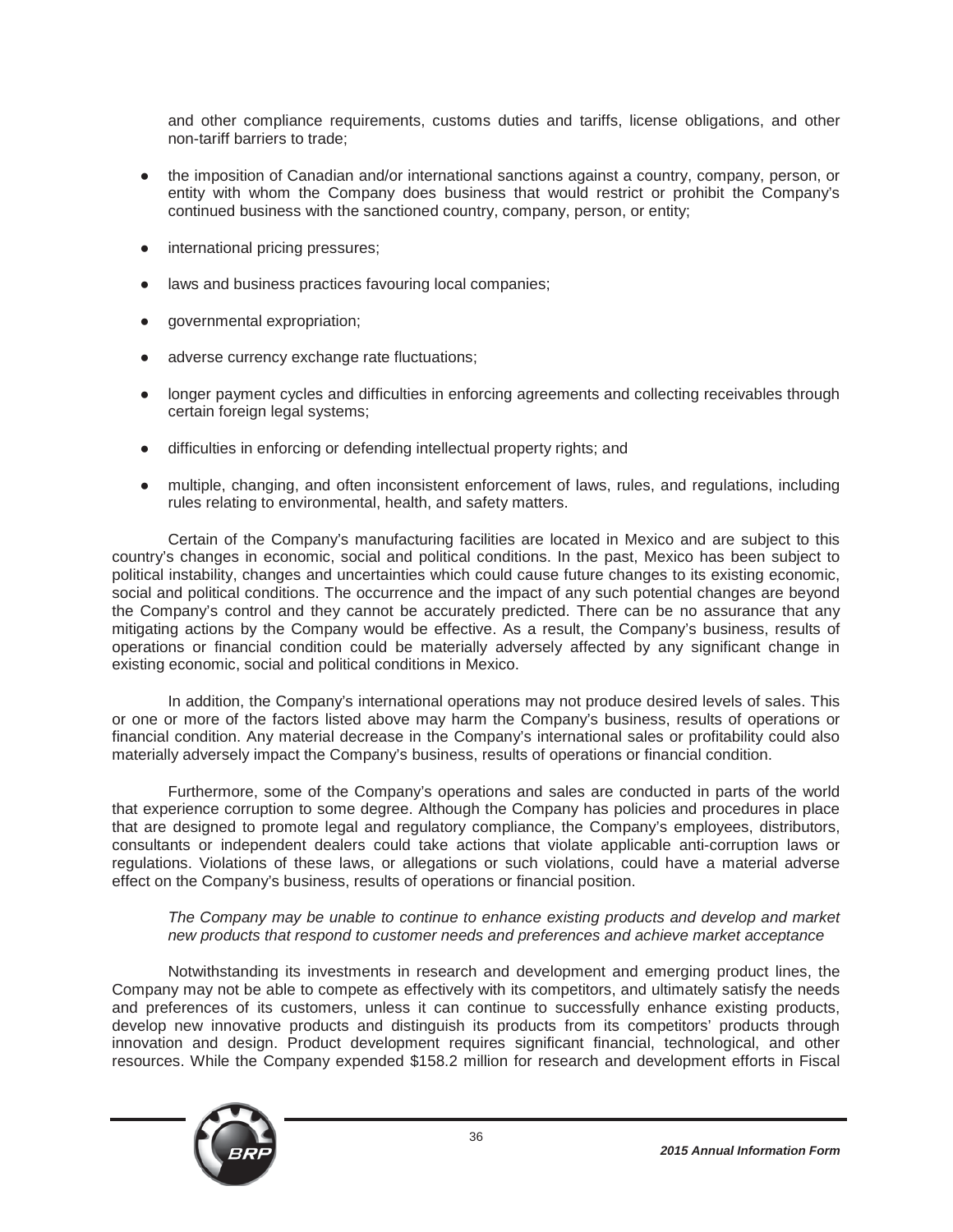2015, there can be no assurance that the Company will be able to sustain this level of investment or that this level of investment in research and development will be sufficient to successfully maintain the Company's competitive advantages in product innovation and design.

Product improvements and new product introductions also require significant planning, design, development, and testing at the technological, product, and manufacturing process levels and the Company may not be able to develop product improvements or new products in a timely manner. The new products of the Company's competitors may beat the Company's products to market, be more effective with more features and/or less expensive than the Company's products, obtain better market acceptance, or render the Company's products obsolete. Changes in consumer tastes caused by cultural, demographic or other factors could also affect the popularity of the Company's products. Any new products that the Company develops may not receive market acceptance or otherwise generate any meaningful sales or profits for the Company relative to its expectations based on, among other things, existing and anticipated investments in manufacturing capacity and commitments to fund advertising, marketing, promotional programs, and research and development. Further, the sales of any new products are expected to decline over such new products' life cycle, with sales being higher early in the life cycle of the new products and sales decreasing over time as the new products age. The Company cannot predict the length of the life cycle for any new products. Any failure by the Company to continue to enhance existing products and develop and market new products that respond to customer needs and preferences and achieve market acceptance could have a material adverse effect on the Company's business, results of operations or financial condition.

In addition, even if the Company is able to successfully enhance existing products and develop new products, there is no guarantee that the markets for the Company's existing products and new products will progress as anticipated. If any of the markets in which the Company's existing products compete do not develop as expected, the Company's business, results of operations or financial condition could be materially adversely affected.

### *The Company may be unable to protect its intellectual property or it may incur substantial costs as a result of litigation or other proceedings relating to protection of its intellectual property*

The Company's success depends in part on its ability to protect its patents, trademarks, copyrights and trade secrets from unauthorized use by others. If substantial unauthorized use of the Company's intellectual property rights occurs, the Company may incur significant costs in enforcing such rights by prosecuting actions for infringement of its rights, particularly taking into account that policing unauthorized use of the Company's intellectual property may be particularly difficult outside North America and Europe. Such unauthorized use could also result in diversion of engineering and management resources devoting attention to these matters at the expense of other tasks related to the business. Others may also initiate litigation to challenge the validity of the Company's patents, trademarks, copyrights and trade secrets, or allege that the Company infringes their patents, trademarks, copyrights or trade secrets. If the Company's competitors initiate litigation to challenge the validity of the Company's patents, trademarks, copyrights and trade secrets, or allege that the Company infringes theirs, the Company may incur substantial costs to defend its rights. If the outcome of any such litigation is unfavourable to the Company, its business, results of operations or financial condition could be materially adversely affected. The Company also cannot be sure that the patents it has obtained, or other protections such as confidentiality and trade secrets, will be adequate to prevent imitation of its products and technology by others. If the Company is unable to protect its technology through the enforcement of intellectual property rights, its ability to compete based on technological advantages may be harmed. If the Company fails to prevent substantial unauthorized use of its trade secrets, it risks the loss of certain competitive advantages, which could have a material adverse effect on its business, results of operations or financial condition.

Some of the Company's direct competitors and indirect competitors may have significantly more resources to direct toward developing and patenting new technologies. It is possible that the Company's

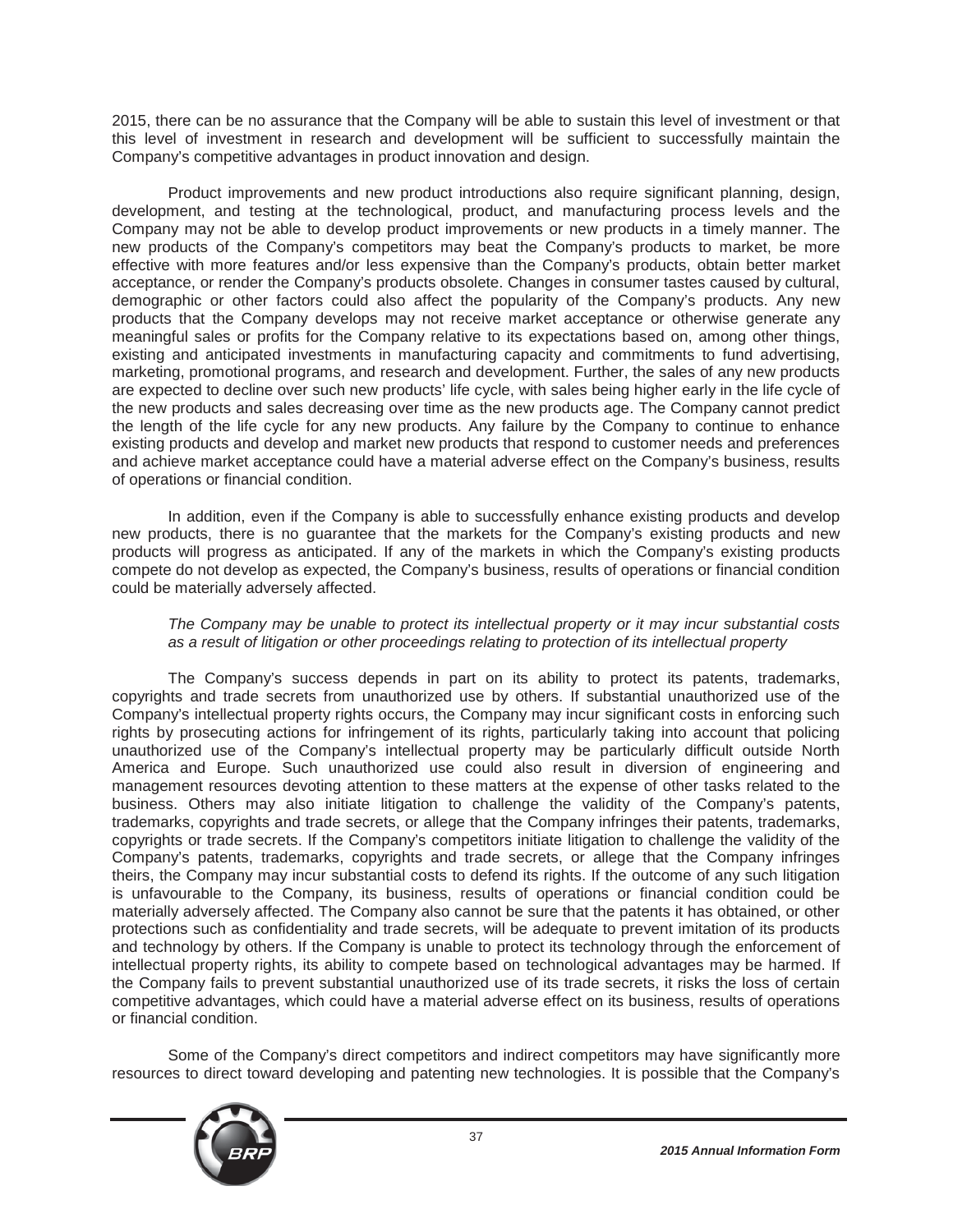competitors will develop and patent equivalent or superior engine technologies and other products that compete with the Company's products. They may assert these patents against the Company and the Company may be required to license these patents on unfavourable terms or cease using the technology covered by these patents, either of which could harm the Company's competitive position and may materially adversely affect its business, results of operation or financial condition.

Additionally, the Company is currently a defendant in patent proceedings relating to its snowmobiles and PWCs, and similar actions could be introduced by others. If the Company is unsuccessful in its defense of any of these actions, there could be material adverse consequences including payment of monetary damages, licensing of patents on unfavourable terms, limitations on its ability to use certain technology and removal of desirable features from the Company's products. Even if the Company is able to defeat such claims, the allegation that it is infringing on others' intellectual property rights could harm its reputation and cause it to incur significant costs in connection with its defense of these actions. Also, from time to time, third parties have challenged, and may in the future try to challenge, the Company's trademark rights and branding practices. The Company may be required to institute or defend litigation to enforce its trademark rights, which, regardless of the outcome, could result in substantial costs and diversion of resources and could have a material adverse effect on the Company's business, results of operations or financial condition. If the Company loses the use of a product name, its efforts spent building that brand will be lost and it will have to rebuild a brand for that product, which it may or may not be able to do.

### *The failure of the Company's information technology systems or a security breach involving consumer or employee personal data could materially adversely affect the Company's business, results of operations or financial condition*

The Company's global business operations are managed through a variety of information technology systems. These systems govern all aspects of the Company's operations around the world. The Company is dependent on these systems for all commercial transactions, dealership and distributorship interactions, and supply chain and inventory management. Although the Company has established appropriate contingency plans to mitigate the risks associated with a failure of its information technology systems or a security breach, some of the systems are based on legacy technology and operate with a minimal level of available support. If one of the Company's key IT systems were to suffer a failure this could have a material adverse effect on the Company's business, results of operations or financial condition. Further, the Company relies on large outsourcing contracts for IT services with a major third-party service provider and if such service provider were to fail or the relationship with the Company were to end, and the Company were unable to find a suitable replacement in a timely manner, the Company's business, results of operations or financial condition could be materially adversely affected. The Company is continually modifying and enhancing its IT systems and technologies to increase productivity and efficiency. As new systems and technologies are implemented, the Company could experience unanticipated difficulties resulting in unexpected costs and adverse impacts to its manufacturing and other business processes. When implemented, the systems and technologies may not provide the benefits anticipated and could add costs and complications to ongoing operations, which may have a material adverse effect on the Company's business, results of operations or financial condition.

The Company and its dealers and distributors receive and store personal information in connection with its human resources operations, credit operations, warranty management, marketing efforts and other aspects of its business. Additionally, the Company exchanges information with hundreds of trading partners across all aspects of its commercial operations. The Company makes significant investments in research and development each year and data from such activities is maintained in the Company's IT systems. Any security breach of the Company's IT systems could result in disruptions to its operations or erroneous transactions. To the extent that such a breach results in a loss or damage to the Company's data, or in inappropriate disclosure of confidential or personal information, it could cause significant damage to the Company's reputation, affect its relationships with its customers, lead to claims

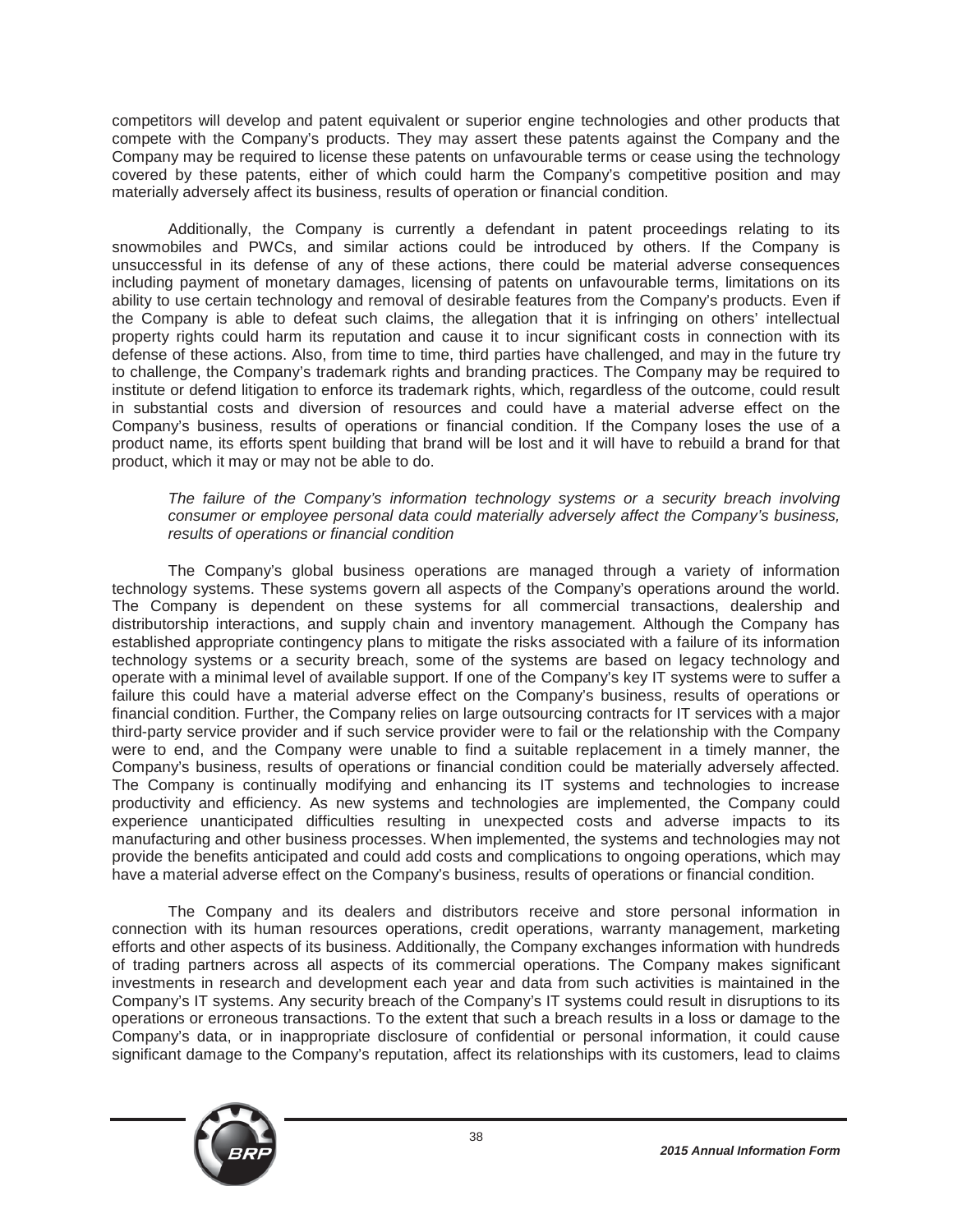against the Company and ultimately materially adversely affect its business, results of operations or financial condition.

### *Retail sales of the Company's new products may be materially adversely affected by declining prices for used versions of the Company's products or the supply of new products by competitors in excess of demand*

The Company has observed that when prices for used versions of its products have declined, it has had the effect of reducing demand among retail purchasers for new versions of its products (at or near manufacturer's suggested retail prices). Also, while the Company has taken steps designed to balance production volumes for its products with demand, its competitors could choose to supply new products to the market in excess of demand at reduced prices which could also have the effect of reducing demand for new versions of the Company's products. Reduced demand for new versions of the Company's products could lead to reduced sales by the Company, which could materially adversely affect its business, results of operations or financial condition.

### *The Company may not be able to successfully execute its manufacturing strategy*

One of the priorities of the strategic plan established by management consists in sustained efforts in terms of cost reduction and operational efficiencies. This priority aims at leveraging the strength of the Company's established manufacturing centers, while expanding manufacturing operations for certain products in Mexico to meet added demand and reduce costs. In order to help the Company to respond to ongoing changes in the market place and reduce inventory across the supply chain, this priority also focuses on further implementing model mix production on its assembly lines, which means being able to produce a greater range of models on a weekly and daily basis, without expensive set-up costs or production downtime. The Company believes that flexible manufacturing is the key element to enable improvements in the Company's ability to respond to customers in a cost effective manner. The success of the Company in implementing this priority of its strategic plan is dependent on the involvement of management, production employees and suppliers. Any inability to achieve this priority could materially adversely impact the Company's business, results of operations or financial condition and its ability to deliver the right product at the right time to the customer.

In addition, the Company plans to maintain its manufacturing operations and production capacity at relatively stable levels in Canada, Austria, the United States and Finland, while accommodating volume growth by increasing production levels in Mexico. The Company has initiated a transfer of certain of its manufacturing activities from Canada to Mexico, which resulted in the transfer of the Company's production of ATVs to Juárez in 2006 and the inauguration of a second Mexican manufacturing facility in Querétaro (Mexico) in 2013. On May 6, 2014, the Company announced the construction of a second plant in Juárez, which will aim at expanding its *Can-Am* product offering and meet future demand in the ORV product category. Any failure to achieve or sustain the anticipated levels of productivity and operational efficiencies in those manufacturing facilities could have a material adverse impact on the Company's business, results of operations or financial condition.

#### *Tax matters and changes in tax laws could materially adversely affect the Company's business, results of operations or financial condition*

The Company, as a multinational company conducting operations through subsidiaries in multiple jurisdictions, is subject to income taxes in Canada, the United States and numerous other foreign jurisdictions. The Company's effective income tax rate in the future could be adversely affected as a result of a number of factors, including changes in the mix of earnings in countries with differing statutory tax rates, changes in the valuation of deferred tax assets and liabilities, changes in tax laws and the outcome of income tax audits in various jurisdictions around the world. The Company regularly assesses all of these matters to determine the adequacy of its tax liabilities. If any of the Company's assessments

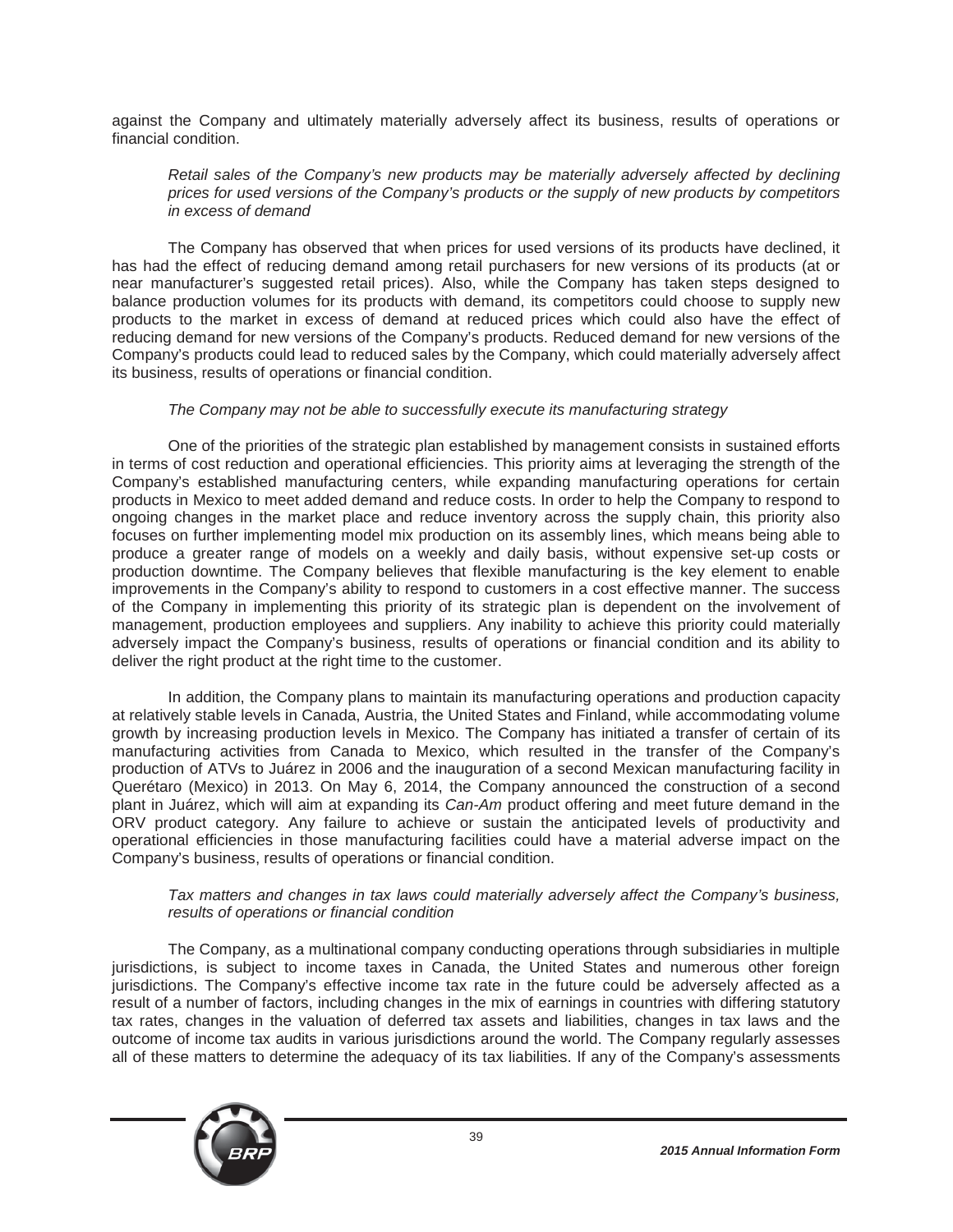turn out to be incorrect, the Company's business, results of operations or financial condition could be materially adversely affected.

The Company's Canadian and foreign entities undertake certain operations with other currently existing or new subsidiaries in different jurisdictions, including Canada, the United States, Mexico, Finland and Austria. The tax laws of these jurisdictions, including Canada, have detailed transfer pricing rules which require that all transactions with non-resident related parties be priced using arm's length pricing principles. Although the Company believes that its transfer pricing policies have been reasonably determined in accordance with arm's length principles, the taxation authorities in the jurisdictions where the Company carries on business could challenge its arm's length related party transfer pricing policies. International transfer pricing is a subjective area of taxation and generally involves a significant degree of judgment. If any of these taxation authorities were to successfully challenge the Company's transfer pricing policies, its income tax expense may be adversely affected and the Company could also be subjected to interest and penalties. The Company may be liable for such penalties in respect of transfer pricing adjustments unless reasonable efforts were made to determine, and use, arm's length transfer prices. Generally, reasonable efforts in this regard are only considered to be made if contemporaneous documentation has been prepared that supports the transfer pricing methodology. Any such increase in the Company's income tax expense and related interest and penalties could have a material adverse effect on its business, results of operations or financial condition.

Although the Company believes that the expenses and tax credits claimed by the Company, including research and development expenses and Scientific Research and Experimental Development tax credits, have been reasonably determined and are deductible, there can be no assurance that the Canadian and the relevant foreign taxation authorities will agree. If a taxation authority were to successfully challenge the correctness of such expenses or tax credits claimed, or if a taxation authority were to reduce any tax credit either by reducing the rate of the grant or the eligibility of some research and development expenses in the future, the Company's business, results of operations or financial condition could be materially adversely affected.

### *Higher fuel costs can materially adversely affect the Company's business, results of operations or financial condition*

Higher fuel costs increase the transportation cost both of acquiring the Company's materials and shipping its products to customers. Increases in energy costs can also adversely affect the pricing and availability of petroleum-based raw materials. There is no guarantee that the Company would be able to pass such higher costs to its customers, and so an increase in such costs could have a material adverse effect on the Company's business, results of operations or financial condition. Also, higher fuel costs increase the cost of owning and operating many of the Company's products, which can reduce demand for them and so materially adversely affect the Company's business, results of operations or financial condition.

### *Deterioration in relationships with the Company's non-unionized and unionized employees could have a material adverse effect on the business, results of operations or financial condition*

A majority of the Company's employees are non-unionized, including in all facilities in Canada and the United States. The maintenance of a productive and efficient labour environment and, in the event of unionization of these employees, the successful negotiation of a collective bargaining agreement, cannot be assured. A deterioration in relationships with employees or in the labour environment could result in work interruptions or other disruptions, or cause management to divert time and resources from other aspects of the Company's business, which could have a material adverse effect on the Company's business, results of operations or financial condition.

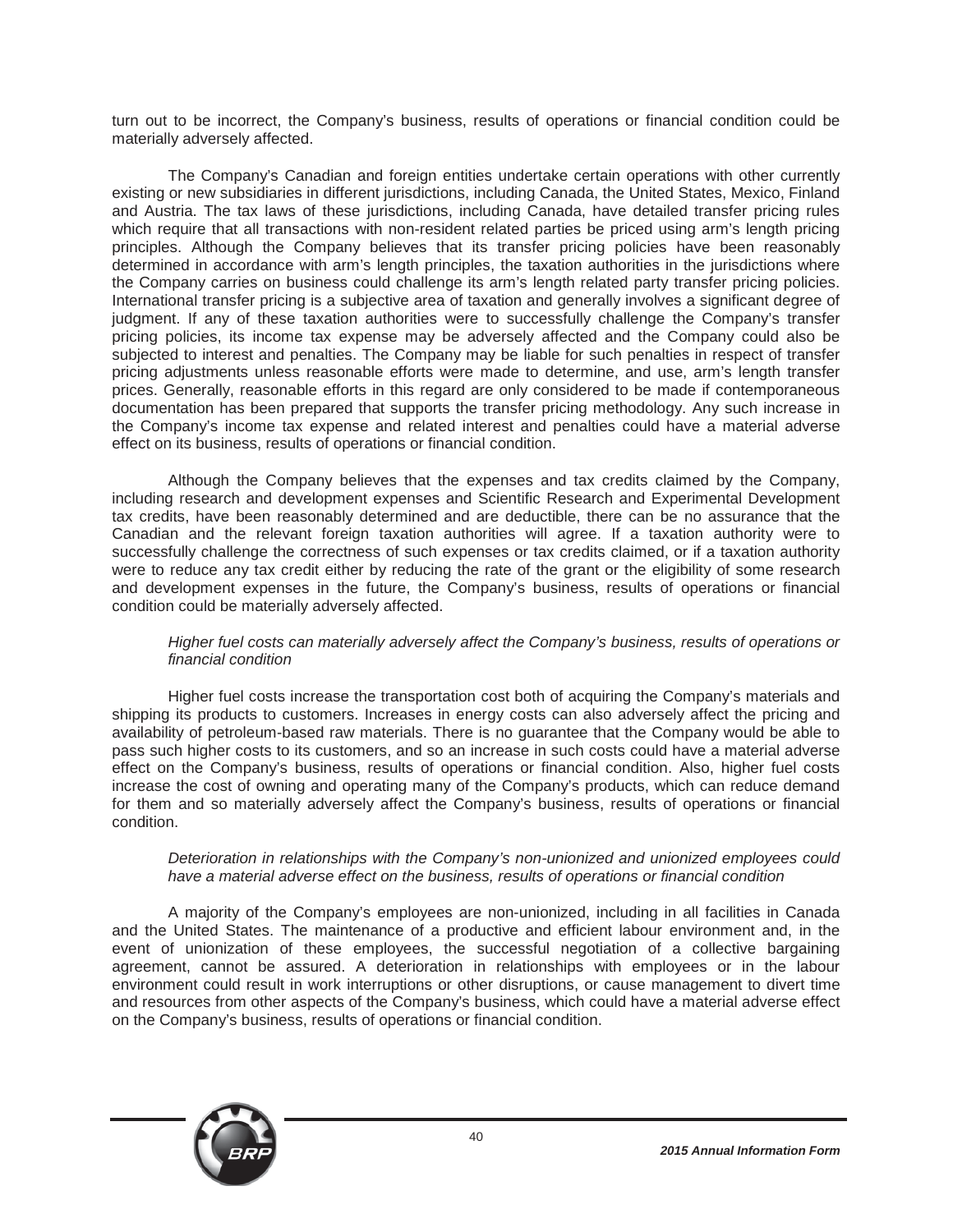The Company is party to some national collective arrangements in Austria, Finland and Mexico that expire at various times in the future. As the Company is dependent on national unions to renew these agreements on terms that are satisfactory as they become subject to renegotiation from time to time, the outcome of these labour negotiations could have a material adverse effect on the Company's business, results of operations or financial condition. Such could be the case if current or future labour negotiations or contracts were to further restrict its ability to maximize the efficiency of its operations. In addition, its ability to make short-term adjustments to control compensation and benefit costs is limited by the terms of its national collective arrangements.

The Company cannot predict the outcome of any current or future negotiations relating to labour disputes, union representation or the renewal of its national collective arrangements, nor can the Company assure that it will not experience work stoppages, strikes, property damage or other forms of labour protests pending the outcome of any current or future negotiations. If its unionized workers engage in a strike or any other form of work stoppage, it could experience a significant disruption to its operations, damage to its property and/or interruption to its services, which could have a material adverse effect on the Company's business, results of operations or financial condition.

# *Pension plan liability may have a material adverse effect on the Company*

Economic cycles can have a negative impact on the funding of the Company's remaining defined benefit pension obligations and related expenditures. In particular, a portion of the Company's pension plan assets are invested in equity securities, which can experience significant declines if financial markets weaken. Also, the Company's latest actuarial funding valuation reports show that the defined benefit components of the Company's registered pension plans present a solvency deficit and, as a result, the Company is required to make additional funding contributions. There is no guarantee that the expenditures and contributions required to fund these defined benefit pension obligations will not increase in the future and therefore negatively impact its operating results, liquidity and financial position. Risks related to the funding of defined benefit pension plans may materialize if total obligations with respect to such a pension plan exceed the total value of the plan fund's assets. Shortfalls may arise due to lowerthan-expected returns on investments, changes in the discount rate used to assess the pension plan's obligations, and actuarial losses. Any of these risks could result in a material adverse effect on the Company's business, results of operations or financial condition.

## *Natural disasters, unusually adverse weather, pandemic outbreaks, boycotts and geo-political events could materially adversely affect the Company's business, results of operations or financial condition*

The occurrence of one or more natural disasters, such as hurricanes and earthquakes, unusually adverse weather, pandemic outbreaks, boycotts and geo-political events, such as civil unrest and acts of terrorism, or similar disruptions could materially adversely affect the Company's business, results of operations or financial condition. These events could result in physical damage to one or more of the Company's properties, increases in fuel or other energy prices, temporary or permanent closure of one or more of the Company's facilities, temporary lack of an adequate workforce in a market, temporary or longterm disruption in the supply of raw materials, product parts and components, temporary disruption in transport to and from overseas, disruption in the Company's distribution network and disruption to the Company's information systems.

# *Failure to carry proper insurance coverage may have a material adverse effect on the Company*

The Company maintains directors and officers insurance, liability insurance, business interruption and property insurance and its insurance coverage reflects deductibles, self-insured retentions, limits of liability and similar provisions. However, there is no guarantee that the Company's insurance coverage will be sufficient, or that insurance proceeds will be paid to it in a timely manner. In addition, there are

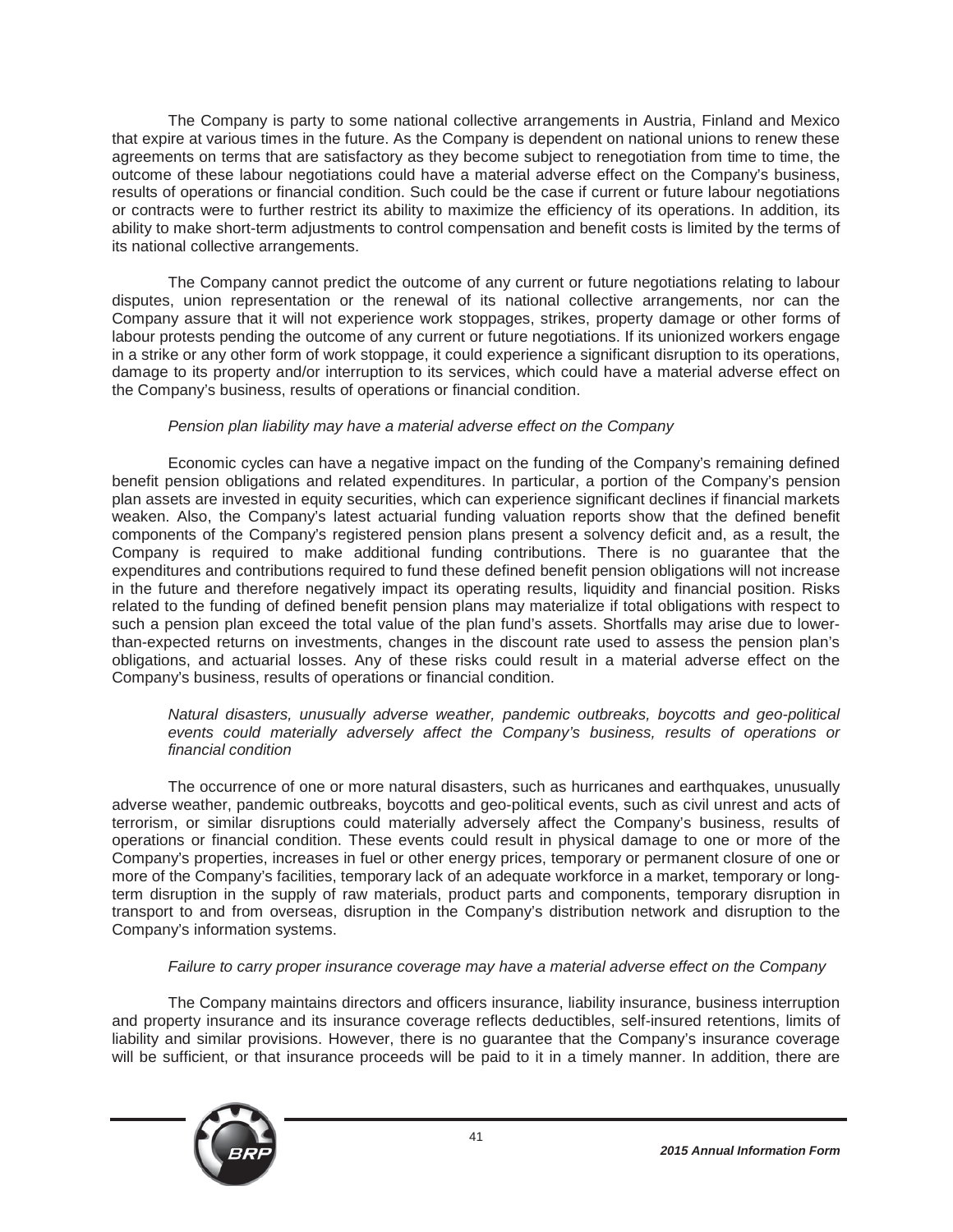types of losses the Company may incur but against which it cannot be insured or which it believes are not economically reasonable to insure, such as losses due to acts of war and certain natural disasters. If the Company incurs these losses and they are material, the Company's business, results of operations or financial condition could be materially adversely affected.

# *Volatile market price for Subordinate Voting Shares*

The market price for Subordinate Voting Shares may be volatile and subject to wide fluctuations in response to numerous factors, many of which are beyond the Company's control, including the following:

- actual or anticipated fluctuations in the Company's quarterly results of operations;
- changes in estimates of the Company's future results of operations by the Company;
- changes in forecasts, estimates or recommendations of securities research analysts regarding the Company's future results of operations or financial performance;
- changes in the economic performance or market valuations of other companies that investors deem comparable to the Company;
- additions or departures of the Company's senior management team or other key employees;
- sales or perceived sales of additional Subordinate Voting Shares;
- significant acquisitions or business combinations, strategic partnerships, joint ventures or capital commitments by or involving the Company or its competitors; and
- news reports relating to trends, concerns or competitive developments, regulatory changes and other related issues in the Company's industry or target markets.

Financial markets have in the past experienced significant price and volume fluctuations that have particularly affected the market prices of equity securities of companies and that have, in many cases, been unrelated to the operating performance, underlying asset values or prospects of such companies. Accordingly, the market price of the Subordinate Voting Shares may decline even if the Company's operating results, financial condition or prospects have not changed. As well, certain institutional investors may base their investment decisions on consideration of the Company's environmental, governance and social practices and performance against such institutions' respective investment guidelines and criteria, and failure to meet such criteria may result in a limited or no investment in the Subordinate Voting Shares by those institutions, which could materially adversely affect the trading price of the Subordinate Voting Shares. There can be no assurance that continuing fluctuations in price and volume will not occur. If such increased levels of volatility and market turmoil continue, the Company's business, results of operations or financial condition could be materially adversely impacted and the trading price of the Subordinate Voting Shares could be materially adversely affected.

*Because the Company has no current plans to pay dividends on Subordinate Voting Shares for the foreseeable future, investors may not receive any return on investment unless they sell their Subordinate Voting Shares for a price greater than that which they paid for it*

The Company does not currently intend to declare any dividend on the Shares. Any future determination to pay dividends on the Shares would be at the discretion of the board of directors of the Company (the "Board of Directors") and would depend on, among other things, the Company's results of

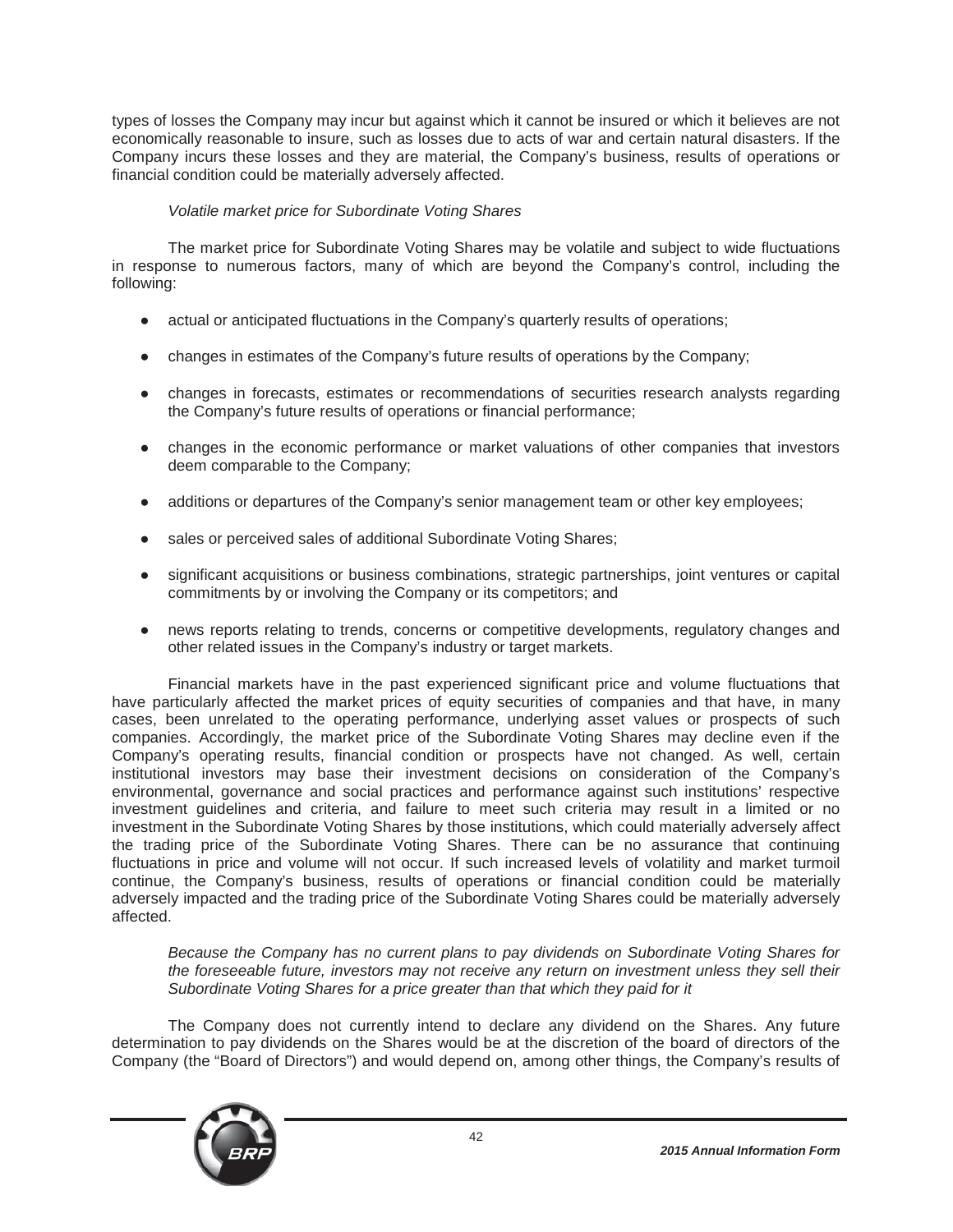operations, current and anticipated cash requirements and surplus, financial condition, contractual restrictions and financing agreement covenants (including restrictions in the Term Credit Agreement and the Revolving Credit Agreement or other material agreements), solvency tests imposed by corporate law and other factors that the Board of Directors may deem relevant. As a result, investors may not receive any return on an investment in their Subordinate Voting Shares unless they sell them for a price greater than that which they paid for it.

### *BRP Inc. is a holding company*

BRP Inc. is a holding company and a substantial portion of its assets consists in the shares of its direct and indirect subsidiaries. As a result, investors in BRP Inc. are subject to the risks attributable to its subsidiaries. As a holding company, BRP Inc. conducts substantially all of its business through its subsidiaries, which generate substantially all of its revenues. Consequently, BRP Inc.'s cash flows and ability to complete current or desirable future enhancement opportunities are dependent on the earnings of its subsidiaries and the distribution of those earnings to BRP Inc. The ability of these entities to pay dividends and other distributions will depend on their operating results and will be subject to applicable laws and regulations which require that solvency and capital standards be maintained by such companies and contractual restrictions contained in the instruments governing their debt. In the event of a bankruptcy, liquidation or reorganization of any of its subsidiaries, holders of indebtedness and trade creditors will generally be entitled to payment of their claims from the assets of those subsidiaries before any assets are made available for distribution to BRP Inc. As at January 31, 2015, the Shares were effectively junior to approximately \$2,447.5 million of indebtedness of BRP Inc.'s subsidiaries.

### *Beaudier Group and Bain Capital will have significant influence with respect to matters put before the shareholders, which may have a negative impact on the trading price of the Subordinate Voting Shares*

As at March 25, 2015, Beaudier Group and Bain Capital owned 41,237,476 and 31,744,393 Multiple Voting Shares, respectively, which represented approximately 48.2% and 37.1%, respectively, of the combined voting power of the Company's outstanding Shares. Accordingly, Beaudier Group and Bain Capital have significant influence with respect to all matters submitted to the Company's shareholders for approval, including without limitation the election and removal of directors, amendments to the articles of incorporation and by-laws of the Company and the approval of certain business combinations. Holders of Subordinate Voting Shares have a limited role in the Company's affairs. This concentration of voting power may cause the market price of the Subordinate Voting Shares to decline, delay or prevent any acquisition or delay or discourage take-over attempts that shareholders may consider to be favourable, or make it more difficult or impossible for a third party to acquire control of the Company or effect a change in the Company's Board of Directors and management. Any delay or prevention of a change of control transaction could deter potential acquirors or prevent the completion of a transaction in which the Company's shareholders could receive a substantial premium over the then current market price for their Subordinate Voting Shares.

In addition, Beaudier Group's and Bain Capital's interests may not in all cases be aligned with interests of the other shareholders of the Company. Beaudier Group and Bain Capital may have an interest in pursuing acquisitions, divestitures and other transactions that, in the judgment of their management, could enhance their equity investment, even though such transactions might involve risks to the shareholders of the Company and may ultimately affect the market price of the Subordinate Voting Shares.

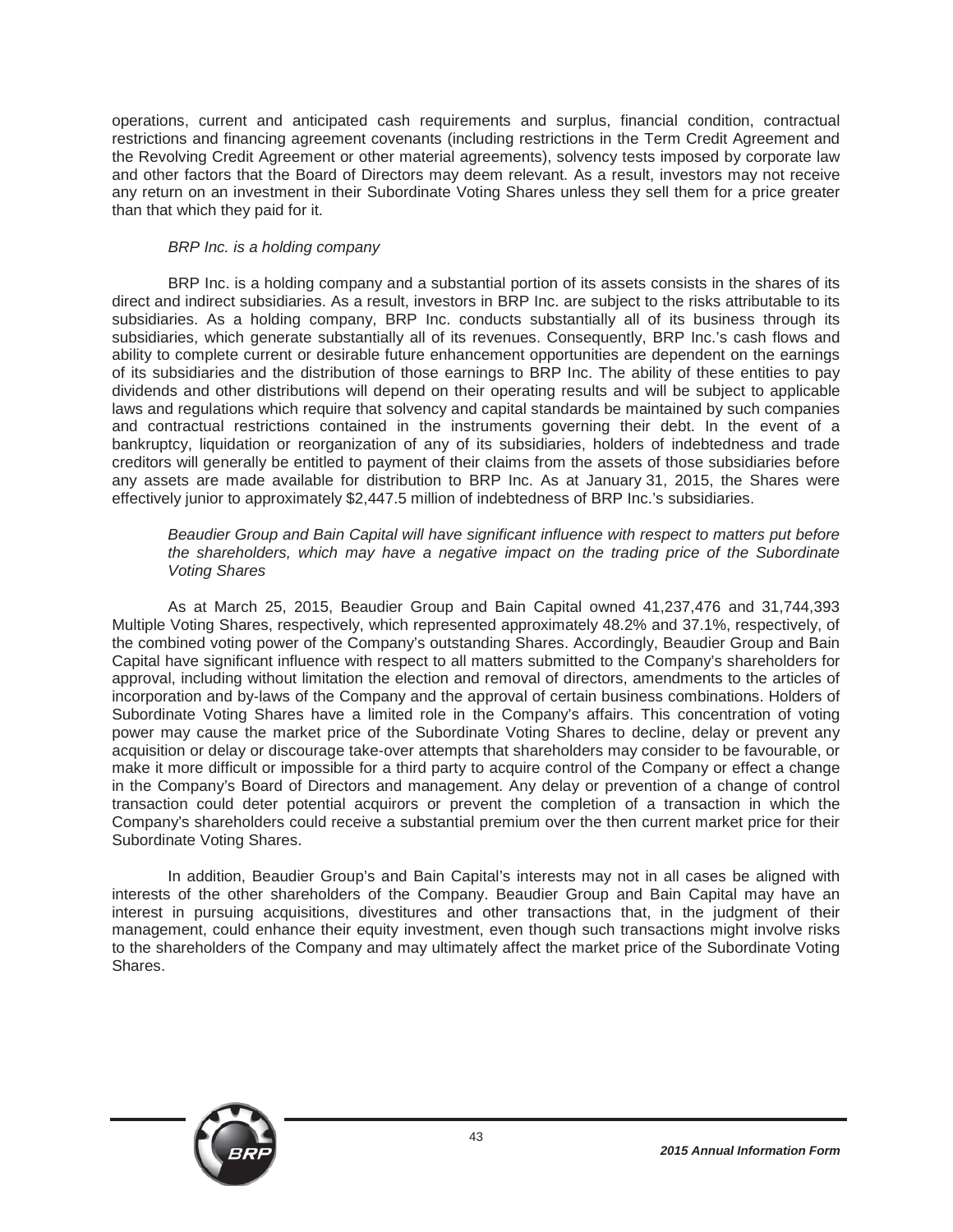### *Future sales of Subordinate Voting Shares by Beaudier Group, Bain Capital or the Company's officers, directors or senior management*

As at March 25, 2015, Beaudier Group owned 41,237,476 Multiple Voting Shares, which in the aggregate represented approximately 52.2% of the issued and outstanding Multiple Voting Shares of the Company, and Bain Capital owned 31,744,393 Multiple Voting Shares, which in the aggregate represented approximately 40.2% of the issued and outstanding Multiple Voting Shares of the Company. Each outstanding Multiple Voting Share may at any time, at the option of the holder, be converted into one Subordinate Voting Share. See "Description of the Capital Structure".

Subject to compliance with applicable securities laws, Beaudier Group, Bain Capital or the Company's officers, directors, or senior management may sell some or all of their Subordinate Voting Shares in the future. No prediction can be made as to the effect, if any, such future sales of Subordinate Voting Shares will have on the market price of the Subordinate Voting Shares prevailing from time to time. However, the future sale of a substantial number of Subordinate Voting Shares by Beaudier Group, Bain Capital or the Company's officers, directors or senior management, or the perception that such sales could occur, could materially adversely affect prevailing market prices for the Subordinate Voting Shares.

Pursuant to the Registration Rights Agreement, each of Beaudier Group and Bain Capital is granted certain registration rights. See "Material Contracts - Securityholders Agreements - Registration Rights Agreement".

# **DIVIDENDS**

The Company does not currently intend to declare any dividend on the Shares. Any future determination to pay dividends on the Shares would be at the discretion of the Board of Directors and would depend on, among other things, the Company's results of operations, current and anticipated cash requirements and surplus, financial condition, contractual restrictions and financing agreement covenants (including restrictions in the Term Credit Agreement and the Revolving Credit Agreement or other material agreements), solvency tests imposed by corporate law and other factors that the Board of Directors may deem relevant.

On April 15, 2013, the Company paid special distributions in the aggregate amount of \$376 million to the holders of all of its classes of shares (representing an amount of \$0.96 per Class A voting common share, Class A.1 voting common share and Class B non-voting common share, and \$2.99 per Super B non-voting common share), with approximately \$46 million representing a return of capital and approximately \$330 million representing dividends. On April 30, 2013, the Company used cash on hand and funds generated from operations to pay an additional dividend of \$153 million to the holders of all of its classes of shares (representing an amount of \$0.39 per share).

# **DESCRIPTION OF THE CAPITAL STRUCTURE**

The Company's authorized share capital consists of an unlimited number of Multiple Voting Shares and Subordinate Voting Shares and an unlimited number of preferred shares (the "Preferred Shares"), issuable in series. As at March 25, 2015, there were 39,352,736 Subordinate Voting Shares and 79,023,344 Multiple Voting Shares issued and outstanding and no Preferred Shares.

The Subordinate Voting Shares are "restricted securities" within the meaning of such term under applicable Canadian securities laws.

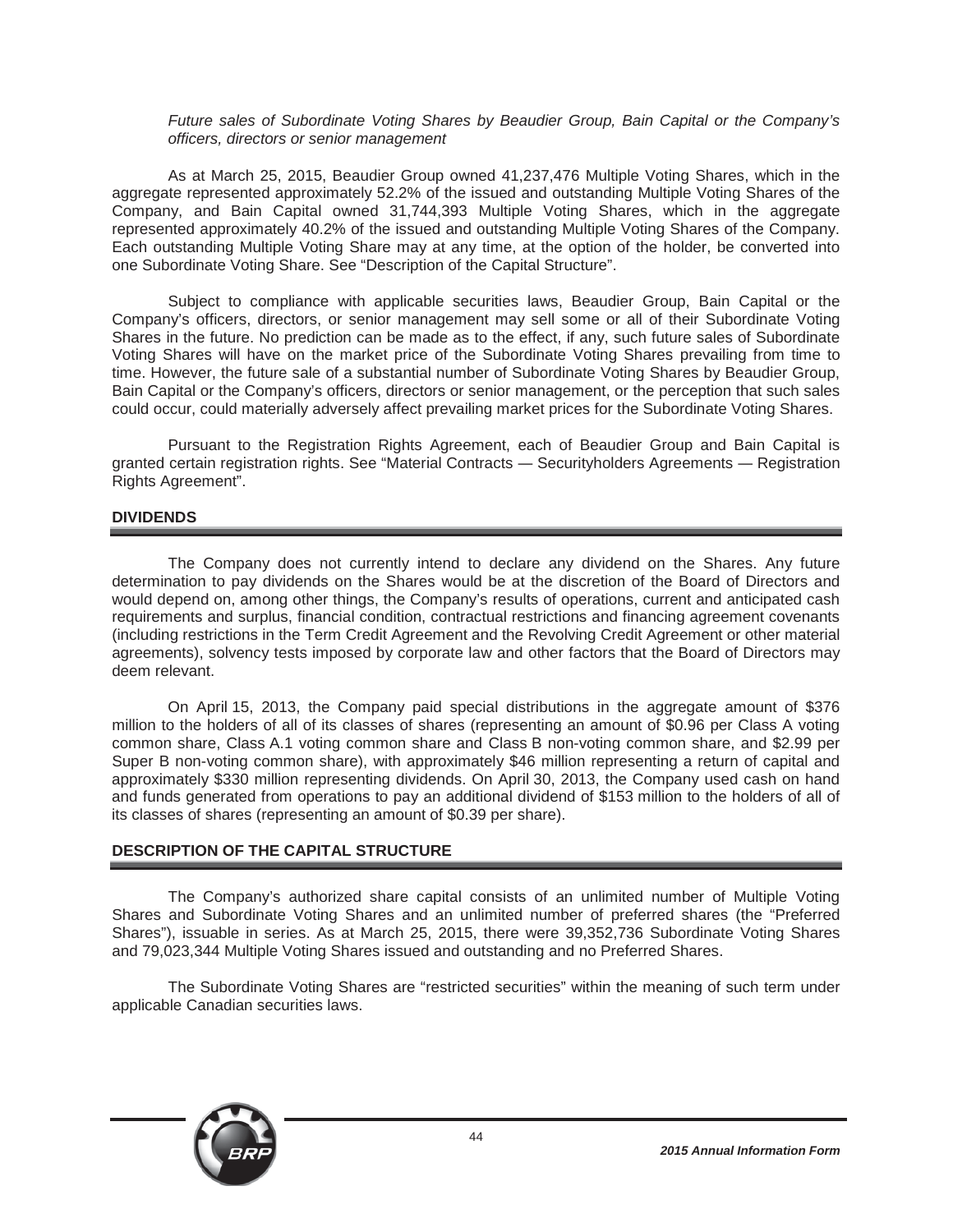#### **Shares**

Except as described herein, the Subordinate Voting Shares and the Multiple Voting Shares have the same rights, are equal in all respects and are treated by the Company as if they were shares of one class only.

#### *Rank*

The Subordinate Voting Shares and Multiple Voting Shares rank *pari passu* with respect to the payment of dividends, return of capital and distribution of assets in the event of the liquidation, dissolution or winding up of the Company. In the event of the liquidation, dissolution or winding-up of the Company or any other distribution of its assets among its shareholders for the purpose of winding-up its affairs, whether voluntarily or involuntarily, the holders of Multiple Voting Shares and the holders of Subordinate Voting Shares are entitled to participate equally, share for share, subject always to the rights of the holders of any Preferred Shares, in the remaining property and assets of the Company available for distribution to the holders of Shares, without preference or distinction among or between the Subordinate Voting Shares and the Multiple Voting Shares.

#### *Dividends*

The holders of outstanding Shares are entitled to receive, subject always to the rights of the holders of any Preferred Shares, dividends on a share for share basis out of assets legally available therefor at such times and in such amounts and form as the Board of Directors may from time to time determine, without preference or distinction among or between the Subordinate Voting Shares and the Multiple Voting Shares. In the event of a payment of a dividend in the form of Shares, holders of Subordinate Voting Shares shall receive Subordinate Voting Shares and holders of Multiple Voting Shares shall receive Multiple Voting Shares.

#### *Voting Rights*

Under the Company's articles, the Subordinate Voting Shares carry one vote per share and Multiple Voting Shares carry six votes per share. Based on the number of shares issued and outstanding as at March 25, 2015, the Subordinate Voting Shares represented 33.2% of the Company's total issued and outstanding Shares and 7.7% of the voting power attached to all of the Shares.

#### *Conversion*

The Subordinate Voting Shares are not convertible into any other class of shares. Each outstanding Multiple Voting Share may at any time, at the option of the holder, be converted into one Subordinate Voting Share. Upon the first date that any Multiple Voting Share shall be held other than by a Permitted Holder (as defined below), such holder, without any further action, shall automatically be deemed to have exercised his, her or its rights to convert all of the Multiple Voting Shares held by such holder into fully paid and non-assessable Subordinate Voting Shares, on a share for share basis.

In addition, all Multiple Voting Shares, regardless of the holder thereof, will convert automatically into Subordinate Voting Shares at such time as Permitted Holders that hold Multiple Voting Shares no longer hold and own, collectively, directly or indirectly, more than 15% of the beneficial ownership interests in the aggregate number of outstanding Multiple Voting Shares and Subordinate Voting Shares (it being understood that the number of Multiple Voting Shares shall be added to the number of Subordinate Voting Shares for the purposes of such calculation).

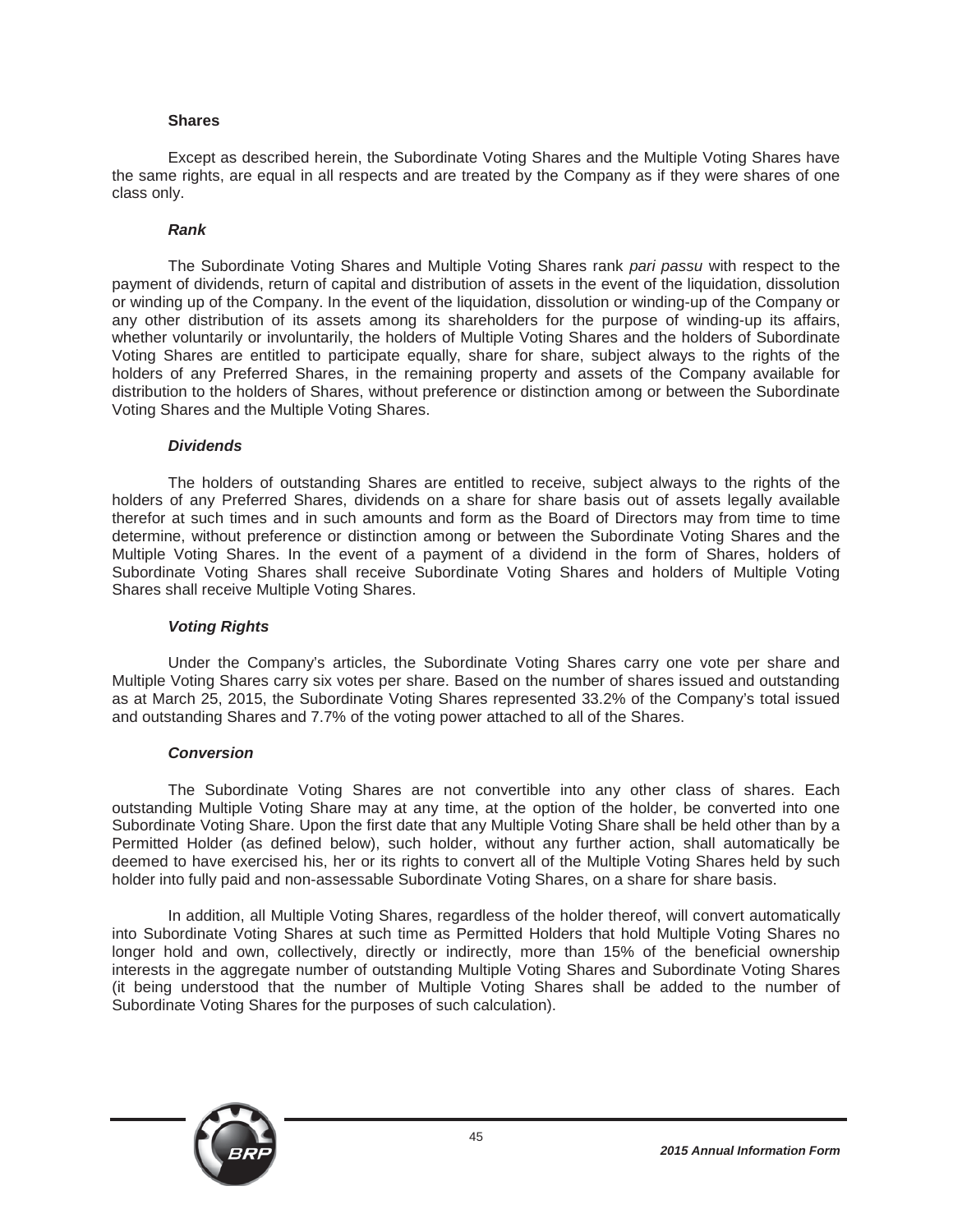### For the purposes of the foregoing:

"Affiliate" means, with respect to any specified Person (as defined below), any other Person which directly or indirectly through one or more intermediaries controls, or is controlled by, or is under common control with, such specified Person;

"Members of the Immediate Family" means with respect to any individual, each spouse (whether by marriage or civil union) or common law partner (as defined in the Income Tax Act (Canada) (the "Tax Act")) or child or other descendants (whether by birth or adoption) of such individual, each spouse (whether by marriage or civil union) or common law partner (as defined in the Tax Act) of any of the aforementioned Persons, each trust created solely for the benefit of such individual and/or one or more of the aforementioned Persons, and each legal representative of such individual or of any aforementioned Persons (including without limitation a tutor, curator, mandatary due to incapacity, custodian, guardian or testamentary executor), acting in such capacity under the authority of the law, an order from a competent tribunal, a will or a mandate in case of incapacity or similar instrument. For the purposes of this definition, a Person shall be considered the spouse of an individual if such Person is legally married to such individual, lives in a civil union with such individual or is the common law partner (as defined in the Tax Act as amended from time to time) of such individual. A Person who was the spouse of an individual within the meaning of this paragraph immediately before the death of such individual shall continue to be considered a spouse of such individual after the death of such individual.

"Permitted Holders" means (i) Janine Bombardier, Claire Bombardier Beaudoin, Laurent Beaudoin, Huguette Bombardier Fontaine, Jean-Louis Fontaine and J.R. André Bombardier, and the Members of the Immediate Family of each such individual; (ii) any Person controlled, directly or indirectly, by one or more of the Persons referred to in clause (i) above; (iii) Bain Capital and any of its Affiliates and; (iv) CDPQ and any of its Affiliates;

"Person" means any individual, partnership, corporation, company, association, trust, joint venture or limited liability company; and

A Person is "controlled" by another Person or other Persons if: (i) in the case of a company or other body corporate wherever or however incorporated: (A) securities entitled to vote in the election of directors carrying in the aggregate at least  $66\frac{2}{3}$ % of the votes for the election of directors and representing in the aggregate at least 66%% of the participating (equity) securities are held, other than by way of security only, directly or indirectly, by or solely for the benefit of the other Person or Persons; and (B) the votes carried in the aggregate by such securities are entitled, if exercised, to elect a majority of the board of directors of such company or other body corporate; or (ii) in the case of a Person that is not a company or other body corporate, at least 66%% of the participating (equity) and voting interests of such Person are held, directly or indirectly, by or solely for the benefit of the other Person or Persons; and "controls", "controlling" and "under common control with" shall be interpreted accordingly.

#### *Subscription Rights*

In the event of any distribution or issuance, including by way of a share dividend (a "Distribution") of voting shares of the Company (other than Multiple Voting Shares, Subordinate Voting Shares issued upon the conversion of Multiple Voting Shares or voting shares issued pursuant to the exercise of a right attached to any security of the Company issued prior to the Distribution) (the "Voting Shares") or of securities convertible or exchangeable into Voting Shares or giving the right to acquire Voting Shares (other than options or other securities issued under compensatory plans or other plans to purchase Voting Shares or any other securities in favour of the management, directors, employees or consultants of the Company) (the "Convertible Securities" and, together with the Voting Shares, the "Distributed Securities"), the Company shall issue to the holder(s) of Multiple Voting Shares rights to subscribe for that number of Multiple Voting Shares, or, as the case may be, for securities convertible or exchangeable into

46

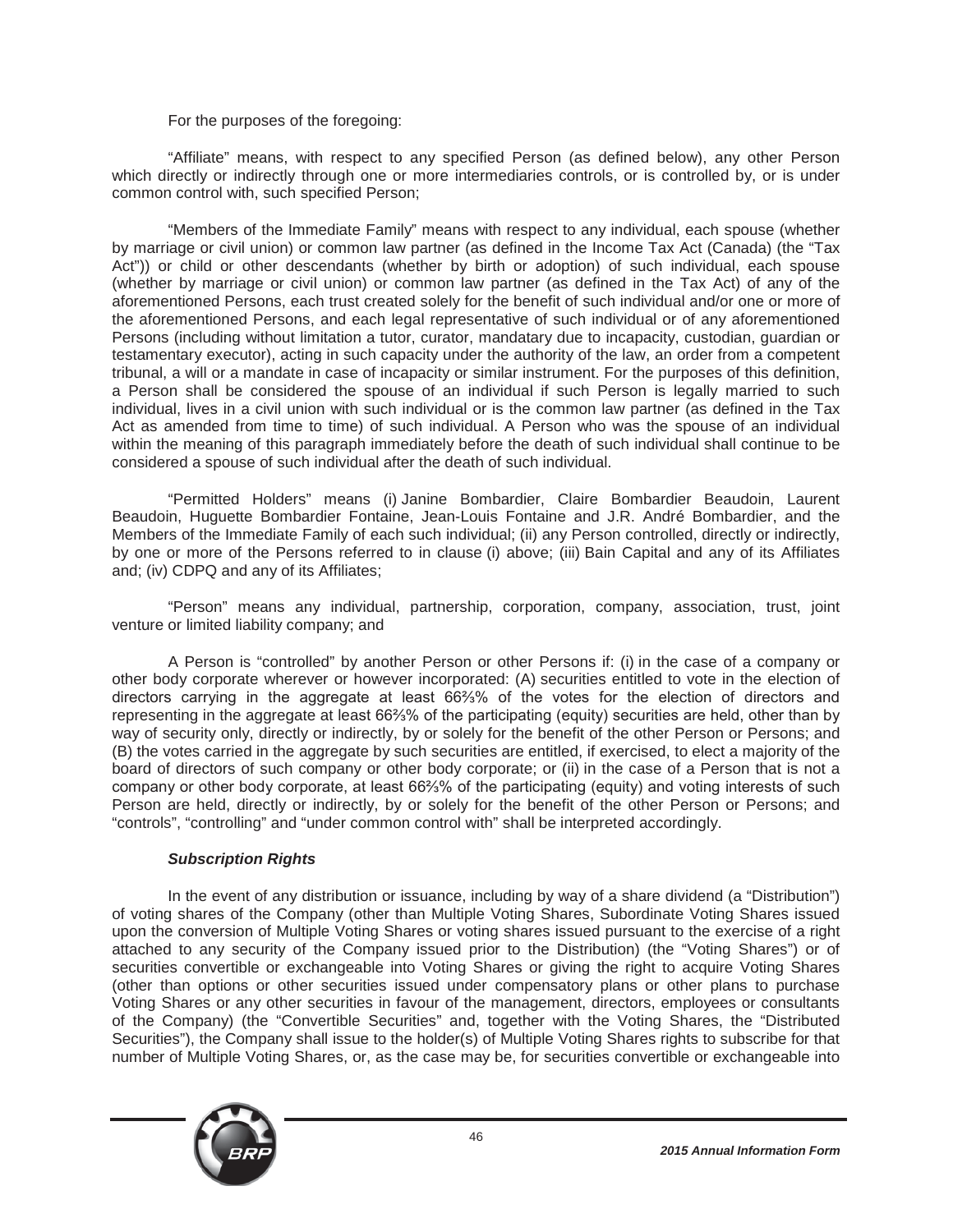or giving the right to acquire, on the same terms and conditions, including subscription or exercise price, as applicable, mutatis mutandis (except for the ultimate underlying securities which shall be Multiple Voting Shares), as those stipulated in the Convertible Securities, that number of Multiple Voting Shares, respectively, which carry, in the aggregate, a number of voting rights sufficient to fully maintain the proportion of total voting rights (on a fully diluted basis) associated with the then outstanding Multiple Voting Shares (the "Rights to Subscribe").

The Rights to Subscribe shall be issued to the holder(s) of Multiple Voting Shares in a proportion equal to their respective holdings of Multiple Voting Shares and shall be issued concurrently with the completion of the Distribution of the applicable Distributed Securities. To the extent that any such Rights to Subscribe are exercised, in whole or in part, the securities underlying such Rights to Subscribe (the "Subscription Securities") shall be issued and must be paid for concurrently with the completion of the Distribution and payment to the Company of the issue price for the Distributed Securities, at the lowest price permitted by the applicable securities and stock exchange regulations and subject (as to such price) to the prior consent of the exchanges but at a price not lower than (i) if the Distributed Securities are Subordinate Voting Shares, the price at which Subordinate Voting Shares are then being issued or distributed, (ii) if the Distributed Securities are Convertible Securities, the price at which the applicable Convertible Securities are then being issued or distributed; and (iii) if the Distributed Securities are Voting Shares other than Subordinate Voting Shares, the higher of (a) the weighted average price of the transactions on the Subordinate Voting Shares on the TSX (or such other primary stock exchange on which they are listed, as the case may be) for the 20 trading days preceding the Distribution of such Voting Shares or of (b) the weighted average price of transactions on the Subordinate Voting Shares on the TSX (or such other primary stock exchange on which they are listed, as the case may be), the trading day before the Distribution of such Voting Shares.

The privileges attached to Subscription Securities which are securities convertible or exchangeable into or giving the right to acquire Multiple Voting Shares shall only be exercisable if and whenever the same privileges attached to the Convertible Securities are exercised and shall not result in the issuance of a number of Multiple Voting Shares which increases the proportion (as in effect immediately prior to giving effect to the completion of the Distribution) of total voting rights associated with the Multiple Voting Shares after giving effect to the exercise by the holder(s) of the privileges attached to such Convertible Securities.

The right to receive Rights to Subscribe as described above, and the legal or beneficial ownership of the Rights to Subscribe, may be assigned in whole or in part among Permitted Holders, provided that written notice of any such assignment shall be sent promptly to the other holders of Multiple Voting Shares and the Company.

Subordinate Voting Shares have no pre-emptive or subscription rights to purchase any securities of the Company. An issuance of participating (equity) securities will not be rendered invalid due to a failure by the Company to comply with the foregoing.

# *Subdivision or Consolidation*

No subdivision or consolidation of the Subordinate Voting Shares or the Multiple Voting Shares may be carried out unless, at the same time, the Multiple Voting Shares or the Subordinate Voting Shares, as the case may be, are subdivided or consolidated in the same manner and on the same basis.

# *Certain Amendments*

In addition to any other voting right or power to which the holders of Subordinate Voting Shares shall be entitled by law or regulation or other provisions of the Articles of the Company from time to time in effect, but subject to the provisions of Articles of the Company, holders of Subordinate Voting Shares

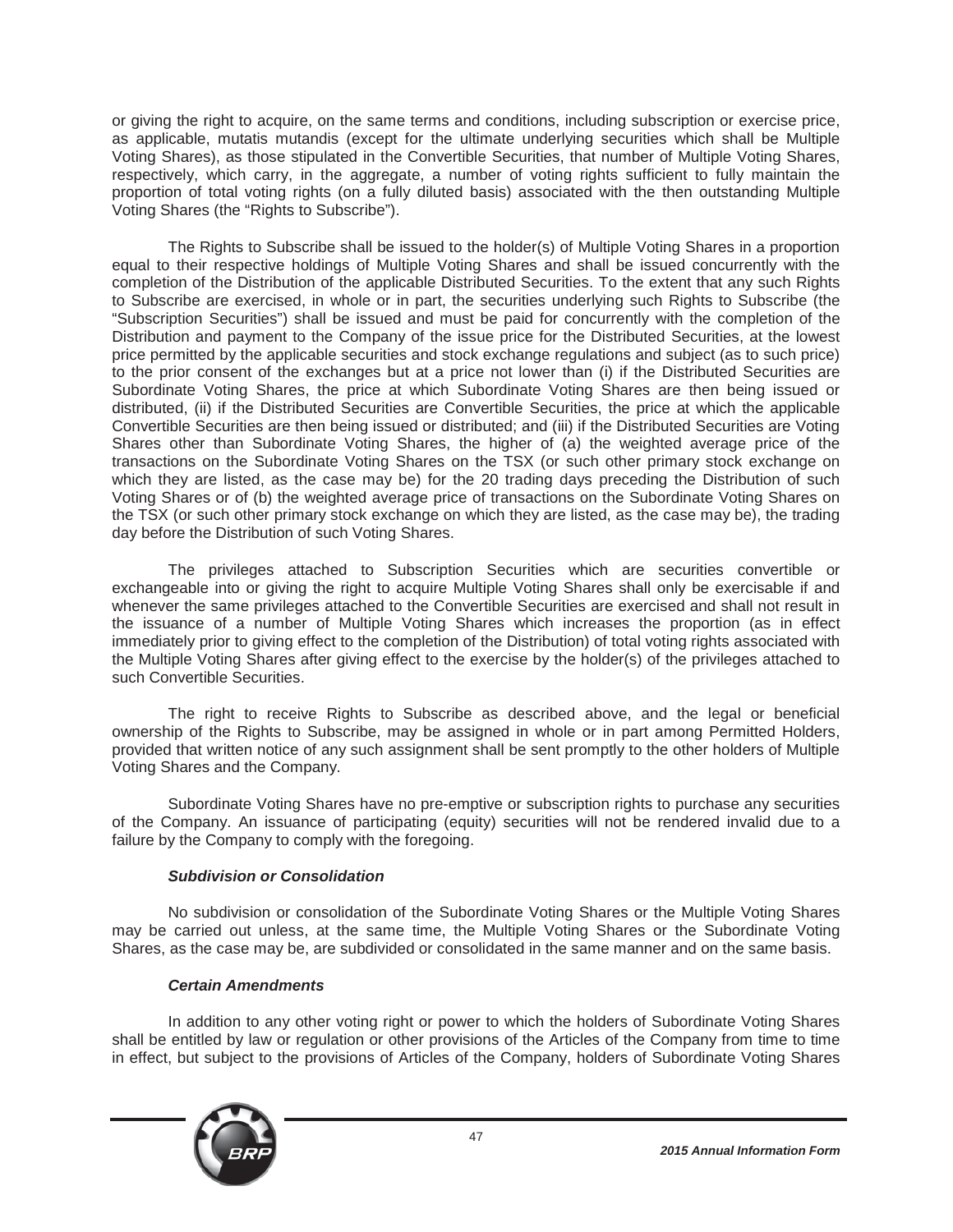shall be entitled to vote separately as a class, in addition to any other vote of shareholders that may be required, in respect of any alteration, repeal or amendment of the Articles of the Company which would adversely affect the powers, preferences or rights of the holders of Subordinate Voting Shares, including an amendment to the terms of the Articles of the Company that provide that any Multiple Voting Shares sold or transferred to a Person that is not a Permitted Holder shall be automatically converted into Subordinate Voting Shares.

# *Certain Class Votes*

Without limiting other rights at law of any holders of Multiple Voting Shares or Subordinate Voting Shares to vote separately as a class or the terms of the following paragraph, neither the holders of the Multiple Voting Shares nor the holders of the Subordinate Voting Shares shall be entitled to vote separately as a class upon a proposal to amend the Articles of the Company in the case of an amendment of the kind referred to in paragraph (a) of subsection 176(1) of the *Canada Business Corporations Act* and, as regards the creation of additional classes of preferred shares which are nonvoting, paragraph (e) of subsection 176(1) of the *Canada Business Corporations Act*.

The holders of the Subordinate Voting Shares shall be entitled to vote separately as a class (but will not have any dissent rights) in respect of any amalgamation, arrangement, business combination or sale, lease, exchange or transfer of all or substantially all the property of the Company (as such expressions are interpreted for the purposes of the *Canada Business Corporations Act*) in connection with which or following which any holder of Multiple Voting Shares would, directly or indirectly, receive or be entitled to receive consideration, money, property or securities of greater value per share or different in kind than the consideration or distribution available to holders of Subordinate Voting Shares, unless the holders of Subordinate Voting Shares are otherwise already entitled to vote separately as a class in respect of such transaction under any applicable law (including, without limitation, securities laws in any jurisdiction, together with the rules, regulations, orders and notices made thereunder and the local, uniform and national published instruments and policies adopted by the securities regulatory authority in such jurisdiction, as applied and interpreted by such securities regulatory authority) or the rules, notices, policies and procedures or any decision of any applicable stock exchange.

# *Issuance of Additional Multiple Voting Shares*

Subject to the provisions of the Articles of the Company, the Company may not issue Multiple Voting Shares without the approval of at least 66%% of the votes cast at a meeting of the holders of Subordinate Voting Shares duly held for that purpose. However, approval is not required in connection with a subdivision or conversion on a pro rata basis as between the Subordinate Voting Shares and the Multiple Voting Shares or the issuance of Multiple Voting Shares upon the exercise of the Rights to Subscribe.

# *Take-Over Bid Protection*

Under applicable Canadian law, an offer to purchase Multiple Voting Shares would not necessarily require that an offer be made to purchase Subordinate Voting Shares. In accordance with the rules of the TSX designed to ensure that, in the event of a take-over bid, the holders of Subordinate Voting Shares will be entitled to participate on an equal footing with holders of Multiple Voting Shares, the Beaudier Group, Bain Capital and CDPQ, as the owners of all the outstanding Multiple Voting Shares, entered into a coattail agreement dated May 29, 2013 with the Company and Computershare Trust Company of Canada (the "Coattail Agreement"). The Coattail Agreement contains provisions customary for dual class, TSX listed companies designed to prevent transactions that otherwise would deprive the holders of Subordinate Voting Shares of rights under applicable provincial take-over bid legislation to which they would have been entitled if the Multiple Voting Shares had been Subordinate Voting Shares.

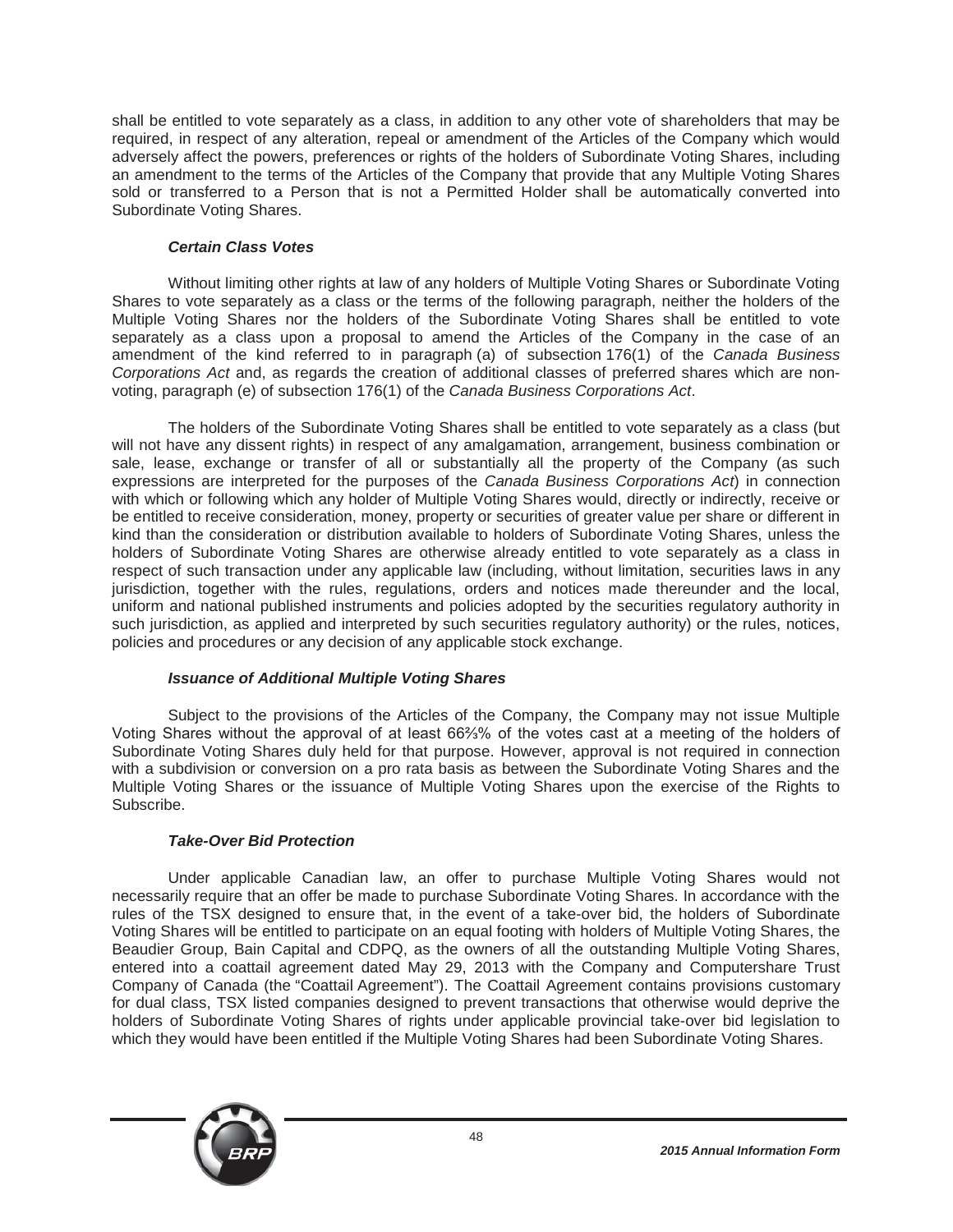The undertakings in the Coattail Agreement do not apply to prevent a sale of Multiple Voting Shares by any of Beaudier Group, Bain Capital or CDPQ if concurrently an offer is made to purchase Subordinate Voting Shares that:

- Ɣ offers a price per Subordinate Voting Share at least as high as the highest price per share paid pursuant to the take-over bid for the Multiple Voting Shares;
- provides that the percentage of outstanding Subordinate Voting Shares to be taken up (exclusive of shares owned immediately prior to the offer by the offeror or persons acting jointly or in concert with the offeror) is at least as high as the percentage of Multiple Voting Shares to be sold (exclusive of Multiple Voting Shares owned immediately prior to the offer by the offeror and persons acting jointly or in concert with the offeror);
- has no condition attached other than the right not to take up and pay for Subordinate Voting Shares tendered if no shares are purchased pursuant to the offer for Multiple Voting Shares; and
- is in all other material respects identical to the offer for Multiple Voting Shares.

In addition, the Coattail Agreement does not prevent the transfer of Multiple Voting Shares by Beaudier Group, Bain Capital or CDPQ to a Permitted Holder, provided such transfer is not or would not have been subject to the requirements to make a take-over bid (if the vendor or transferee were in Canada) or constitutes or would constitute an exempt take-over bid (as defined in applicable securities legislation). The conversion of Multiple Voting Shares into Subordinate Voting Shares, whether or not such Subordinate Voting Shares are subsequently sold, would not constitute a disposition of Multiple Voting Shares for the purposes of the Coattail Agreement.

Under the Coattail Agreement, any disposition of Multiple Voting Shares (including a transfer to a pledgee as security) by a holder of Multiple Voting Shares party to the agreement is conditional upon the transferee or pledgee becoming a party to the Coattail Agreement, to the extent such transferred Multiple Voting Shares are not automatically converted into Subordinate Voting Shares in accordance with the Articles of the Company.

The Coattail Agreement contains provisions for authorizing action by the trustee to enforce the rights under the Coattail Agreement on behalf of the holders of the Subordinate Voting Shares. The obligation of the trustee to take such action is conditional on the Company or holders of the Subordinate Voting Shares providing such funds and indemnity as the trustee may require. No holder of Subordinate Voting Shares will have the right, other than through the trustee, to institute any action or proceeding or to exercise any other remedy to enforce any rights arising under the Coattail Agreement unless the trustee fails to act on a request authorized by holders of not less than 10% of the outstanding Subordinate Voting Shares and reasonable funds and indemnity have been provided to the trustee. The Company agreed to pay the reasonable costs of any action that may be taken in good faith by holders of Subordinate Voting Shares pursuant to the Coattail Agreement.

The Coattail Agreement provides that it may not be amended, and no provision thereof may be waived, unless, prior to giving effect to such amendment or waiver, the following have been obtained: (a) the consent of the TSX and any other applicable securities regulatory authority in Canada and (b) the approval of at least 66%% of the votes cast by holders of Subordinate Voting Shares excluding votes attached to Subordinate Voting Shares held by Beaudier Group, Bain Capital, CDPQ, their affiliates and any persons who have an agreement to purchase Multiple Voting Shares on terms which would constitute a sale or disposition for purposes of the Coattail Agreement other than as permitted thereby.

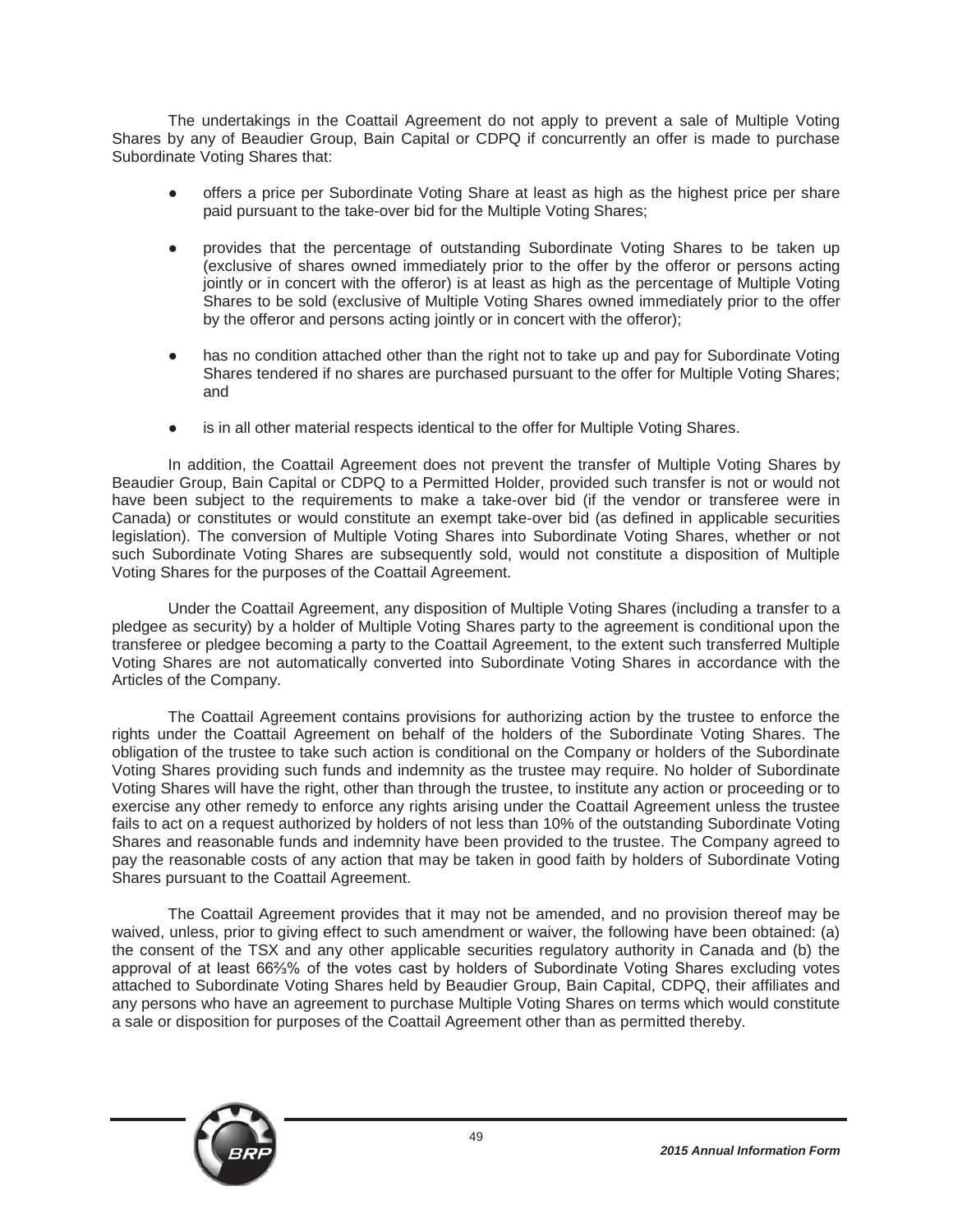No provision of the Coattail Agreement limits the rights of any holders of Subordinate Voting Shares under applicable law.

### **Preferred Shares**

The Company is authorized to issue an unlimited number of Preferred Shares, issuable in series. Each series of Preferred Shares shall consist of such number of shares and having such rights, privileges, restrictions and conditions as may be determined by the Board of Directors prior to the issuance thereof. Holders of Preferred Shares, except as otherwise provided in the terms specific to a series of Preferred Shares or as required by law, will not be entitled to vote at meetings of holders of Shares. With respect to the payment of dividends and distribution of assets in the event of liquidation, dissolution or winding-up of the Company, whether voluntary or involuntary, the Preferred Shares are entitled to preference over the Shares and any other shares ranking junior to the Preferred Shares from time to time and may also be given such other preferences over Shares and any other shares ranking junior to the Preferred Shares as may be determined at the time of creation of such series.

### **Advance Notice Requirements for Director Nominations**

The Company's by-laws provide that shareholders seeking to nominate candidates for election as directors must provide timely written notice to the Company's secretary at its principal executive offices. To be timely, a shareholder's notice must be received (i) in the case of an annual meeting of shareholders, not less than 30 days nor more than 65 days prior to the date of the annual meeting; provided, however, that in the event that the annual meeting of shareholders is to be held on a date that is less than 50 days after the date on which the first public announcement of the date of the annual meeting was made, notice by the shareholder may be received not later than the close of business on the 10th day following the date of such public announcement; and (ii) in the case of a special meeting (which is not also an annual meeting) of shareholders called for the purpose of electing directors, not later than the close of business on the 15th day following the day on which the first public announcement of the date of the special meeting was made. The Company's by-laws also prescribe the proper written form for a shareholder's notice. The Board of Directors may, in its sole discretion, waive any requirement under these provisions. These provisions shall be automatically repealed and cease to have effect upon the termination of the Nomination Rights Agreement entered into between the Company and the Beaudier Group, Bain Capital and CDPQ. See "Material Contracts - Securityholders Agreement - Nomination Rights Agreement".

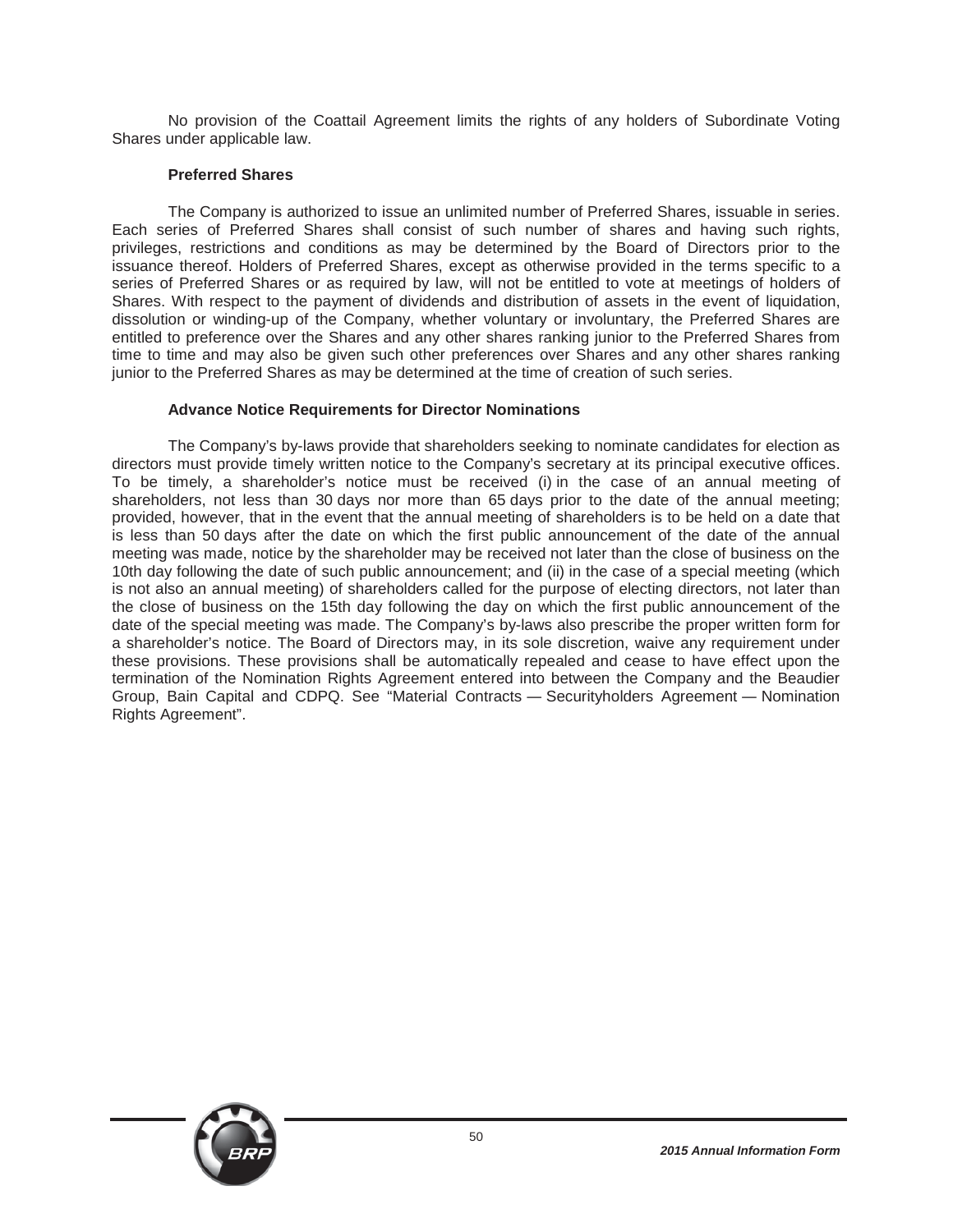# **MARKET FOR SECURITIES AND TRADING PRICE AND VOLUME**

The Subordinate Voting Shares are listed for trading on the TSX under the symbol "DOO". The following table shows the monthly range of high and low prices per Subordinate Voting Share at the close of market (TSX), as well as total monthly volumes and average daily volumes of the Subordinate Voting Shares traded on the TSX for Fiscal 2015:

| <b>Month</b>     | Price per<br><b>Subordinate</b><br><b>Voting Share</b><br>(\$) Monthly<br><b>High</b> | Price per<br><b>Subordinate</b><br><b>Voting Share</b><br>(\$) Monthly<br>Low | <b>Subordinate</b><br><b>Voting</b><br><b>Shares</b><br><b>Total Monthly</b><br>Volume | <b>Subordinate</b><br>Voting<br><b>Shares</b><br>Average<br><b>Daily</b><br><b>Volume</b> |
|------------------|---------------------------------------------------------------------------------------|-------------------------------------------------------------------------------|----------------------------------------------------------------------------------------|-------------------------------------------------------------------------------------------|
| February 2014    | 29.55                                                                                 | 27.29                                                                         | 2 0 5 2 4 6 4                                                                          | 108 024                                                                                   |
| March 2014       | 31.86                                                                                 | 28.40                                                                         | 4 306 036                                                                              | 205 049                                                                                   |
| April 2014       | 29.99                                                                                 | 29.07                                                                         | 2 446 616                                                                              | 116 506                                                                                   |
| May 2014         | 30.01                                                                                 | 28.61                                                                         | 1 148 425                                                                              | 54 687                                                                                    |
| <b>June 2014</b> | 29.27                                                                                 | 26.11                                                                         | 1 670 833                                                                              | 79 563                                                                                    |
| <b>July 2014</b> | 27.20                                                                                 | 25.42                                                                         | 2 482 303                                                                              | 112 832                                                                                   |
| August 2014      | 27.37                                                                                 | 25.36                                                                         | 637 036                                                                                | 31 852                                                                                    |
| September 2014   | 27.24                                                                                 | 23.55                                                                         | 1769 193                                                                               | 84 247                                                                                    |
| October 2014     | 24.59                                                                                 | 23.89                                                                         | 3 375 322                                                                              | 153 424                                                                                   |
| November 2014    | 27.90                                                                                 | 25.00                                                                         | 1 124 175                                                                              | 56 209                                                                                    |
| December 2014    | 27.42                                                                                 | 23.12                                                                         | 1 275 516                                                                              | 60739                                                                                     |
| January 2015     | 24.20                                                                                 | 21.69                                                                         | 1 345 832                                                                              | 64 087                                                                                    |

The Multiple Voting Shares are not listed for trading on any stock exchange.

# **DIRECTORS AND OFFICERS**

The following table sets out for each of the Company's directors and executive officers, the person's name, province or state, and country of residence, position with the Company, principal occupation during the five preceding years and, if a director, the date on which the person became a director. The Company's directors are expected to hold office until the Company's next annual general meeting of shareholders. The Company's directors are elected annually and, unless re-elected, retire from office at the end of the next annual meeting of shareholders. As a group, the directors and executive officers beneficially owned, or controlled or directed, directly or indirectly, a total of 2,178,953 Subordinate Voting Shares, representing in the aggregate 1.8% of all of the Company's issued and outstanding Shares and 0.4% of the total voting power attached to all of the Company's issued and outstanding Shares as at March 25, 2015.

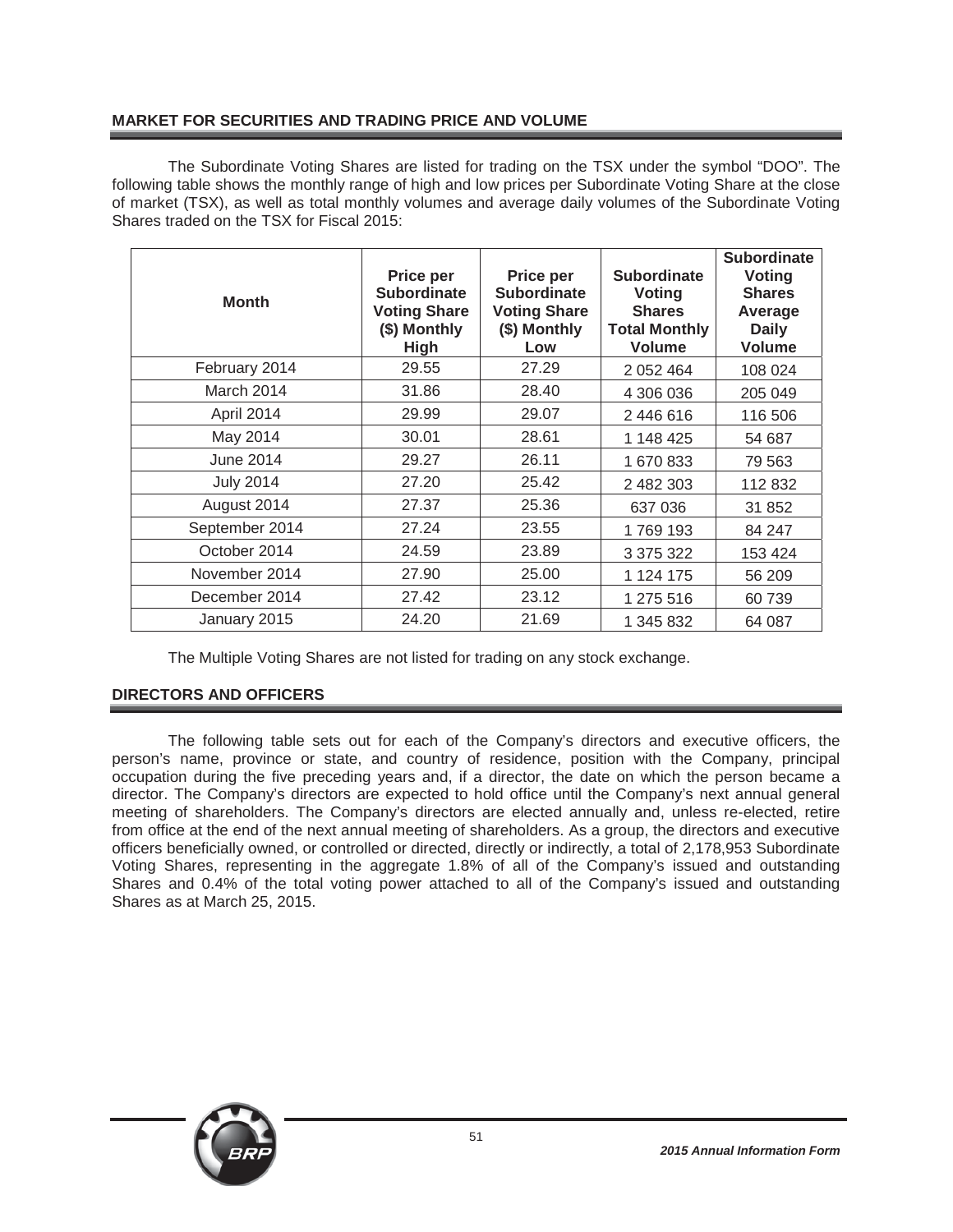### **Directors**

| Name and Province or<br><b>State</b><br>and Country of<br><b>Residence</b> | Age | <b>Position(s)/Title</b>                                  | <b>Director</b><br><b>Since</b> | <b>Principal Occupation</b>                                                                                                                             |
|----------------------------------------------------------------------------|-----|-----------------------------------------------------------|---------------------------------|---------------------------------------------------------------------------------------------------------------------------------------------------------|
| LAURENT BEAUDOIN(1)                                                        |     |                                                           |                                 |                                                                                                                                                         |
| Québec, Canada                                                             | 76  | Director                                                  | 2003                            | Chairman of Bombardier Inc. <sup>(2)</sup>                                                                                                              |
| <b>JOSHUA BEKENSTEIN(3)</b>                                                |     |                                                           |                                 |                                                                                                                                                         |
| Massachusetts, U.S.                                                        | 56  | Director                                                  | 2003                            | Managing Director at Bain Capital<br>Investors, LLC (a private equity fund)                                                                             |
| JOSÉ BOISJOLI <sup>(4)</sup>                                               |     |                                                           |                                 |                                                                                                                                                         |
| Québec, Canada                                                             | 57  | Director, President and<br><b>Chief Executive Officer</b> | 2011                            | President and Chief Executive Officer of<br>the Company                                                                                                 |
| J.R. ANDRÉ<br><b>BOMBARDIER</b>                                            | 72  | Director                                                  | 2003                            | Vice-Chairman of Bombardier Inc.                                                                                                                        |
| Québec, Canada                                                             |     |                                                           |                                 |                                                                                                                                                         |
| MICHAEL HANLEY <sup>(5)(6)</sup>                                           | 49  | Director                                                  | 2012                            | <b>Corporate Director</b>                                                                                                                               |
| Québec, Canada                                                             |     |                                                           |                                 |                                                                                                                                                         |
| YVONNE HAO <sup>(4)</sup>                                                  | 40  | Director                                                  | 2013                            | Operating Partner at Bain Capital                                                                                                                       |
| Massachusetts, U.S.                                                        |     |                                                           |                                 | Partners, LLC (a private equity fund)                                                                                                                   |
| LOUIS LAPORTE <sup>(6)(7)</sup>                                            |     |                                                           |                                 |                                                                                                                                                         |
| Québec, Canada                                                             | 54  | Director                                                  | 2013                            | Executive Vice-President of Beaudier Inc.<br>(a private holding company)                                                                                |
| CARLOS MAZZORIN <sup>(4)(8)</sup>                                          |     |                                                           |                                 |                                                                                                                                                         |
| Michigan, U.S.                                                             | 73  | <b>Director</b>                                           | 2004                            | Corporate Director                                                                                                                                      |
| ESTELLE MÉTAYER <sup>(8)</sup>                                             |     |                                                           |                                 |                                                                                                                                                         |
| Québec, Canada                                                             | 44  | Director                                                  | 2014                            | President of EM Strategy Inc. (Competia)<br>(a strategy consulting firm) and adjunct<br>professor at McGill University                                  |
| NICHOLAS NOMICOS                                                           |     |                                                           |                                 |                                                                                                                                                         |
| Massachusetts, U.S.                                                        | 52  | <b>Director</b>                                           | 2003                            | Managing Director at Sankaty Advisors,<br>LLC, the credit arm of Bain Capital<br>Partners, LLC                                                          |
| DANIEL J. O'NEILL <sup>(6)(8)</sup>                                        |     |                                                           |                                 |                                                                                                                                                         |
| Alberta, Canada                                                            | 63  | <b>Director</b>                                           | 2004                            | President of O & L Sport Consultant<br>Group (a consulting firm providing<br>management expertise to professional<br>sports organizations and athletes) |
| EDWARD PHILIP <sup>(4)(6)</sup>                                            |     |                                                           |                                 |                                                                                                                                                         |
| Massachusetts, U.S.                                                        | 49  | Director                                                  | 2005                            | Chief Operating Officer of Partners in<br>Health (a non-profit health care<br>organization)                                                             |
| <b>JOSEPH ROBBINS</b>                                                      |     |                                                           |                                 |                                                                                                                                                         |
| Massachusetts, U.S.                                                        | 35  | Director                                                  | 2013                            | Principal at Bain Capital Partners, LLC (a<br>private equity fund)                                                                                      |

(1) Chair of the Board of Directors.

(2) Mr. Beaudoin stepped down from the position of Chairman of Bombardier Inc. in February 2015 but he remains a Director and was awarded the title of Chairman Emeritus.

(3) Chair of the Human Resources, Nomination and Governance Committee.

(4) Member of the Investment and Risk Committee.

(5) Chair of the Audit Committee.

(6) Member of the Human Resources, Nomination and Governance Committee.

(7) Chair of the Investment and Risk Committee.

(8) Member of the Audit Committee.

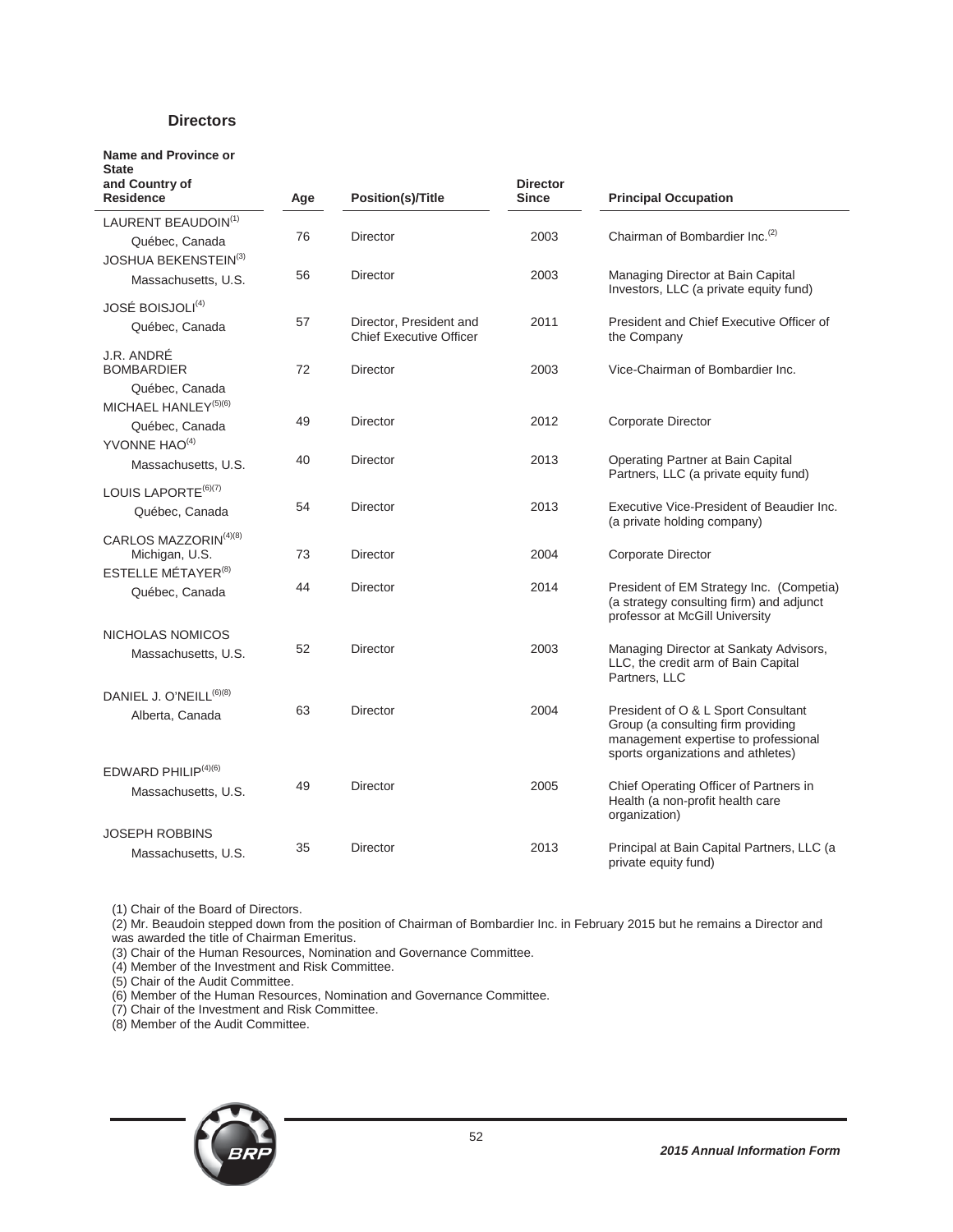# **Executive Officers**

| Name and Province or State and<br><b>Country of Residence</b> | Age                                                                 | <b>Position(s)/Title</b>                                                  |
|---------------------------------------------------------------|---------------------------------------------------------------------|---------------------------------------------------------------------------|
| <b>JOSÉ BOISJOLI</b>                                          | 57                                                                  | President and Chief Executive Officer                                     |
| Québec, Canada                                                |                                                                     |                                                                           |
| ANNE BÉLEC                                                    | 52                                                                  | Senior Vice President, Global Marketing, Strategy and Information Systems |
| Québec, Canada                                                |                                                                     |                                                                           |
| <b>GIULIA CIRILLO</b>                                         | 52                                                                  | Senior Vice President, Global Human Resources and Health, Safety &        |
| Québec, Canada                                                |                                                                     | Security                                                                  |
| CHRISTOPHER DAWSON                                            | 46<br>Vice President and General Manager, Global Sales and Consumer |                                                                           |
| Québec, Canada                                                |                                                                     | <b>Experience Division</b>                                                |
| <b>MARTIN LANGELIER</b>                                       | 44                                                                  | Senior Vice President, General Counsel and Public Affairs                 |
| Québec, Canada                                                |                                                                     |                                                                           |
| <b>DENYS LAPOINTE</b>                                         | 53                                                                  | Senior Vice President, Design, Innovation and Corporate Image             |
| Québec, Canada                                                |                                                                     |                                                                           |
| SEBASTIEN MARTEL                                              | 43                                                                  | <b>Chief Financial Officer</b>                                            |
| Québec, Canada                                                |                                                                     |                                                                           |
| <b>ALAIN VILLEMURE</b>                                        | 53                                                                  | Vice President and General Manager, Marine Propulsion Systems Division    |
| Illinois, U.S.                                                |                                                                     |                                                                           |

# **Biographies**

The following are brief profiles of the directors and executive officers of the Company, including a description of each individual's principal occupation within the past five years.

# *Non-Executive Directors*

#### *Laurent Beaudoin, Director*

Mr. Beaudoin is Chair of the Board of Directors since December 2003. Mr. Beaudoin, who was the Chief Executive Officer and Chairman of Bombardier Inc. since 1966, handed over his responsibilities as Chief Executive Officer in June 2008, and remained Chairman of the Board of Directors of Bombardier Inc. until he stepped down in February 2015. He remains a Director and was awarded the title of Chairman Emeritus. He joined Bombardier Inc. in 1963 as Comptroller. From 2002 to 2012, he has been a member of the International Business Council of the World Economic Forum based in Geneva, Switzerland. Since October 2010, he has been President of FIRST Robotics Quebec. Mr. Beaudoin is also President of Beaudier Inc., a holder of Multiple Voting Shares. Mr. Beaudoin holds honorary doctorates from various universities and he received many awards and honours as a business leader, including Canada's Outstanding CEO of the Year by the Financial Post. He is a Chartered Accountant and a Fellow of the *Ordre des comptables agréés du Québec*.

#### *Joshua Bekenstein, Director*

Mr. Bekenstein is a Managing Director at Bain Capital Partners, LLC (a private equity fund). Prior to joining Bain Capital in 1984, Mr. Bekenstein spent several years at Bain & Company, Inc., where he was involved with companies in a variety of industries. Mr. Bekenstein is a member of the Board of Directors, the Chair of the Human Resources and Compensation Committee and a member of the Nominating and Governance Committee of Dollarama Inc. He also serves as a director of several other corporations, including Bright Horizons Family Solutions Inc., Burlington Coat Factory Investments

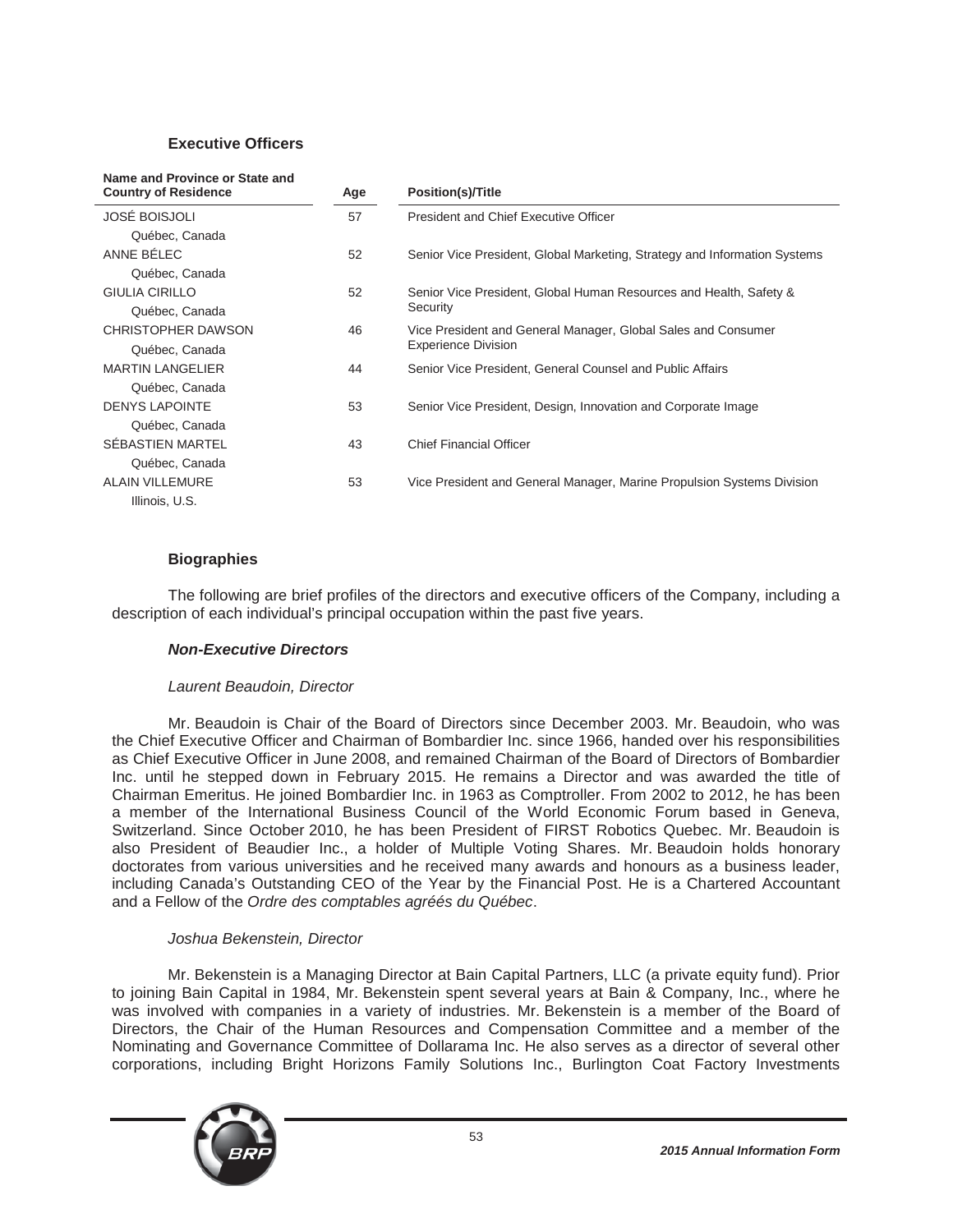Holdings, Inc., The Gymboree Corporation, Michaels Stores, Inc., Toys "R" Us, Inc. and Waters Corporation, and sits on the compensation committee of four of those corporations. Mr. Bekenstein received a Bachelor of Arts from Yale University and a Master of Business Administration (MBA) from Harvard Business School.

# *J.R. André Bombardier, Director*

Mr. Bombardier is the Vice Chairman of Bombardier Inc., a position he has held since 1978. He joined Bombardier Inc. in 1969 as Vice President, Industrial Division, and then successively held the positions of Vice President, Research and Development, *Ski-Doo* Division; Assistant to the President in charge of new products, Vice President of Marketing, Marine Products Division, and President of the Roski Ltd. subsidiary, before taking the position he now holds. Mr. Bombardier is also President of 4338618 Canada Inc., a holder of Multiple Voting Shares. Mr. Bombardier holds a Bachelor of Arts from the *Séminaire de Sherbrooke* as well as a Bachelor of Commerce with a major in Finance from the *Université de Sherbrooke*. He is also a graduate of the Harvard International Senior Managers Program. He is the brother-in-law of Chairman Laurent Beaudoin.

# *Michael Hanley, Director*

Mr. Hanley is a corporate director with many years of experience in senior management roles and corporate governance. Between 2009 and 2011, Mr. Hanley was Senior Vice-President, Operations and Strategy Initiatives and a member of the Office of the President at National Bank of Canada. Prior to this, he spent ten years with Alcan Inc. in positions that included President and Chief Executive Officer of the global Bauxite and Alumina business and Executive Vice-President and Chief Financial Officer at the time of Alcan Inc.'s acquisition by Rio Tinto plc. Mr. Hanley also held the positions of Chief Financial Officer at two publicly traded Canadian companies, St-Laurent Paperboard Inc from 1995-1997, and Gaz Metro from 1997-1998. He has worked as an external auditor with a large international accounting firm, and as an internal auditor with CP Forest Products Ltd. As an independent director with First Quantum Minerals Ltd, Mr. Hanley sits on the Audit Committee and chairs the Funding Committee. He has a Bachelor of Business Administration and Accounting from *HEC Montréal,* and is a member of the Québec Order of Chartered Accountants (CPA, CA) since 1987.

# *Yvonne Hao, Director*

Ms. Hao joined Bain Capital Partners, LLC (a private equity fund) in 2008 and is an Operating Partner in the North American Private Equity Portfolio Group. In this role, she has worked with several portfolio companies, and has held interim Chief Executive Officer and Chief Operating Officer operating roles. Prior to joining Bain Capital Partners, LLC, Ms. Hao held several roles at Honeywell International Inc., including VP/GM of the ADI NA division, VP Global Marketing, and Director of Corporate Strategy. In addition, Ms. Hao was an Associate Partner at McKinsey & Company, and focused on growth projects. Ms. Hao is also a director of The Gymboree Corporation. She holds a Master of Philosophy in Development Economics from Cambridge University, England and a Bachelor of Arts in Economics and Asian Studies from Williams College (highest honors).

# *Louis Laporte, Director*

Mr. Laporte has been the Executive Vice-President of Beaudier Inc., a private holding company and one of the holders of Multiple Voting Shares, since 2004. Mr. Laporte managed for Beaudier Group the acquisition of the recreational products business of Bombardier Inc. in 2003, and since then provides various consulting and management advisory services to the Company pursuant to the management agreement entered into by the Company and Beaudier Group, Bain Capital and CDPQ on December 18, 2003, as same was amended and restated effective as of May 29, 2013. Prior to 2003, Mr. Laporte was the owner and operator of a number of privately held companies, such as Dudley Inc., one of Canada's

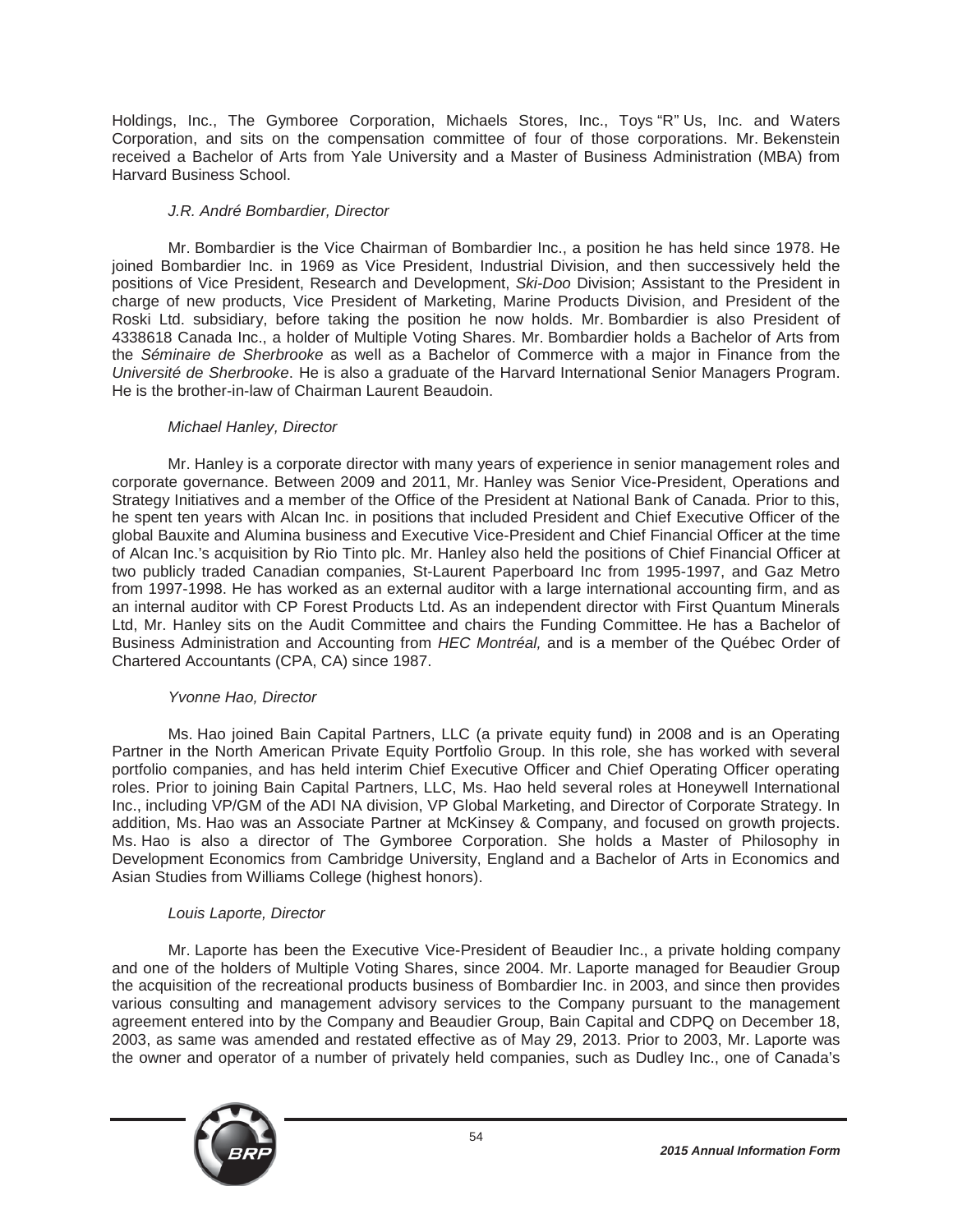leading lock manufacturers and distributors, and AMT Marine Inc., a manufacturer, subcontractor and supplier of *Sea-Doo* jet boats, where he contributed to the production and participated in the initial design and engineering of the *Sea-Doo* jet boat for BRP. Mr. Laporte is and has been director of several privately-owned companies. Mr. Laporte holds a Bachelor of Accounting Sciences from the *Université du Québec à Montréal* (UQAM) and a Bachelor of Commerce from McGill University. Mr. Laporte is a Chartered Accountant.

# *Carlos Mazzorin, Director*

Mr. Mazzorin is a corporate director. Mr. Mazzorin was President and Chief Operating Officer of Magna Electronics and President and Chief Operating Officer of Magna Mirrors both wholly-owned subsidiaries of Magna International Inc. Mr. Mazzorin joined Magna International Inc. in December 2002 after 30 years at Ford Motor Company. At Ford Motor Company, Mr. Mazzorin served as Group Vice-President of Asia Pacific Operations, South America Operations and Global Purchasing and previous to that as Group Vice-President Ford, Mexico Operations and Global Purchasing. He also served in a variety of Supply Management activities with General Motors Co. in Argentina and Cadillac Motor Car Division of General Motors Co. in the United States. He is a member of the board of directors of Gentherm Inc..

# *Estelle Métayer, Director*

Ms. Métayer is a corporate director, public speaker, an adjunct professor at McGill University and is the president of EM Strategy Inc. Ms. Métayer joined the international strategic consulting firm McKinsey & Company (Montreal) as a consultant in 1993 and worked in strategic planning, competitive intelligence and business development at CAE from 1996 to 1998. From 1998 to 2004, Ms. Métayer founded, grew and was president of Competia inc. until the sale of the company in 2004. Ms. Métayer is currently an adjunct professor at McGill University, member of the faculty for the Institute of Canadian Directors and teaches advanced leadership programs, including the "High Performance Boards" program of the IMD Business School (Switzerland), and previously in programs co-led by INSEAD (France) and the Massachusetts Institute of Technology (United States). Since 2012, Ms. Métayer serves as an independent director of Ubisoft Entertainment SA and chairs its compensation committee since 2013. Ms. Métayer has served on the boards of the Grands Ballets Canadiens and of World Canada Youth and was the recipient in 2000 of the Arista Sunlife Award for "Entrepreneur of the Year - 2000". Ms. Métayer is a certified director and member of the Institut des Administrateurs Français and is the co-chair of the Québec chapter of Women Corporate Directors. Ms. Métayer was trained in the Netherlands, where she obtained her MBA and Drs. from the University of Nijenrode.

# *Nicholas Nomicos, Director*

Mr. Nomicos is a Managing Director at Sankaty Advisors, LLC, the credit arm of Bain Capital, and heads its Portfolio Group. Prior to joining Sankaty Advisors, LLC in 2011, he was an Operating Partner at Bain Capital where he worked since 1999 in a variety of investments in the manufacturing and consumer product sectors. Previously, Mr. Nomicos was a senior corporate development and manufacturing executive at Oak Industries Inc., and he spent several years at Bain & Company, Inc. where he was a manager. Mr. Nomicos serves as a director of Dollarama Inc.. He received a Master of Business Administration (MBA) from Harvard Business School and a Bachelor of Science in Engineering from Princeton University.

# *Daniel J. O'Neill, Director*

Mr. O'Neill is the President of the O & L Sport Consultant Group, which he founded in January 2013 to provide management expertise to both professional sports organizations and athletes. Mr. O'Neill recently became the Executive Chairman of Electronic Cigarettes International Group (ECIG),

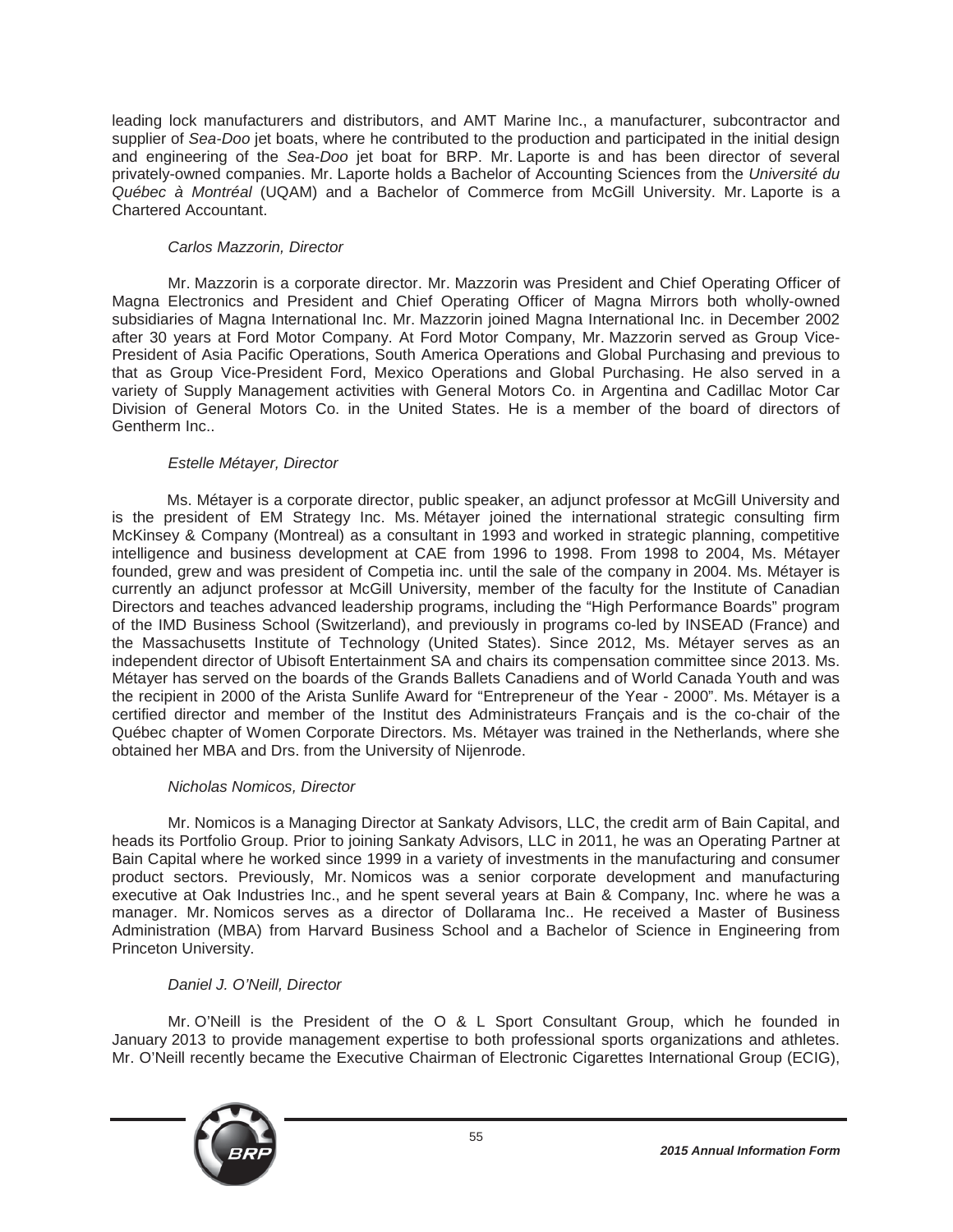a two year old company with sales in North America and Europe. Prior to that, he was the President and Chief Executive Officer of WinSport Canada, a not-for-profit organization that owns and operates the Canada Olympic Park in Calgary (Alberta). In 2005, Mr. O'Neill served as Vice-Chairman, Synergies & Integration of Molson Coors Brewing Company. He was President and Chief Executive Officer of Molson Inc. from 2000 to 2005, prior to its merger with Adolph Coors Company. Before that, he was Executive Vice-President of H.J. Heinz Company and President and Chief Executive Officer of Star-Kist Foods. He also worked at S.C. Johnson, a consumer products company. He was a director of H.J. Heinz Company from 1998 to 1999. Mr. O'Neill holds a Bachelor of Arts from Carleton University and a Master of Business Administration (MBA) from Queen's University. He also attended the Program for Management Development at Harvard Business School.

### *Edward Philip, Director*

Mr. Philip is the Chief Operating Officer of Partners in Health (a non-profit health care organization) since January 2013. In addition, Mr. Philip is a Special Partner at Highland Consumer Fund, serving in this role since 2013. He served as Managing General Partner at Highland Consumer Fund since 2006. Prior thereto, Mr. Philip served as President and Chief Executive Officer of Decision Matrix Group, Inc. from May 2004 to November 2005. Prior thereto, he was Senior Vice President of Terra Networks, S.A. from October 2000 to January 2004. In 1995, Mr. Philip joined Lycos, Inc. (an Internet service provider and search company) as one of its founding members. During his time with Lycos, Inc., Mr. Philip held the positions of President, Chief Operating Officer and Chief Financial Officer at different times. Prior to joining Lycos, Inc., Mr. Philip spent time as the Vice President of Finance for the Walt Disney Company, and prior thereto Mr. Philip spent a number of years in investment banking. Mr. Philip serves as a director of Hasbro Inc. and sits on its audit committee. Mr. Philip holds a Master of Business Administration from Harvard Business School.

### *Joseph Robbins, Director*

Mr. Robbins is a Principal at Bain Capital Partners, LLC (a private equity fund). Since joining the firm in 2008, he has worked with a number of companies in the energy, technology and consumer sectors. Previously, Mr. Robbins worked at Sentient Jet, LLC, a leading provider of jet membership services, and at the Boston Consulting Group. Mr. Robbins holds a Master of Business Administration (MBA) (with high distinction) from Harvard Business School, where he was a Baker Scholar, and a Bachelor of Arts in Social Studies from Harvard College.

# *Executive Officer Who Also Serves as Director*

# *José Boisjoli, President and Chief Executive Officer*

Mr. Boisjoli is President and Chief Executive Officer of BRP since December 2003, when BRP became a standalone company. In October 1998, Mr. Boisjoli was named President of the Snowmobile and Watercraft division, the largest division of Bombardier Recreational Products Inc. In April 2001, he was given the added responsibility of managing the ATV division. Mr. Boisjoli joined Bombardier Recreational Products Inc. in 1989, after eight years in the pharmaceutical and road safety equipment industries. Mr. Boisjoli received a Bachelor of Engineering from the *Université de Sherbrooke*. In April 2005, Mr. Boisjoli received the prestigious title of Executive of the Year by Powersports Magazine, the most important powersports magazine in the United States.

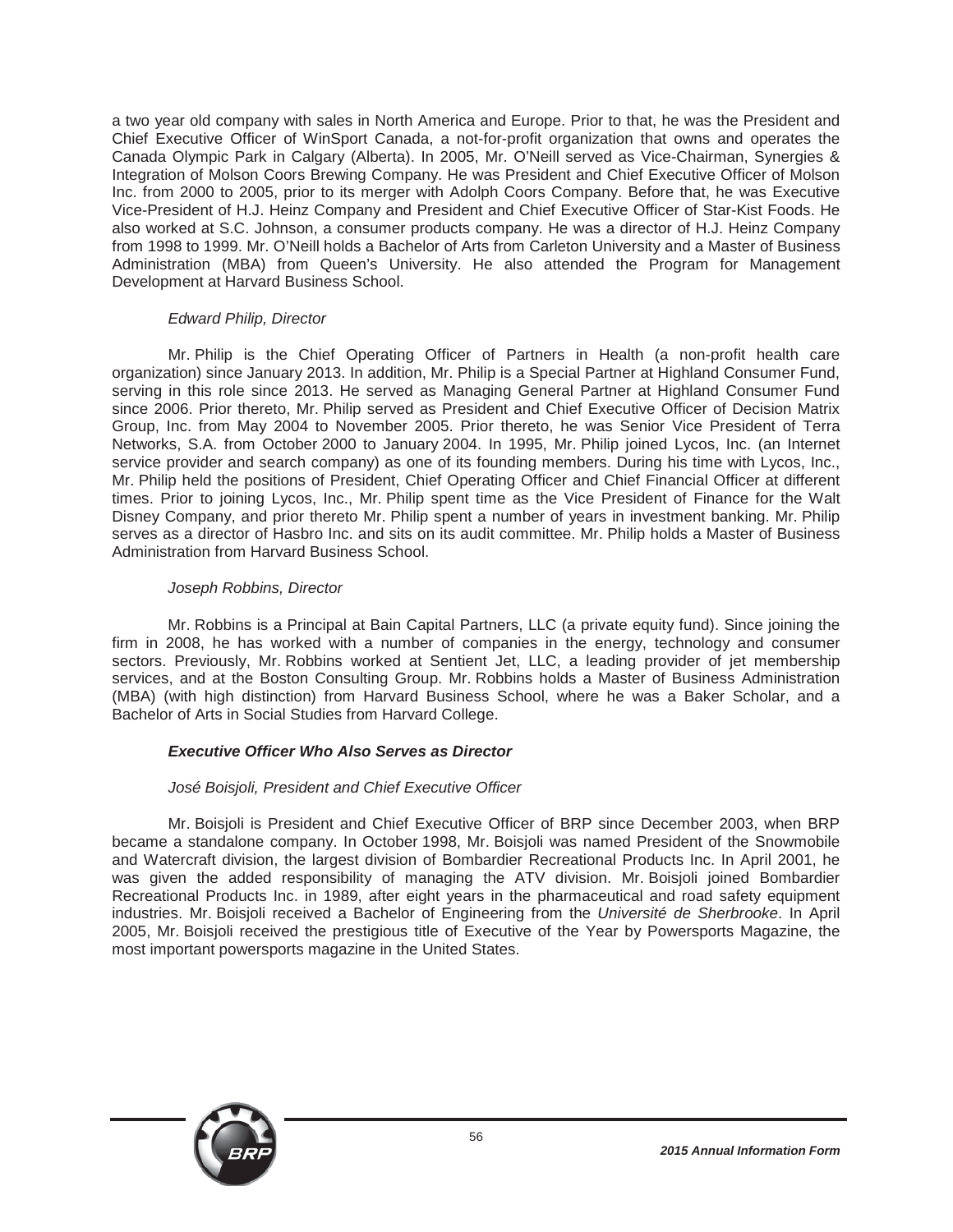# *Executive Officers Who Do Not Serve as Directors*

### *Anne Bélec, Senior Vice President, Global Marketing, Strategy and Information Systems*

Ms. Bélec is Senior Vice President, Global Marketing, Strategy and Information since June 2014. Ms. Bélec has over 25 years of business experience in the automotive industry. She worked with Ford Motor Company from 1985 to 2009, where she held various management roles, notably President and CEO – Volvo Cars of North America. Prior to joining BRP, Ms. Bélec was a consultant at Russell Reynolds Associates and, prior to that, chief marketing officer at Navistar International Corporation. Her work experience has extended over various regions in Canada, the Unites States, Sweden and South America. Ms. Bélec holds an undergraduate degree from Ottawa University, and a Masters of Business Administration (MBA) from Duke University in North Carolina.

#### *Giulia Cirillo, Senior Vice President, Global Human Resources and Health, Safety & Security*

Ms. Cirillo is Senior Vice President, Global Human Resources and Health, Safety & Security since May 2014 and she served as Corporate Vice President, Human Resources from 2011 to 2014. Prior to joining BRP in 2011, Ms. Cirillo had over twenty years of experience in multinational companies such as International Paint Ltd., Alcan Packaging Inc. and Rio Tinto Alcan Inc., and over fifteen years of which have been as vice-president, primarily in human resources management, environment health and safety, talent management and organizational development. Ms. Cirillo holds a Bachelor of Arts in Economics and Industrial Relations from McGill University, a Certificate in Human Resources Management from McGill University and a Master of Business Administration (MBA) from McGill University and HEC Montréal. She is a member of the *Ordre des conseillers en ressources humaines agréés du Québec* (Québec's society of human resources professionals.)

### *Christopher Dawson, Vice President and General Manager, Global Sales and Consumer Experience Division*

Mr. Dawson is Vice President and General Manager, Global Sales and Consumer Experience Division since May 2014. Before his appointment, Mr. Dawson was Vice President and General Manager of the Company's International Division. Mr. Dawson has been with BRP since 1998. Over the past 16 years, he has assumed several management roles in marketing, strategy and business development. Previously, Mr. Dawson worked with different multinational companies, including Ford Motor Company and Procter & Gamble Inc., in various domestic and international marketing positions. Mr. Dawson holds a bachelor's degree in Commerce (Honors) from Queen's University and a master's degree in business administration (MBA) from the *Institut européen d'administration des affaires* (INSEAD), France.

#### *Martin Langelier, Senior Vice President, General Counsel and Public Affairs*

Mr. Langelier is Senior Vice President, General Counsel and Public Affairs of BRP since 2014. In addition to his responsibilities relating to traditional legal services, he also oversees the management of intellectual property, product safety, product compliance, internal audit and public affairs at BRP. Mr. Langelier has joined the company in 2000 and has since then held various roles within the legal department with increasing responsibilities, leading to his appointment as Vice President, General Counsel and Secretary in 2008. Before joining the powersports industry, he worked for five years in private practice for the legal firm DeGrandpré Chait LLP in Montreal, Canada. Mr. Langelier holds a Bachelor of Laws from the Université de Sherbrooke and a Master of Business Administration (MBA) in International Business from the Birmingham Business School, England. He is a member of the Barreau du Québec (Québec's bar association).

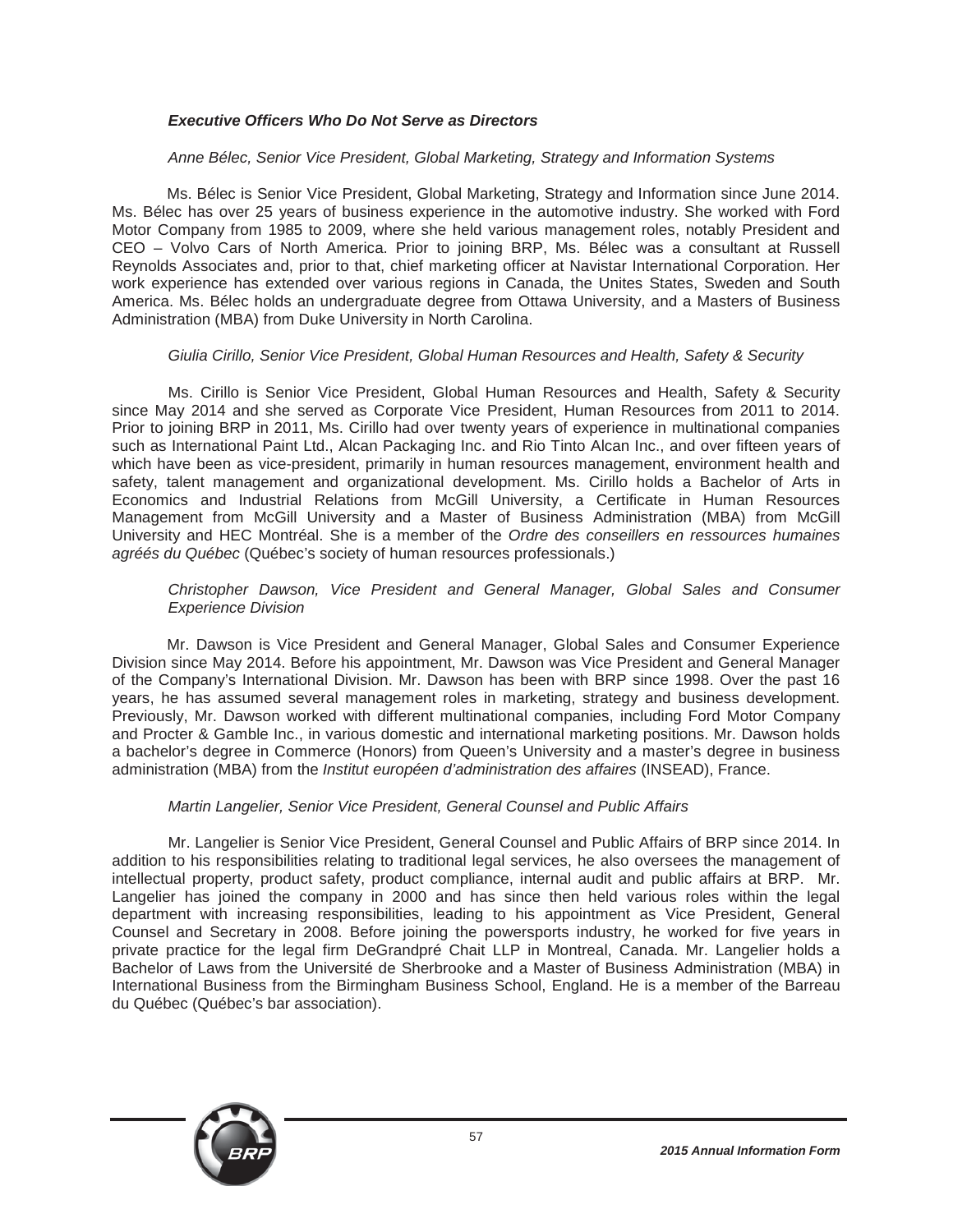### *Denys Lapointe, Executive Vice President, Design, Innovation and Corporate Image*

Denys Lapointe is Senior Vice President of Design, Innovation and Corporate Image at BRP. Prior to his current position, Mr. Lapointe was Executive Vice President of Design & Innovation (2008- 2012), Vice President Design & Innovation (2001-2008) and Vice President Design Sea-Doo/Ski-Doo from 1995 to 2001. He joined the Company as a junior product designer for Sea-Doo watercraft in 1985. Mr. Lapointe holds a Bachelor of Arts in Design from the Université du Québec à Montréal. Mr. Lapointe is a board member of the Centre de technologies avancées BRP – Université de Sherbrooke (CTA) and a member of the Advisory Board for the College for Creative Studies in Detroit, Michigan. He is a member of the following design associations: the I*nternational Council Society of Industrial Designers*, the *Industrial Designers Society of America*, the *Association of Canadian Industrial Designers* and the *Association des designers industriels du Québec*.

### *Sébastien Martel, Chief Financial Officer*

Mr. Martel is Chief Financial Officer since May 2014. Before his appointment, Mr. Martel was Vice President, Strategic Planning and Business Development. Mr. Martel has been with BRP since 2004 and has, over the past 10 years, assumed different roles in the finance function of increasing responsibilities, such as: Director, Financial Information, and Vice President, Finance & Controls. Prior to joining BRP, Mr. Martel worked at Deloitte & Touche LLP as well as at Arthur Anderson LLP, where he was involved in various initiatives dealing with Canadian and US GAAP, public offerings, derivatives instruments, venture capital financing, etc. Mr. Martel has an undergraduate degree and a diploma in Chartered Accountancy from McGill University.

# *Alain Villemure, Vice President and General Manager, Marine Propulsion Systems Division*

Alain Villemure is Vice President and General Manager of the Marine Propulsion Systems Division located in Sturtevant, WI (United States). Prior to his appointment, he was Vice President and General Manager of the Vehicle Development and Manufacturing Operations Division. Alain has also held various management positions in sales and marketing, engineering and operations for Bombardier's Recreational Products Group, where he started in 1995 in the Utility Vehicles Division in Granby, Québec. Before entering the power sports industry, he worked for two years for Pratt and Whitney Canada starting in 1993 leading the continuous improvement initiative, following a nine-year period with General Motors where he held a variety of engineering, production and material management positions. Alain was a board member of the product development institute (IDP) from 2001 to 2012. IDP is a nonprofit organization which mandates us to support member companies in adapting best product development practices. Alain holds a bachelor's degree in Electrical Engineering (1986) from the Université du Québec's École de technologie supérieure, in Montréal, Québec.

# **Corporate Cease Trade Orders**

None of the Company's directors or executive officers is, as at the date of this Annual Information Form, or has been, within the 10 years prior to the date of this Annual Information Form, a director, chief executive officer or chief financial officer of any company (including the Company) that, while such person was acting in that capacity (or after such person ceased to act in that capacity but resulting from an event that occurred while that person was acting in such capacity), was the subject of a cease trade order, an order similar to a cease trade order, or an order that denied the company access to any exemption under securities legislation, in each case, for a period of more than 30 consecutive days.

# **Bankruptcies**

None of the Company's directors or executive officers is, as at the date of this Annual Information Form, or has been, within the 10 years prior to the date of this Annual Information Form, a director or

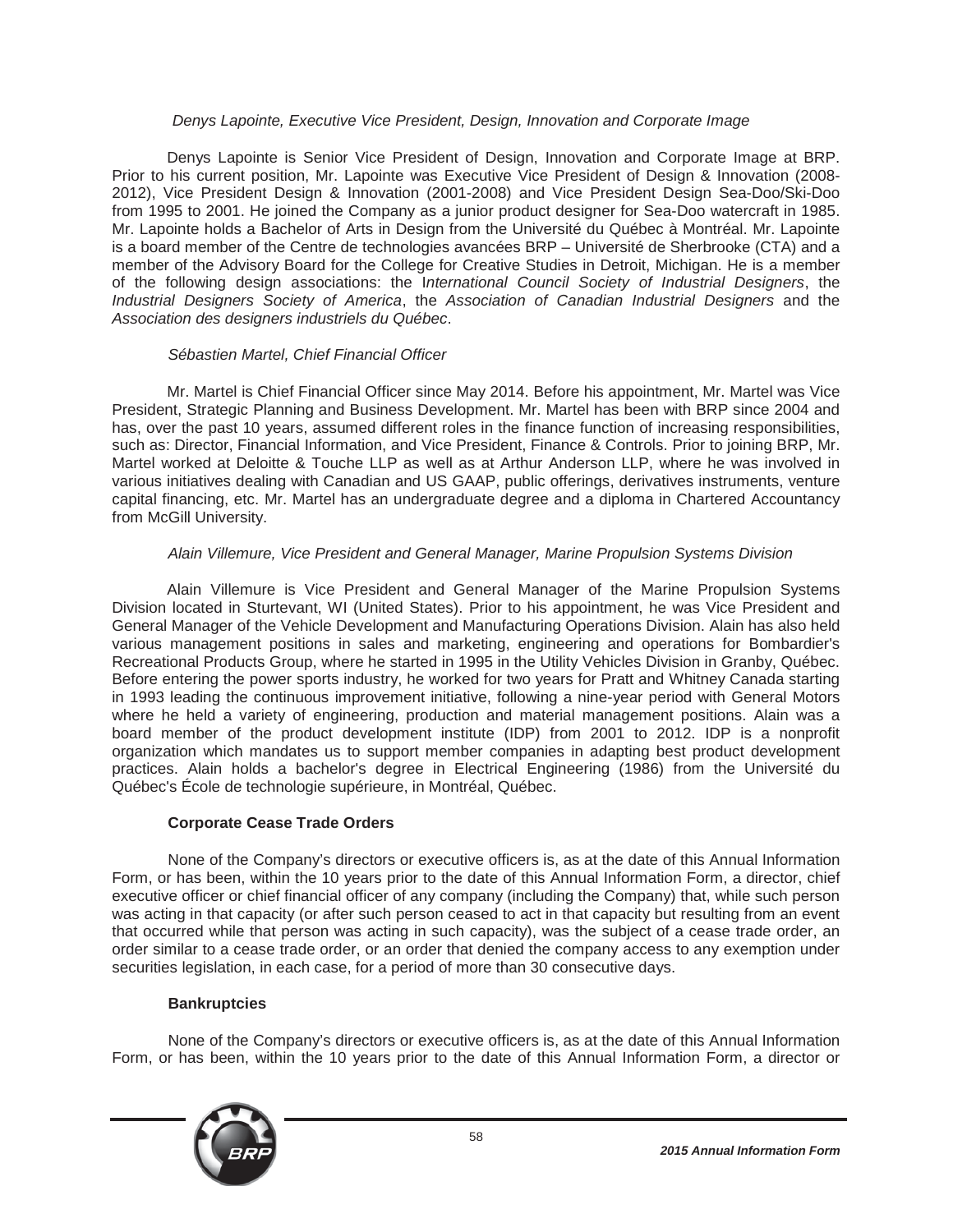executive officer of any company (including the Company), that, while that person was acting in that capacity, or within a year of that person ceasing to act in that capacity, became bankrupt, made a proposal under any legislation relating to bankruptcy or insolvency or was subject to or instituted any proceedings, arrangement or comprise with creditors or had a receiver, receiver manager or trustee appointed to hold its assets.

None of the Company's directors or executive officers has, within the 10 years prior to the date of this Annual Information Form, become bankrupt, made a proposal under any legislation relating to bankruptcy or insolvency, or become subject to or instituted any proceedings, arrangement or comprise with creditors, or had a receiver, receiver manager or trustee appointed to hold its assets.

### **Shareholder Bankruptcies**

No shareholder holding a sufficient number of securities to affect materially the control of the Company is, as at the date of this Annual Information Form, or has been within 10 years before the date of this Annual Information Form, a director or executive officer of any company (including the Company) that, while that person was acting in that capacity, or within a year of that person ceasing to act in that capacity, became bankrupt, made a proposal under any legislation relating to bankruptcy or insolvency or was subject to or instituted any proceedings, arrangement or compromise with creditors or had a receiver, receiver manager or trustee appointed to hold its assets.

No shareholder holding a sufficient number of securities to affect materially the control of the Company, nor any personal holding company of any such person, has, within the 10 years before the date of this Annual Information Form, become bankrupt, made a proposal under any legislation relating to bankruptcy or insolvency, or become subject to or instituted any proceedings, arrangement or compromise with creditors, or had a receiver, receiver manager or trustee appointed to hold the assets of the shareholder.

# **Securities Penalties or Sanctions**

No director or executive officer of the Company or shareholder holding sufficient securities of the Company to affect materially the control of the Company, nor any personal holding company of any such person, has:

- been subject to any penalties or sanctions imposed by a court relating to securities legislation or by a securities regulatory authority or has entered into a settlement agreement with a securities regulatory authority; or
- been subject to any other penalties or sanctions imposed by a court or regulatory body that would likely be considered important to a reasonable investor in making an investment decision.

# **Conflicts of Interest**

To the best of the Company's knowledge, there are no known existing or potential conflicts of interest among the Company and its directors, officers or other members of management as a result of their outside business interests except that certain of the Company's directors and officers serve as directors and officers of other companies, and therefore it is possible that a conflict may arise between their duties to the Company and their duties as a director or officer of such other companies. See "Directors and Officers" and "Interest of Management and Others in Material Transactions".

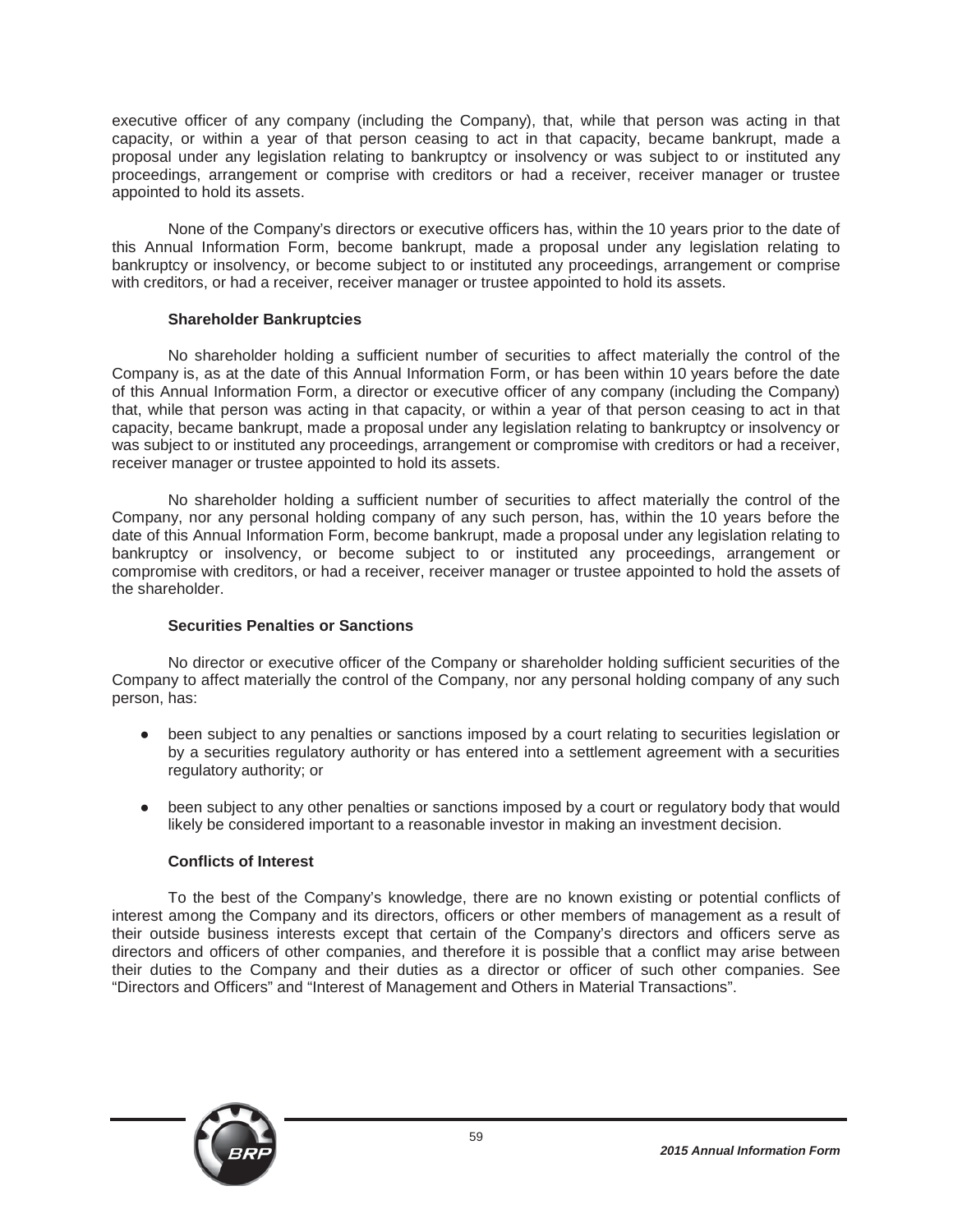### **Indemnification and Insurance**

The Company has implemented a director and officer insurance program and has entered into indemnification agreements with each of its directors and executive officers. The indemnification agreements generally require that the Company indemnify and hold the indemnitees harmless to the greatest extent permitted by law for liabilities arising out of the indemnitees' service to the Company as directors and executive officers, provided that the indemnitees acted honestly and in good faith and in a manner the indemnitees reasonably believed to be in or not opposed to the Company's best interests and, with respect to criminal and administrative actions or proceedings that are enforced by monetary penalty, the indemnitees had no reasonable grounds to believe that his or her conduct was unlawful. The indemnification agreements also provide for the advancement of defense expenses to the indemnitees by the Company.

# **LEGAL PROCEEDINGS AND REGULATORY ACTIONS**

The Company is involved from time to time in legal proceedings and regulatory actions of a nature considered normal to its business and operations. As at March 25, 2015, the Company had approximately 170 pending litigation cases. The Company is currently a defendant in patent proceedings relating to its snowmobiles and PWCs, and similar actions could be introduced by others. If the Company is unsuccessful in its defense of any of these actions, there could be material adverse consequences, including payment of monetary damages, licensing of patents on unfavourable terms, limitations on its ability to use certain technology and removal of desirable features from the Company's products. The Company intends to vigorously defend its position in such proceeding, in such case or action in which it is involved from time to time.

# **INTEREST OF MANAGEMENT AND OTHERS IN MATERIAL TRANSACTIONS**

Other than as set out below or as described elsewhere in this Annual Information Form, none of (i) the directors or executive officers of the Company, (ii) the shareholders who beneficially own or control or direct, directly or indirectly, more than 10% of the voting shares of the Company, or (iii) any associate or affiliate of the persons referred to in (i) and (ii), has or has had any material interest, direct or indirect, in any transaction within the three most recently completed financial years or during the current financial year that has materially affected or is reasonably expected to materially affect the Company.

#### **Transaction with the Beaudier Group, Bain Capital and CDPQ**

On December 18, 2003, the Company entered into a management agreement with Beaudier Group, Bain Capital and CDPQ (as amended and restated effective as of May 29, 2013, the "Second Amended and Restated Management Agreement") pursuant to which Beaudier Group, Bain Capital and CDPQ provide various consulting and management advisory services to the Company and, in exchange therefor, are being reimbursed for certain out-of-pocket expenses. Prior to the IPO, the Second Amended and Restated Management Agreement provided for the payment by the Company to the Beaudier Group, Bain Capital and CDPQ of an annual management fee of U.S.\$2.25 million. In connection with the closing of the IPO, the prior management agreement was amended and restated effective May 29, 2013 to remove the payment of such annual management fee and now only provides for the reimbursement of expenses.

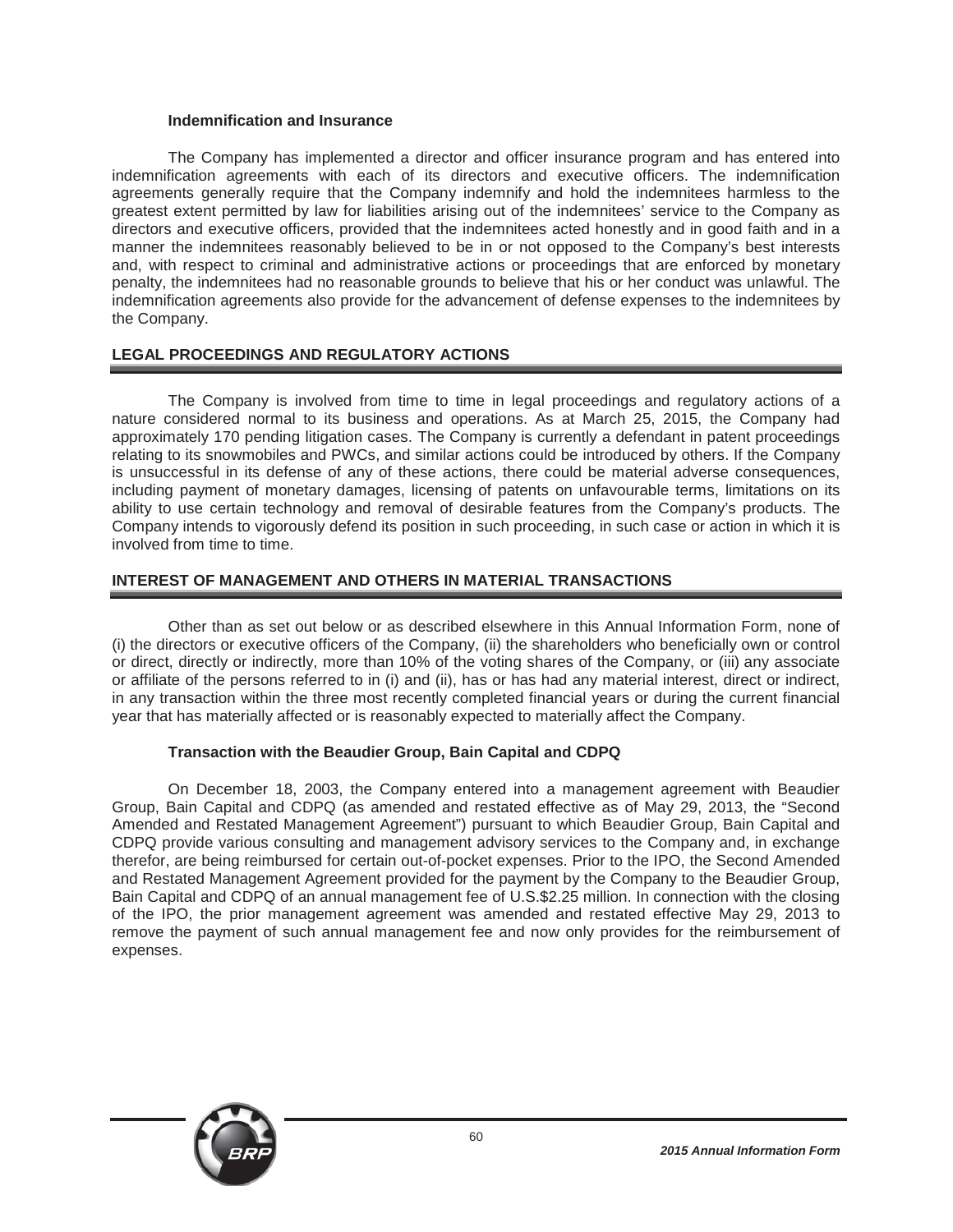| (dollars in millions) | Fiscal 2015 | Fiscal 2014 $(1)$ |
|-----------------------|-------------|-------------------|
|                       | \$0.′       |                   |

Includes annual management fee (prorated for the period commencing as at the beginning of Fiscal 2014 and ending as at May 29, 2013, being the date the Second Amended and Restated Management Agreement was entered into) and reimbursement of out-of-pocket expenses.

#### **Reimbursement to Bombardier Inc., a company related to Beaudier Group**

Pursuant to the purchase agreement entered into in 2003 in connection with the acquisition of the recreational products business of Bombardier Inc., the Company is required to reimburse to Bombardier Inc. income taxes amounting to \$22.1 million as of January 31, 2015 (\$21.6 million as of January 31, 2014). The reimbursement will begin when Bombardier Inc. starts making any income tax payments in Canada and/or the United States.

In addition, in connection with the above-mentioned transaction, the Company entered into a trademark license agreement whereby it has the right to continue to use certain trademarks of Bombardier Inc. which were not otherwise assigned to the Company in connection with such transaction, subject to certain conditions. The license allows the Company to use "Bombardier" in the corporate name of certain subsidiaries of the Company as long as, among other things, Beaudier Group maintains at least a 10% voting or equity interest in the Company.

# **INDEPENDENT AUDITOR, TRANSFER AGENT AND REGISTRAR**

The independent auditor of the Company is Deloitte LLP, 1 Place Ville-Marie, Suite 3000, Montreal, Québec, H3B 4T9.

The transfer agent and registrar for the Subordinate Voting Shares is Computershare Investor Services Inc. at its principal office in Montreal.

# **MATERIAL CONTRACTS**

\_\_\_\_\_\_\_\_\_\_\_\_\_\_\_\_\_\_

The following are the only material contracts, other than those contracts entered into in the ordinary course of business, which the Company has entered into since the beginning of the last financial year ended January 31, 2015, or entered into prior to such date, but which are still in effect and which are required to be filed with Canadian securities regulatory authorization in accordance with Section 12.2 of *National Instrument – 51-102 Continuous Disclosure Obligations*. Each of the summaries below describes certain material provisions of the relevant material contract and is subject to, and qualified in its entirety by reference to, the relevant material contract, a copy of which is available on the SEDAR website at www.sedar.com.

#### **Term Credit Agreement**

On January 30, 2013, Bombardier Recreational Products Inc. entered into an amendment and restatement agreement and a second amended and restated credit agreement (the "Term Credit Agreement") evidencing an initial aggregate principal amount of U.S.\$1,050 million term loans extended to Bombardier Recreational Products Inc. in U.S. dollars and maturing on January 30, 2019 (the "Term Facility"). On May 29, 2013, the Company repaid U.S.\$258 million of the Term Facility and, on May 30, 2013, the Term Credit Agreement was amended in order to, among other things, reduce the cost of borrowing and the LIBOR floor applicable thereunder. As at January 31, 2015, the Term Facility provided the Company an outstanding financing of U.S.\$792 million. The Company has the possibility to increase the amount of borrowing under the Term Facility by U.S.\$150 million under certain conditions.

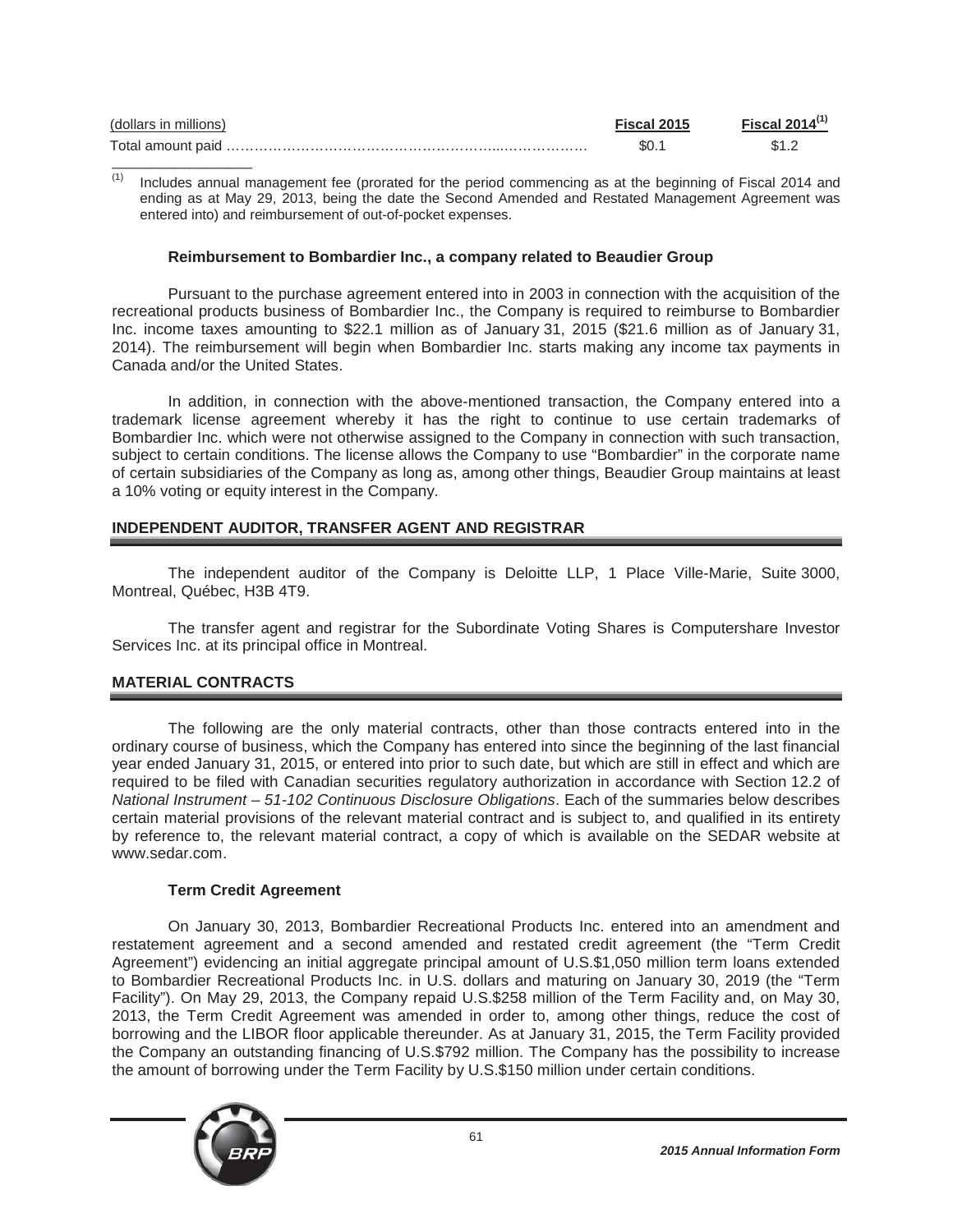### **Securityholders Agreements**

In connection with the IPO on May 29, 2013, the Beaudier Group, Bain Capital, CDPQ and the Company entered into a nomination rights agreement (the "Nomination Rights Agreement"), an amended and restated registration rights agreement (the "Registration Rights Agreement") and the Second Amended and Restated Management Agreement.

## *Nomination Rights Agreement*

The Nomination Rights Agreement provides that Beaudier Group, Bain Capital and CDPQ shall cast all votes to which they are entitled to fix the size of the Board of Directors at 13 members and to elect members of the Board in accordance with the provisions thereof. The Beaudier Group, Bain Capital and CDPQ have certain rights to designate members of the Board of Directors. As of the date of this Annual Information Form, Bain Capital, Beaudier Group and CDPQ are entitled to designate three, three and one member(s) of the Board of Directors, respectively, under the terms of the Nomination Rights Agreement.

### *Registration Rights Agreement*

The Registration Rights Agreement provides for demand registration rights in favour of the parties to the Registration Rights Agreement that enable them to require the Company to qualify by prospectus in Canada or, following the one year anniversary of the closing of the IPO and subject to certain conditions, the United States, all or any portion of the Shares held by them for a distribution to the public, provided such demand will result in a minimum offering size of \$50,000,000.

The Registration Rights Agreement also provides for incidental registration rights allowing the parties to the Registration Rights Agreement to include their Subordinate Voting Shares in certain public offerings of Subordinate Voting Shares, subject to certain underwriters' cutback rights.

#### *Second Amended and Restated Management Agreement*

See "Interest of Management and Others in Material Transactions — Transactions with Beaudier Group, Bain Capital and CDPQ" for a description of the Second Amended and Restated Management Agreement.

#### **Coattail Agreement**

See "Description of the Capital Structure — Shares — Take-Over Bid Protection" for a description of the Coattail Agreement.

# **INTEREST OF EXPERTS**

The current independent auditor of the Company, Deloitte LLP, who has issued an auditor's report dated [March 26, 2015] in respect of the Company's consolidated financial statements, which comprise the consolidated statements of financial position as at January 31, 2015 and January 31, 2014 and the consolidated statements of net income, consolidated statements of comprehensive income, consolidated statements of changes in equity and consolidated statements of cash flows for the years then ended, has informed the Company that it is independent with respect to the Company within the meaning of the Code of Ethics of the *Ordre des comptables professionnels agréés du Québec*.

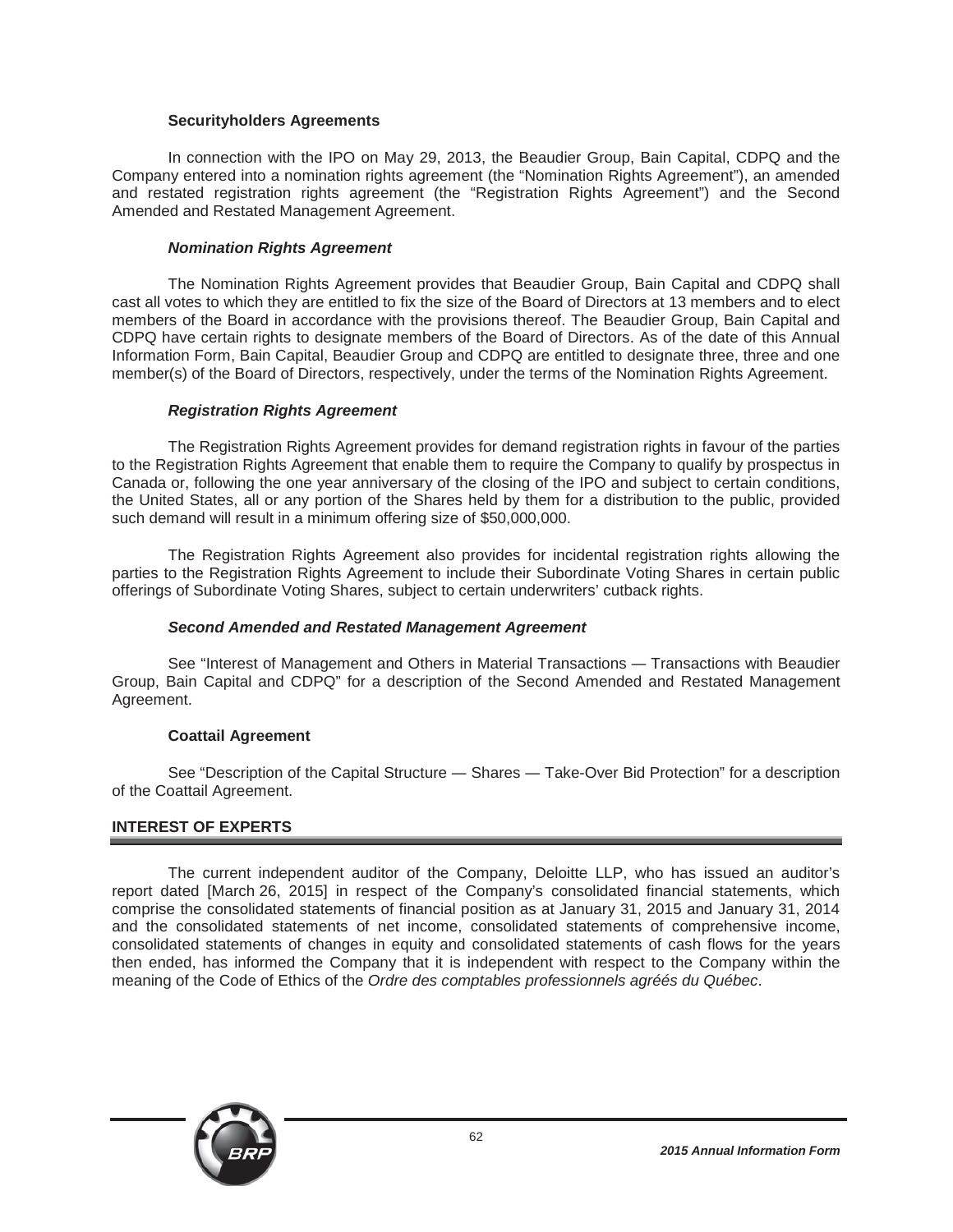# **AUDIT COMMITTEE**

### **Charter of the Audit Committee**

The Board has adopted a written charter (the "Charter of the Audit Committee") describing the mandate of the audit committee of the Company (the "Audit Committee"). The Charter of the Audit Committee reflects the purpose of the Audit Committee, which is to assist the Board of Directors in fulfilling its oversight responsibilities with respect to ensuring that adequate procedures are in place for the review of the Company's public disclosure documents that contain financial information, ensuring that an effective internal audit process has been implemented, ensuring that an effective risk management and financial control framework has been implemented and tested by the Company's management, providing better communication between directors, management, internal auditors and external auditors, overseeing the work and reviewing the independence of the external auditors and reporting to the Board of Directors on any outstanding issue. The text of the Charter of the Audit Committee is attached to this Annual Information Form as Appendix A.

### **Composition of the Audit Committee**

As set forth in the Charter of the Audit Committee, the Audit Committee must be composed of a minimum of three directors, each of whom needs to be independent and to meet the criteria for financial literacy established by applicable laws, including National Instrument 52-110 – *Audit Committees*. As of the date hereof, the Audit Committee is composed of Ms. Metayer and Messrs. Hanley, O'Neill and Mazzorin, , all of whom are independent and meet the criteria for financial literacy established by applicable laws, including National Instrument 52-110 – *Audit Committees*. Mr. Hanley is the Chair of the Audit Committee.

# **Relevant Education and Experience of the Audit Committee Members**

Each of the Audit Committee members has an understanding of the accounting principles used by the Company to prepare its financial statements and varied experience as to the general application of such accounting principles, as well as an understanding of the internal controls and procedures necessary for financial reporting.

The education and experience of each Audit Committee member that is relevant to the performance of his responsibilities as an Audit Committee member is as follows:

**Mr. Michael Hanley** (chair) is a corporate director with many years of experience in senior management roles and corporate governance. Between 2009 and 2011, Mr. Hanley was Senior Vice-President, Operations and Strategy Initiatives and a member of the Office of the President at National Bank of Canada. Prior to this, he spent ten years with Alcan Inc. in positions that included President and Chief Executive Officer of the global Bauxite and Alumina business and Executive Vice-President and Chief Financial Officer at the time of Alcan Inc.'s acquisition by Rio Tinto plc. Mr. Hanley also held the positions of Chief Financial Officer at two publicly traded Canadian companies, St-Laurent Paperboard Inc from 1995-1997, and Gaz Metro from 1997- 1998. He has worked as an external auditor with a large international accounting firm, and as an internal auditor with CP Forest Products Ltd. As an independent director with First Quantum Minerals Ltd, Mr. Hanley sits on the Audit Committee and chairs the Funding Committee. He has a Bachelor of Business Administration and Accounting from *HEC Montréal,* and is a member of the Québec Order of Chartered Accountants (CPA, CA) since 1987.

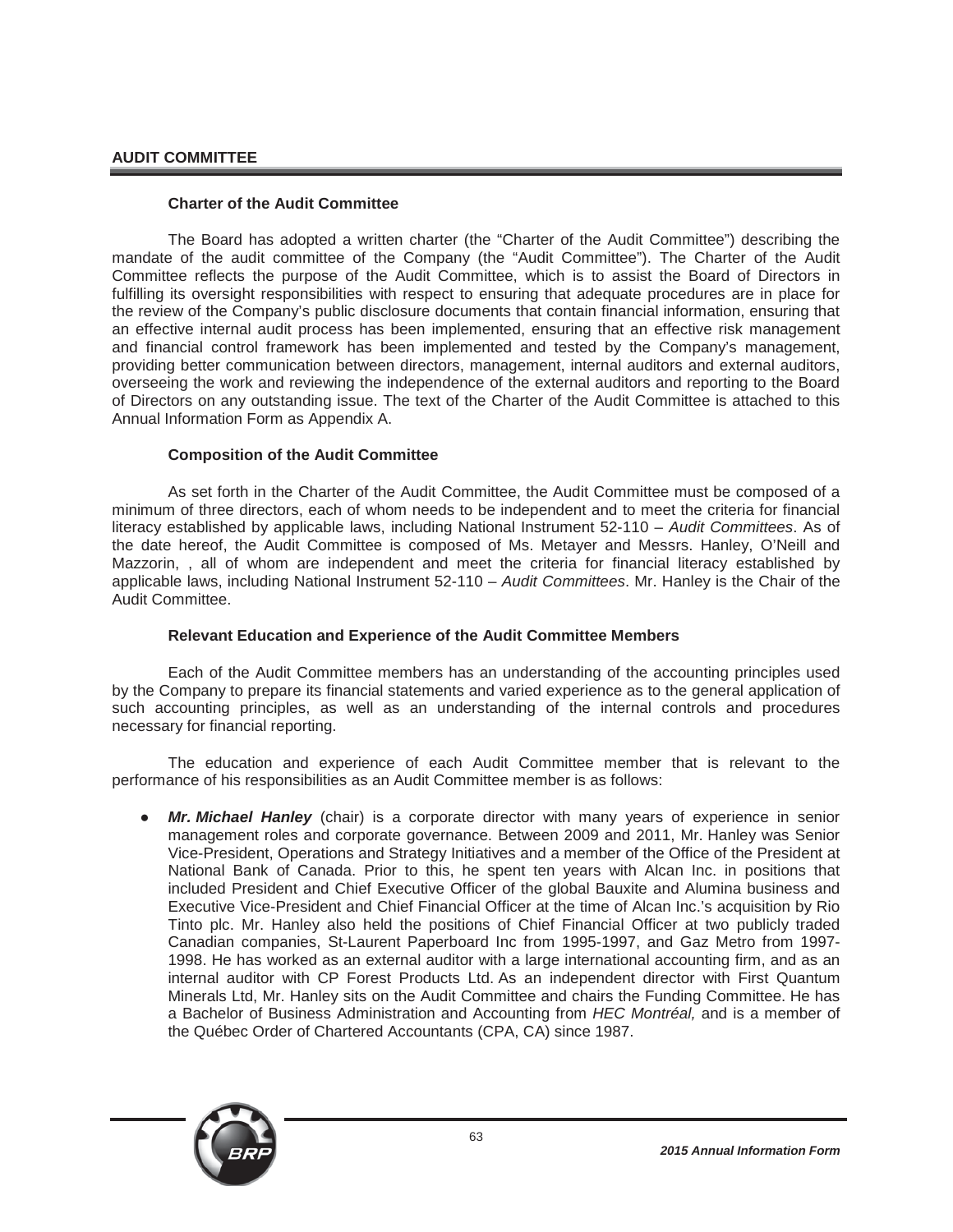- Mr. Carlos Mazzorin is a corporate director. Mr. Mazzorin was President and Chief Operating Officer of Magna Electronics and President and Chief Operating Officer of Magna Mirrors both wholly-owned subsidiaries of Magna International Inc. Mr. Mazzorin joined Magna International Inc. in December 2002 after 30 years at Ford Motor Company where he served as Group Vice-President of Asia Pacific Operations, South America Operations and Global Purchasing and, prior to that, as Group Vice-President Ford, Mexico Operations and Global Purchasing. He also served in a variety of Supply Management activities with General Motors Co. in Argentina and Cadillac Motor Car Division of General Motors Co. in the United States. He is a member of the board of directors of Gentherm Inc. and of the International Advisory Board of Komatsu Inc.
- Ms. Estelle Métayer is a corporate director, public speaker, an adjunct professor at McGill University and is the president of EM Strategy Inc. Ms. Métayer joined the international strategic consulting firm McKinsey & Company (Montreal) as a consultant in 1993 and worked in strategic planning, competitive intelligence and business development at CAE from 1996 to 1998. From 1998 to 2004, Ms. Métayer founded, grew and was president of Competia inc. until the sale of the company in 2004. Ms. Métayer is currently an adjunct professor at McGill University, member of the faculty for the Institute of Canadian Directors and teaches advanced leadership programs, including the "High Performance Boards" program of the IMD Business School (Switzerland), and previously in programs co-led by INSEAD (France) and the Massachusetts Institute of Technology (United States). Since 2012, Ms. Métayer serves as an independent director of Ubisoft Entertainment SA and chairs its compensation committee since 2013. Ms. Métayer has served on the boards of the Grands Ballets Canadiens and of World Canada Youth and was the recipient in 2000 of the Arista Sunlife Award for "Entrepreneur of the Year - 2000". Ms. Métayer is a certified director and member of the Institut des Administrateurs Français and is the co-chair of the Québec chapter of Women Corporate Directors. Ms. Métayer was trained in the Netherlands, where she obtained her MBA and Drs. from the University of Nijenrode.
- Mr. Daniel J. O'Neill is the President of the O & L Sport Consultant Group, which he founded in January 2013 to provide management expertise to both professional sports organizations and athletes. Prior to that, he held senior management positions with various entities, including President and Chief Executive Officer of Molson Inc. prior to its merger with Adolph Coors Company, Executive Vice-President of H.J. Heinz Company and President and Chief Executive Officer of Star-Kist Foods. He was a director of H.J. Heinz Company from 1998 to 1999. Mr. O'Neill holds a Bachelor of Arts from Carleton University and a Master of Business Administration (MBA) from Queen's University.

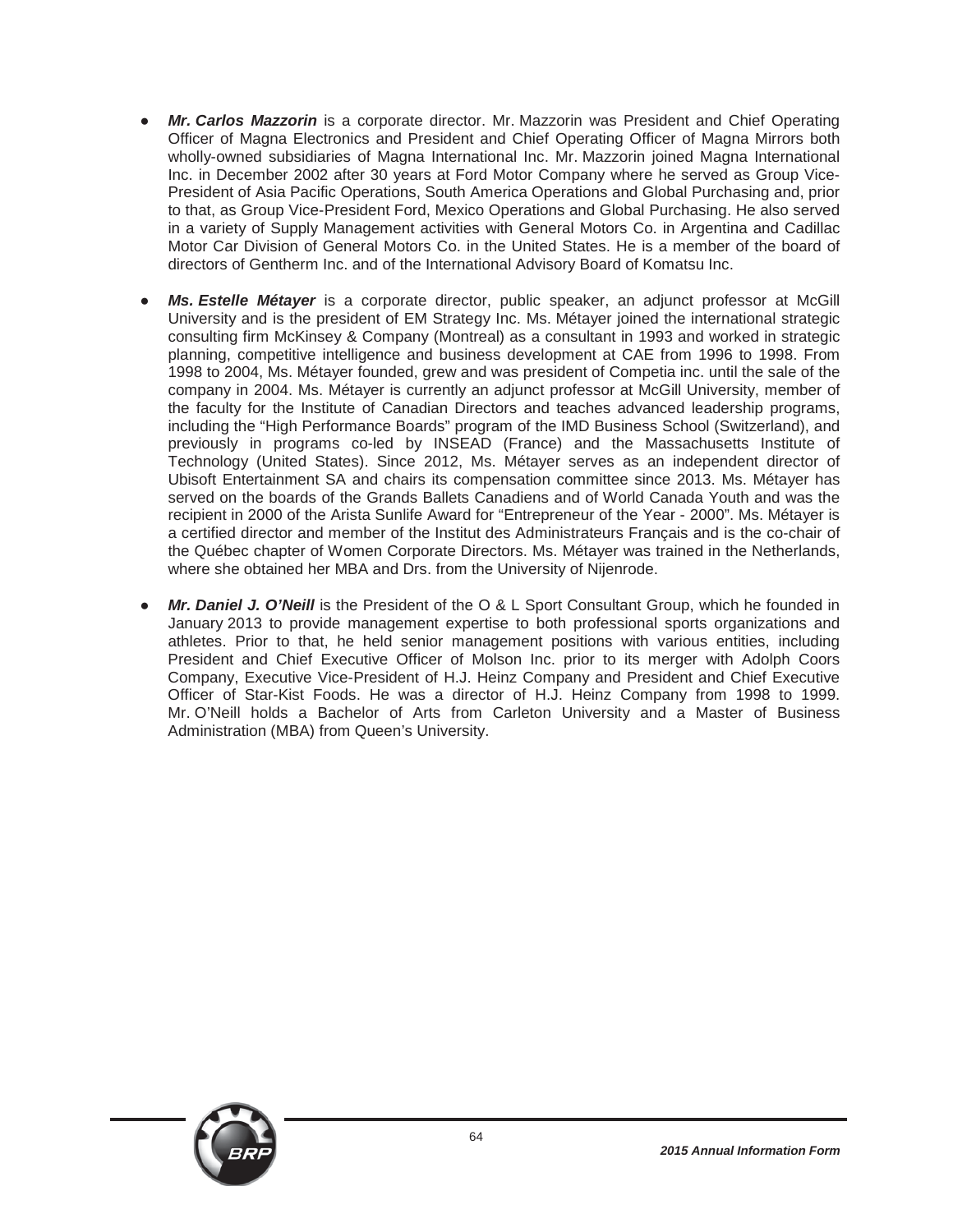#### **Independent Auditor Fees**

In Fiscal 2015 and Fiscal 2014, the Company was invoiced the following fees by its independent auditor, Deloitte LLP:

|                                   | Fiscal 2015 | Fiscal 2014 |
|-----------------------------------|-------------|-------------|
| Audit Fees <sup>(1)</sup>         | \$1,705,210 | \$2,175,392 |
| Audit Related Fees <sup>(2)</sup> | 15.500      | 70,988      |
| Tax Fees <sup>(3)</sup>           | 94.309      | 206.710     |
| All Other Fees <sup>(4)</sup>     | 703.382     | 360,844     |
| <b>Total Fees Paid</b>            | \$2.518.401 | \$2.813.934 |

- (1) "Audit Fees" include fees necessary to perform the annual audit or reviews of the consolidated financial statements. For Fiscal 2015, an aggregate amount of \$55,000 in Audit Fees was incurred in connection with the January 2014 Secondary Offering.
- (2) "Audit Related Fees" include fees for assurance and related services by the independent auditor that are reasonably related to the performance of the audit or review of the Company's financial statements other than those included in "Audit Fees", such as consultation on accounting and reporting matters.
- (3) "Tax Fees" include fees for all tax services other than those included in "Audit Fees" and "Audit-Related Fees". This category includes fees for tax compliance, tax advice and tax planning.
- (4) "Other Fees" include fees for products and services provided by the independent auditor other than those included above, including consulting services.

The Audit Committee is responsible for the pre-approval of all and any non-audit services to be provided to the Company or its subsidiary entities by the independent auditor. At least annually, the Audit Committee shall review and confirm the independence of the independent auditor.

#### **ADDITIONAL INFORMATION**

Additional information relating to the Company may be found on SEDAR at www.sedar.com.

Additional information, including, without limitation, directors' and officers' remuneration and indebtedness, principal holders of the Company's securities and securities authorized for issuance under equity compensation plans, will be contained in the Company's information circular for its first annual meeting of shareholders.

Additional information is provided in the audited consolidated financial statements and management's discussion and analysis of the Company for the Fiscal 2015.

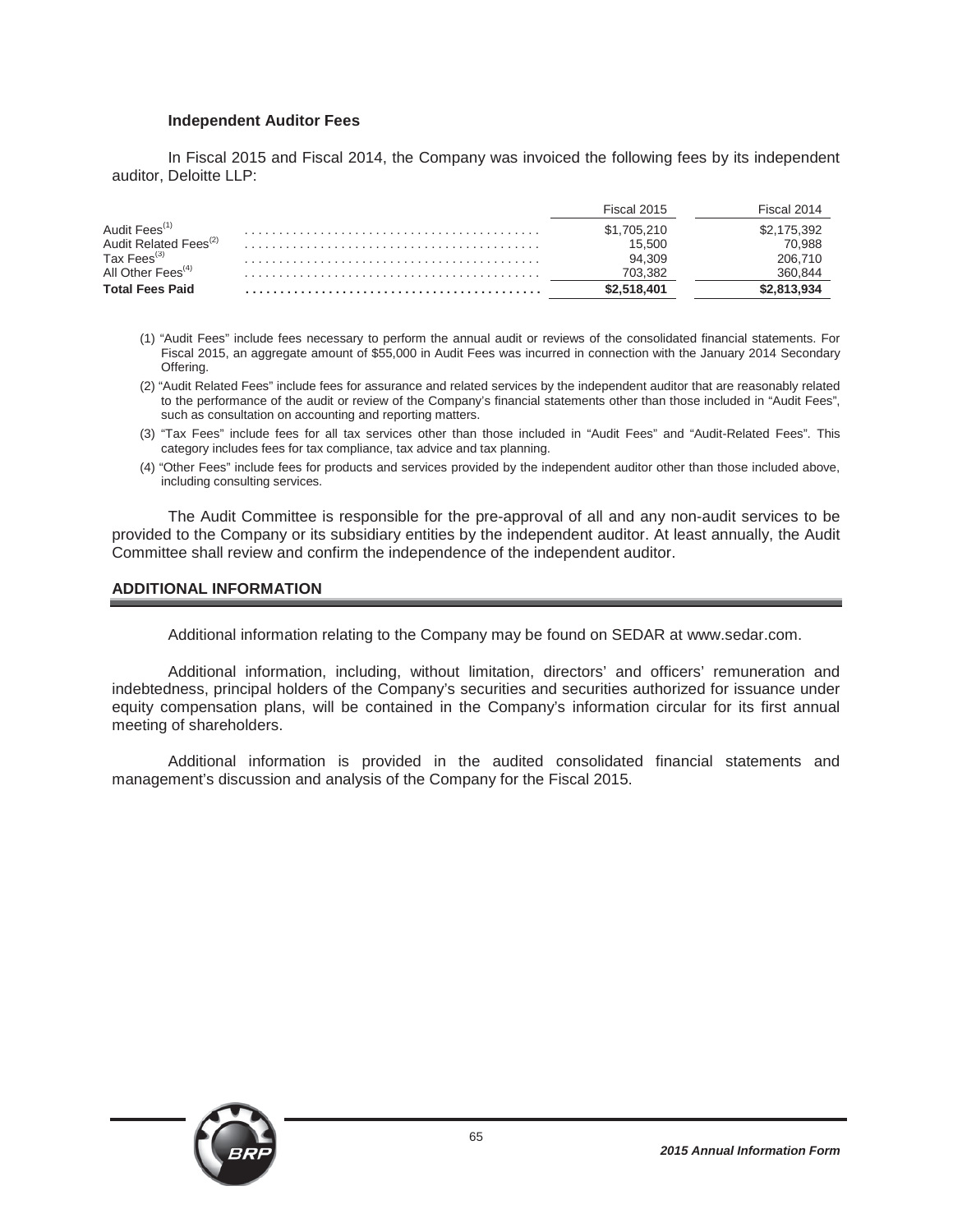"**Audit Committee**" means the audit committee of the Company.

"**Annual Information Form**" means the annual information form of the Company dated March 27, 2015.

"**ATV**" means all-terrain vehicle.

"**Bain Capital**" means Bain Capital Luxembourg Investments S.à r.l.

"**Beaudier Group**" means, collectively, Beaudier Inc. and 4338618 Canada Inc.

"**Board**" or "**Board of Directors**" means the board of directors of the Company.

"**Canadian Revolving Facility**" means the \$175 million revolving credit facility available to Bombardier Recreational Products Inc. under the Revolving Credit Agreement, including a swingline and letter of credit subfacility.

"**CDPQ**" means the Caisse de dépôt et placement du Québec, and includes any of its affiliates.

"**Charter of the Audit Committee**" means the written charter describing the mandate of the Audit Committee, as adopted by the Board of Directors, as amended by the Board on January 16, 2014, upon recommendation of the Audit Committee.

"**Coattail Agreement**" means the coattail agreement entered into by the Beaudier Group, Bain Capital and CDPQ, as the owners of all the outstanding Multiple Voting Shares, the Company and a trustee on May 29, 2013.

"**Company**" means BRP Inc. and its direct and indirect subsidiaries and predecessors or other entities controlled by them, unless otherwise noted or the context otherwise requires.

"**Convertible Securities**" has the meaning set out under the heading "Description of the Capital Structure - Shares - Subscription Rights".

"**CPSC**" means the Consumer Product Safety Commission.

"**Distributed Securities**" has the meaning set out under the heading "Description of the Capital Structure - Shares - Subscription Rights".

"**Distribution**" has the meaning set out under the heading "Description of the Capital Structure - Shares - Subscription Rights".

"**Fiscal 2013**" means the Company's fiscal year ended January 31, 2013.

"**Fiscal 2014**" means the Company's fiscal year ended January 31, 2014.

"**Fiscal 2015**" means the Company's fiscal year ending January 31, 2015.

"**hp**" means horsepower.

"**IFRS**" means the International Financing Reporting Standards.

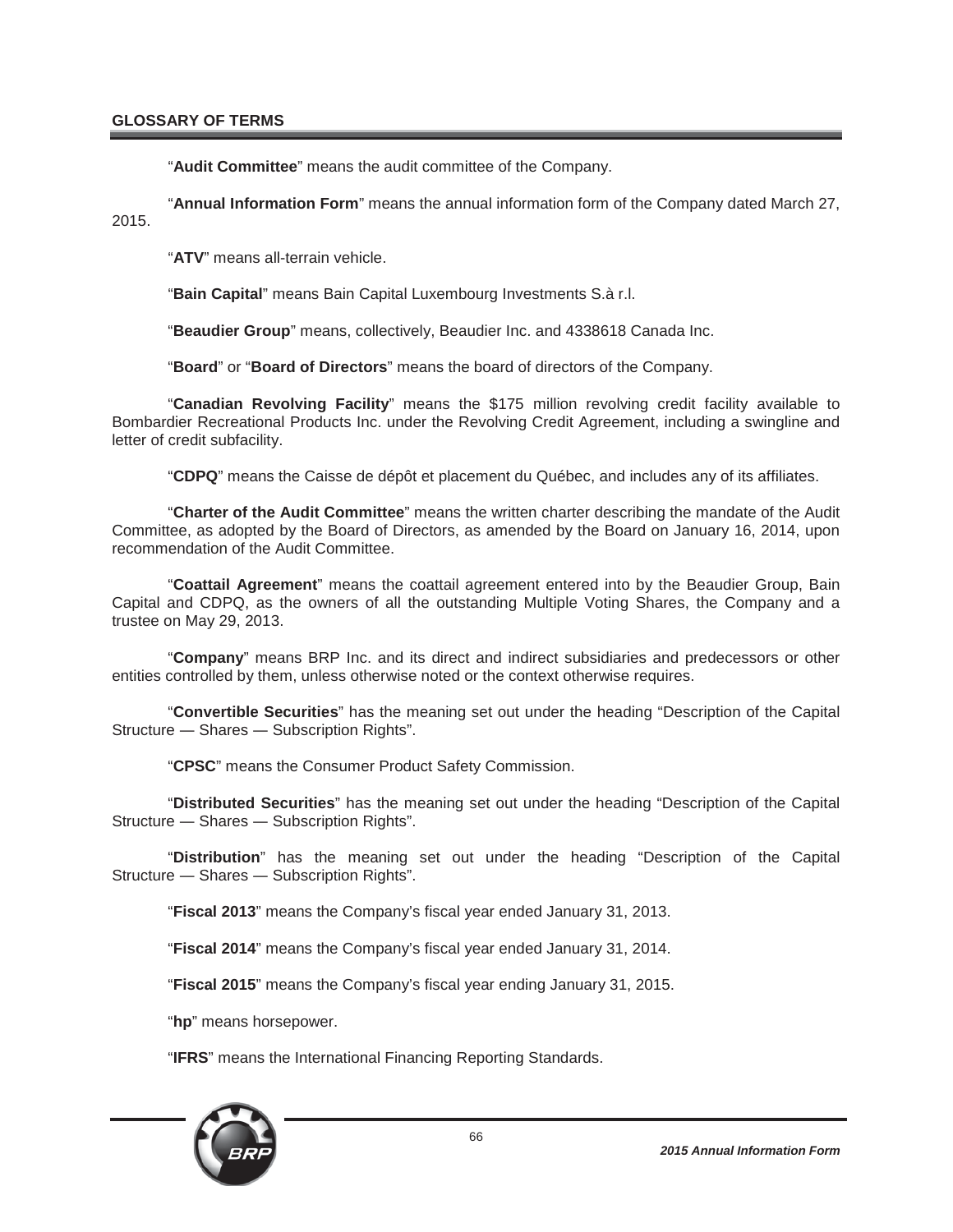"**international**" means all jurisdictions other than Canada and the United States.

"**Investment and Risk Committee**" means the investment and risk committee of the Company.

"**IPO**" means the initial public offering of the Company which closed on May 29, 2013.

"**IT**" means information technology.

"**January 2014 Secondary Offering**" means the bought deal secondary offering which closed on January 31, 2014.

"**Multiple Voting Shares**" means multiple voting shares in the capital of the Company.

"**Nomination Rights Agreement**" means the nomination rights agreement entered into by the Company and the Beaudier Group, Bain Capital and CDPQ on May 29, 2013.

"**North America**" means Canada and the United States, and excludes Mexico.

"**October 2013 Secondary Offering**" means the bought deal secondary offering which closed on October 9, 2013.

"**OEM**" means original equipment manufacturer.

"**On-Highway Motorcycle**" means a motorcycle which is certified by its manufacturer as being in compliance with the federal Motor Vehicle Safety Standards and designed primarily for use on public roads.

"**On-Road Motorcycles of 500cc+**" means the motorcycles for on-road and on-highway use with engine size of 500cc and more in North America and Europe, of 450cc and more in Brazil and of 600cc and more in Russia and Australia.

"**ORV**" means off-road vehicle.

"**PAC**" means parts, accessories and clothing and other services sold to third parties.

"**Person**" means any individual, partnership, corporation, company, association, trust, joint venture or limited liability company.

"**Preferred Shares**" means preferred shares in the capital of the Company.

"**Propulsion Systems**" means *Evinrude* outboard engines and *Rotax* engines.

"**PWC**" means personal watercraft.

"**Registration Rights Agreement**" means the amended and restated registration rights agreement entered into by the Company and the Beaudier Group, Bain Capital and CDPQ on May 29, 2013.

"**Revolving Credit Agreement**" means the amended and restated credit agreement entered into by Bombardier Recreational Products Inc. as of March 19, 2012, as amended from time to time.

"**Revolving Credit Facilities**" means, collectively, the Canadian Revolving Facility and the U.S. Revolving Facility.

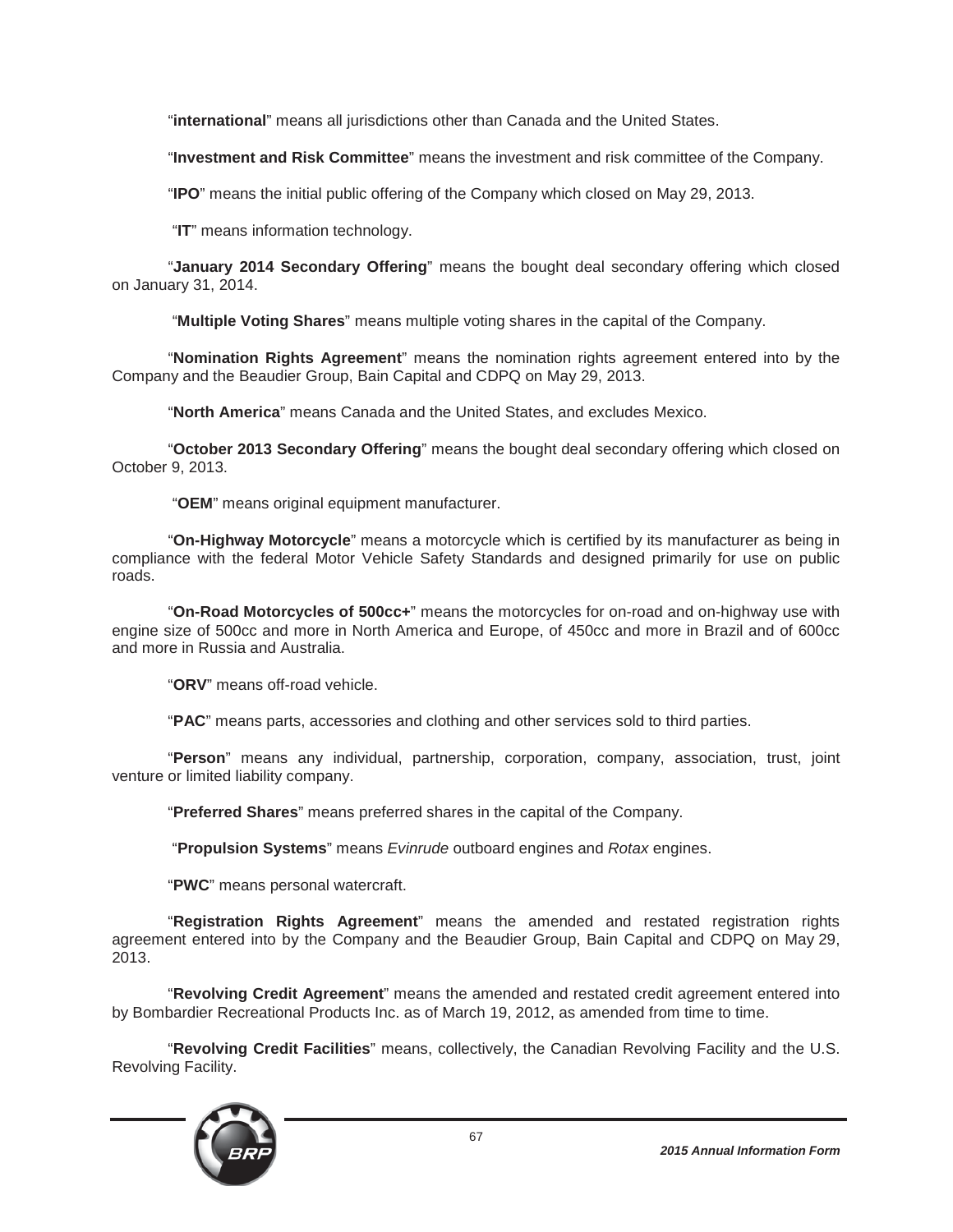"**Rights to Subscribe**" has the meaning set out under the heading "Description of the Capital Structure — Shares — Subscription Rights".

"**ROHVA**" means the Recreational Off-Highway Vehicle Association.

"**Seasonal Products**" means *Ski-Doo* and *Lynx* snowmobiles and *Sea-Doo* PWCs.

"**Second Amended and Restated Management Agreement**" means the management agreement entered into by the Company and the Beaudier Group, Bain Capital and CDPQ on December 18, 2003, as same was amended and restated effective as of May 29, 2013.

"**Shares**" means, collectively, the Subordinate Voting Shares and the Multiple Voting Shares.

"**SSV**" means side-by-side vehicle.

"**Subordinate Voting Shares**" means subordinate voting shares in the capital of the Company.

"**Subscription Securities**" has the meaning set out under the heading "Description of the Capital Structure - Shares - Subscription Rights".

"**Tax Act**" means the *Income Tax Act* (Canada) and the regulations thereunder, as amended.

"**Term Facility**" means the U.S.\$1,050 million Term B loans maturing on January 30, 2019 provided for under the Term Credit Agreement.

"**Term Credit Agreement**" means the amendment and restatement agreement and the second amended and restated credit agreement entered into by Bombardier Recreational Products Inc. as of January 30, 2013, as further amended on May 30, 2013, which provides for the Term Facility.

"**TSX**" means the Toronto Stock Exchange.

"**U.S. Revolving Facility**" means the Canadian equivalent of a U.S.\$175 million revolving credit facility available to BRP US Inc. under the Revolving Credit Agreement, including a swingline and letter of credit subfacility.

"**Voting Shares**" has the meaning set out under the heading "Description of the Capital Structure - Shares - Subscription Rights".

"**Year-Round Products**" means *Can-Am* ATVs, recreational SSVs and *Spyder* roadsters.

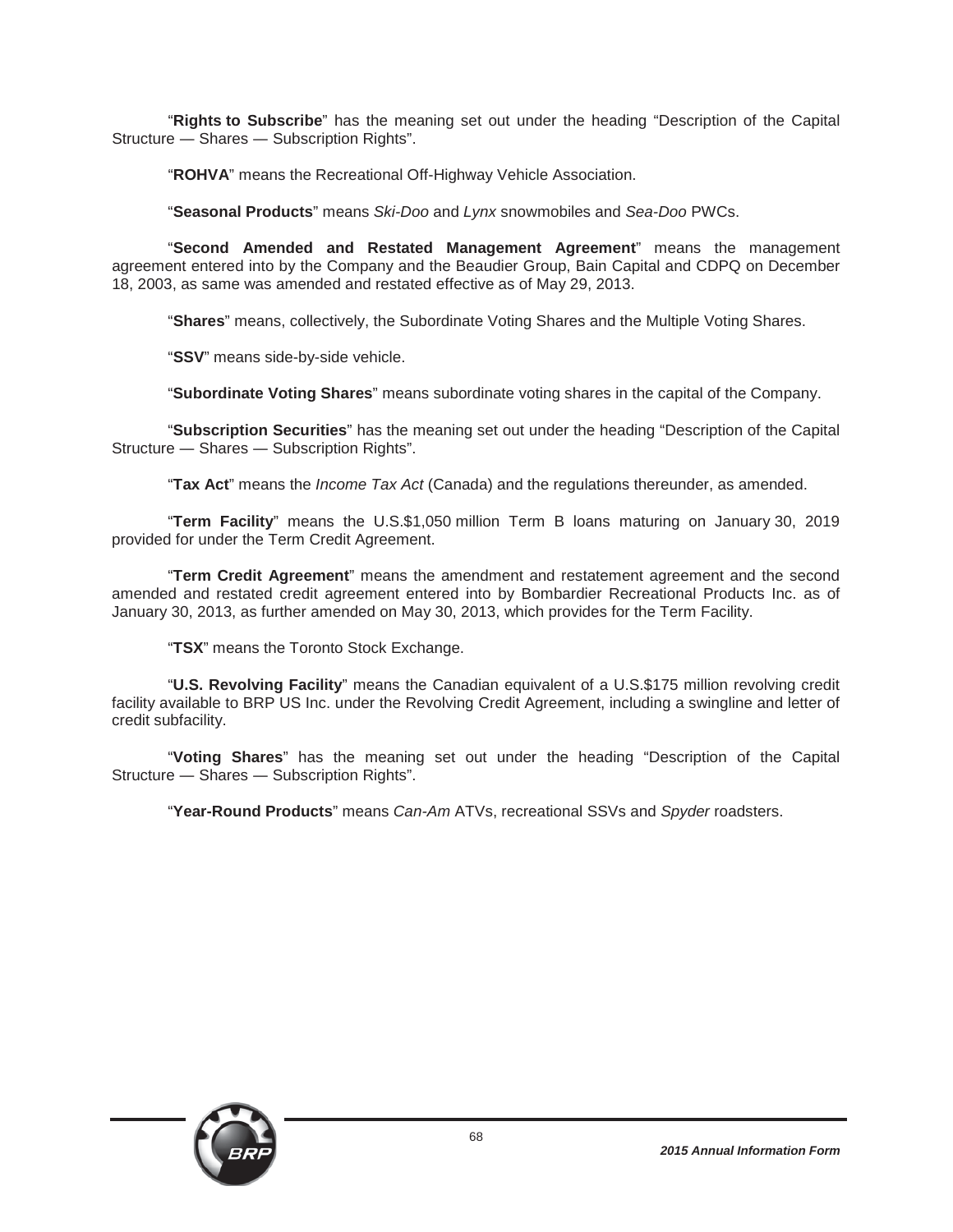### **APPENDIX A**

### **CHARTER OF THE AUDIT COMMITTEE**

#### **1.0 Introduction**

This charter (the "Charter") sets forth the purpose, composition, responsibilities and authority of the Audit Committee (the "Committee") of the Board of Directors (the "Board") of BRP Inc. (the "Company").

#### **2.0 Purpose**

The purpose of the Committee is to assist the Board in fulfilling its oversight responsibilities with respect to:

- Financial reporting and disclosure requirements;
- Ensuring that an effective risk management and financial control framework has been implemented and tested by management of the Company;
- External and internal audit processes;
- Helping directors meet their responsibilities;
- Providing better communication between directors and the external auditor as well as between directors and the internal audit function;
- Ensuring the independence of the external auditor and the internal audit function;
- Increasing the credibility and objectivity of financial reports; and
- Strengthening the role of directors by facilitating in-depth discussions among directors, management, the external auditor and the internal audit function regarding significant issues involving judgment and impacting quality controls and reporting.

#### **3.0 Composition and Membership**

- Ɣ The Board will appoint the members ("Members") of the Committee. The Members will be appointed at the first meeting of the Board following the election of directors by the shareholders of the Company to hold office until the next annual meeting of shareholders of the Company or until their successors are appointed. The Board may remove a Member at any time and may fill any vacancy occurring on the Committee. A Member may resign at any time and a Member will automatically cease to be a Member upon ceasing to be a director.
- The Committee will consist of at least three directors. Each Member will meet the criteria for independence established by applicable laws, including sections 1.4 and 1.5 of National Instrument 52-110 – Audit Committees. All members shall be financially literate or shall become financially literate within a reasonable period of time after their appointment to the Committee; a member of the Committee is financially literate if he or she has the ability to read and understand a set of financial statements that present a breadth and level of complexity of accounting issues that are generally comparable to the breadth and complexity of the issues that can reasonably be expected to be raised by the Company's financial statements.
- Ɣ The Board will appoint one of the Members to act as the chair of the Committee (the "Chair"). The secretary of the Company (the "Secretary") will be the secretary of all meetings and will maintain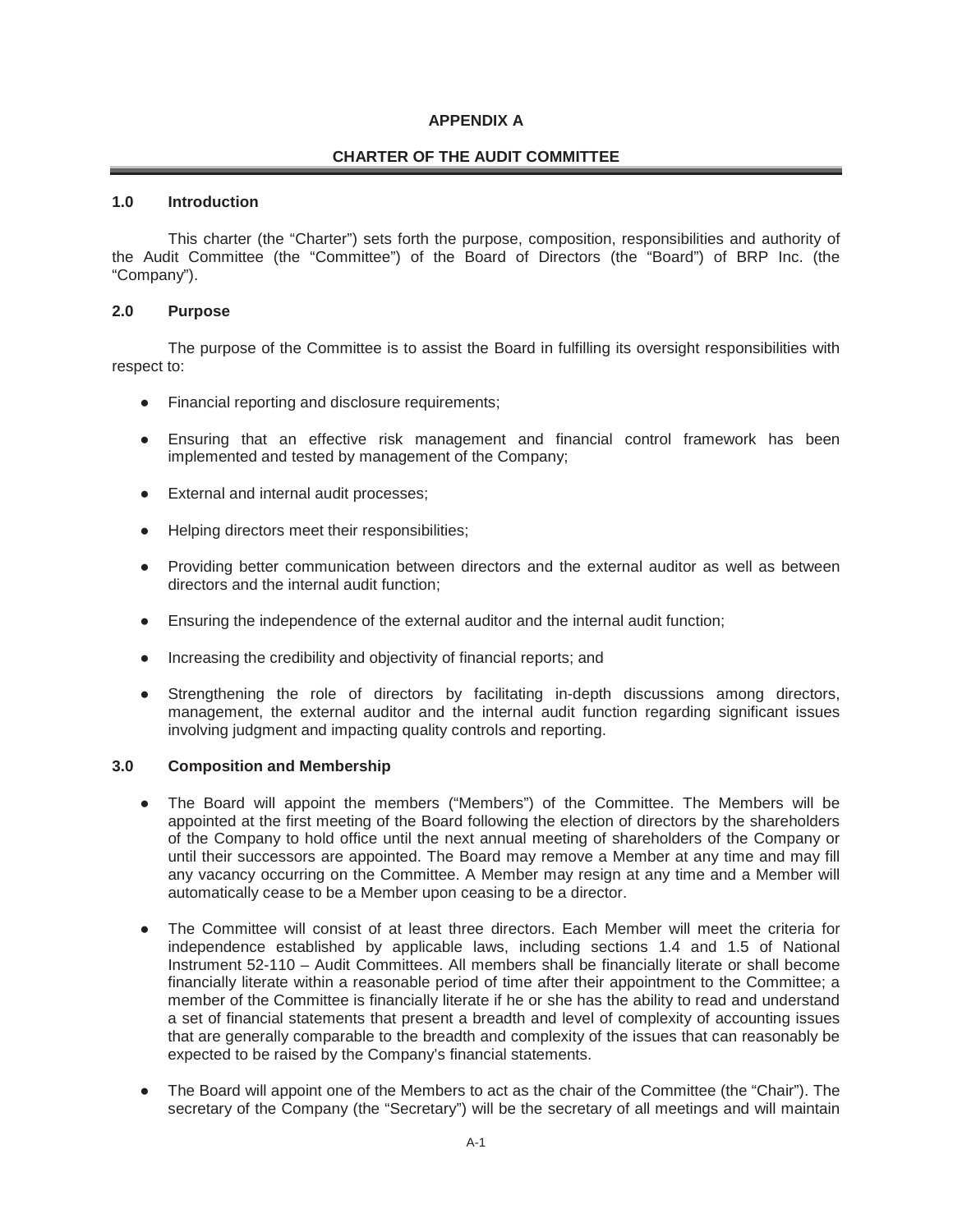minutes of all meetings and deliberations of the Committee. If the Secretary is not in attendance at any meeting, the Committee will appoint another person who may, but need not, be a Member to act as the secretary of that meeting.

## **4.0 Meetings**

- Meetings of the Committee will be held at such times and places as the Chair may determine, but in any event not less than four (4) times per year. The Committee should meet within the 45 days following the end of the first three fiscal quarters of the Company and within 90 days following the end of the fiscal year of the Company. Members may attend all meetings either in person, by videoconference or by telephone. The Committee shall keep minutes of each meeting.
- At the request of the external auditor of the Company, the Chief Executive Officer, the Chief Financial Officer, the Chief Audit Executive, the General Counsel, the Chair of the Investment and Risk Committee or any Member, the Chair will convene a meeting of the Committee. Any such request will set out in reasonable detail the business proposed to be conducted at the meeting so requested.
- The Chair, if present, will act as the chair of meetings of the Committee. If the Chair is not present at a meeting of the Committee the Members in attendance may select one of their members to act as chair of the meeting.
- Ɣ A majority of Members will constitute a quorum for a meeting of the Committee. Each Member will have one vote and decisions of the Committee will be made by an affirmative vote of the majority. The Chair will not have a deciding or casting vote in the case of an equality of votes. Powers of the Committee may also be exercised by written resolutions signed by all Members.
- Ɣ The Chief Financial Officer and the Chief Audit Executive shall have direct access to the Committee and shall attend all meetings of the Committee, and the Chief Executive Officer and the Chair of the Board shall receive notice of and have the right to attend all meetings of the Committee, except in each case such part of the meeting, if any, which is a private session not involving all or some of these officers as determined by the Committee. The external auditor shall receive notice of and have the right to attend any meetings of the Committee, at the Company's expense, except such part of the meeting, if any, which is a private session not involving the external auditor.
- The Committee shall maintain a free and open line of communication with management, the Chief Financial Officer, the Chief Audit Executive and the external auditor. The Committee may invite directors, officers, consultants and employees of the Company or any other person to attend meetings of the Committee to assist in the discussion and examination of the matters under consideration by the Committee. The Committee shall meet in camera without members of management in attendance or with the Chief Financial Officer or the Chief Audit Executive on a regular basis and as appropriate or required.
- In advance of every meeting of the Committee, the Chair, with the assistance of the Secretary, the Chief Financial Officer and the Chief Audit Executive, should prepare and distribute to the Members and others as deemed appropriate by the Chair, an agenda of matters to be addressed at the meeting together with appropriate briefing materials.

#### **5.0 Duties and Responsibilities**

The Committee will carry out, among other things, the following responsibilities: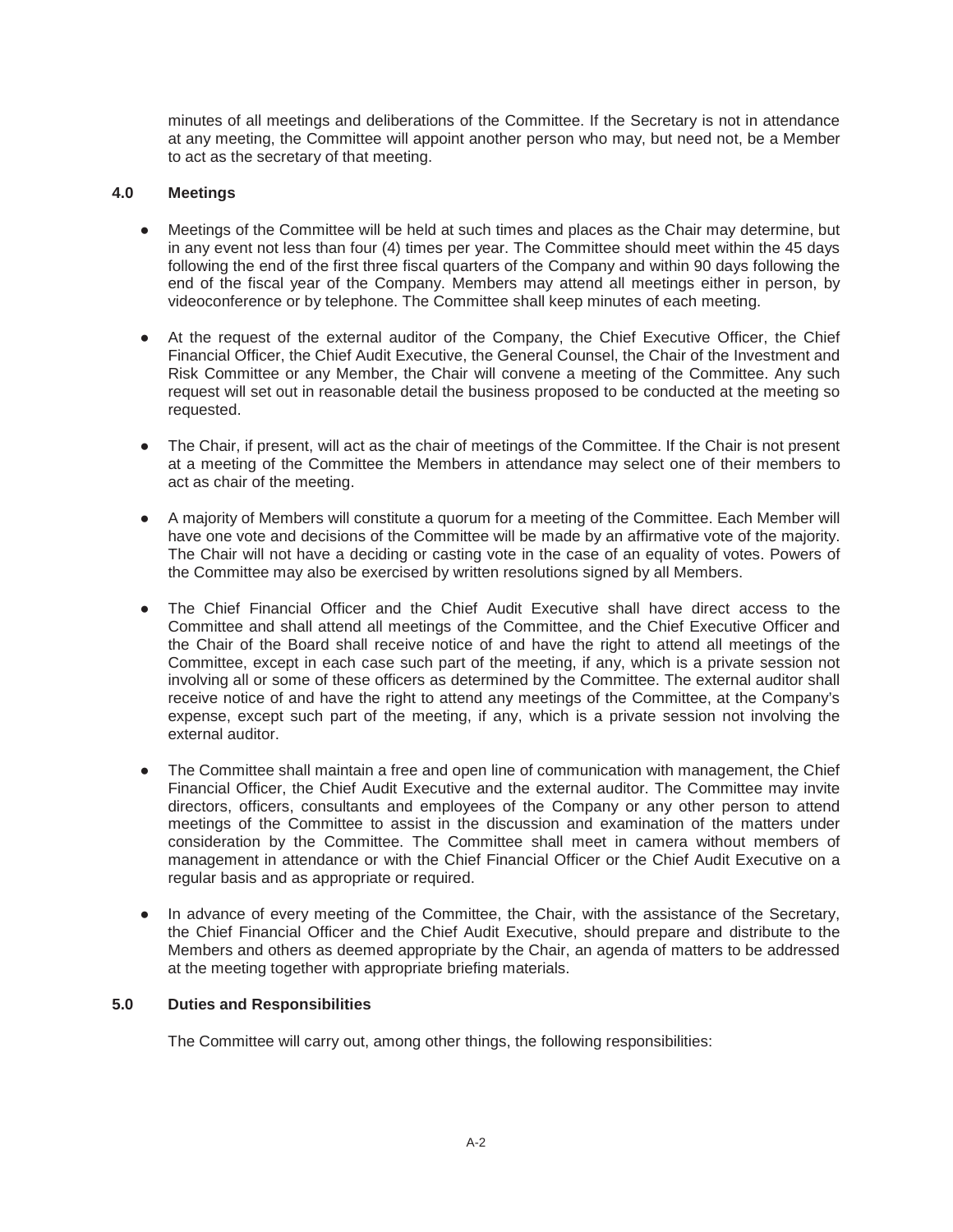# *5.1 Financial Statements and Reporting*

- Assist the Board in the discharge of its oversight responsibilities to the shareholders, potential shareholders, the investment community, and others relating to the Company's financial statements and its financial reporting practices and system of internal accounting and financial controls, the corporate audit and risk assessment function, the management information systems, the annual external audit of the Company's financial statements and the compliance by the Company with laws and regulations and its own Code of Ethics.
- Ɣ Review significant accounting and reporting issues, including complex or unusual material transactions and highly judgmental areas, unusual or sensitive matters such as disclosure of related party transactions, significant non-recurring events, significant risks and changes in provisions, estimates or provisions included in any financial statements, and recent professional and regulatory pronouncements, and understand their impact on and presentation in the financial statements.
- Review and discuss with management and the external auditor the results of the audit, including any difficulties encountered and follow-up in that context and ensure that the external auditor is satisfied that the accounting estimates and judgments made by management's selection of accounting principles reflect an appropriate application of generally accepted accounting principles.
- Review the financial statements, and consider whether they are complete, adequate, consistent with information known to the Members, and reflect appropriate accounting principles and, if appropriate, recommend to the Board their approval and disclosure.
- Review the Company's management discussion and analysis, and other financial information provided by the Company to any governmental body or the public and, if appropriate, recommend to the Board their approval and disclosure.
- Review the Company's annual information form and related regulatory filings before release to the extent that same include financial information, and consider the accuracy and completeness of the financial information contained therein and, if appropriate, recommend to the Board their approval and disclosure.
- Review the Company's press releases containing financial information before the Company publicly discloses this information and, if appropriate, recommend to the Board their approval and disclosure.
- Review and discuss with management any litigation matters which could significantly affect the financial statements, and review the manner in which these matters are disclosed in the financial statements.
- Review and discuss any regulatory compliance issues which could significantly affect the financial statements.
- Review and discuss any corporate governance issues which could significantly affect the financial statements.
- Review with management and the external auditor all matters required to be communicated to the Committee under generally accepted auditing standards.
- Understand how management develops interim financial information, and the nature and extent of internal and external auditor involvement.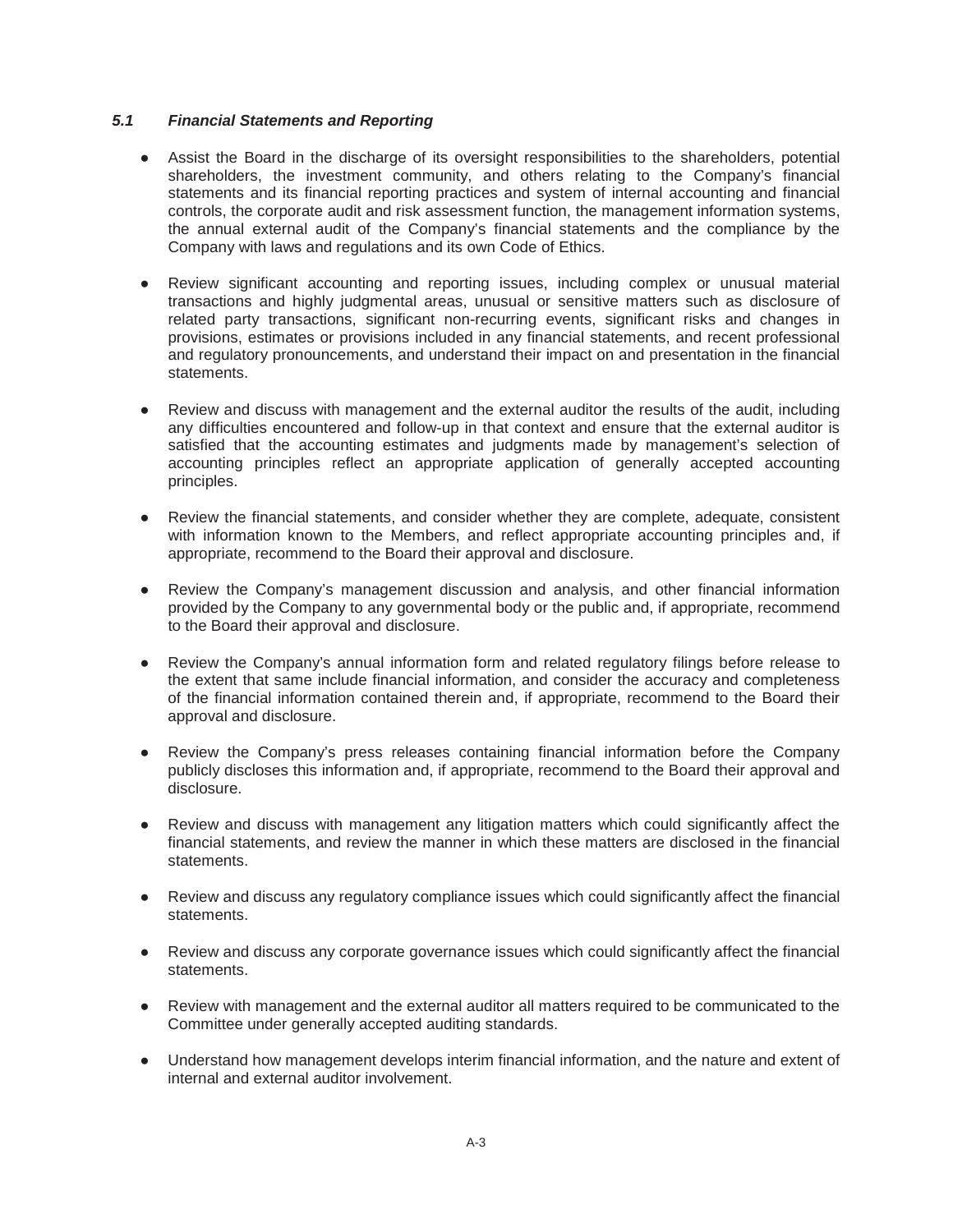- Review interim financial reports with management and the external auditor before disclosure and filing with regulators, and consider whether they are complete and consistent with the information known to the Members and reflect appropriate accounting principles and, if appropriate, recommend to the Board their approval and disclosure.
- To the extent not previously reviewed by the Committee, review and, if appropriate, recommend to the Board the approval of all financial statements included in any prospectus or other offering memoranda and all other financial reports required by regulatory authorities and requiring approval by the Board.
- Review the statement of management's responsibility for the financial statements as signed by the management of the Company and included in any published document.
- Obtain explanations for communication to the Board for all significant variances between comparable reporting periods.
- Ensure that adequate procedures are in place for the review of the Company's public disclosure of financial information extracted or derived from the Company's financial statements and periodically assess the adequacy of those procedures.
- Monitor the application and update, as necessary, of the Company's Disclosure Policy.

#### *5.2 Internal Control*

- Ɣ With the assistance of the external auditor, the Chief Financial Officer and the Chief Audit Executive, consider the effectiveness and the adequacy of the Company's internal control systems, including information technology security and control.
- Take all reasonable measures to ensure that the Board and management comply with all of the Company's policies or practices relating to business ethics and integrity (including the Authorities and Limits Policy and the Segregation of Duties Policy).
- Understand the scope of internal and external auditor's review of internal control over financial reporting, and obtain reports on any identified weaknesses, deficiencies or significant findings and recommendations, together with management's responses and actions taken to remedy the issues identified.
- Review and discuss with the Chief Executive Officer and Chief Financial Officer the process for the certifications to be provided in the Company's public disclosure documents.
- Review, monitor, report, and, where appropriate, provide recommendations to the Board of Directors on the Company's disclosure controls and procedures.

#### *5.3 External Audit*

- Manage the relationship between the Company and the external auditor.
- Recommend to the Board the appointment or discharge and compensation of the Company's external auditor.
- Fill the role as the direct contact for the external auditor.
- Oversee the work of the external auditor, including the resolution of disagreements between the external auditor and management.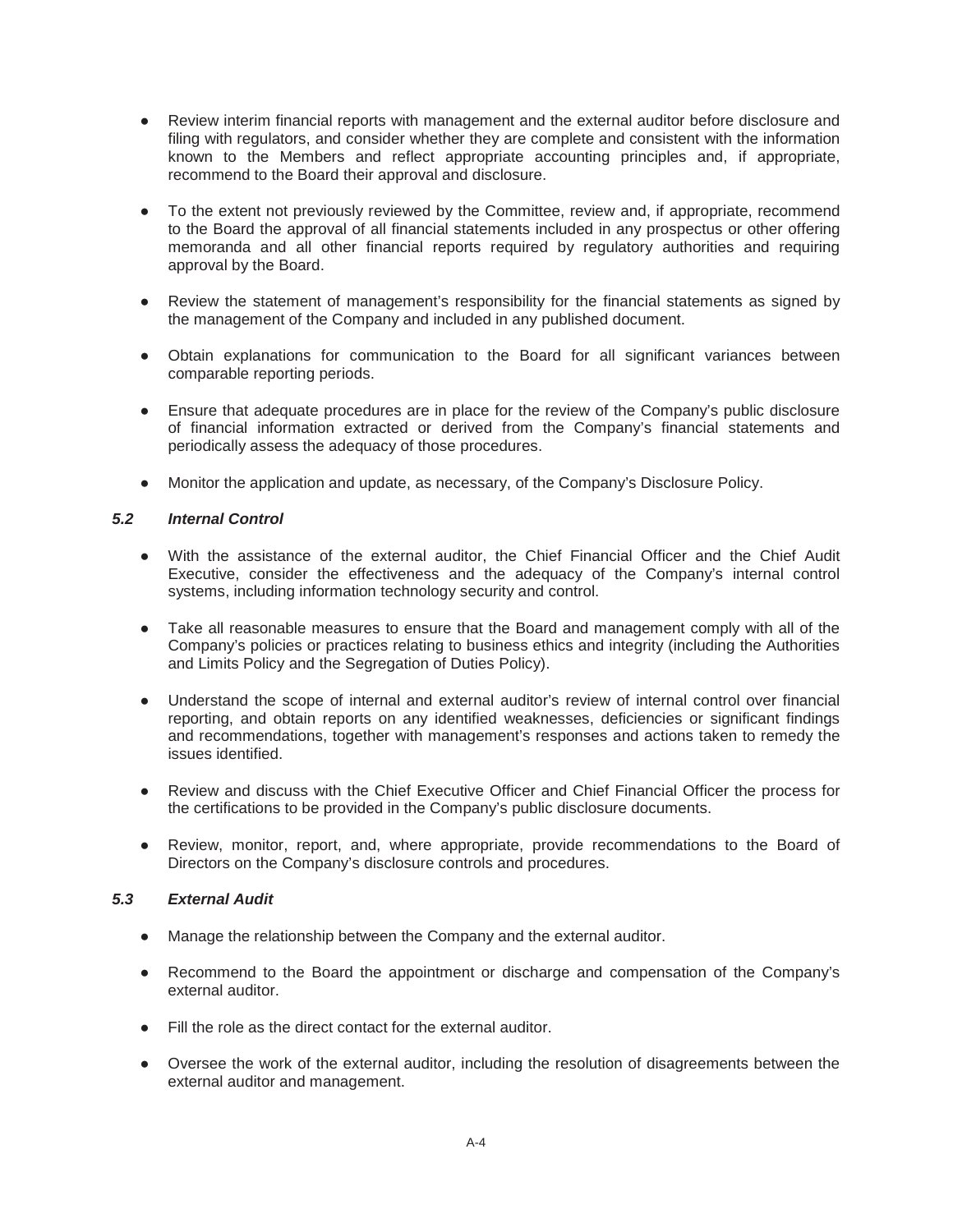- Review any suggestions made by the external auditor for improvement of the Company's operations or internal control.
- Pre-approve all non-audit services (or delegating such pre-approval if and to the extent permitted by law) to be provided to the Company or its subsidiary entities by the Company's external auditor.
- Ɣ At least annually, review and approve the terms of the external auditor's (i) annual audit services engagement letter and (ii) the quarterly review services engagement letter; each of these letters shall be signed by the Chair of the Committee.
- At least annually, review the external auditor's proposed audit scope and approach, including coordination of audit effort with internal audit function.
- Ɣ To the extent practicable, at least annually, review the performance of the external auditor.
- At least annually, review and confirm the independence of the external auditor by obtaining statements from the auditor on relationships between the auditor and the Company, including non-audit services, discussing the relationships with the auditor and discussing any restrictions placed on them or other difficulties encountered in the course of the audit.
- At least annually, meet separately with the external auditor to discuss the access to requested information and level of cooperation from management during the performance of their work.
- Ɣ On a regular basis, the Chief Executive Officer, the Chief Financial Officer, the Chief Audit Executive, the Chair of the Investment and Risk Committee or any other representative of management whose presence is requested by the Chair of the Committee or any of the Members, and the external auditor shall meet separately with the Committee, in a private session held during the course of a meeting.
- On a regular basis, review and approve the Company's hiring policies regarding partners, employees and former employees of the present and former external auditor of the Company.
- Periodically rotate the lead partner for the external auditor.

#### *5.4 Internal Audit Function*

- Review and approve the charter, nature, scope of work and organizational structure of the internal audit function as well as the annual audit plan and any major changes thereon.
- Ensure that the internal audit function has the necessary resources to fulfill its mandate and responsibilities.
- Approve the appointment and dismissal of the Chief Audit Executive, as well as approve his/her performance evaluation and compensation. The Chief Audit Executive shall report directly to the Committee.
- Periodically review the audit plan status, including a progress report on the internal audit mandates and a follow-up on past due recommendations.
- Review internal audit reports, including management responses, and ensure that the necessary steps are taken to follow up on important report recommendations.
- Review with the assistance of the Chief Audit Executive the internal audit budget, resource plan, activities, and organizational structure of the internal audit function.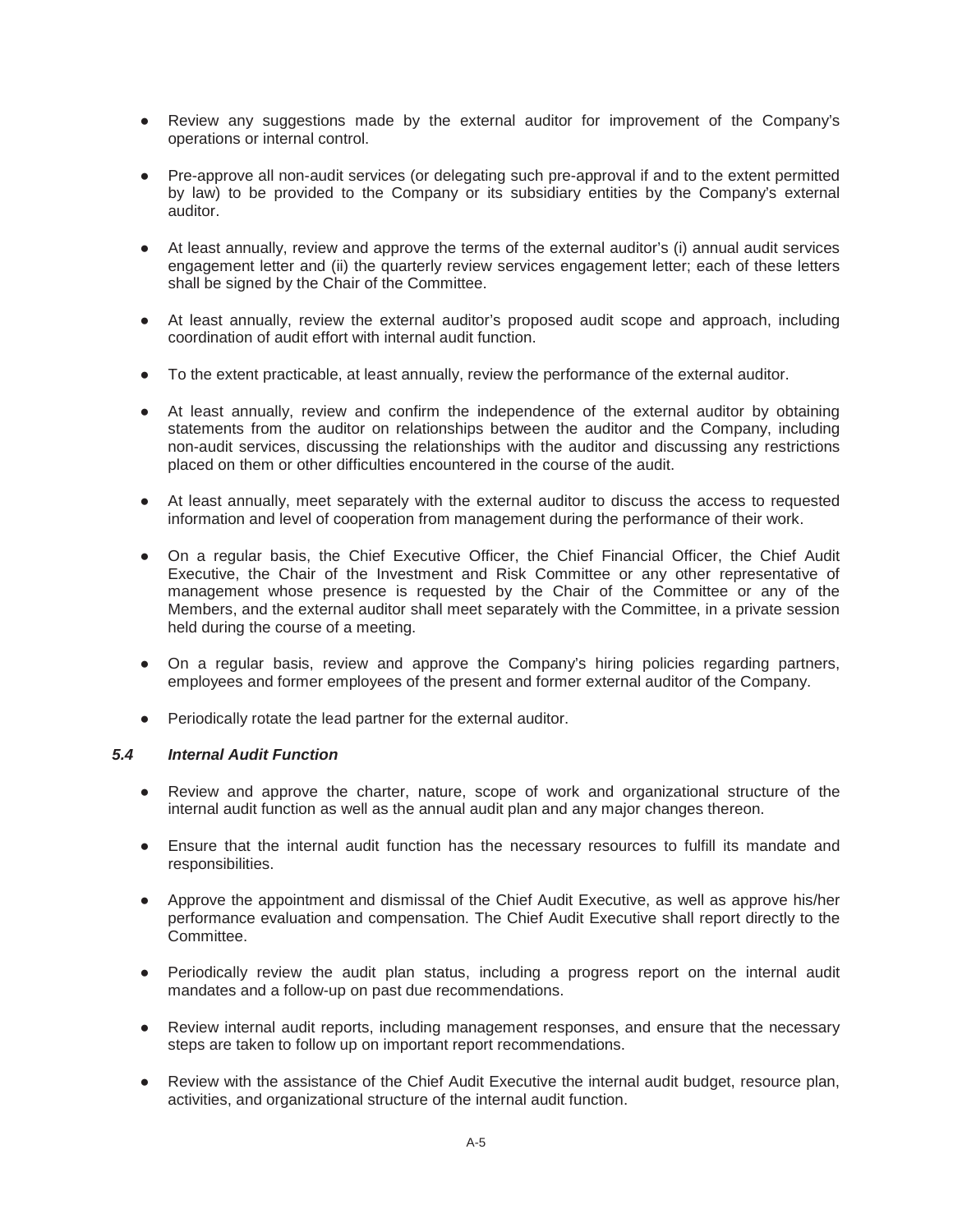• Ensure the independence and effectiveness of the internal audit function, including by requiring that the function be free of any influence that could adversely affect its ability to objectively assume its responsibilities, by ensuring that it reports to the Committee, and by meeting regularly with the Chief Audit Executive without management being present in order to discuss, among others, the questions he/she raises regarding the relationship between the internal audit function and management and access to the information required.

#### *5.5 Compliance*

- Establish procedures for the receipt, retention and treatment of complaints received by the Company regarding accounting, internal controls or auditing matters, and for the confidential, anonymous submission by employees of the Company or its subsidiaries of concerns regarding questionable accounting or auditing matters (the "Complaints of Illegal or Unethical Conduct Policy").
- Review the effectiveness of the Complaints of Illegal or Unethical Conduct Policy and follow-up (including disciplinary action) of any instances of non-compliance.
- Review the findings of any examinations by regulatory agencies, and any auditor observations.
- Obtain regular updates from management and the Company's legal counsel regarding compliance matters in respect of the Complaints of Illegal or Unethical Conduct Policy.

# *5.6 Other Responsibilities*

- Perform other activities related to this Charter as requested by the Board.
- Investigate and assess any issue that raises significant concern to the Committee, with the assistance, if so required by the Committee, of the Chief Financial Officer, the Chief Audit Executive and/or the external auditor.
- Ɣ Evaluate the Committee's and individual members' performance on a regular basis.
- Ɣ Communicate and collaborate with other committees of the Board of Directors to ensure coordination in the fulfillment of any responsibilities of the Committee which may overlap with the responsibilities of other committees.

#### **6.0 Oversight Function**

While the Committee has the responsibilities and powers set forth in this Charter, it is not the duty of the Committee to plan or conduct audits or to determine that the Company's financial statements are complete and accurate or comply with applicable accounting standards, as applicable, and other applicable requirements. These are the responsibilities of management and the external auditor.

# **7.0 Limitation on Committee's Duties**

Notwithstanding the foregoing and subject to applicable law, nothing contained in this Charter is intended to require the Committee to ensure the Company's compliance with applicable laws or regulations.

In contributing to the Committee's discharge of its duties under this Charter, each Member shall be obliged only to exercise the care, diligence and skill that a reasonably prudent person would exercise in comparable circumstances. Nothing in this Charter is intended or may be construed as imposing on any Member a standard of care or diligence that is in any way more onerous or extensive than the standard to which the member of the Board are subject.